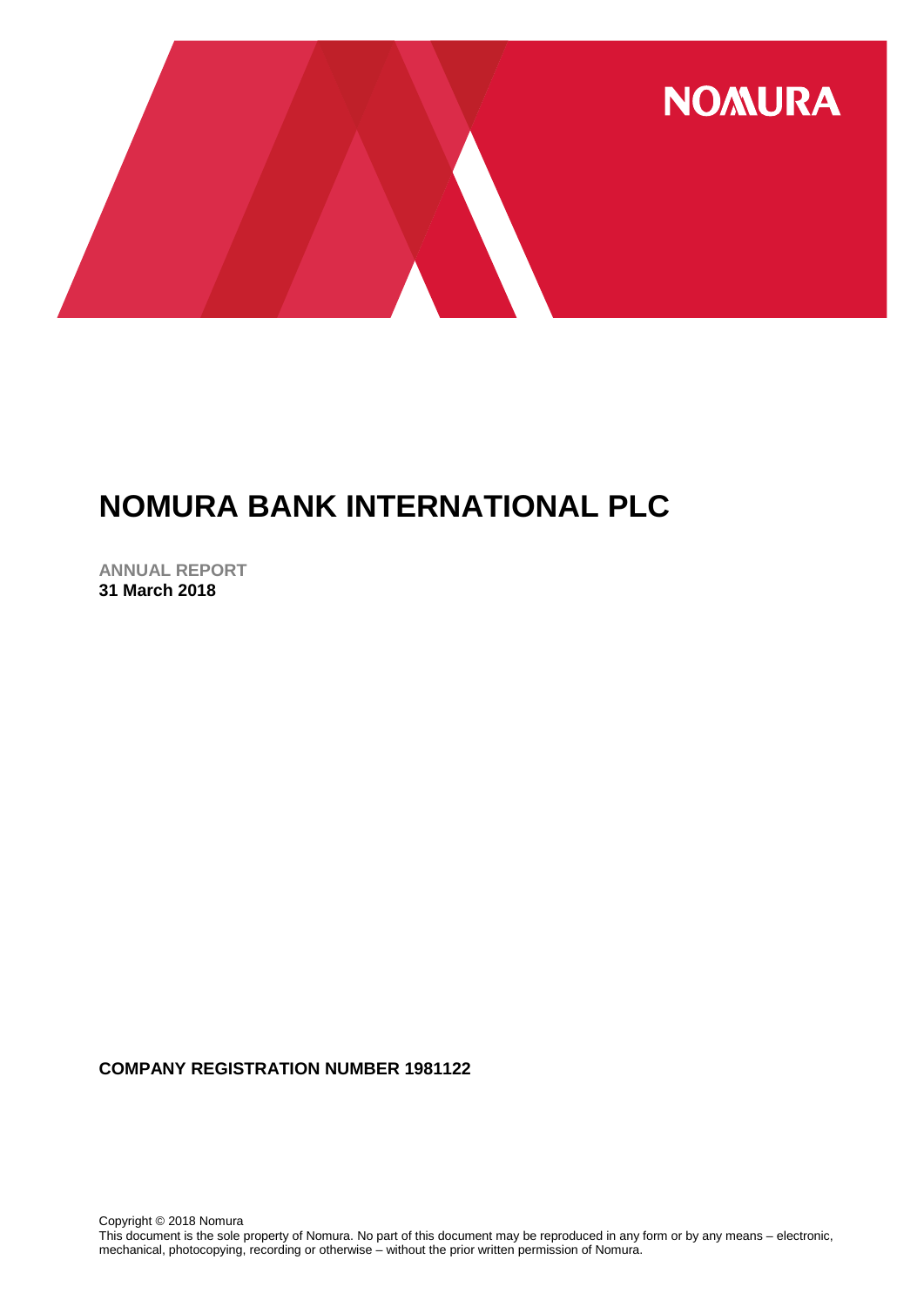

# YEAR ENDED 31 MARCH 2018

The Directors of Nomura Bank International plc (the "Bank") present their Strategic Report, Directors' Report and the financial statements of the Bank for the year ended 31 March 2018. The Bank is incorporated in England and Wales and its registered office is at 1 Angel Lane, London, EC4R 3AB.

# STRATEGIC REPORT

# REVIEW OF THE BANK'S BUSINESS, DESCRIPTION OF PRINCIPAL RISKS AND INFORMATION REGARDING BRANCHES

#### Review of the Business

The Bank's primary role is to support the Global Wholesale Business, predominantly the Global Markets Division, of the Nomura Group (Nomura Holdings, Inc. ("NHI") and its consolidated subsidiaries).

The Bank has a liaison office in Istanbul, Turkey. During the year the Bank has closed its branch in Milan, Italy and representative office in China. The Bank's principal activities include:

- issuance of guaranteed credit and equity linked notes and certificates;
- provision of sub-participations and structured loans (including bridge and warehouse financing);
- purchase of structured credit assets and structured loans;
- provision of traditional banking products such as loans and credit facilities in major currencies, repurchase and reverse repurchase transactions, letters of credit and guarantees; and
- taking deposits (including foreign exchange and other reference linked deposits).

During the year the Bank continued its note issuance business. The Bank has a number of platforms for the issuance of debt which allows it to issue equity-linked notes and certificates and credit-linked notes and warrants to investors, which includes notes that are traded on exchanges. In addition to the above, the Bank continues to provide loan facilities to clients across a wide variety of industries, including power and gas, telecommunications and fast moving consumer goods.

The Bank continues to lend predominantly on a secured basis through the use of reverse repurchase transactions ('Securities purchased under agreements to resell'). As at 31 March 2018, 91% (2017: 86%) of funds were advanced on a secured basis, mainly to Nomura International Plc (NIP).

The Bank's key financial indicators during the year were as follows:

|                                 | Year ended    | Year ended    |
|---------------------------------|---------------|---------------|
|                                 | 31 March 2018 | 31 March 2017 |
|                                 | \$'000        | \$'000        |
| Net interest income             | 65,062        | 35,201        |
| Profit for the year             | 16.131        | 14.615        |
| Total comprehensive gain/(loss) | 7.580         | (51, 471)     |
| Total assets                    | 7,844,926     | 7,772,643     |
| Total liabilities               | 7,362,186     | 7,297,483     |
| Shareholders' funds             | 482.740       | 475.160       |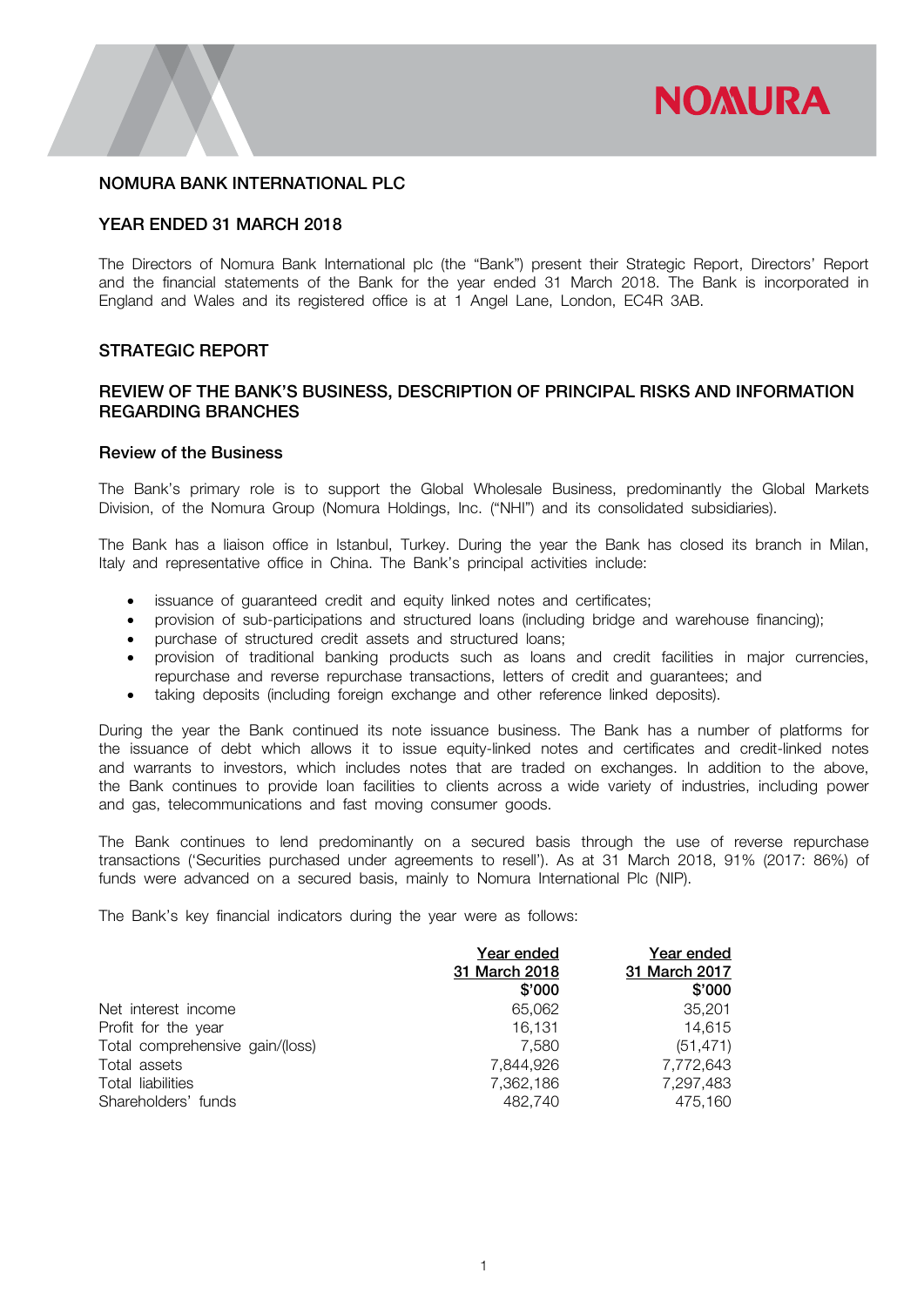

# YEAR ENDED 31 MARCH 2018

# STRATEGIC REPORT (CONTINUED)

The Bank has reported a post tax profit for the year ending 31 March 2018 of \$16,130,718 (2017: \$14,615,240). This profit is driven by fee income received for facilitating structured note issuance.

The Bank reported a total comprehensive gain for the year of \$7,580,386 (2017: loss of \$51,471,071). The most significant impact to the Bank's performance this year has been as a result of the tightening of the Nomura Group's own credit spreads, which has resulted in a negative impact for the year of \$17,599,553 (2017: loss of \$60,031,664).

The Bank's total assets increased year on year by 1% to \$7,844,926,051 (2017: 7,772,643,000).

From an operational standpoint, the Bank outsources a significant proportion of its support services under service level agreements to the related departments of NIP. The Treasury department continues to manage the liquidity of the Bank and provides asset and liability management for the balance sheet.

The Bank will continue to focus on its activities supporting the Global Wholesale Business, predominantly the Global Markets Division, of the Nomura Group.

#### Description of Principal Risks

The Bank's activities involve the assumption and transfer of certain risks, including market risk, credit risk, operational risk, cross-border risk, model risk, liquidity and funding risks, and business risk. Further information on these risks and the Bank's risk management is provided in note 13 to the financial statements.

These risks are managed through sub-committees of the Board of Nomura Europe Holdings plc (NEHS), the Bank's immediate parent. These include a Prudential Risk Committee ("PRC") having oversight of, and providing advice to the Board on the NEHS Group's risk profile, risk appetite, future risk strategy and maintenance of an appropriate risk control framework. Additionally, there are committees dedicated to overseeing cross-border risk in relation to non-Europe Middle East and Africa ("non-EMEA") business booked into certain European entities, including the Bank.

#### Future Developments

The U.K. is due to formally leave the European Union at the end of March 2019 following the Brexit referendum held in June 2016 and triggering of Article 50 of the Treaty of the Functioning of the European Union. In the meantime, the U.K. remains a full member of the EU, although its influence over rule-making is significantly reduced. The U.K. and EU are currently in a negotiating process on the terms of exit and future relationship agreement. In March 2018 a status quo transition period was agreed meaning the U.K. will continue to be an EU member on current terms, without input into the rule-making process, until December 2020. The transition status is provisional and will need to be formally signed off by both sides which is expected in late 2018. The U.K. financial services sector currently relies on access to the EU single market to conduct business across borders within the EU. Both sides have emphasized the need for continued good access, but the terms of the future relationship will not start to become clear until detailed talks start in late 2018. The Nomura Group is currently progressing their contingency plans in order to ensure that they are able to provide continued service to clients both regionally and globally.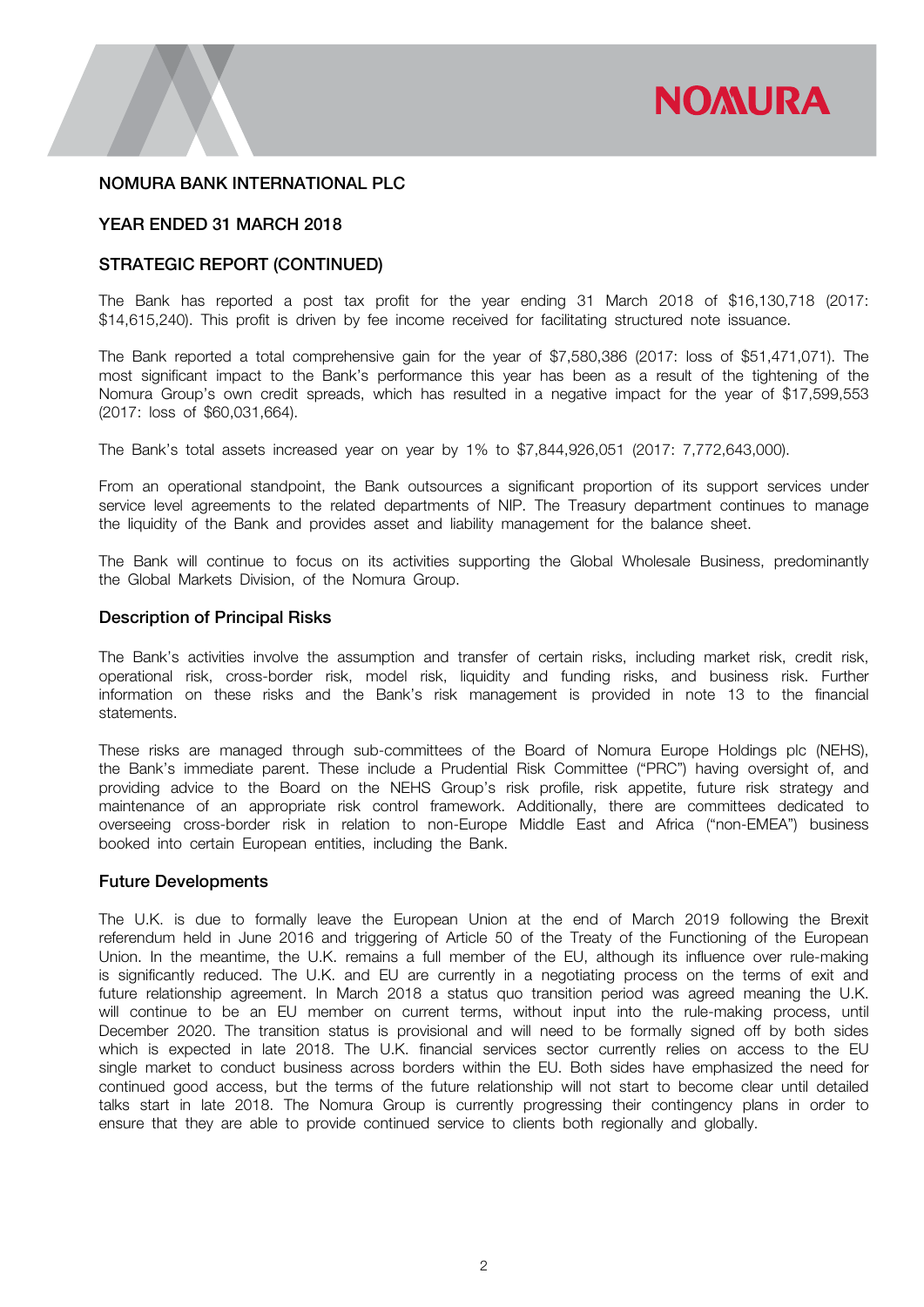

# YEAR ENDED 31 MARCH 2018

### STRATEGIC REPORT (CONTINUED)

### EMPLOYEE MATTERS

The Bank outsources all of its support services under service level agreements to departments of NIP, an affiliated company.

The Bank is committed to the principle of equal employment opportunity for all employees and to providing employees with a work environment free of discrimination and harassment regardless of age, disability, race, gender identity and gender expression, religion or belief, marriage and civil partnership, pregnancy and maternity, sex or sexual orientation. Our recruitment, development and promotion procedures are based on the requirements of a particular position. The Bank's objective is to attract job applications from the best possible candidates and to retain the best people. We are also committed to having a diverse range of skills, values, knowledge, experience and geographical, educational and professional backgrounds amongst our employees.

The Nomura Group has an established policy of communicating with all its employees regularly, including U.K. employees, in order to provide information relevant to them about their employment and Nomura. This includes regular Nomura news bulletins circulated to all U.K. employees as well as communication and updates on the employee training programmes that are available. All U.K. employees are encouraged to participate in the various employee committees and networks offered by the Nomura Group. The Nomura Group is not listed in the U.K. and therefore does not operate an employee share scheme. However employee involvement in the performance of the Bank is encouraged in a number of ways, including through the provision of a discretionary bonus scheme, which is based on the employee's individual performance as well as their division as a whole and the overall Bank and Nomura Group performance. The Nomura Group's financial performance is regularly communicated to employees through quarterly town halls in which the financial performance is discussed.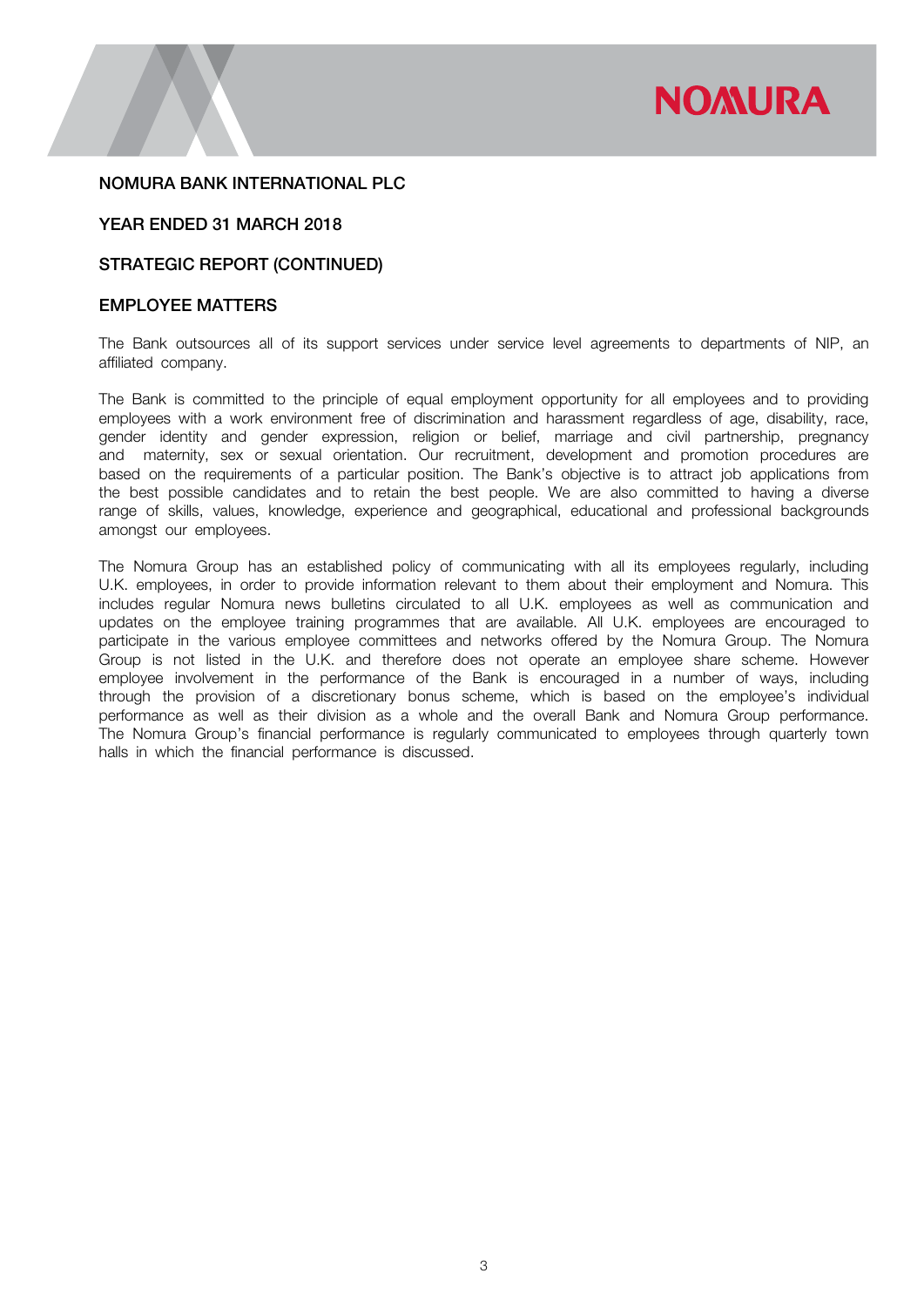

# YEAR ENDED 31 MARCH 2018

### STRATEGIC REPORT (CONTINUED)

#### ENVIRONMENT AND ENERGY

The Bank believes a healthy environment is the foundation of stable economic and social conditions for future generations. The Bank is committed to acting in an environmentally responsible manner and to achieving energy performance improvement.

The Nomura Group:

- encourages investment and constructive engagement in environmentally friendly and energy efficient goods and services;
- assesses environmental risks and continually strives to minimize pollution to mitigate our effect on climate change;
- complies with relevant environmental laws and regulations and engages with external stakeholders on environmental issues;
- is committed to reducing waste and the use of natural resources in order to minimize the impact of its footprint on the environment;
- is committed to continual improvement in energy performance;
- aims to maximize the efficiency of its property portfolio through effective asset management covering utilization, maintenance, accessibility and disposals;
- promotes the importance of biodiversity and a healthy ecosystem;
- communicates this policy to all its employees to raise awareness of environmental issues and encourages environmentally friendly initiatives;
- will make available the necessary resources to achieve our environmental and energy objectives and targets.

The Nomura Group makes this policy available for public viewing on request.

# BY ORDER OF THE BOARD AT A MEETING HELD ON 18 July 2018

Christopher Barlow Company Secretary

19 July 2018

#### Company Registration Number: 1981122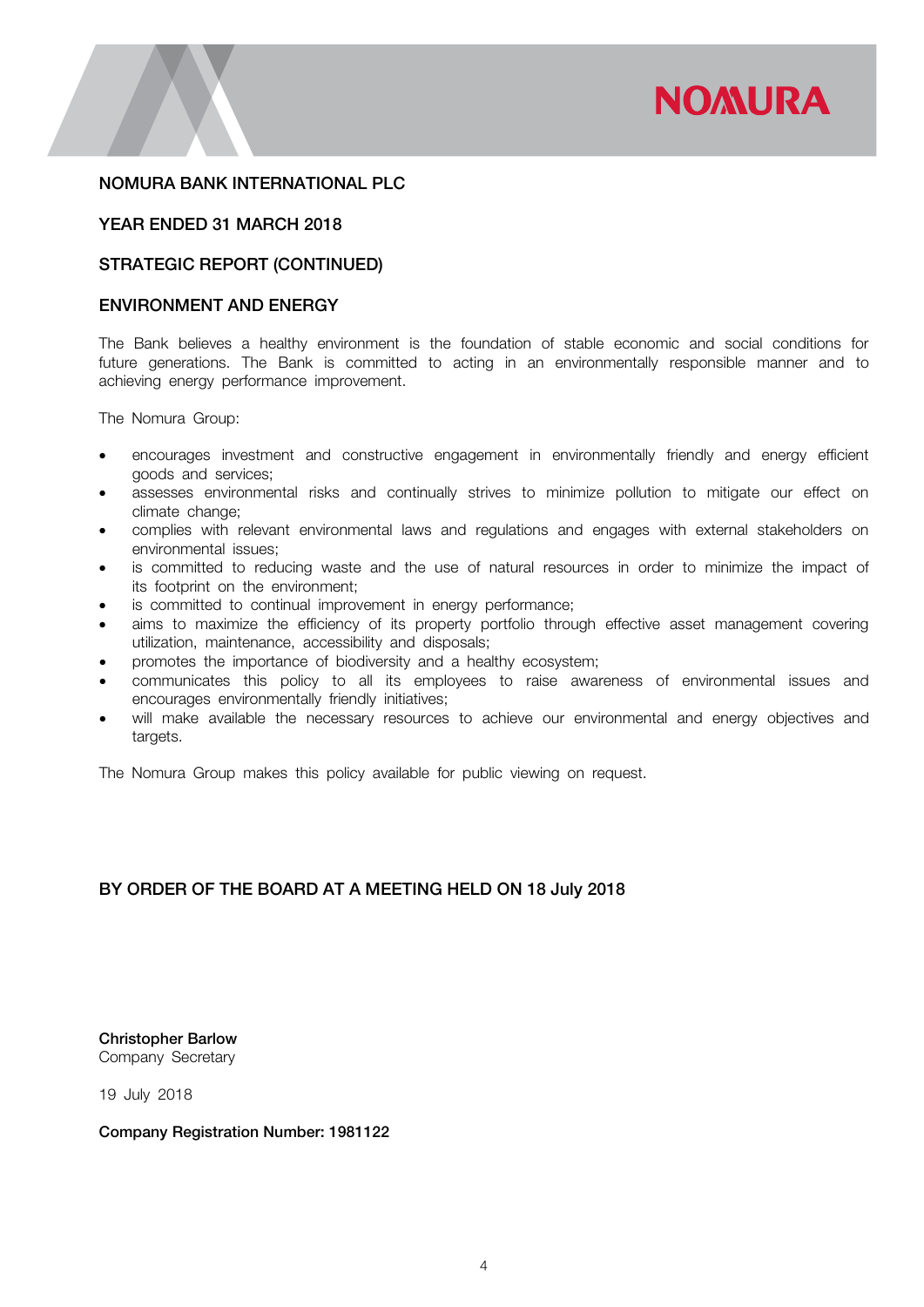

# YEAR ENDED 31 MARCH 2018

# DIRECTORS' REPORT

#### RESULTS AND DIVIDENDS

The results for the year are set out on page 15 and 16. The profit from continuing operations transferred to reserves for the year amounted to \$16,130,718 (2017: gain of \$14,615,240).

No interim dividend was paid (2017: nil) and the Directors do not recommend the payment of a final dividend (2017: nil).

# EVENTS SINCE THE BALANCE SHEET DATE

No events to report post balance sheet date.

# **DONATIONS**

No political donations were made during the year (2017: nil).

#### FINANCIAL INSTRUMENTS

The Bank issues debt with returns linked to equity, credit instruments or other indices. The Bank actively manages the resultant risk on a fair value basis using a combination of derivative and non-derivative financial instruments with the express intention of eliminating significant market risk arising from such transactions.

The Bank also offers traditional banking products to facilitate customer business such as credit facilities, guarantees and letters of credit. In addition to debt issuances noted above, the Bank mainly obtains financing from intercompany borrowings. Further analysis on financial instruments is disclosed in Notes 1, 8, 13 and 14.

# MATTERS DEALT WITH IN THE STRATEGIC REPORT

An indication of the likely future developments of the Bank, information pertaining to branches of the Bank outside of the United Kingdom and employee matters have been discussed in the Bank's strategic report.

#### **DIRECTORS**

The current Directors and those who served during the year are as shown below:

| David Godfrey    | Non-Executive Director                                |
|------------------|-------------------------------------------------------|
|                  | Non-Executive Chairman (appointed on 07 April 2017)   |
| James Leng       | Non-Executive Director (resigned on 07 April 2017)    |
|                  | Non-Executive Chairman (resigned on 07 April 2017)    |
| Jonathan Lewis   | Director and Chief Executive officer                  |
| John Tierney     | Director                                              |
| Lewis O'Donald   | Director                                              |
| Jonathan Britton | Non-Executive Director                                |
| Neeta Atkar      | Non-Executive Director (appointed 22 March 2018)      |
| David Benson     | Non-Executive Director (resigned on 31 December 2017) |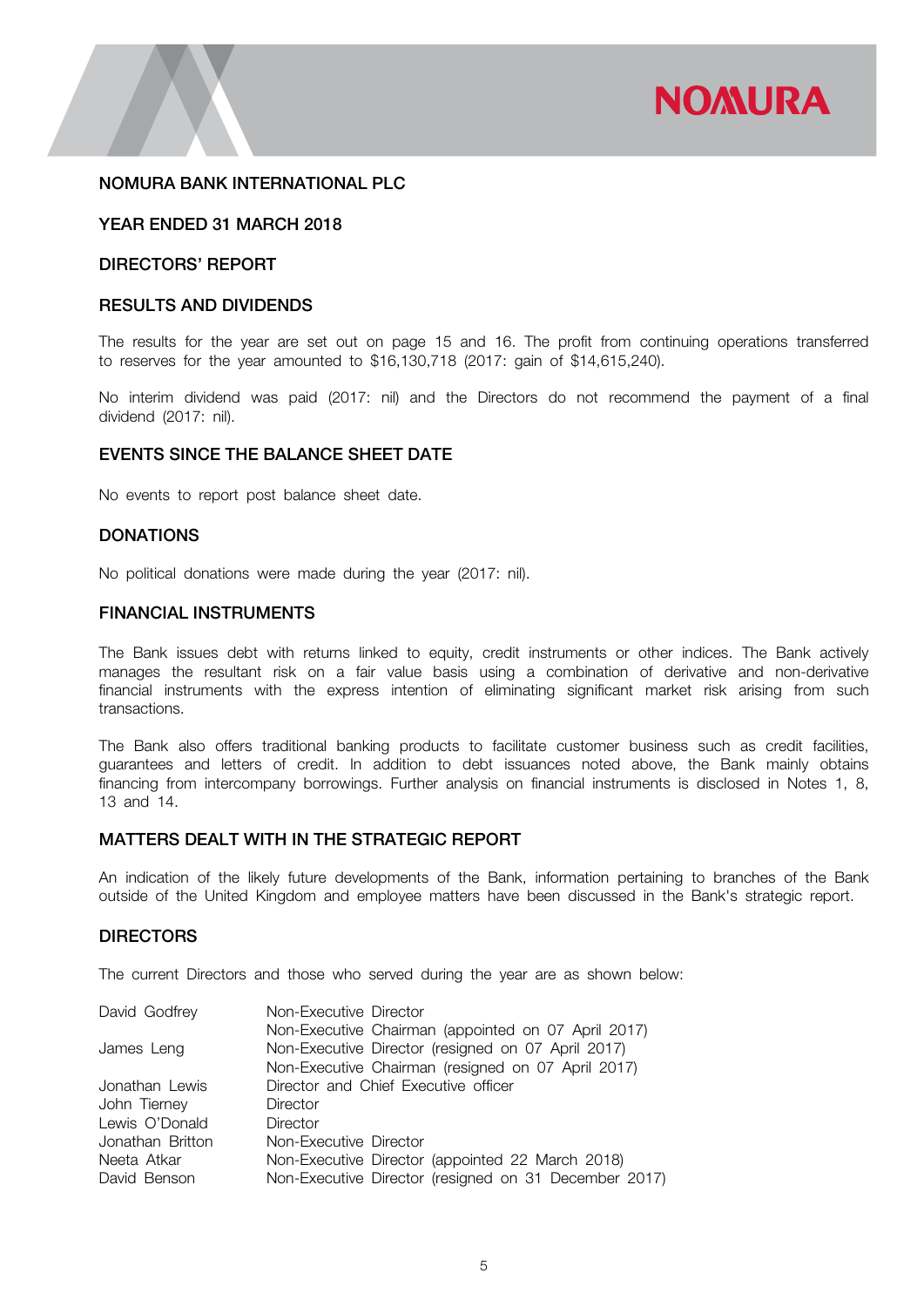

# YEAR ENDED 31 MARCH 2018

#### DIRECTOR'S REPORT (CONTINUED)

#### DIRECTORS' INDEMNITIES

As at the date of this report and during the relevant financial year, indemnities are and were in force under which the Bank has agreed to indemnify certain Directors of the Bank, Directors of certain associated Companies to the extent permitted by law and in accordance with the Bank's articles of association, in respect of certain losses and liabilities arising out of, in connection with, the execution of their powers, duties and responsibilities, as Directors of the Bank. In addition, NHI effected a global Directors and Officers liability insurance programme for the benefit of the Nomura Group.

#### GOING CONCERN

The Bank's business activities, together with the factors likely to affect its future development, performance and position are set out in the Strategic Report. In addition, Note 13 and 16 of the statutory financial statements for the year to 31 March 2018 describes the Bank's objectives, policies and processes for risk management and capital management, as well as its exposures to credit and liquidity risk.

Given that the Bank hedges its market risk, the Directors consider the Bank's capital position to be strong. The Bank does not hedge its own credit risk, however this does not impact its capital. Whilst the Bank has significant exposure to Nomura Group companies, and in particular to NIP, this is minimised through significant collateralisation to minimise the Bank's exposure. The Bank's net exposures with NIP are supported by a limited written guarantee from the Bank's ultimate parent, NHI.

The maturity profile of the Bank's liabilities is typically much longer dated than that of its assets, minimising the risk of the Bank not being able to meet its obligations as they fall due.

The Directors are not aware of any material uncertainties related to events or conditions that cast doubt about the ability of the Bank to continue as a going concern. They have therefore prepared the financial statements on a going concern basis.

#### DISCLOSURE OF INFORMATION TO AUDITORS

The Directors who were members of the Board at the time of approving the Directors' Report are listed on page 5. Having made enquiries of fellow Directors and of the Bank's Auditors, each of these Directors confirms that:

- to the best of each Director's knowledge and belief, there is no information relevant to the preparation of their report of which the Bank's Auditors are unaware; and
- each Director has taken all the steps a Director might reasonably be expected to have taken to be aware of relevant audit information and to establish that the Bank's Auditors are aware of the information.

### AUDITORS

The Auditors, Ernst & Young LLP, have expressed their willingness to continue in office and a resolution reappointing them as Auditors and authorising the Directors to determine their remuneration will be proposed at the Annual General Meeting.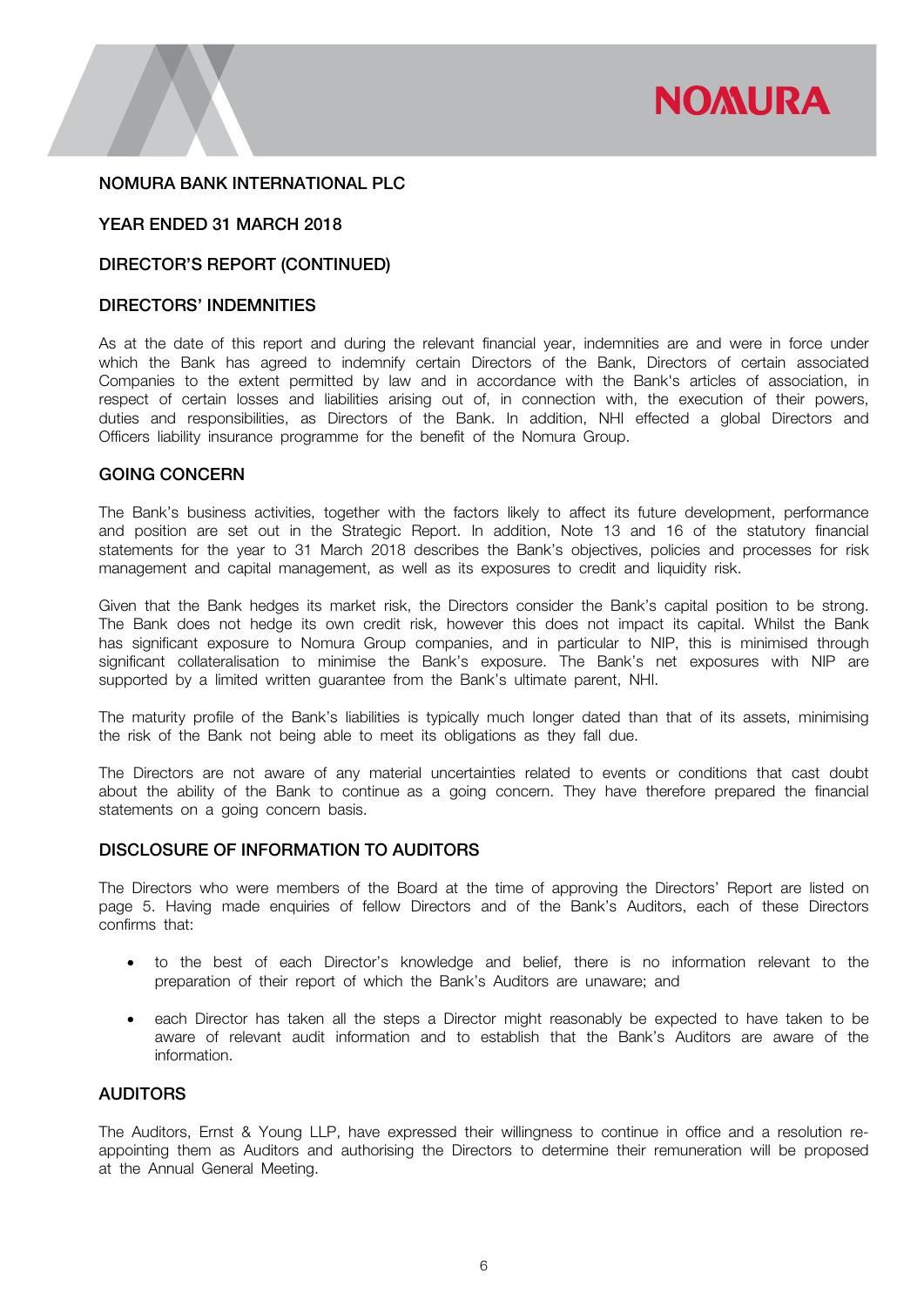

# YEAR ENDED 31 MARCH 2018

### DIRECTOR'S REPORT (CONTINUED)

# STATEMENT OF DIRECTORS' RESPONSIBILITIES IN RESPECT OF THE FINANCIAL **STATEMENTS**

The Directors are responsible for preparing the Directors' Report, the Strategic Report and the Bank financial statements in accordance with applicable United Kingdom law and regulations.

Company law requires the Directors to prepare financial statements for each financial year. Under that law, the Directors have elected to prepare financial statements under International Financial Reporting Standards (IFRS) as adopted by the European Union.

Under company law the Directors must not approve the financial statements unless they are satisfied that they give a true and fair view of the state of affairs of the Bank and of the profit or loss of the Bank for that period. In preparing those financial statements, the Directors are required to:

- present fairly the financial position, financial performance and cash flows of the Bank;
- select suitable accounting policies in accordance with IAS 8 "Accounting policies, Changes in accounting Estimates and Errors" and then apply them consistently;
- present information, including accounting policies, in a manner that provides relevant, reliable, comparable and understandable information;
- make judgements that are reasonable;
- provide additional disclosures when compliance with the specific requirements in IFRSs as adopted by the European Union is insufficient to enable users to understand the impact of particular transactions, other events and conditions on the Bank's financial position and financial performance; and
- state whether the financial statements have been prepared in accordance with IFRSs as adopted by the European Union, subject to any material departures disclosed and explained in the financial statements.

The Directors are responsible for keeping adequate accounting records that are sufficient to show and explain the Bank's transactions and disclose with reasonable accuracy at any time the financial position of the Bank and enable them to ensure that the Bank's financial statements comply with the Companies Act 2006 and Article 4 of the IAS Regulation. They are also responsible for safeguarding the assets of the Bank and hence for taking reasonable steps for the prevention and detection of fraud and other irregularities.

The Directors are also responsible for preparing the Directors' Report and the Strategic Report in accordance with the Companies Act 2006 and applicable regulations.

# BY ORDER OF THE BOARD AT A MEETING HELD ON 18 July 2018

Christopher Barlow Company Secretary

19 July 2018

#### Company Registration Number: 1981122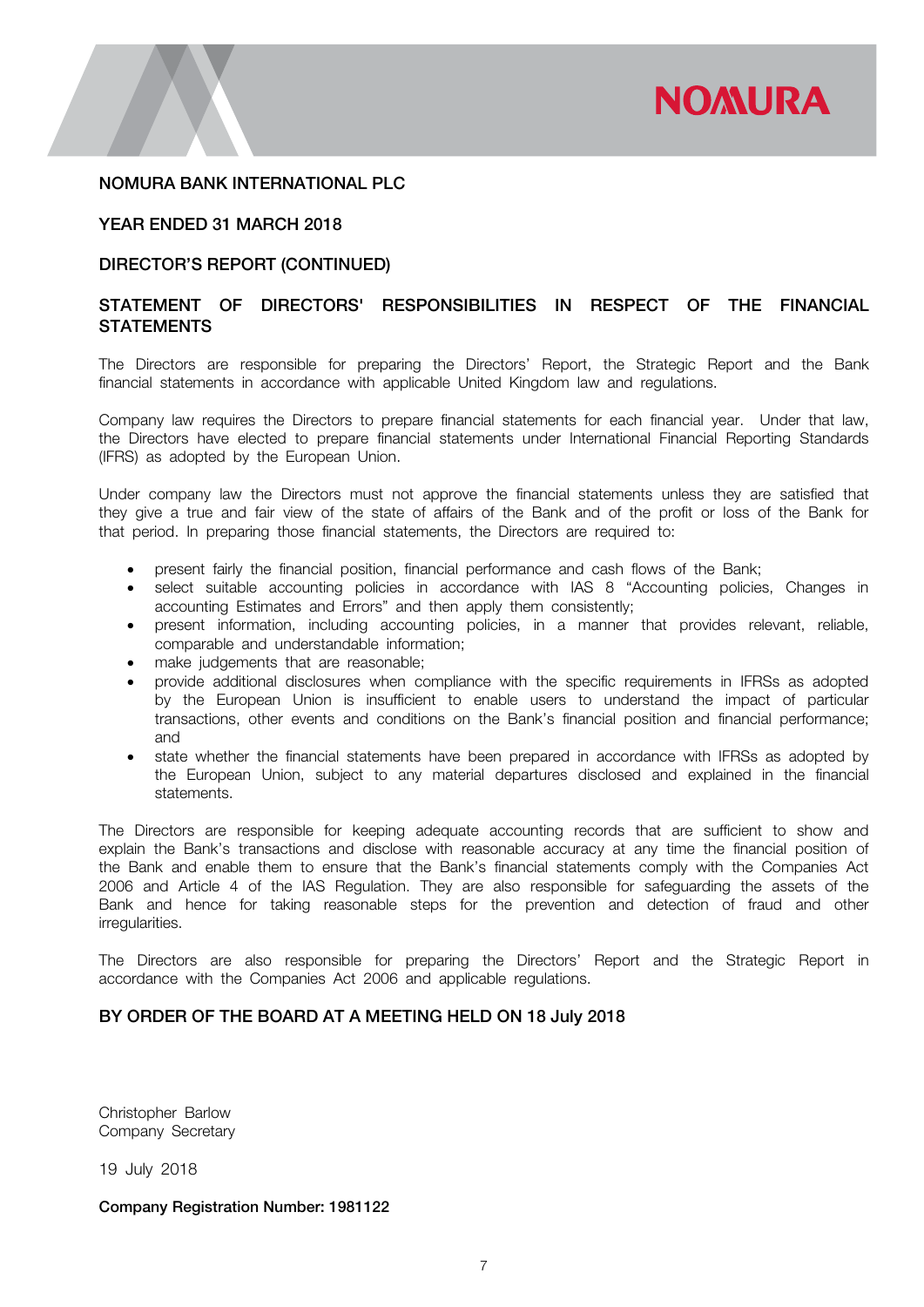

# YEAR ENDED 31 MARCH 2018

# INDEPENDENT AUDITOR'S REPORT TO THE MEMBERS OF NOMURA BANK INTERNATIONAL PLC

#### **Opinion**

We have audited the financial statements of Nomura Bank International Plc (the "Bank", "NBI") for the year ended 31 March 2018 which comprise the Income Statement, the Statement of Comprehensive Income, the Statement of Changes in Equity, the Statement of Financial Position and the Statement of Cash Flows and the related notes 1 to 19, including a summary of significant accounting policies. The financial reporting framework that has been applied in their preparation is applicable law and International Financial Reporting Standards (IFRSs) as adopted by the European Union.

In our opinion, the financial statements:

- give a true and fair view of the company's affairs as at 31 March 2018 and of its profit for the year then ended;
- have been properly prepared in accordance with IFRSs as adopted by the European Union; and
- have been prepared in accordance with the requirements of the Companies Act 2006.

#### Basis for opinion

We conducted our audit in accordance with International Standards on Auditing (UK) (ISAs (UK)) and applicable law. Our responsibilities under those standards are further described in the Auditor's responsibilities for the audit of the financial statements section of our report below. We are independent of the company in accordance with the ethical requirements that are relevant to our audit of the financial statements in the UK, including the FRC's Ethical Standard as applied to listed entities, and we have fulfilled our other ethical responsibilities in accordance with these requirements.

We believe that the audit evidence we have obtained is sufficient and appropriate to provide a basis for our opinion.

#### Conclusions relating to going concern

We have nothing to report in respect of the following matters in relation to which the ISAs (UK) require us to report to you where:

- the directors' use of the going concern basis of accounting in the preparation of the financial statements is not appropriate; or
- the directors have not disclosed in the financial statements any identified material uncertainties that may cast significant doubt about the company's ability to continue to adopt the going concern basis of accounting for a period of at least twelve months from the date when the financial statements are authorised for issue.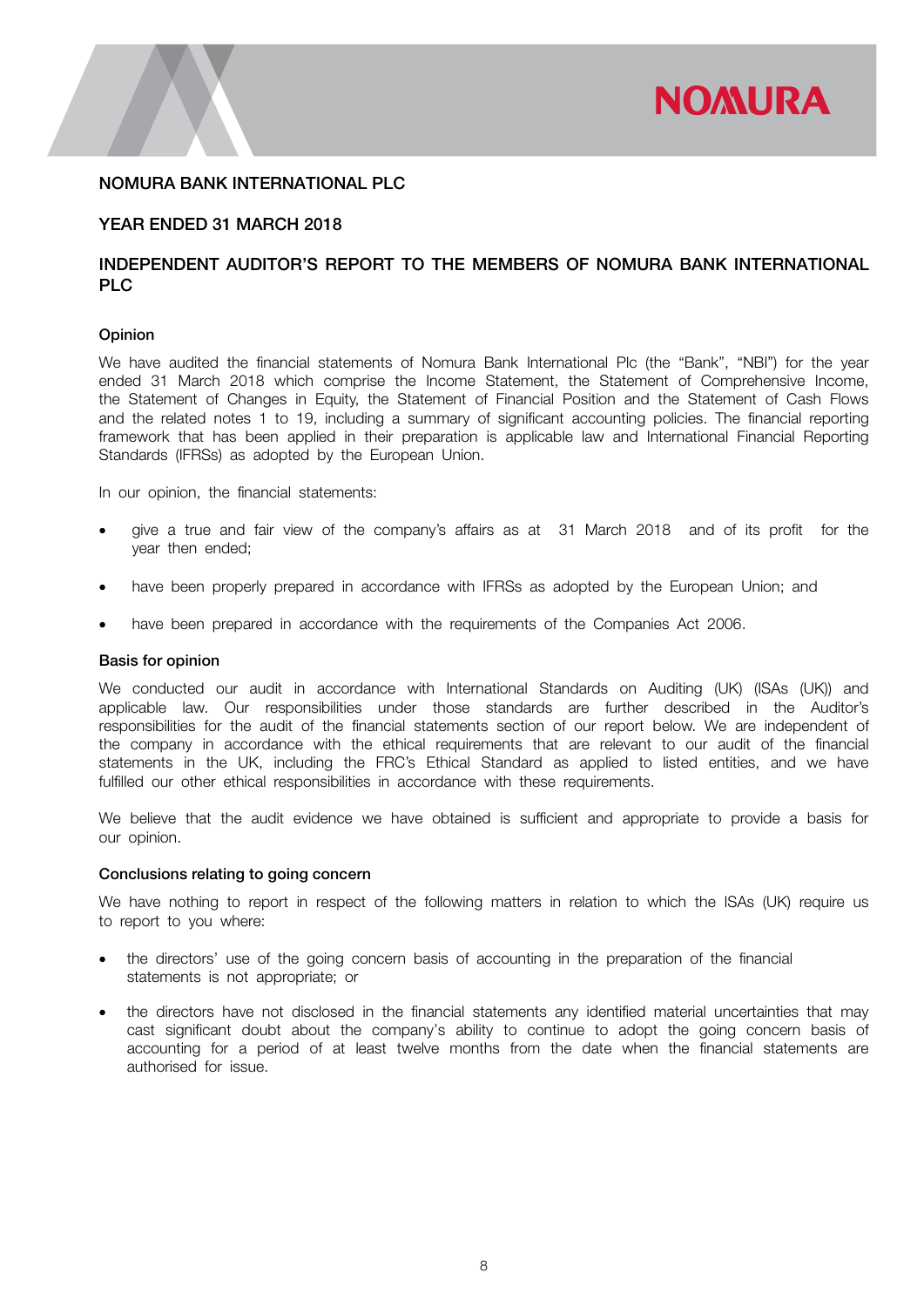

# YEAR ENDED 31 MARCH 2018

# INDEPENDENT AUDITOR'S REPORT TO THE MEMBERS OF NOMURA BANK INTERNATIONAL PLC (CONTINUED)

### Overview of our audit approach

| Key audit<br>matters | • Risk of fraud in recognition of revenue in respect of Nomura Bank International's<br>Own Credit Adjustment ('OCA') |
|----------------------|----------------------------------------------------------------------------------------------------------------------|
| Materiality          | • Overall materiality of \$ 9.655m which represents 2% of Net Assets.                                                |

#### Key audit matters

Key audit matters are those matters that, in our professional judgment, were of most significance in our audit of the financial statements of the current period and include the most significant assessed risks of material misstatement (whether or not due to fraud) that we identified. These matters included those which had the greatest effect on: the overall audit strategy, the allocation of resources in the audit; and directing the efforts of the engagement team. These matters were addressed in the context of our audit of the financial statements as a whole, and in our opinion thereon, and we do not provide a separate opinion on these matters.

| <b>Risk</b>                                                                                                                                                                                                                                                                                                                                                                                                                                                                                                                                                                                                                                                                                                                                                                                        | Our response to the risk                                                                                                                                                                                                                                                                                                                                                                                                                                                                                                                                                                | Key observations communicated<br><b>Audit Committee</b>                                                                                                                                                                                                                                                                                                                                                                                                                                                                                                                                                                                                                   |
|----------------------------------------------------------------------------------------------------------------------------------------------------------------------------------------------------------------------------------------------------------------------------------------------------------------------------------------------------------------------------------------------------------------------------------------------------------------------------------------------------------------------------------------------------------------------------------------------------------------------------------------------------------------------------------------------------------------------------------------------------------------------------------------------------|-----------------------------------------------------------------------------------------------------------------------------------------------------------------------------------------------------------------------------------------------------------------------------------------------------------------------------------------------------------------------------------------------------------------------------------------------------------------------------------------------------------------------------------------------------------------------------------------|---------------------------------------------------------------------------------------------------------------------------------------------------------------------------------------------------------------------------------------------------------------------------------------------------------------------------------------------------------------------------------------------------------------------------------------------------------------------------------------------------------------------------------------------------------------------------------------------------------------------------------------------------------------------------|
| Risk of fraud in recognition of<br>revenue in respect of Nomura<br>Bank International's Own Credit<br>Adjustment ('OCA')<br>Value of risk-\$17.6m (2017:-<br>\$60m)<br>There is a risk that management<br>could manipulate profit and loss<br>recognition where recognition is<br>subjective, e.g. judgements<br>involving complex asset<br>valuations. For NBI, this risk is<br>specific to revenue recognition in<br>respect of Nomura's Own Credit<br>Adjustment (OCA). This is due to<br>the fact that OCA represents the<br>sole significant driver of NBI's<br>other comprehensive income<br>given the structure of the entity<br>as market risk flat. And as such<br>this is identified as the sole<br>component of the other<br>comprehensive income where<br>there would be potential for | As general responses to the risks<br>relating revenue and expense<br>recognition, we performed the<br>following procedures:<br>Journal entry testing to test<br>for management override of<br>controls, using pre-<br>determined criteria to focus<br>on higher risk journals, and<br>by building unpredictability<br>into our sample;<br>Testing of key entity level<br>controls. This involves<br>assessing the entity level<br>controls in existence over<br>the control environment; risk<br>assessment; monitoring;<br>information and<br>communication and control<br>activities; | No material issues were<br>identified from the execution<br>of our audit procedures over<br>the risk of fraud in<br>recognition of revenue in<br>respect of Nomura Bank<br>Internationals Own Credit<br>Adjustment.<br>We concluded that in the<br>context of the inherent<br>uncertainties as disclosed in<br>the financial statements, the<br>valuations of the entity's own<br>issued liabilities and the<br>inputs used within the own<br>credit calculation are within a<br>reasonable range of<br>outcomes and as such the<br>revenue arising from<br>movements in the entity's<br>own credit spread for the year<br>ended 31 March 2018 are<br>materially correct. |
| management override.                                                                                                                                                                                                                                                                                                                                                                                                                                                                                                                                                                                                                                                                                                                                                                               |                                                                                                                                                                                                                                                                                                                                                                                                                                                                                                                                                                                         |                                                                                                                                                                                                                                                                                                                                                                                                                                                                                                                                                                                                                                                                           |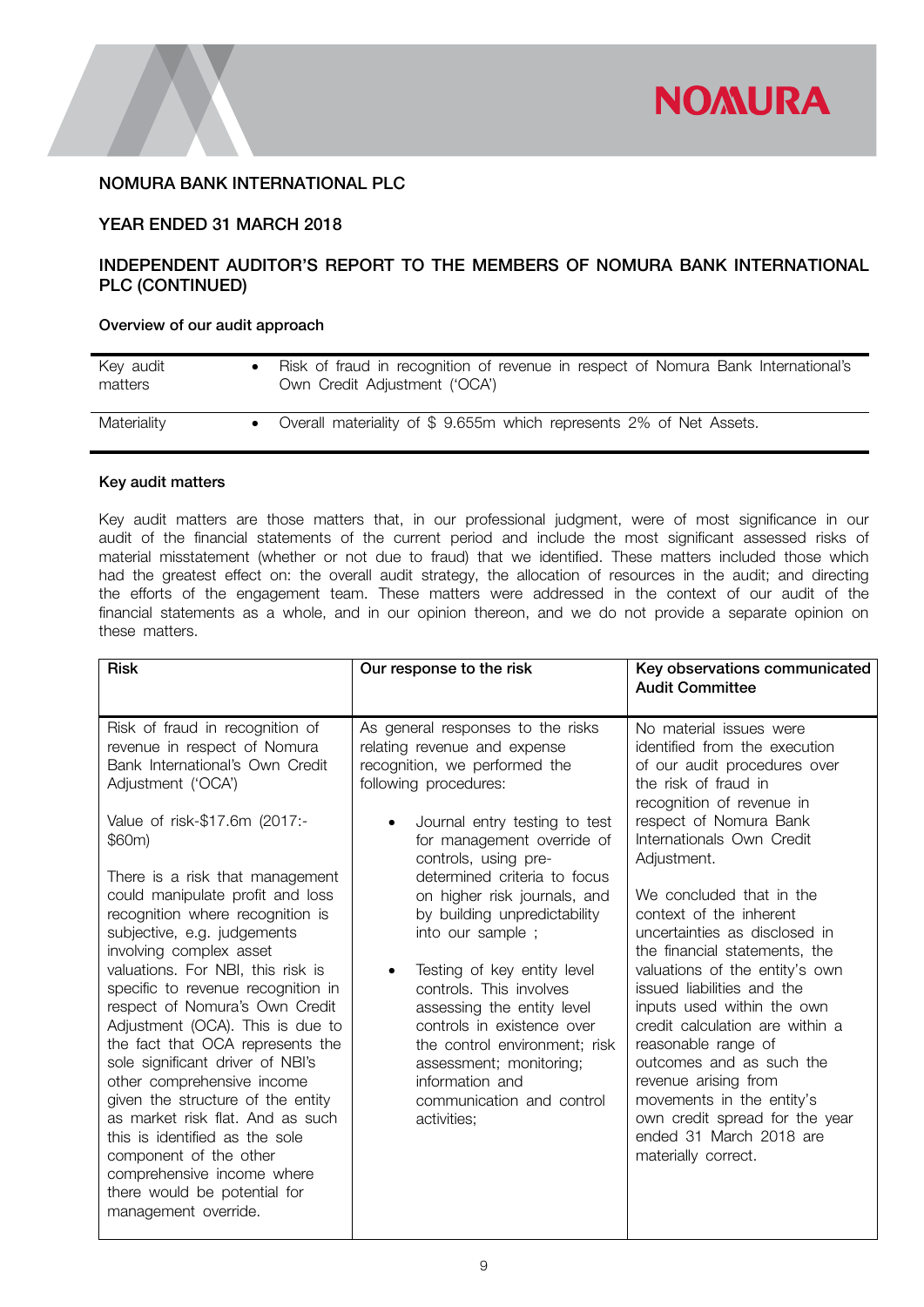

# YEAR ENDED 31 MARCH 2018

# INDEPENDENT AUDITOR'S REPORT TO THE MEMBERS OF NOMURA BANK INTERNATIONAL PLC (CONTINUED)

| <b>Risk</b> | Our response to the risk                                                                                                                                                                                                                                                                                                                                                                                                                                                                                                                                                                                                                                                                                                                                                                   | Key observations communicated<br><b>Audit Committee</b> |
|-------------|--------------------------------------------------------------------------------------------------------------------------------------------------------------------------------------------------------------------------------------------------------------------------------------------------------------------------------------------------------------------------------------------------------------------------------------------------------------------------------------------------------------------------------------------------------------------------------------------------------------------------------------------------------------------------------------------------------------------------------------------------------------------------------------------|---------------------------------------------------------|
|             | We tested the Model<br>$\bullet$<br>Validation Group (MVG)<br>model approval, model<br>change and annual re-review<br>processes. We also<br>completed a walkthrough<br>Nomura's OCA valuation<br>policy. We considered the<br>appropriateness of the<br>methodology applied to<br>calculating the adjustment,<br>with a particular focus on<br>the appropriateness of own<br>credit curve used.<br>We also performed<br>substantive procedures to<br>validate Nomura's OCA at<br>the period end, testing the<br>key assumptions.<br>Substantiated the inputs and<br>testing the completeness of<br>the trades that are included<br>in the calculation. This work<br>included gaining an<br>understanding of the<br>movement own credit<br>spreads that are applied<br>within Nomura's OCA. |                                                         |

### An overview of the scope of our audit

#### Tailoring the scope

Our assessment of audit risk, our evaluation of materiality and our allocation of performance materiality determine our audit scope for the Bank. This enables us to form an opinion on the financial statements. We take into account size, risk profile, the organisation of the Bank and effectiveness of controls, changes in the business environment, and other factors, such as recent Internal Audit findings, when assessing the level of work to be performed in each location.

In assessing the risk of material misstatement to the Bank's financial statements, we reflect the Bank's geographic structure, headquartered in London, but whereby the Bank has trading activity originated in other locations (the Americas, Japan and Asia excluding Japan). To make sure that we had adequate quantitative coverage of significant accounts in the financial statements of the Bank, we selected two regions, which represent the principal business units within the Bank.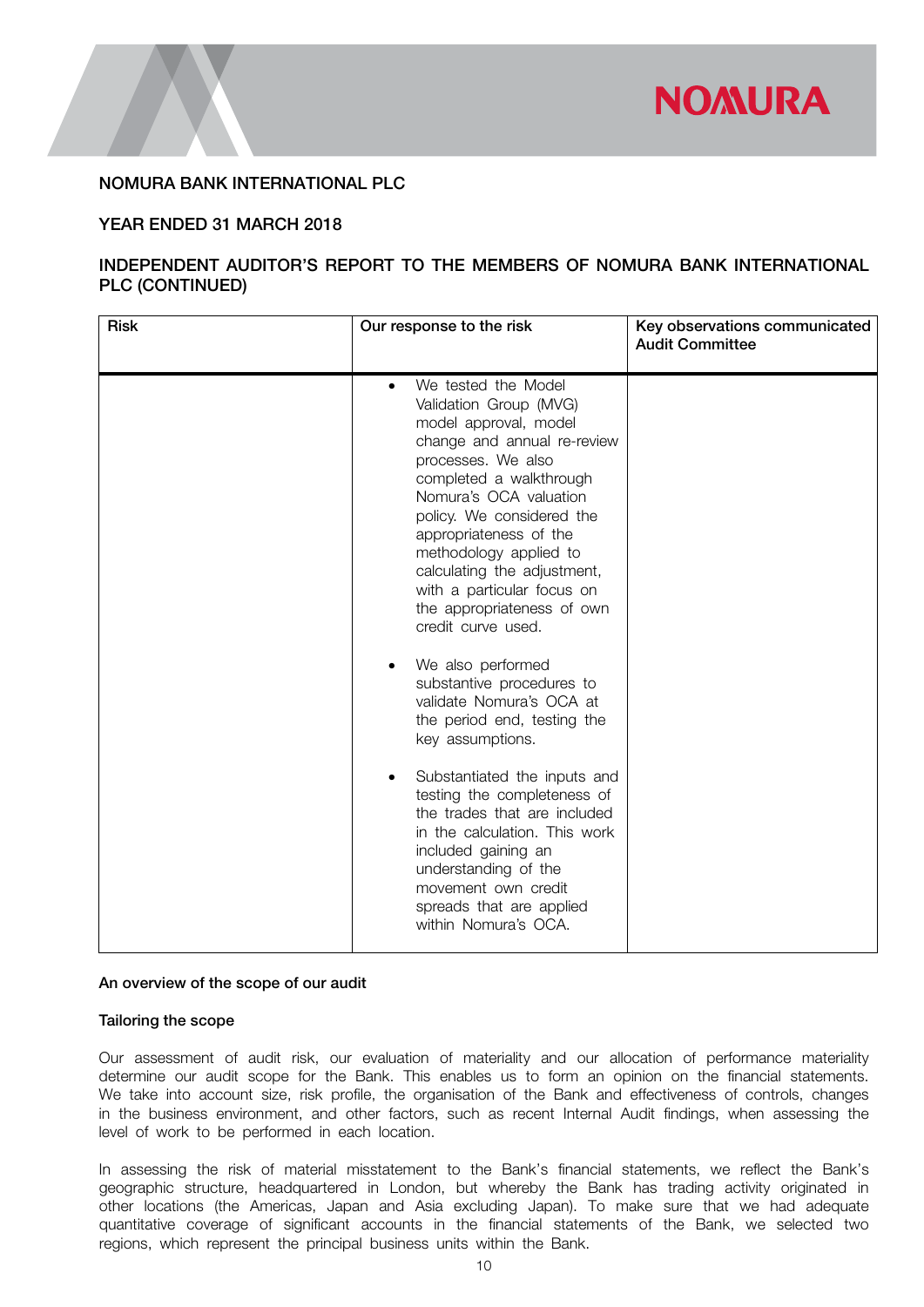

# YEAR ENDED 31 MARCH 2018

# INDEPENDENT AUDITOR'S REPORT TO THE MEMBERS OF NOMURA BANK INTERNATIONAL PLC (CONTINUED)

We performed an audit of the complete financial information of the two regions ("full scope components") which were selected based on their size or risk characteristics.

#### Changes from the prior year

| Region               | Prior year scope | Current year scope |
|----------------------|------------------|--------------------|
| Europe               | Full             | Full               |
| Asia excluding Japan | Full             | Full               |
| Americas             | <b>Specific</b>  | Specific           |
| Japan                | Out of Scope     | Out of Scope       |

#### Our application of materiality

We apply the concept of materiality in planning and performing the audit, in evaluating the effect of identified misstatements on the audit and in forming our audit opinion.

#### **Materiality**

*The magnitude of an omission or misstatement that, individually or in the aggregate, could reasonably be expected to influence the economic decisions of the users of the financial statements. Materiality provides a basis for determining the nature and extent of our audit procedures.*

We determined materiality for the Bank to be \$9.7 million (2017: \$9.5 million), which is 2% (2017: 2%) of Net Assets. Net Assets (Equity) has been selected for the basis of materiality given the nature of NBI's booking model is such that Equity is relatively low in comparison to total assets as the entity acts as a note issuance vehicle where the market risk associated with external note issuance is transferred to Nomura International Plc. We believe that users of financial statements, including regulators and investors in NBI issuances, would more likely assess the strength of the balance sheet to be of more interest, particularly given the purpose of the entity as described above.

During the course of our audit, we reassessed initial materiality and identified no basis for a change to the original assessment.

#### Performance materiality

On the basis of our risk assessments, together with our assessment of the Bank's overall control environment, our judgement was that performance materiality was 75% (2017: 75%) of our planning materiality, namely \$7.2m (2017: \$7m). We have set performance materiality at this percentage due to our expectation of misstatements based on previous audits, likelihood and effects of misstatements, internal control environment and changes in circumstances of the Bank.

#### Reporting threshold

We agreed with the Audit Committee that we would report to them all uncorrected audit differences in excess of \$0.4m (2017: \$0.4m), which is set at 5% of planning materiality, as well as differences below that threshold that, in our view, warranted reporting on qualitative grounds

We evaluate any uncorrected misstatements against both the quantitative measures of materiality discussed above and in light of other relevant qualitative considerations in forming our opinion.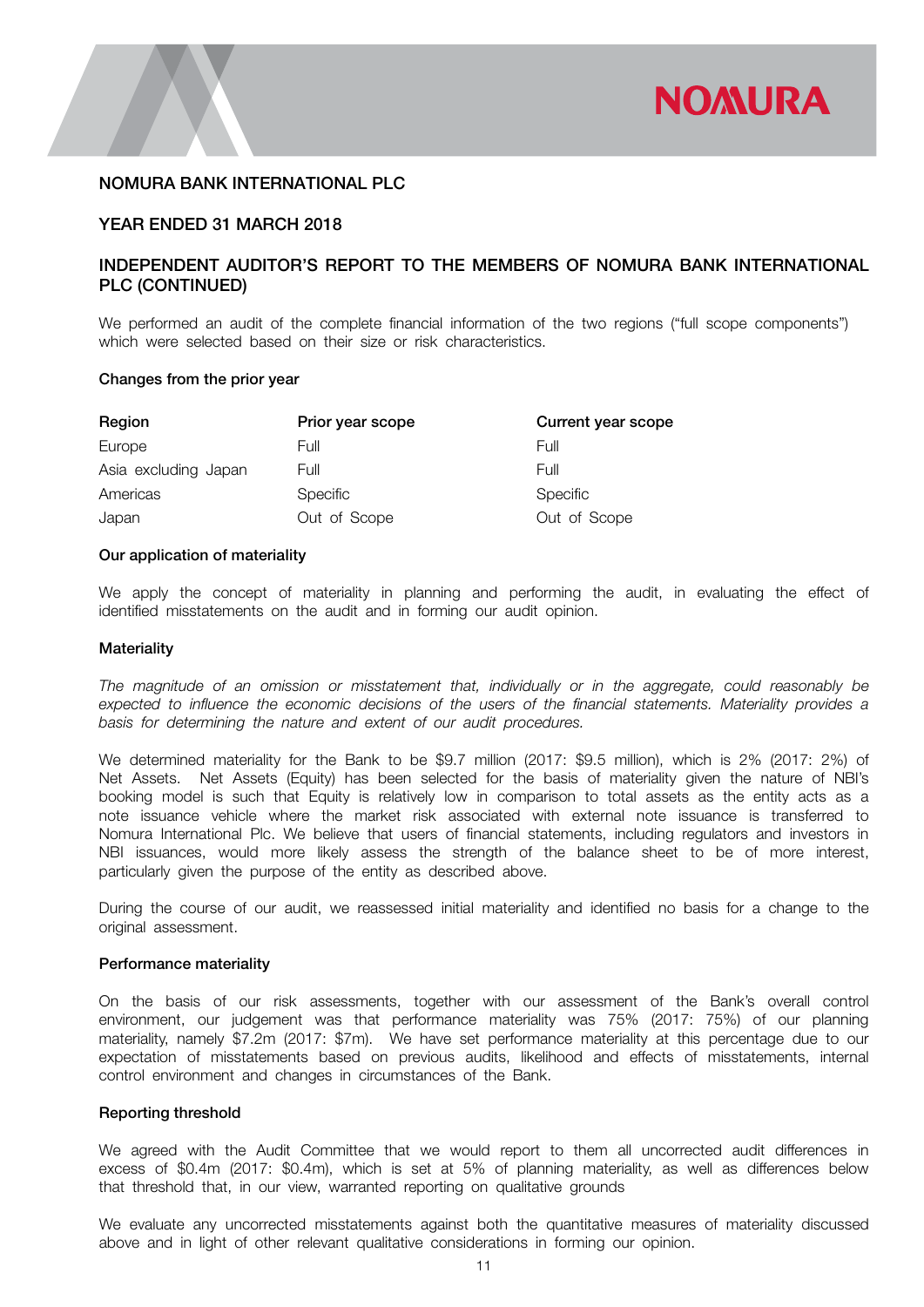

# YEAR ENDED 31 MARCH 2018

# INDEPENDENT AUDITOR'S REPORT TO THE MEMBERS OF NOMURA BANK INTERNATIONAL PLC (CONTINUED)

### Other information

The other information comprises the information included in the annual report, other than the financial statements and our auditor's report thereon. The directors are responsible for the other information.

Our opinion on the financial statements does not cover the other information and, except to the extent otherwise explicitly stated in this report, we do not express any form of assurance conclusion thereon.

In connection with our audit of the financial statements, our responsibility is to read the other information and, in doing so, consider whether the other information is materially inconsistent with the financial statements or our knowledge obtained in the audit or otherwise appears to be materially misstated. If we identify such material inconsistencies or apparent material misstatements, we are required to determine whether there is a material misstatement in the financial statements or a material misstatement of the other information. If, based on the work we have performed, we conclude that there is a material misstatement of the other information, we are required to report that fact.

We have nothing to report in this regard.

#### Opinions on other matters prescribed by the Companies Act 2006

In our opinion, based on the work undertaken in the course of the audit:

- the information given in the strategic report and the directors' report for the financial year for which the financial statements are prepared is consistent with the financial statements; and
- the strategic report and directors' report have been prepared in accordance with applicable legal requirements.

#### Matters on which we are required to report by exception

In the light of the knowledge and understanding of the company and its environment obtained in the course of the audit, we have not identified material misstatements in the strategic report or directors' report.

We have nothing to report in respect of the following matters in relation to which the Companies Act 2006 requires us to report to you if, in our opinion:

- adequate accounting records have not been kept, or returns adequate for our audit have not been received from branches not visited by us; or
- the financial statements are not in agreement with the accounting records and returns; or
- certain disclosures of directors' remuneration specified by law are not made; or
- we have not received all the information and explanations we require for our audit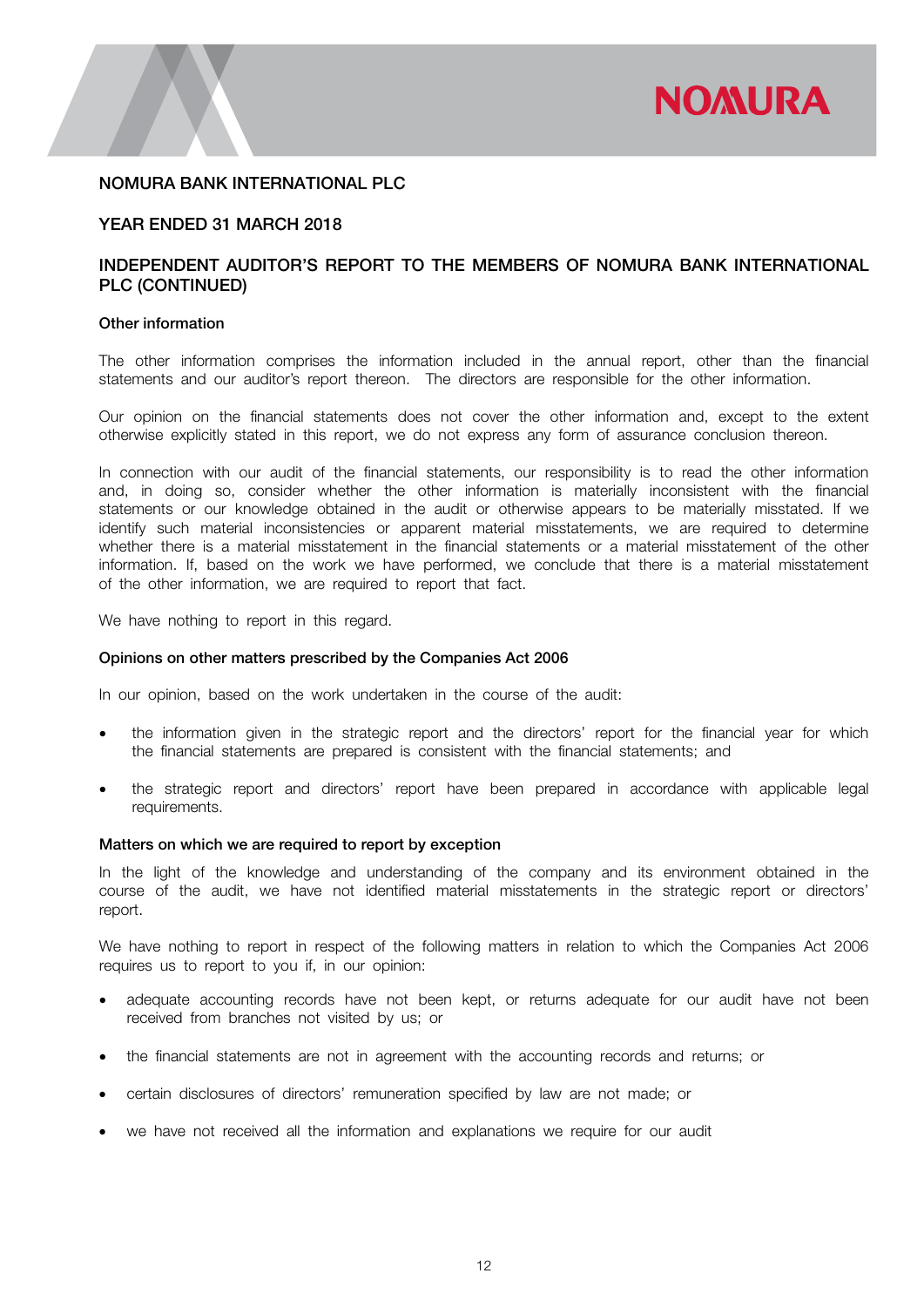

# YEAR ENDED 31 MARCH 2018

# INDEPENDENT AUDITOR'S REPORT TO THE MEMBERS OF NOMURA BANK INTERNATIONAL PLC (CONTINUED)

#### Responsibilities of directors

As explained more fully in the directors' responsibilities statement set out on page 7, the directors are responsible for the preparation of the financial statements and for being satisfied that they give a true and fair view, and for such internal control as the directors determine is necessary to enable the preparation of financial statements that are free from material misstatement, whether due to fraud or error.

In preparing the financial statements, the directors are responsible for assessing the company's ability to continue as a going concern, disclosing, as applicable, matters related to going concern and using the going concern basis of accounting unless the directors either intend to liquidate the company or to cease operations, or have no realistic alternative but to do so.

#### Auditor's responsibilities for the audit of the financial statements

Our objectives are to obtain reasonable assurance about whether the financial statements as a whole are free from material misstatement, whether due to fraud or error, and to issue an auditor's report that includes our opinion. Reasonable assurance is a high level of assurance, but is not a guarantee that an audit conducted in accordance with ISAs (UK) will always detect a material misstatement when it exists. Misstatements can arise from fraud or error and are considered material if, individually or in the aggregate, they could reasonably be expected to influence the economic decisions of users taken on the basis of these financial statements.

#### Explanation as to what extent the audit was considered capable of detecting irregularities, including fraud

The objectives of our audit, in respect to fraud, are; to identify and assess the risks of material misstatement of the financial statements due to fraud; to obtain sufficient appropriate audit evidence regarding the assessed risks of material misstatement due to fraud, through designing and implementing appropriate responses; and to respond appropriately to fraud or suspected fraud identified during the audit. However, the primary responsibility for the prevention and detection of fraud rests with both those charged with governance of the entity and management.

Our approach was as follows:

- We obtained an understanding of the legal and regulatory frameworks that are applicable to the Bank.
- We understood how the Bank is complying with those frameworks. This include our assessment of the oversight of those charged with governance, the culture of honesty and ethical behaviour and whether a strong emphasis is placed on fraud prevention, which may reduce opportunities for fraud to take place, and fraud deterrence, which could persuade individuals not to commit fraud because of the likelihood of detection and punishment.
- We assessed the susceptibility of the Bank's financial statements to material misstatement, including how fraud might occur.
- Based on this understanding we designed our audit procedures to identify non-compliance with such laws and regulations.

A further description of our responsibilities for the audit of the financial statements is located on the Financial Reporting Council's website at https://www.frc.org.uk/auditorsresponsibilities. This description forms part of our auditor's report.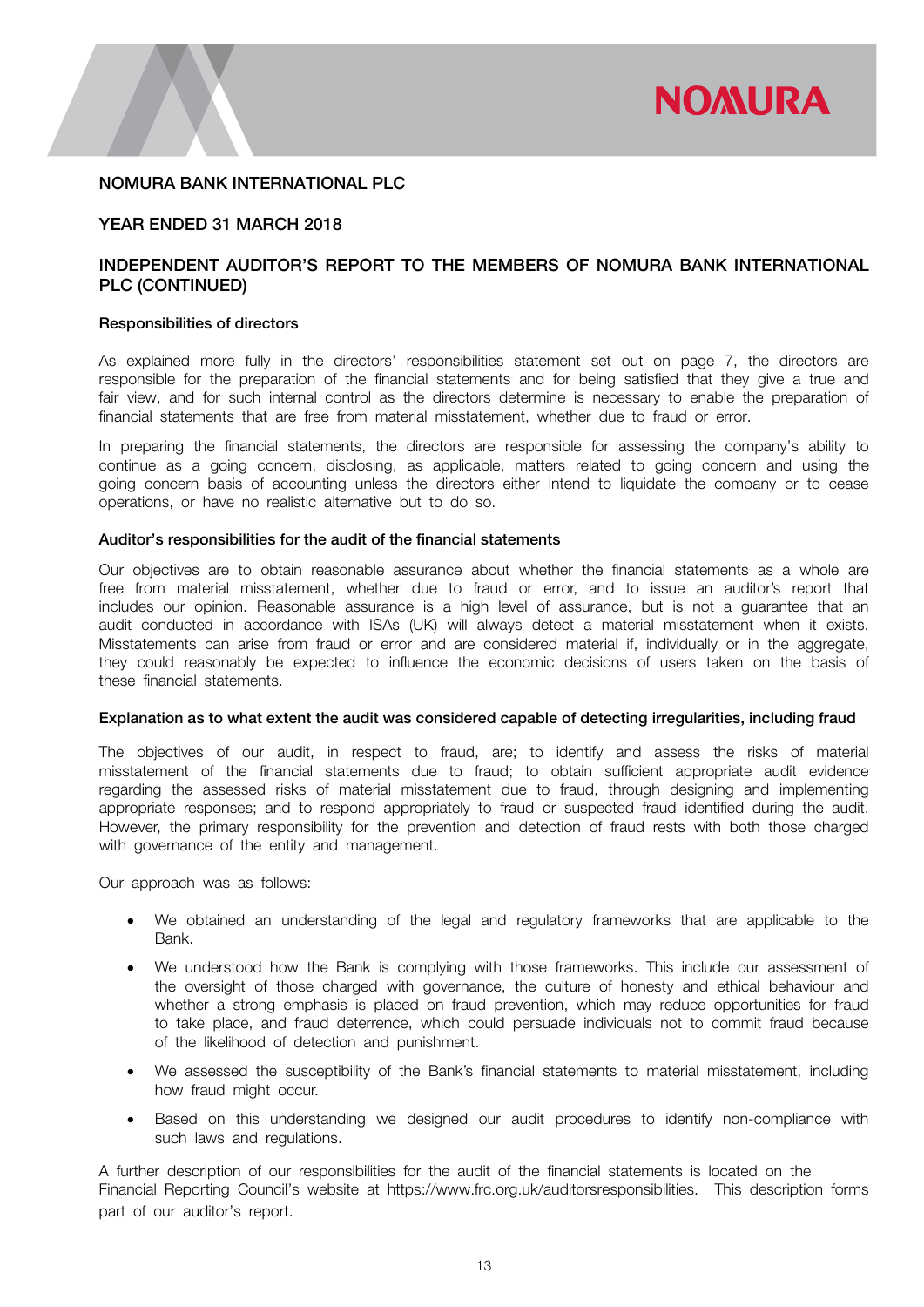

# YEAR ENDED 31 MARCH 2018

# INDEPENDENT AUDITOR'S REPORT TO THE MEMBERS OF NOMURA BANK INTERNATIONAL PLC (CONTINUED)

#### Other matters we are required to address

We were appointed by the company on 28 September 2017 to audit the financial statements for the year ending 31 March 2018 and subsequent financial periods. The period of total uninterrupted engagement including previous renewals and reappointments is 16 years, covering the years ending 31 March 2003 to 31 March 2018.

- The non-audit services prohibited by the FRC's Ethical Standard were not provided to the company and we remain independent of the company in conducting the audit.
- The audit opinion is consistent with the additional report to the audit committee.

#### Use of our report

This report is made solely to the company's members, as a body, in accordance with Chapter 3 of Part 16 of the Companies Act 2006. Our audit work has been undertaken so that we might state to the company's members those matters we are required to state to them in an auditor's report and for no other purpose. To the fullest extent permitted by law, we do not accept or assume responsibility to anyone other than the company and the company's members as a body, for our audit work, for this report, or for the opinions we have formed.

Maurice McCormick (Senior statutory auditor) for and on behalf of Ernst & Young LLP, Statutory Auditor London

July 2018

Notes:

- 1. The maintenance and integrity of the Nomura Bank International plc web site is the responsibility of the directors; the work carried out by the auditors does not involve consideration of these matters and, accordingly, the auditors accept no responsibility for any changes that may have occurred to the financial statements since they were initially presented on the web site.
- 2. Legislation in the United Kingdom governing the preparation and dissemination of financial statements may differ from legislation in other jurisdictions.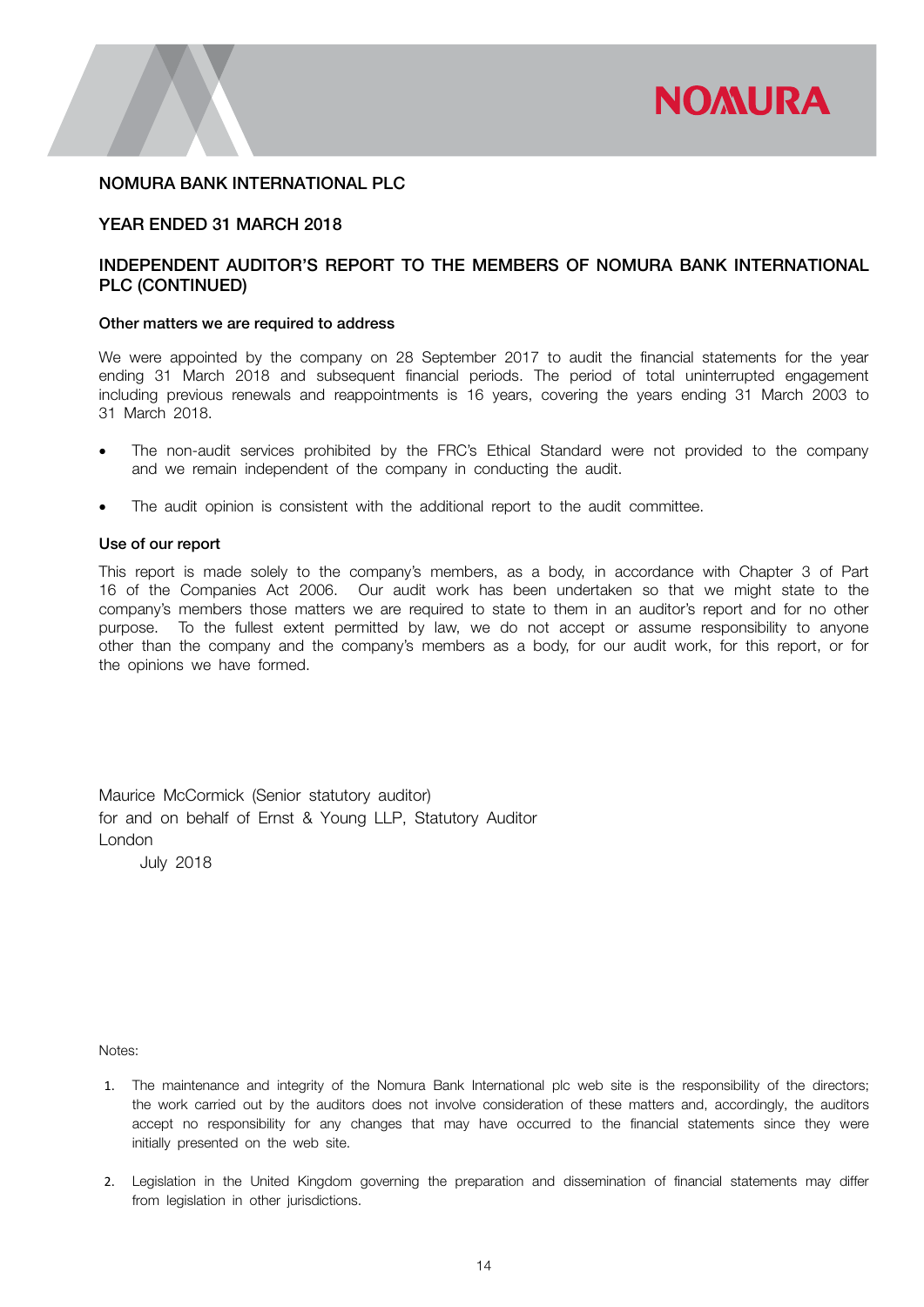

# INCOME STATEMENT FOR THE YEAR ENDED 31 MARCH 2018

|                                                                            | Note                           | Year ended<br>31 March 2018<br>\$'000 | Year ended<br>31 March 2017<br>\$'000 |
|----------------------------------------------------------------------------|--------------------------------|---------------------------------------|---------------------------------------|
| <b>INCOME</b>                                                              |                                |                                       |                                       |
| Interest income and similar income<br>Interest expense and similar charges | $\mathbf{2}$<br>$\overline{2}$ | 87,377<br>(22, 315)                   | 51.210<br>(16,009)                    |
| <b>NET INTEREST INCOME</b>                                                 |                                | 65,062                                | 35,201                                |
| Fee and commission income<br>Fee and commission expense<br>Dealing loss    | 3                              | 49,057<br>(6,057)<br>(75, 320)        | 53.777<br>(4, 160)<br>(54,098)        |
| <b>TOTAL OPERATING INCOME</b>                                              |                                | 32,742                                | 30,720                                |
| Administrative expenses                                                    | $\overline{4}$                 | (12,902)                              | (12, 354)                             |
| PROFIT ON ORDINARY ACTIVITIES BEFORE TAXATION                              |                                | 19,840                                | 18,366                                |
| Tax charge on profit on ordinary activities                                | 6                              | (3,709)                               | (3,751)                               |
| <b>PROFIT FOR THE YEAR</b>                                                 |                                | 16,131                                | 14,615                                |
| <b>ATTRIBUTABLE TO:</b><br><b>Equityholders of the parent</b>              |                                |                                       |                                       |
| Profit for the year from continuing operations                             |                                | 16,131                                | 14,615                                |

All gains and losses in the current year noted above are derived from continuing activities.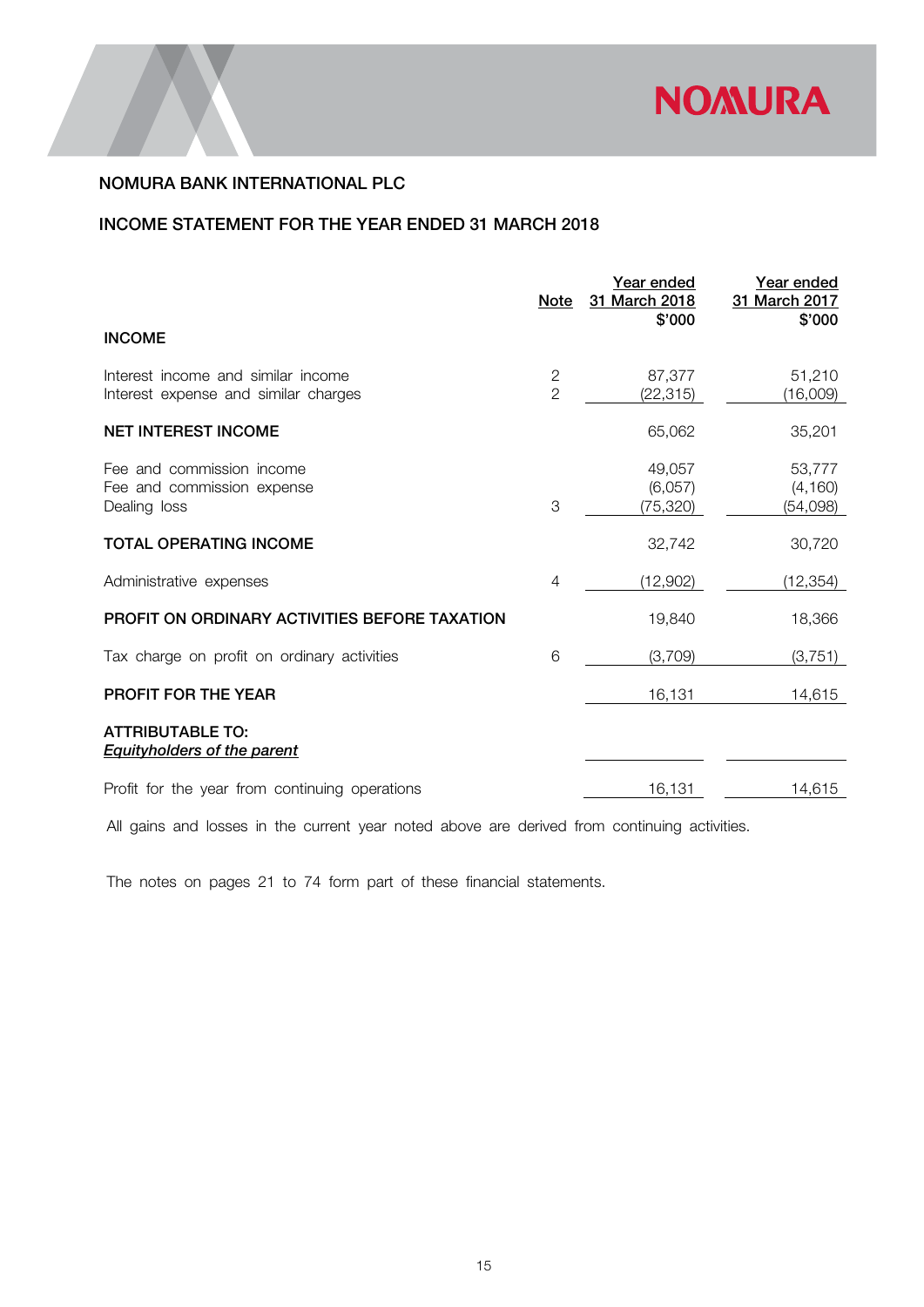

# STATEMENT OF COMPREHENSIVE INCOME FOR THE YEAR ENDED 31 MARCH 2018

|                                                                                                                                                                             | <b>Note</b> | Year ended<br>31 March 2018<br>\$'000 | Year ended<br>31 March 2017<br>\$'000 |
|-----------------------------------------------------------------------------------------------------------------------------------------------------------------------------|-------------|---------------------------------------|---------------------------------------|
| <b>PROFIT FOR THE YEAR</b>                                                                                                                                                  |             | 16,131                                | 14,615                                |
| OTHER COMPREHENSIVE INCOME                                                                                                                                                  |             |                                       |                                       |
| Items that will be reclassified to the income statement                                                                                                                     |             |                                       |                                       |
| Foreign currency translation                                                                                                                                                |             | 285                                   | (153)                                 |
| Items that will not be reclassified to the income statement                                                                                                                 |             |                                       |                                       |
| Change in fair value attributable to change in the credit risk<br>of financial liabilities designated at fair value through profit<br>and loss (net of related tax effects) | 10          | (8,836)                               | (65,933)                              |
| OTHER COMPREHENSIVE LOSS FOR THE YEAR                                                                                                                                       |             | (8,551)                               | (66,086)                              |
| TOTAL COMPREHENSIVE INCOME/(LOSS) FOR THE YEAR                                                                                                                              |             | 7.580                                 | (51,471)                              |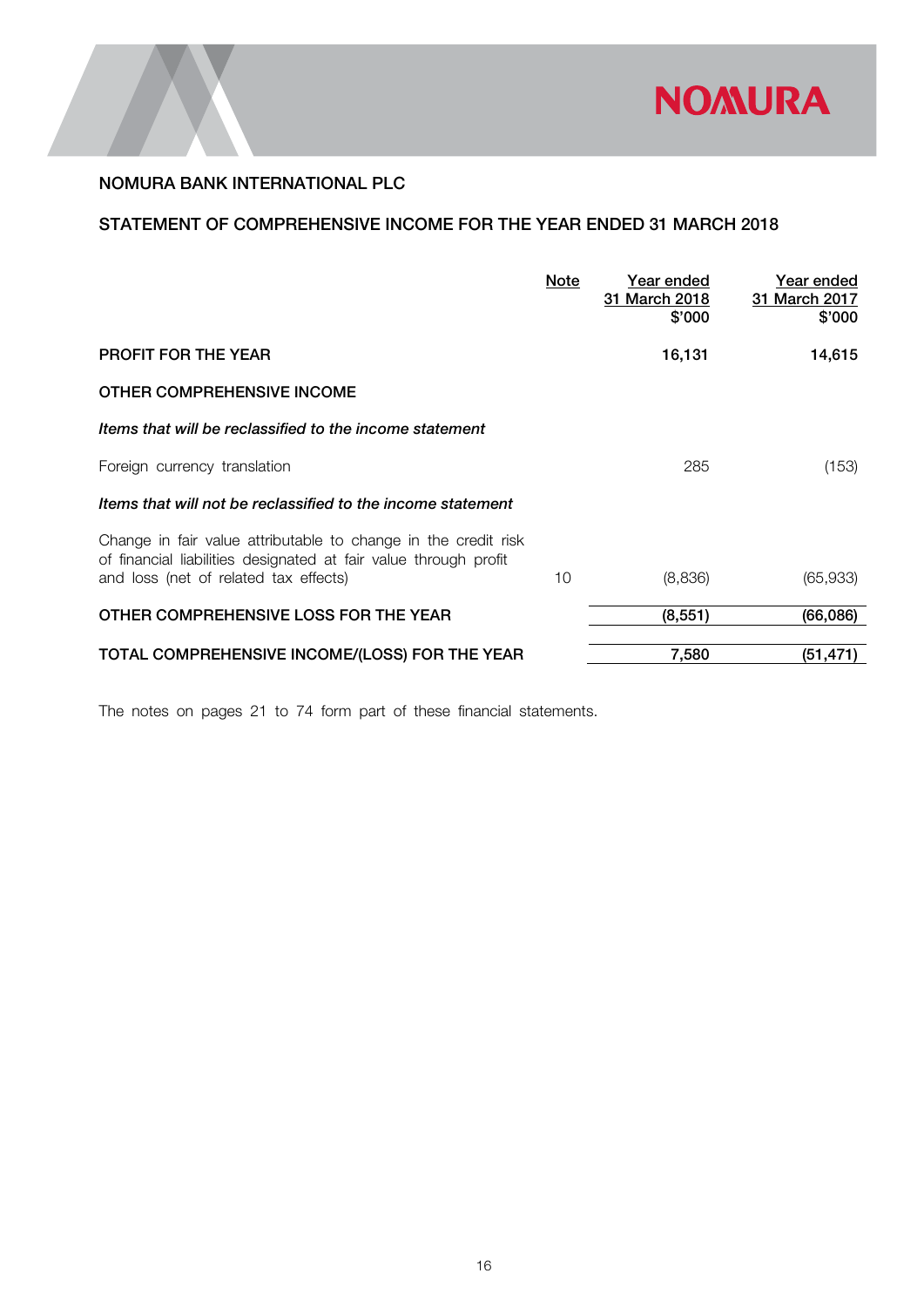

# STATEMENT OF CHANGES IN EQUITY FOR THE YEAR ENDED 31 MARCH 2018

|                                                                                          | Called-up<br>share capital | Retained<br>earnings | Other<br>reserve | Own credit<br>reserve | Total<br>shareholders'<br>equity |
|------------------------------------------------------------------------------------------|----------------------------|----------------------|------------------|-----------------------|----------------------------------|
|                                                                                          | \$'000                     | \$'000               | \$'000           | \$'000                | \$'000                           |
| As at 1 April 2017                                                                       | 555,000                    | 31,857               | (285)            | (111, 412)            | 475,160                          |
| Profit for the year<br>Other comprehensive loss<br>Transferred from own credit reserve   |                            | 16,131               | 285              | (8,836)               | 16,131<br>(8, 551)               |
| to retained earnings during the year                                                     |                            | (15, 447)            |                  | 15,447                |                                  |
| Total comprehensive loss                                                                 |                            | 684                  | 285              | 6,611                 | 7,580                            |
| As at 31 March 2018                                                                      | 555,000                    | 32,541               |                  | (104, 801)            | 482,740                          |
| As at 1 April 2016                                                                       | 555,000                    | (28, 237)            | (132)            |                       | 526,631                          |
| Changes on initial application of<br>IFRS 9 in relation to Own credit<br>risk adjustment |                            | 73,490               |                  | (73, 490)             |                                  |
| Restated as at 1 April 2016                                                              | 555,000                    | 45,253               | (132)            | (73, 490)             | 526,631                          |
| Profit for the year<br>Other comprehensive loss<br>Transferred from own credit reserve   |                            | 14,615               | (153)            | (65, 933)             | 14,615<br>(66,086)               |
| to retained earnings during the year                                                     |                            | (28, 011)            |                  | 28,011                |                                  |
| Total comprehensive loss                                                                 |                            | (13, 396)            | (153)            | (37, 922)             | (51, 471)                        |
| As at 31 March 2017                                                                      | 555,000                    | 31,857               | (285)            | (111, 412)            | 475,160                          |

Following closure of the Bank's Italian branch during the year, foreign exchange gains and losses resulting from the retranslation, previously recognised in Other reserve, has been recognised in the profit and loss.

During the year \$15,447,000 (2017: \$28,010,788) was transferred from Own Credit reserve to Retained earnings due to derecognition of financial liabilities designated at fair value through profit and loss (net of tax effects).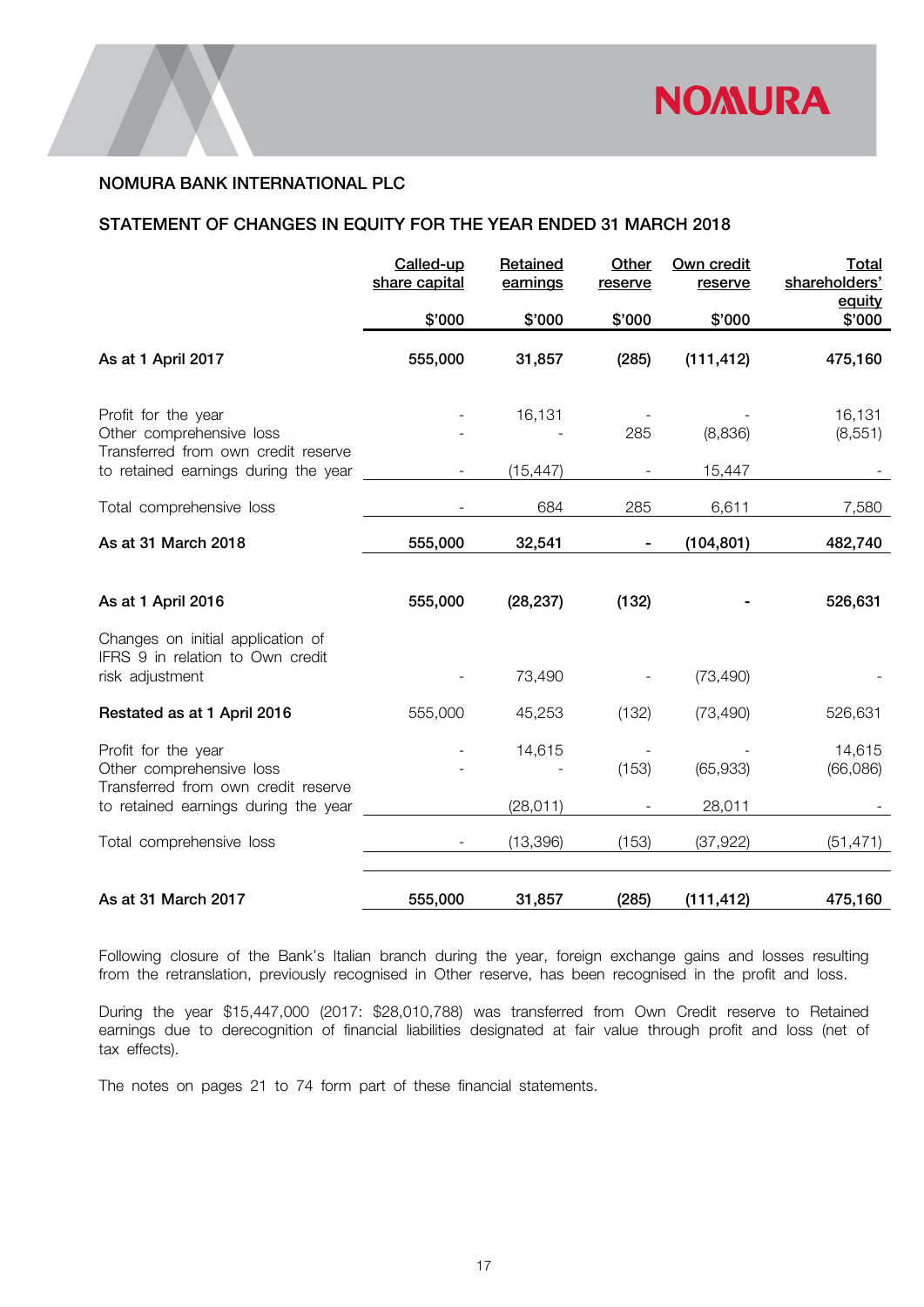

# STATEMENT OF FINANCIAL POSITION AT 31 MARCH 2018

|                                                 | <b>Note</b> | Year ended<br>31 March 2018<br>\$'000 | Year ended<br>31 March 2017<br>\$'000 |
|-------------------------------------------------|-------------|---------------------------------------|---------------------------------------|
| Assets                                          |             |                                       |                                       |
| Loans and advances to banks                     |             | 6,635                                 | 6,559                                 |
| Derivative financial instruments                |             | 504,352                               | 386,428                               |
| Loans and advances to affiliates                |             | 1,026,173                             | 1,515,739                             |
| Securities purchased under agreements to resell | 9           | 6,196,820                             | 5,745,431                             |
| Loans and advances to others                    |             | 80,493                                | 86,198                                |
| Prepayments and accrued income                  |             | 9,748                                 | 2,496                                 |
| Other assets                                    |             | 8,376                                 | 29,781                                |
| Available-for-sale financial investments        |             | 12                                    | 11                                    |
| Deferred tax assets                             | 11          | 12,317                                |                                       |
| <b>Total Assets</b>                             |             | 7,844,926                             | 7,772,643                             |
| Liabilities                                     |             |                                       |                                       |
| Customer accounts                               |             | 200                                   | 176                                   |
| Derivative financial instruments                |             | 1,107,756                             | 1,243,861                             |
| Accruals and deferred income                    |             | 25,931                                | 31,165                                |
| Borrowing from affiliates                       |             | 246,485                               | 395,945                               |
| Borrowing from others                           |             | 43,235                                | 47,100                                |
| Securities sold under agreements to repurchase  | 9           | 1,450,000                             | 1,450,000                             |
| Bonds and medium-term notes                     | 10          | 4,460,415                             | 4,104,141                             |
| Group relief payable                            |             | 27,424                                | 24,966                                |
| Other liabilities                               |             | 740                                   | 129                                   |
| <b>Total Liabilities</b>                        |             | 7,362,186                             | 7,297,483                             |
| Shareholders' funds                             |             |                                       |                                       |
| Called up share capital                         | 12          | 555,000                               | 555,000                               |
| Retained earnings                               |             | 32,541                                | 31,857                                |
| Own credit reserve                              |             | (104, 801)                            | (111, 412)                            |
| Other reserve                                   |             |                                       | (285)                                 |
| <b>Total Equity</b>                             |             | 482,740                               | 475,160                               |
| <b>Total Liabilities and Equity</b>             |             | 7,844,926                             | 7,772,643                             |

Approved by the Board of Directors on 18 July 2018 and subsequently signed on its behalf on 19 July 2018 by:

John Tierney **Director** The notes on pages 21 to 74 form part of these financial statements.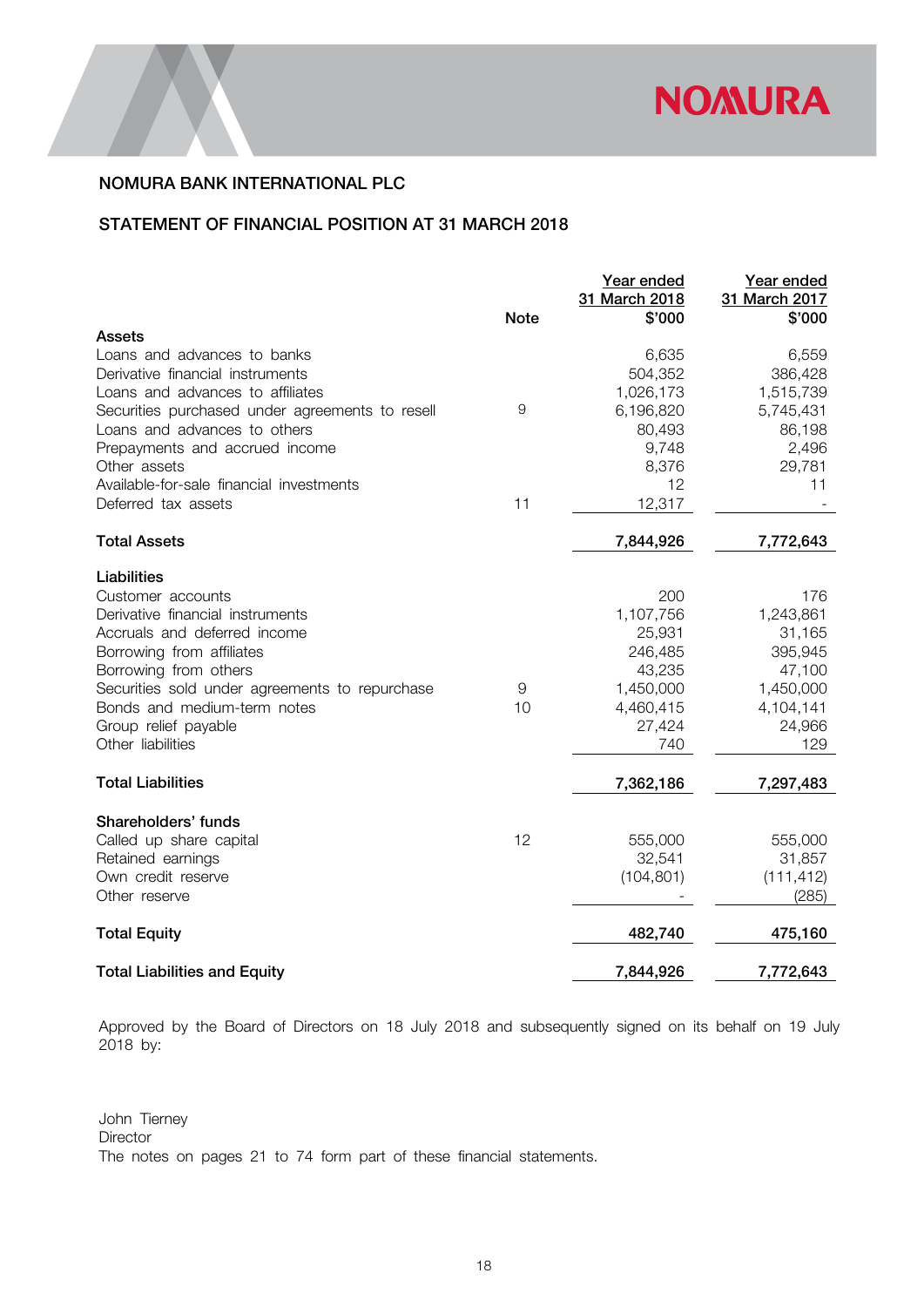

# STATEMENT OF CASH FLOWS FOR THE YEAR ENDED 31 MARCH 2018

|                                                                                                                                                                                                                                                                                                                                                                                                                                                                                                                                                                                                                                                                                                                                                                                                                  |             | Year ended<br>31 March 2018                                                                                                                              | Year ended<br>31 March 2017                                                                                                                                              |
|------------------------------------------------------------------------------------------------------------------------------------------------------------------------------------------------------------------------------------------------------------------------------------------------------------------------------------------------------------------------------------------------------------------------------------------------------------------------------------------------------------------------------------------------------------------------------------------------------------------------------------------------------------------------------------------------------------------------------------------------------------------------------------------------------------------|-------------|----------------------------------------------------------------------------------------------------------------------------------------------------------|--------------------------------------------------------------------------------------------------------------------------------------------------------------------------|
|                                                                                                                                                                                                                                                                                                                                                                                                                                                                                                                                                                                                                                                                                                                                                                                                                  | <b>Note</b> | \$'000                                                                                                                                                   | \$'000                                                                                                                                                                   |
| <b>Operating activities</b><br>Profit before tax                                                                                                                                                                                                                                                                                                                                                                                                                                                                                                                                                                                                                                                                                                                                                                 |             | 19,840                                                                                                                                                   | 18,366                                                                                                                                                                   |
| Non-cash adjustments to reconcile profit for the year<br>to net cash flows<br>Depreciation on fixed assets                                                                                                                                                                                                                                                                                                                                                                                                                                                                                                                                                                                                                                                                                                       |             |                                                                                                                                                          | 22                                                                                                                                                                       |
| Change in operating assets and liabilities<br>Net change in loans and advances to affiliates<br>Net change in loans and advances to others<br>Net change in borrowing from others<br>Net change in borrowings from affiliates<br>Net change in bond and medium term notes<br>Net change in available-for-sale financial investments<br>Net change in derivative assets<br>Net change in derivative liabilities<br>Net change in securities purchased under agreements<br>to resell<br>Net change in securities sold under agreements to<br>repurchase<br>Net change in other assets<br>Net change in group relief payable<br>Net change in customer accounts<br>Net change in other liabilities<br>Net change in prepayments and accrued income<br>Net change in accruals and deferred income<br>Income tax paid |             | 489,566<br>5,705<br>(3,865)<br>(149, 460)<br>6,929<br>(1)<br>(117, 924)<br>(136, 105)<br>(451, 389)<br>21,406<br>24<br>892<br>(7, 252)<br>(5,234)<br>(5) | 122,705<br>109,965<br>(60, 460)<br>(137, 950)<br>(522, 396)<br>157,827<br>(290, 537)<br>1,957,470<br>300,000<br>12,460<br>89<br>(11)<br>110<br>(523)<br>(3,962)<br>(367) |
| Net cash flow from/(used in) operating activities                                                                                                                                                                                                                                                                                                                                                                                                                                                                                                                                                                                                                                                                                                                                                                |             | (326, 873)                                                                                                                                               | 1,662,808                                                                                                                                                                |
| <b>Financing activities</b>                                                                                                                                                                                                                                                                                                                                                                                                                                                                                                                                                                                                                                                                                                                                                                                      |             |                                                                                                                                                          |                                                                                                                                                                          |
| Proceeds of borrowings and issuance of debt<br>Repayments of borrowings and redemption of debt                                                                                                                                                                                                                                                                                                                                                                                                                                                                                                                                                                                                                                                                                                                   | 10<br>10    | 1,401,363<br>(1,074,414)                                                                                                                                 | 494,643<br>(2, 156, 264)                                                                                                                                                 |
| Net cash flow from/(used in) financing activities                                                                                                                                                                                                                                                                                                                                                                                                                                                                                                                                                                                                                                                                                                                                                                |             | 326,949                                                                                                                                                  | (1,661,621)                                                                                                                                                              |
| Net increase in cash and cash equivalents<br>Cash and cash equivalents at the beginning of the                                                                                                                                                                                                                                                                                                                                                                                                                                                                                                                                                                                                                                                                                                                   |             | 76                                                                                                                                                       | 1,187                                                                                                                                                                    |
| year                                                                                                                                                                                                                                                                                                                                                                                                                                                                                                                                                                                                                                                                                                                                                                                                             |             | 6,559                                                                                                                                                    | 5,372                                                                                                                                                                    |
| Cash and cash equivalents at the end of the year                                                                                                                                                                                                                                                                                                                                                                                                                                                                                                                                                                                                                                                                                                                                                                 |             | 6,635                                                                                                                                                    | 6,559                                                                                                                                                                    |
| Included within operational cash flows                                                                                                                                                                                                                                                                                                                                                                                                                                                                                                                                                                                                                                                                                                                                                                           |             |                                                                                                                                                          |                                                                                                                                                                          |
| Interest paid                                                                                                                                                                                                                                                                                                                                                                                                                                                                                                                                                                                                                                                                                                                                                                                                    |             | (21, 831)                                                                                                                                                | (15,994)                                                                                                                                                                 |
| Interest received                                                                                                                                                                                                                                                                                                                                                                                                                                                                                                                                                                                                                                                                                                                                                                                                |             | 80,124                                                                                                                                                   | 50,042                                                                                                                                                                   |

The cash and cash equivalents mainly consist of nostro balance.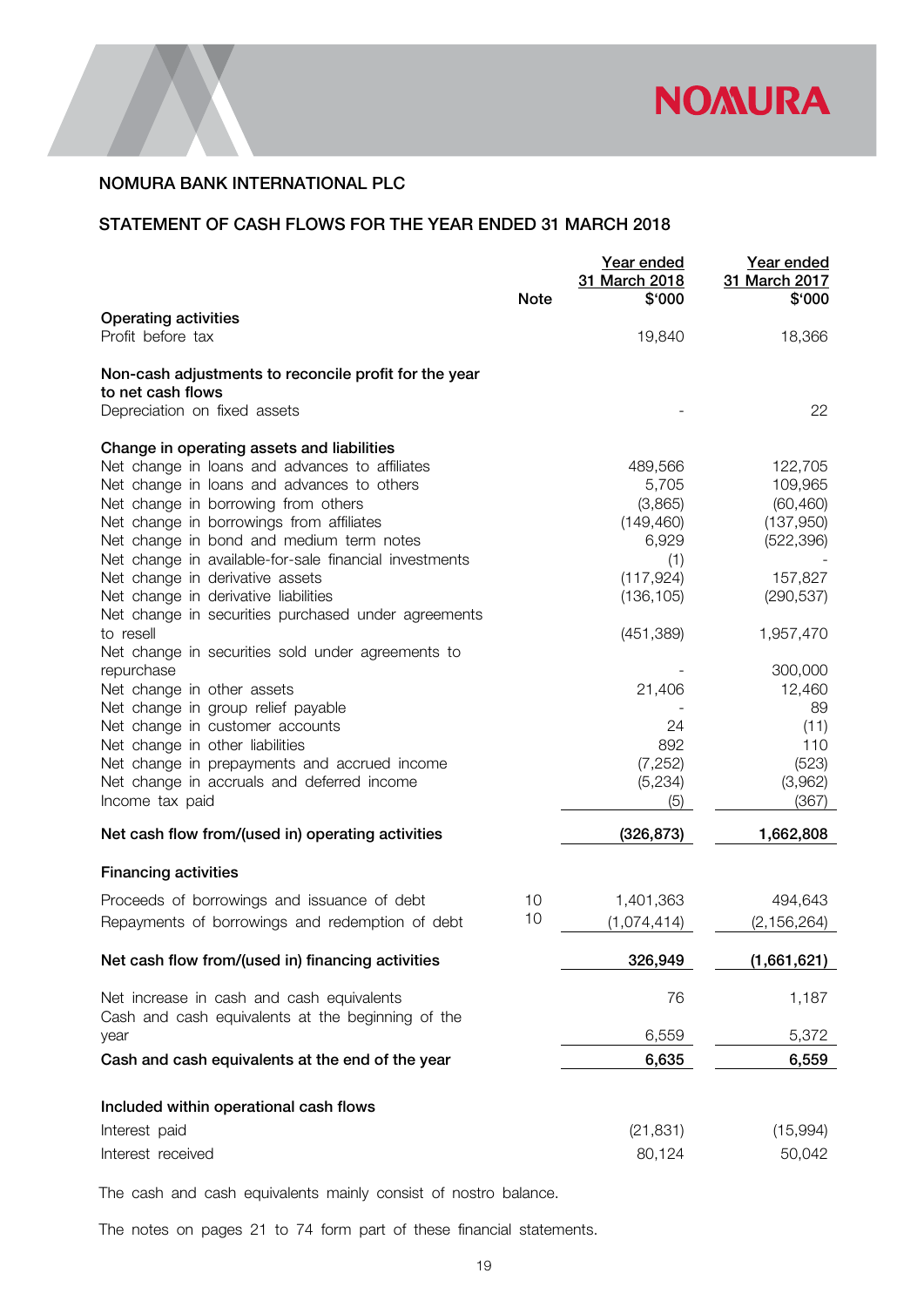

# STATEMENT OF CASH FLOWS FOR THE YEAR ENDED 31 MARCH 2018 (CONTINUED)

# ANALYSIS OF THE BALANCES OF CASH AS SHOWN IN THE STATEMENT OF FINANCIAL POSITION:

### 31 March 2018

|                                                    | 31 March 2018<br>\$'000 | <b>Cash Flow</b><br>\$'000 | 31 March 2017<br>\$'000 |
|----------------------------------------------------|-------------------------|----------------------------|-------------------------|
| Loans and advances to banks<br>repayable on demand | 6,635                   | 76                         | 6,559                   |
| Net cash balance                                   | 6,635                   | 76                         | 6,559                   |
| 31 March 2017                                      | 31 March 2017<br>\$'000 | <b>Cash Flow</b><br>\$'000 | 31 March 2016<br>\$'000 |
| Loans and advances to banks<br>repayable on demand | 6,559                   | 1,187                      | 5,372                   |
| Net cash balance                                   | 6,559                   | 1,187                      | 5,372                   |

# RECONCILIATION OF LIABILITIES ARISING FROM FINANCING ACTIVITIES:

|                                                | Liabilities<br><b>Cash</b><br><b>Flow</b> |         |                    | Non-cash changes                  |                              | Liabilities               |
|------------------------------------------------|-------------------------------------------|---------|--------------------|-----------------------------------|------------------------------|---------------------------|
|                                                | as at<br>31 March<br>2017                 |         | <b>Acquisition</b> | <b>Foreign</b><br><u>exchange</u> | Fair value<br><u>changes</u> | as at<br>31 March<br>2018 |
|                                                | \$'000                                    | \$'000  | \$'000             | movement<br>\$'000                | \$'000                       | \$'000                    |
| Bonds and medium-term<br>notes                 | 4.104.141                                 | 326,949 |                    | 6,929                             | 22,396                       | 4,460,415                 |
| Total liabilities from<br>financing acitivites | 4,104,141                                 | 326,949 |                    | 6,929                             | 22,396                       | 4,460,415                 |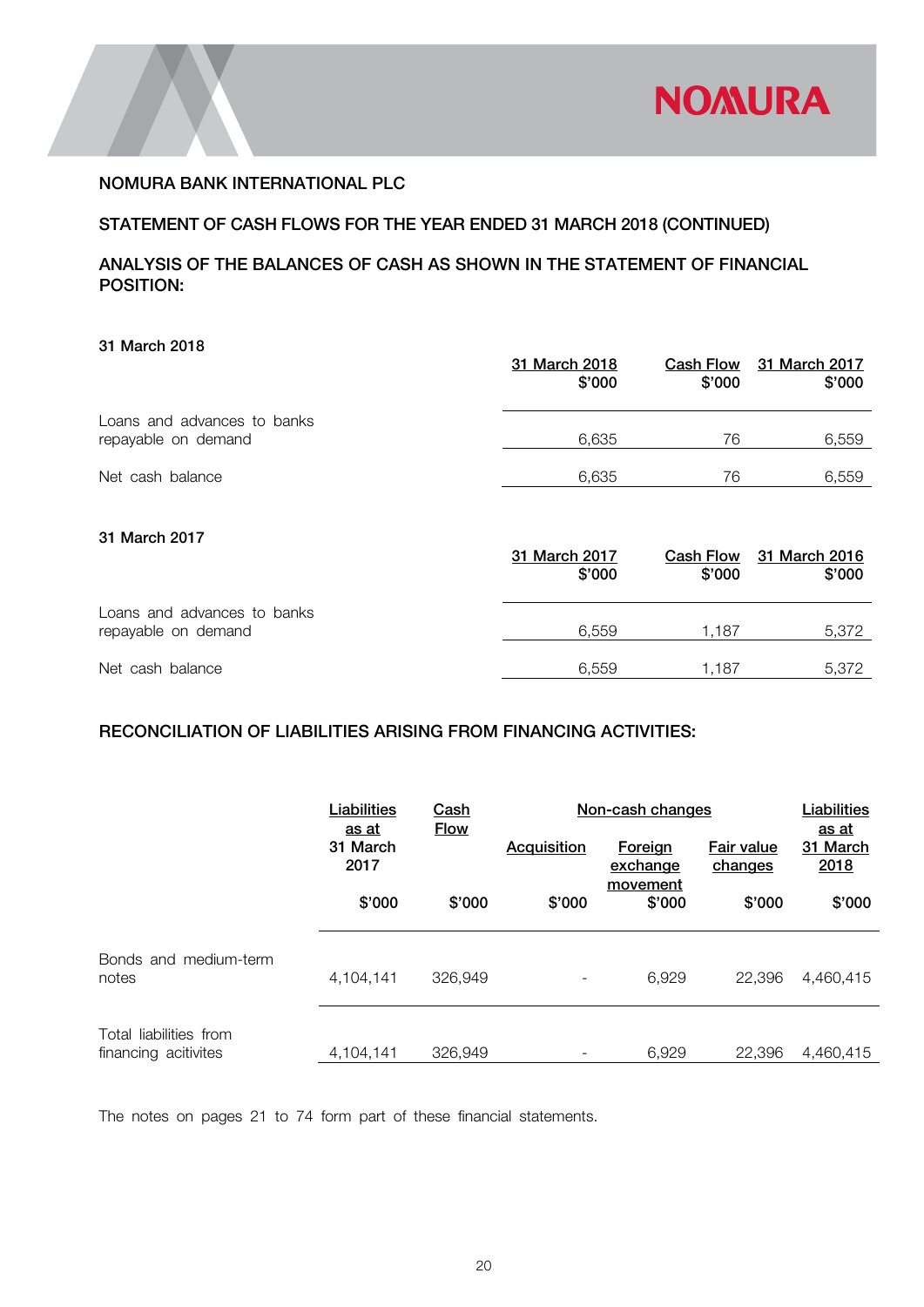

### NOTES TO THE FINANCIAL STATEMENTS - 31 MARCH 2018

# 1. ACCOUNTING POLICIES

#### a) Basis of Accounting

The financial statements of the Bank have been prepared in accordance with International Financial Reporting Standards ("IFRS") including all International Accounting Standards ("IAS"), Standing Interpretations Committee ("SIC") and International Financial Reporting Interpretations Committee ("IFRIC") interpretations as adopted by the European Union.

The financial statements have been prepared on a historical cost basis, except for financial instruments held at fair value through profit and loss, derivative financial instruments and available-forsale financial assets that have been measured at fair value.

The financial statements have been prepared on a going concern basis. The financial statements are presented in United States Dollar ("USD") and all values are rounded to the nearest thousand USD except where otherwise stated.

Where appropriate, prior year figures have been restated to conform with current year presentation.

#### b) Significant accounting judgments, estimates and assumptions

The preparation of the Bank's financial statements requires management to make judgements, estimates and assumptions that affect the reported amounts of revenues, expenses, assets and liabilities, and the disclosure of contingent liabilities, at the end of the reporting period.

However, uncertainty about these assumptions and estimates could result in outcomes that require a material adjustment to the carrying amount of the asset or liability affected in future periods.

In the process of applying the accounting policies, management has made the following estimates and assumptions which have the most significant effect on the amounts recognised in the financial statements:

- Where there is no active market for a financial instrument, fair value is determined using valuation techniques which could require judgement, as listed in note 14.
- Recoverability of deferred tax assets, as per note 11.

Additionally, the consolidation of structured entities requires significant judgement. A determination is required of whether the voting rights or other contractual agreements are the dominant factor in deciding who controls a special purpose entity. Judgement is required of when the Bank has power over a special purpose entity and when it has the ability to use its power over the special purpose entity to affect the amount of the Bank's returns.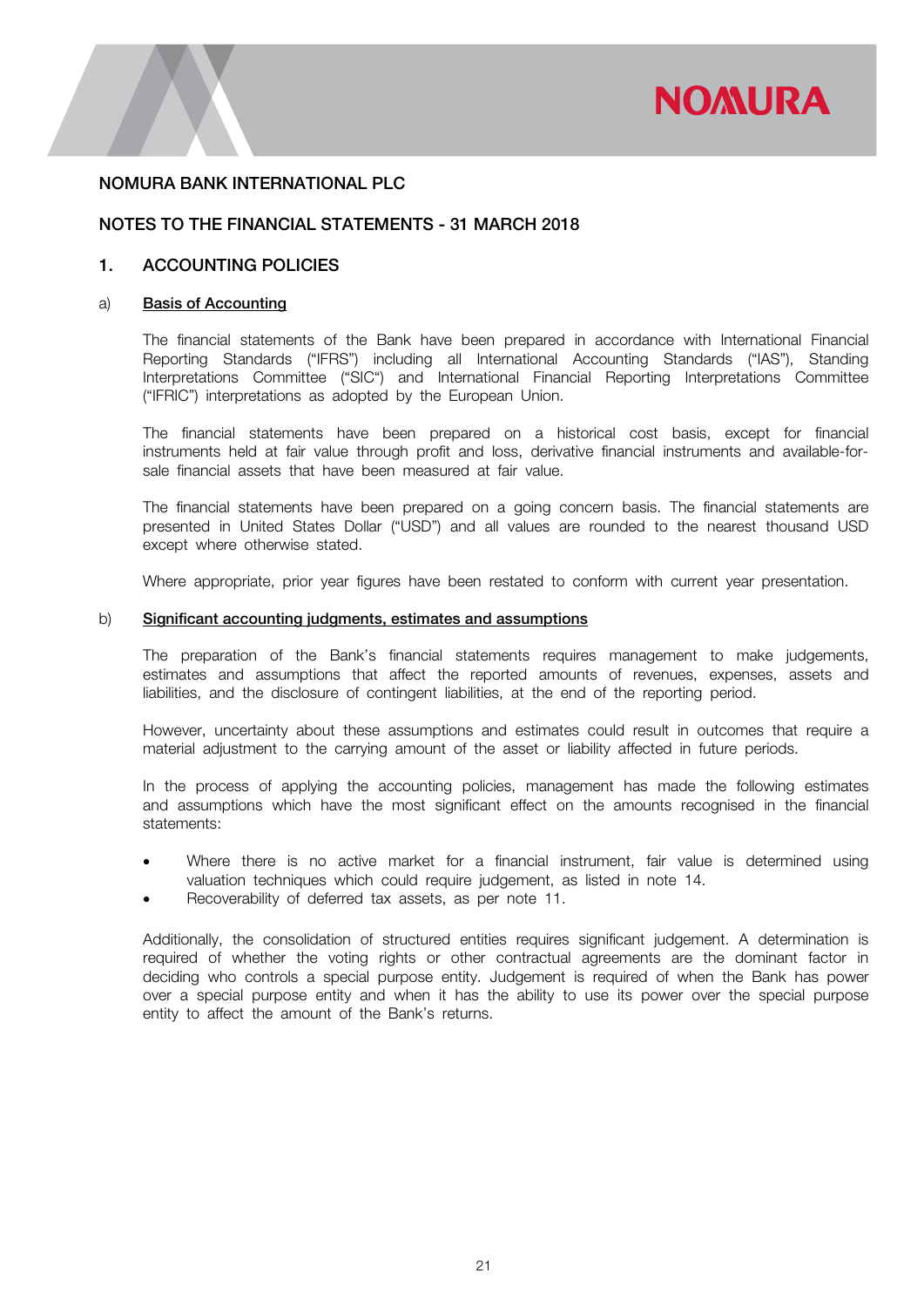

### NOTES TO THE FINANCIAL STATEMENTS - 31 MARCH 2018 (CONTINUED)

### 1. ACCOUNTING POLICIES (Continued)

#### c) Foreign Currencies

The Bank's financial statements are presented in USD which is also the functional currency of the Bank.

Transactions in foreign currencies are initially recorded in the functional currency by applying the spot exchange rate ruling at the date of the transaction. Monetary assets and liabilities denominated in foreign currencies are retranslated at the functional currency rate of exchange ruling at the balance sheet date. Income and expenses denominated in a foreign currency are retranslated using appropriate weighted average exchange rates. All differences arising from the application of closing rates of exchange, together with exchange gains/losses from trading activities, are taken to profit and loss. Non-monetary items that are measured in terms of historical cost in a foreign currency are translated using the exchange rates as at the dates of the initial transactions.

The rate of exchange between the USD and Sterling at the reporting date was 1.4037 (2017: 1.2519).

### d) Operating Income

#### (i) Interest receivable

Interest income is recognised in profit and loss for all interest bearing financial assets classified as other loans using the effective interest method.

The effective interest method is a method of calculating the amortised cost of a financial asset or liability (or a group of assets and liabilities) and of allocating the interest income or interest expense over the relevant period. The effective interest rate is the rate that exactly discounts the expected future cash payments or receipts through the expected life of the financial instrument, or when appropriate, a shorter period, to the net carrying amount of the instrument. The application of the method has the effect of recognising income (and expense) receivable (or payable) on the instrument evenly in proportion to the amount outstanding over the period to maturity or repayment.

#### (ii) Interest payable

Interest expense is recognised in profit and loss for all interest bearing financial liabilities using the effective interest method, except for liabilities held at fair value through profit and loss.

#### (iii) Dealing profits and losses

Income arising from gains and losses on financial instruments designated as fair value through profit and loss is included in dealing losses. Interest on these positions is included, as it is integral to the dealing profit and distinct from interest on banking activities.

Dealing profits arise across a range of instruments, and are managed accordingly. They are presented on a net basis, even though the corresponding financial assets and liabilities may not have been offset in the statement of financial position in accordance with the presentation requirements of International Accounting Standard 39 "Financial instruments: Recognition and Measurement" ("IAS 39").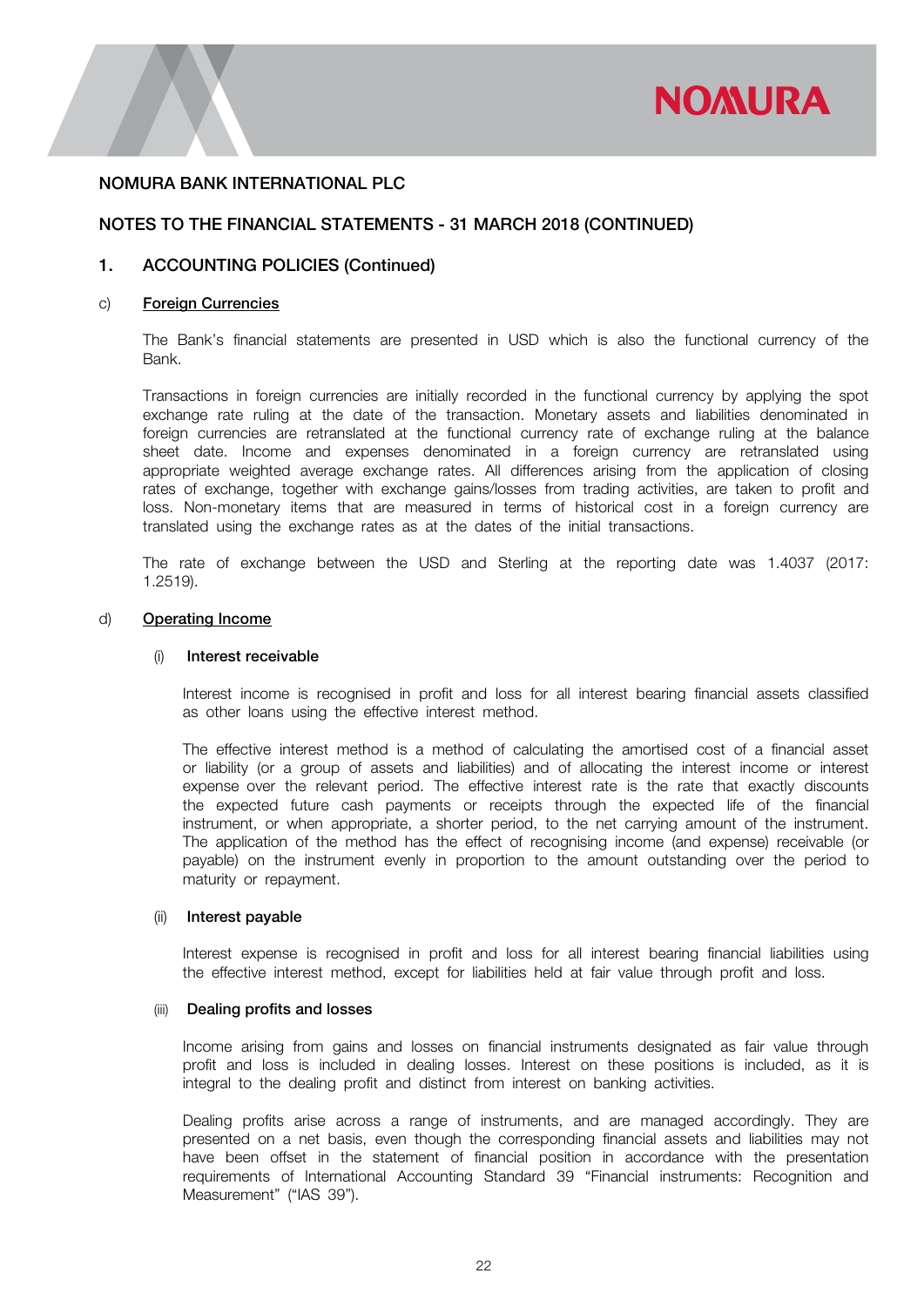

### NOTES TO THE FINANCIAL STATEMENTS - 31 MARCH 2018 (CONTINUED)

### 1. ACCOUNTING POLICIES (CONTINUED)

#### d) Operating Income (continued)

#### (iv) Additional interest charges

When a financial asset is measured using the effective interest rate basis then net origination fee income is recognised over the life of the advance as part of interest income. Fees arising from the facilitation and servicing of note issuances are recognised in profit and loss as the service is provided.

#### (v) Fee income and expense

Fee income relating to loans and advances that are not measured at fair value through profit and loss is recognised in profit and loss to match the cost of providing a continuing service, except where the fee amounts in substance to an additional interest charge, when it is recognised on an effective interest rate basis over the life of the advance as part of Interest Income. Fees arising from the facilitation and servicing of note issuances are recognised in profit and loss as the service is provided.

#### e) Financial Assets and Liabilities

The Bank classifies its financial instruments in the following categories: financial instruments at fair value through profit and loss, loans and receivables, available-for-sale financial assets and other financial liabilities. Management determines the classification of financial assets and liabilities on initial recognition depending upon the purpose for which the financial instruments were acquired and their characteristics. Where permitted and appropriate, management re-evaluates this designation at each financial year end. The recognition and derecognition policies of financial assets and liabilities are set out below.

### (i) Loans and receivables

Loans and receivables are non-derivative financial assets with fixed or determinable payments that are not quoted in an active market. They arise when the Bank provides loans and advances directly with no intention of trading the receivable. Loans are initially recognised on settlement date at fair value including any direct and incremental transaction costs, and are derecognised on repayment or when all significant benefits and risks have been transferred to a third party.

Such assets are carried at amortised cost, using the effective interest method if the time value of money is significant. Gains and losses are recognised in profit and loss, when the loans and receivables are derecognised or impaired, as well as through the amortisation process.

Loans and receivables are recorded within the following statement of financial position classifications: Loans and advances to banks, Loans and advances to affiliates, other loans and advances and other assets.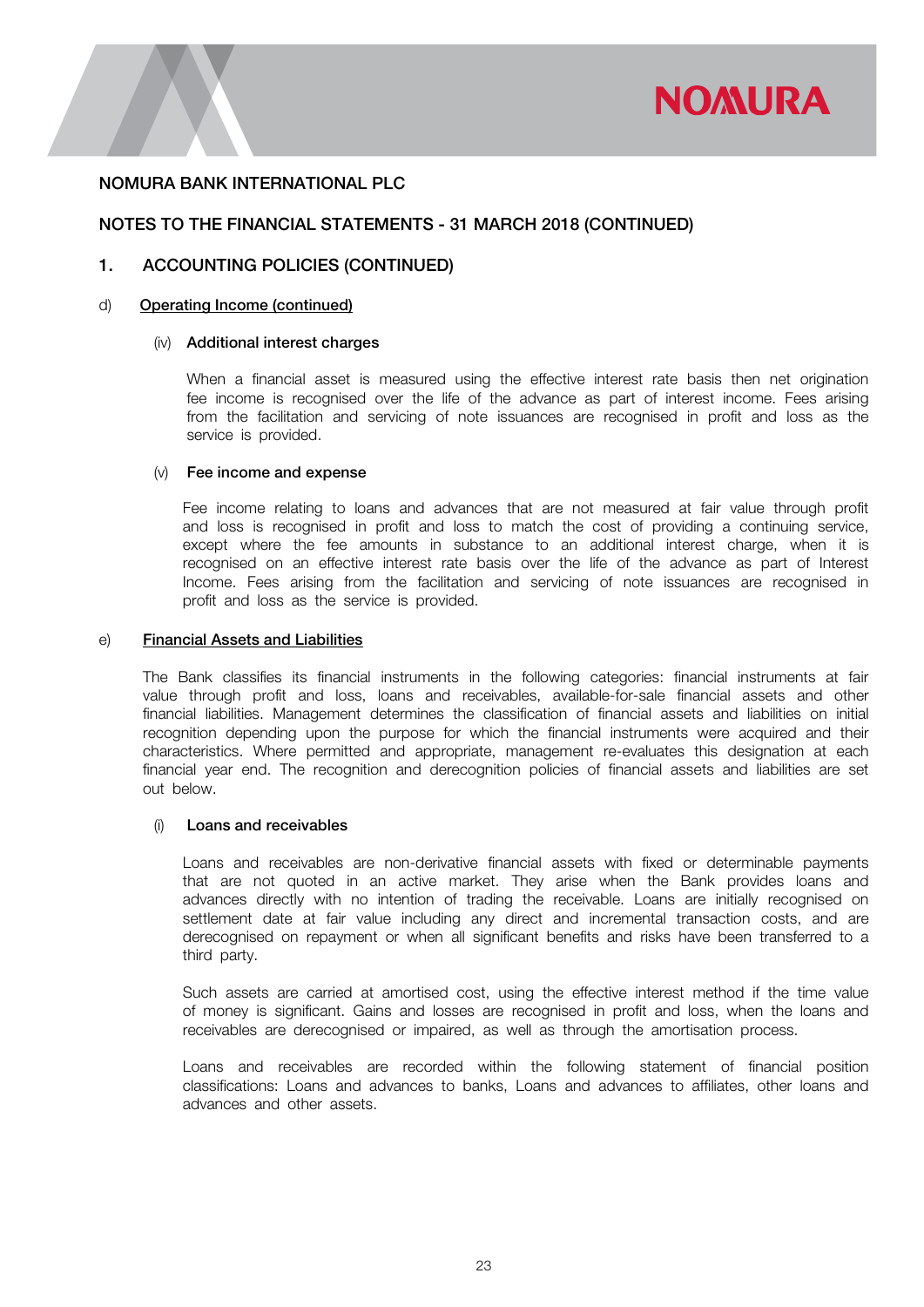

### NOTES TO THE FINANCIAL STATEMENTS - 31 MARCH 2018 (CONTINUED)

### 1. ACCOUNTING POLICIES (CONTINUED)

#### e) Financial Assets and Liabilities (continued)

#### (ii) Financial instruments designated at fair value through profit and loss

The Bank designates certain non-derivative financial instruments and certain non-trading liabilities as fair value through profit and loss where doing so results in more relevant information. Instruments so designated are hybrid products whose risks are hedged using a mixture of derivative or non-derivative products.

These instruments are recognised initially at fair value and transaction costs are taken directly to profit and loss. Gains and losses arising from changes in fair value are included in profit and loss, with the exception of fair value changes attributable to own credit on financial liabilities designated at fair value through profit and loss, which are included in other comprehensive income.

Financial assets are recognised and derecognised on settlement date for regular way transactions.

### Own credit

The Bank has applied the option in IFRS 9 "Financial Instruments: Classification and Measurement" to recognise changes in own credit on financial liabilities designated at fair value through profit and loss in other comprehensive income from 1 April 2016. This will have no effect on net assets. Unrealised own credit relating to prior periods has been reclassified from retained earnings to other comprehensive income net of tax on 1 April 2016. Any realised and unrealised amounts recognised in other comprehensive income will not be reclassified to the income statement in future periods. However, realised amounts recognised in other comprehensive income will be reclassified to Retained earnings net of tax within the 'Statement of Changes in Equity'. As the Bank does not hedge changes in own credit arising on financial liabilities designated at fair value, presenting own credit within other comprehensive income does not create or increase an accounting mismatch in the income statement.

#### (iii) Available-for-sale investments

Available–for-sale investments are non-derivative financial assets that are designated as available-for-sale and are not in any of the other categories described above. They are recognised and derecognised using settlement date accounting. Amounts are initially recognised at fair value including any direct and incremental transaction costs and subsequently held at fair value.

Where applicable interest determined using the effective interest method and impairment losses are recognised in profit and loss. Gains and losses arising from changes in fair value are taken to other comprehensive income until the investment is derecognised or until the investment is determined to be impaired at which time the cumulative gain or loss is transferred to profit and loss. Any reversal of impairment losses on non-equity available-for-sale investments is taken to profit and loss.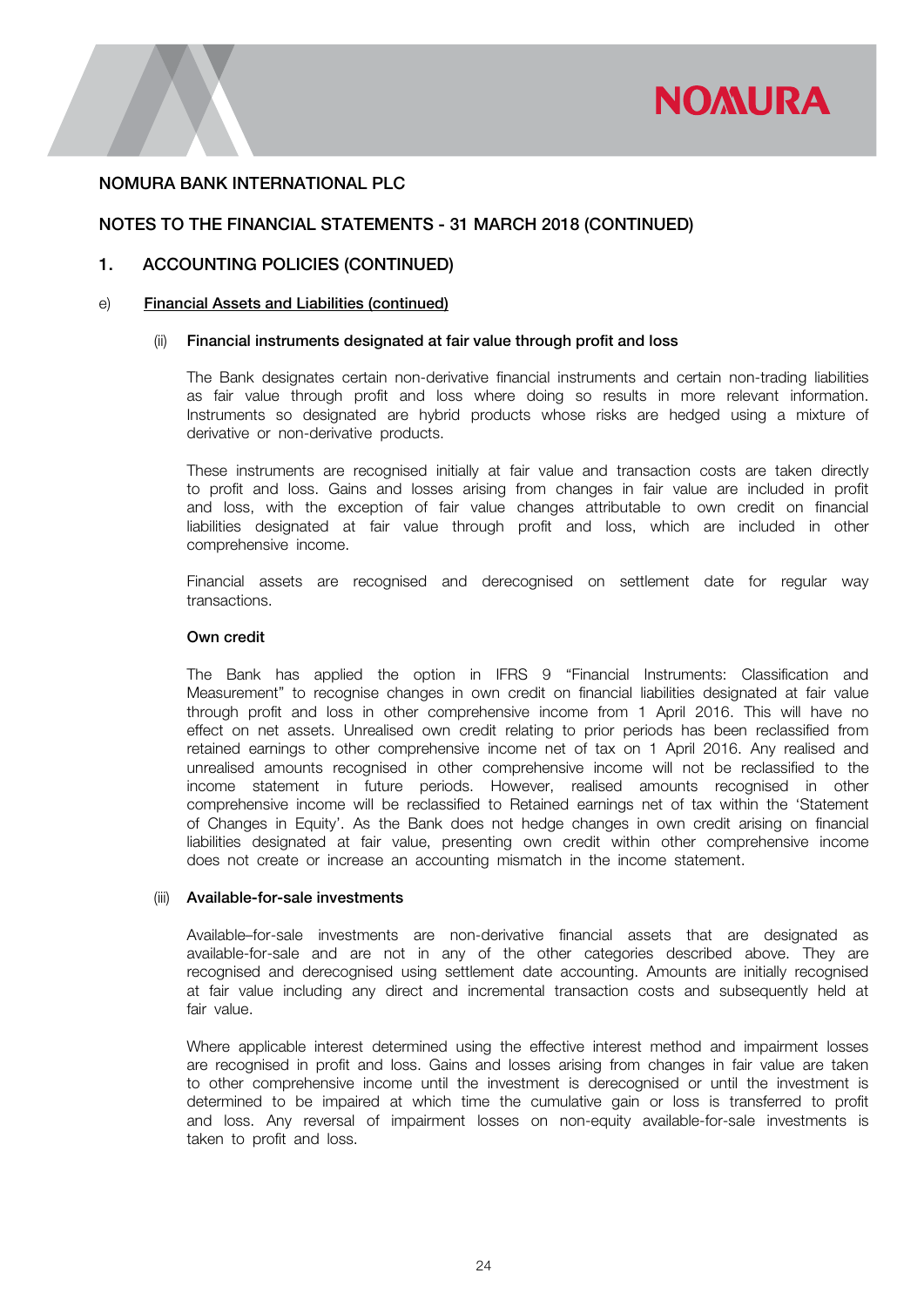

### NOTES TO THE FINANCIAL STATEMENTS - 31 MARCH 2018 (CONTINUED)

### 1. ACCOUNTING POLICIES (CONTINUED)

#### e) Financial Assets and Liabilities (continued)

#### (iv) Other liabilities

Financial liabilities are initially recognised on settlement date at fair value including any direct and incremental transaction costs, and are derecognised on repayment. Such liabilities are measured at amortised cost using the effective interest method.

#### f) Sale and repurchase agreements

The Bank enters into agreements to sell certain debt securities to counterparties and then repurchase them at a later date ("repo"), called "securities sold under agreements to repurchase" on the statement of financial position. These debt securities where they are originally recognised as long positions are retained on the statement of financial position, and the purchase price received by the Bank shown as a liability to the purchaser.

The Bank also enters into agreements to buy certain debt securities with counterparties and then sell them at a later date ("reverse repurchase transaction"), called "securities purchased under agreements to resell" on the statement of financial position. These debt securities are excluded from the Bank's inventory and the purchase price paid for the securities is shown as an amount receivable from the vendor.

These are carried at amortised cost and difference between sale and repurchase price is accrued over the life of the agreements using the effective interest rate method.

### g) Derivatives

All derivatives are recognised initially at fair value and subsequently carried in the Bank's statement of financial position at fair value. Derivatives are recorded as assets when their fair value on the reporting date is positive and as liabilities when their fair value is negative.

The Bank uses derivatives to economically hedge interest rate, equity, credit and exchange rate exposures related to non-trading positions. All derivatives held for trading are currently used for hedging purposes. The Bank currently has no derivatives for which hedge accounting is applied. Any realised and unrealised gains and losses are recognised in profit and loss.

Some hybrid contracts contain both a derivative and a non-derivative component. Where the economic characteristics and risks of embedded derivatives are not closely related to those of the host contract, we designate the entire contract at fair value through profit and loss as outlined in 1(h)(ii).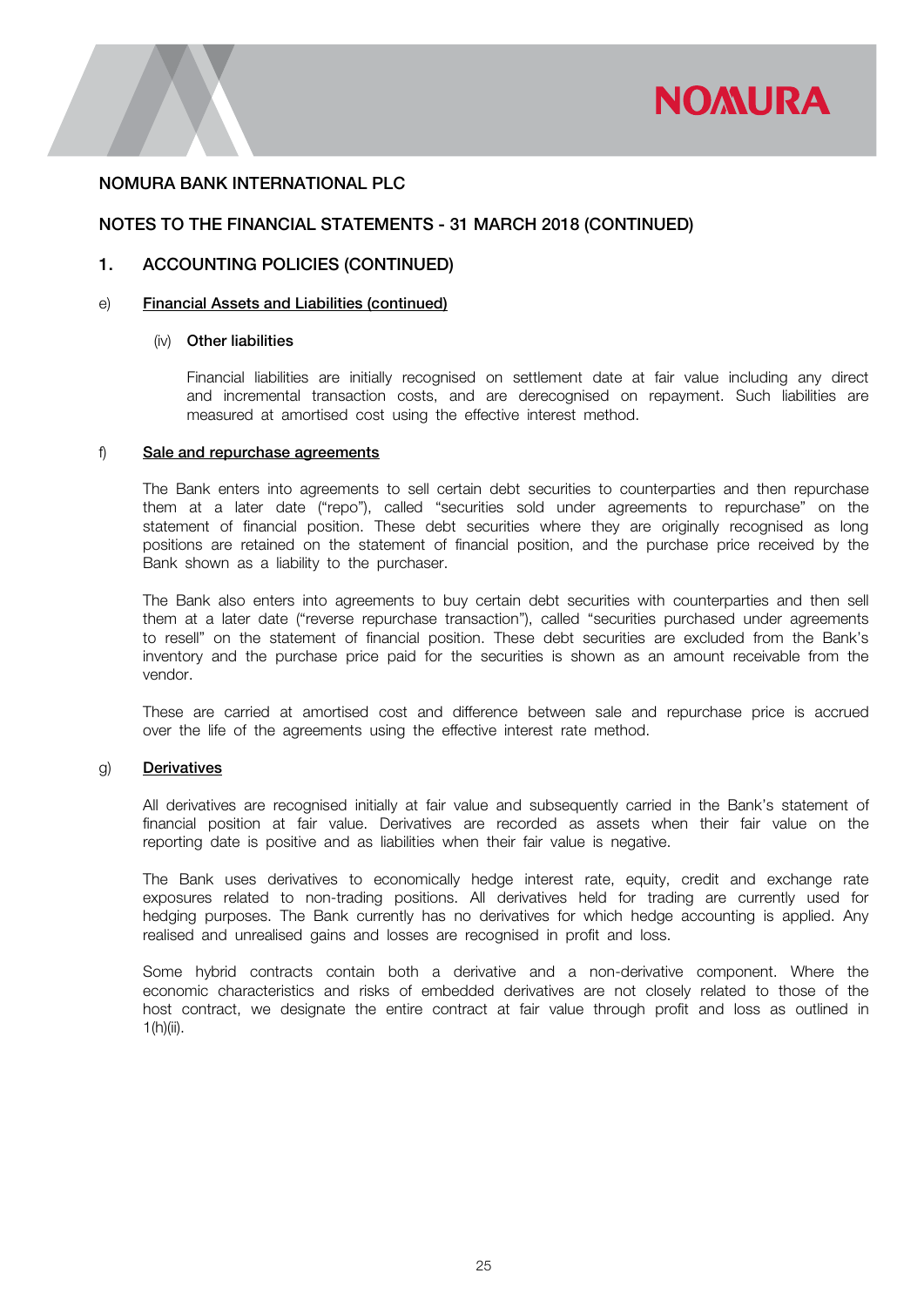

### NOTES TO THE FINANCIAL STATEMENTS - 31 MARCH 2018 (CONTINUED)

# 1. ACCOUNTING POLICIES (CONTINUED)

#### h) Fair Values

The Bank holds a significant portion of financial instruments at fair value, as described below. A description of the Bank's policies with regards to its application of fair value measurements to significant financial instruments is as follows:

#### (i) Valuation of fair value instruments

The fair value of financial instruments is the price that would be received to sell an asset or paid to transfer a liability in an orderly transaction between market participants at a measurement date.

The best evidence of fair value is quoted prices in an active market. Therefore, the fair value of financial instruments, including exchange-trading securities and derivatives is based on quoted market prices on exchanges or other broker/dealer quotations.

Where quoted market prices or broker/dealer quotations are not available, prices for similar instruments or valuation pricing models are considered in the determination of fair value. Valuation pricing models consider contractual terms, position size, underlying asset prices, interest rates, dividend rates, time value, volatility and other statistical measurements for the relevant instruments or for instruments with similar characteristics. These models also incorporate adjustments relating to counterparty and the Bank's own credit risk and market liquidity adjustments. These adjustments are fundamental components of the fair value calculation process. The valuation technique used maximises the use of market inputs and minimises the use of entity-specific inputs which are unobservable in the market.

Valuation pricing models and their underlying assumptions impact the amount and timing of unrealized gains and losses recognised, and the use of different valuation pricing models or underlying assumptions could produce different financial results. Any changes in the fixed income, equity, foreign exchange and commodity markets can impact the Bank's estimates of fair value in the future, potentially affecting trading and non-trading gains and losses. The Bank's estimates of fair value may involve greater subjectivity due to the lack of transparent market data available upon which to base assumptions underlying valuation pricing models.

Fair value is usually determined on an individual financial instrument basis consistent with the unit of account of the financial instrument. However, certain financial instruments managed on a portfolio basis are valued as a portfolio, namely based on the price that would be received to sell a net long position (i.e. a net financial asset) or transfer a net short position (i.e. a net financial liability) consistent with how market participants would price the net risk exposure at the measurement date.

The Bank seeks to minimize market risks by entering into hedging derivatives to economically hedge the exposures of certain fair value option (FVO) elected notes. The Bank applies the "portfolio exception" in IFRS 13.48 to measure the fair value of this group of financial assets and financial liabilities consistently with how market participants would price the net risk exposure at the measurement date.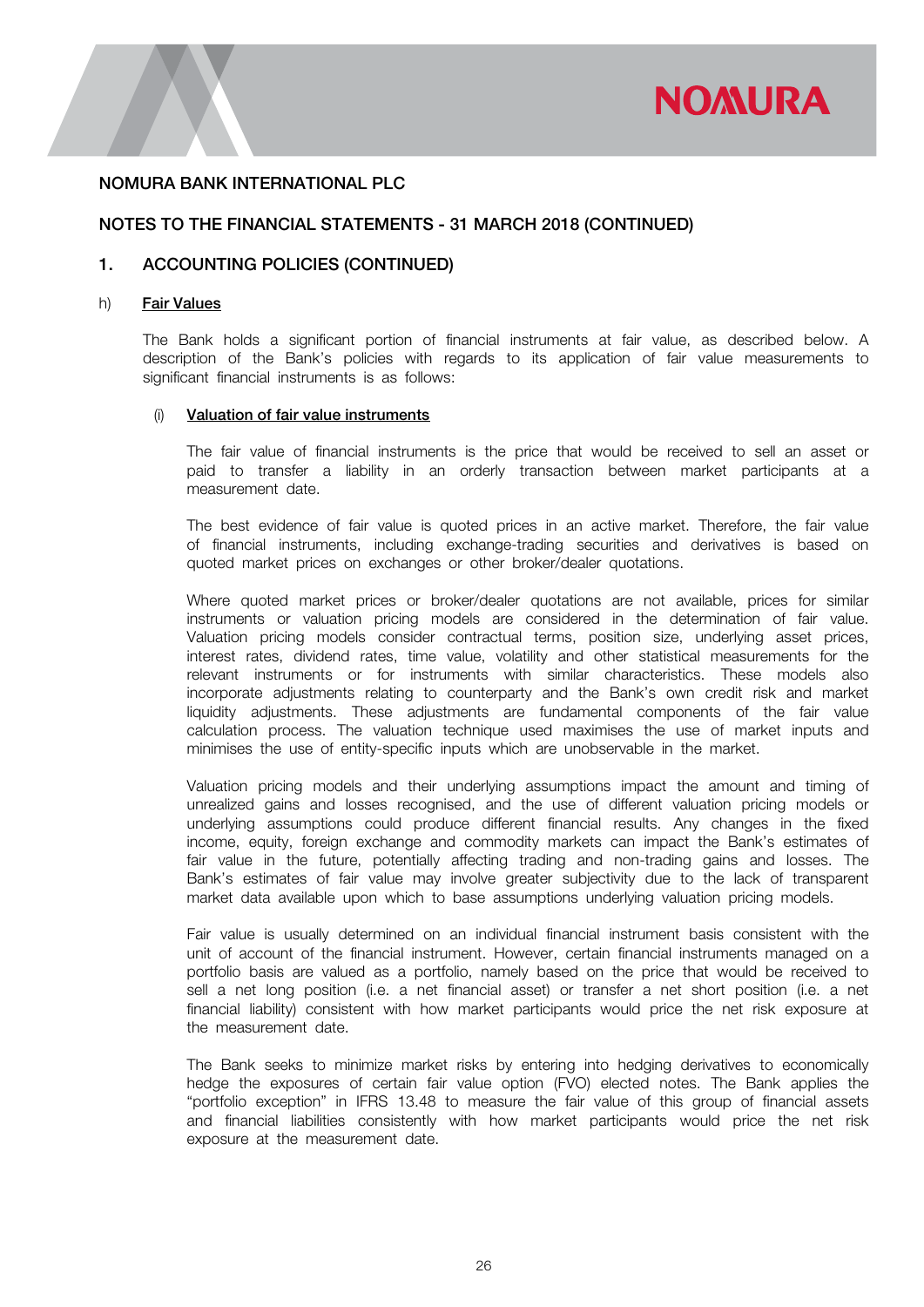

### NOTES TO THE FINANCIAL STATEMENTS - 31 MARCH 2018 (CONTINUED)

### 1. ACCOUNTING POLICIES (CONTINUED)

#### h) Fair Values (continued)

#### (ii) Fair value option

Certain financial instruments may be designated at fair value by management when one of the following criteria is met:

The financial instrument contains an embedded derivative that significantly modifies the cash flows resulting from the financial instrument; or

- 1) Fair value will eliminate or significantly reduce a measurement or recognition inconsistency that would otherwise result from measuring related financial instruments on different bases; or
- 2) The financial instrument is part of a group of financial instruments both managed and evaluated on a fair value basis, in accordance with a documented risk management or investment strategy. Information about these financial instruments is provided internally on a fair value basis to the Bank's key management personnel.

The fair value option election is undertaken on a product-by-product basis. This only applies to those instruments that meet one or more of the above criteria, where fair value would provide a fairer representation of the risks associated with those instruments. Once made, the fair value option election is irrevocable.

#### i) Derecognition

Transfers of financial assets and liabilities are assessed to determine if assets can be derecognised. The Bank derecognises financial assets when significantly all the risks and rewards of the asset are transferred. If significantly all the risks and rewards of the asset are retained, the Bank retains the financial assets on its Bank's statement of financial position with an associated liability for consideration received. If the Bank neither transfers nor retains significantly all the risks and rewards of the transferred asset, but retains control over the asset, it recognises the transferred asset and an associated liability measured on a basis that reflects the rights and obligations retained by the Bank.

#### j) Impairment

The Bank assesses at the reporting date whether there is objective evidence that a financial asset is impaired. A financial asset is considered impaired if, and only if, there is objective evidence of impairment as a result of one or more loss events that occurred after the initial recognition of the asset and prior to the reporting date and that loss event has had an impact on the estimated future cash flows of the financial asset that can be reliably estimated.

For loans and receivables, the amount of impairment loss is measured as the difference between the asset's carrying amount and the present value of expected future cash flows discounted at the asset's original effective interest rate. The amount of the loss is included in profit and loss. If in a subsequent period, the amount of the impairment loss decreases, and the decrease can be related objectively to an event occurring after the impairment was recognised, the previously recognised impairment loss is reversed in profit and loss.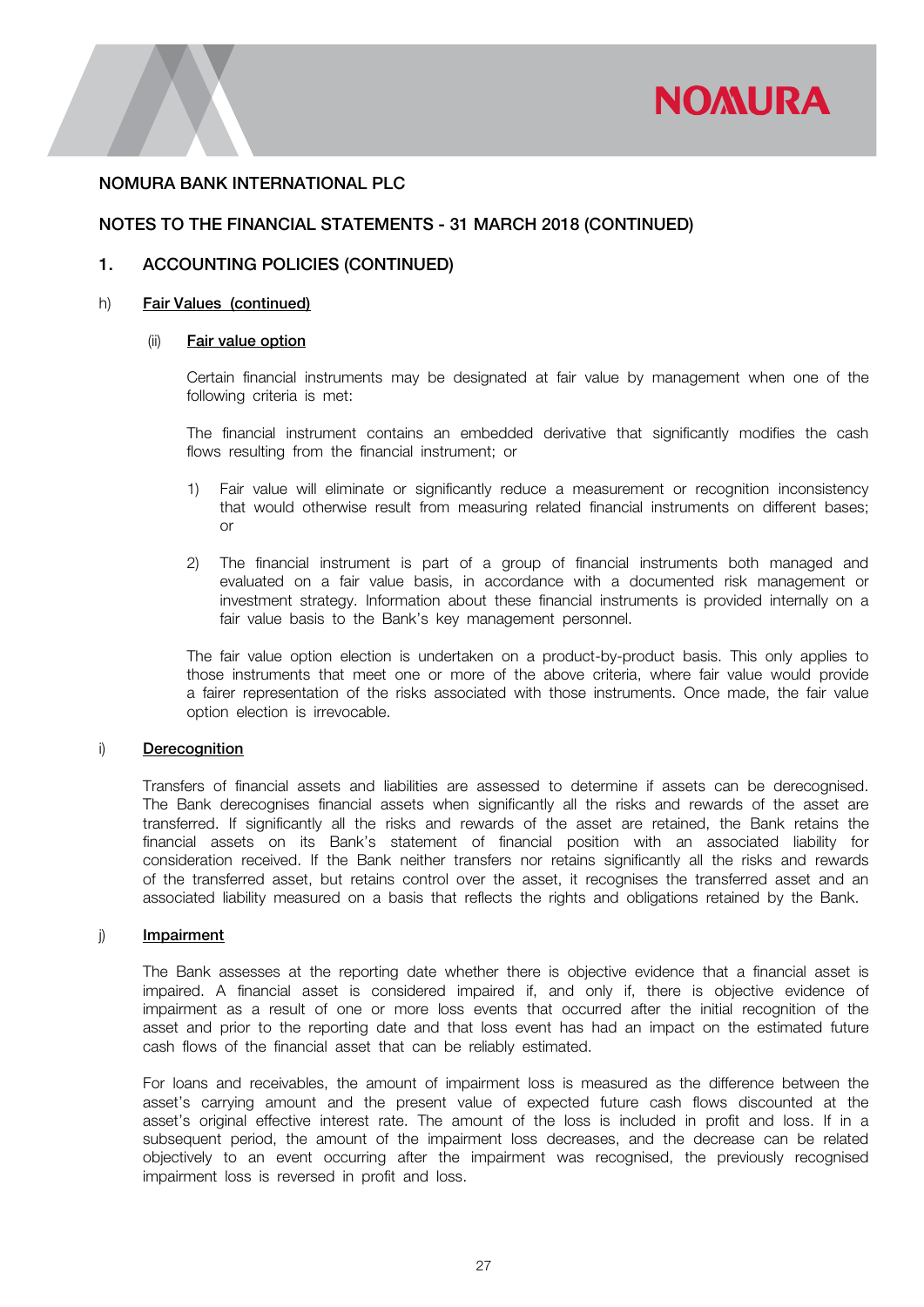

### NOTES TO THE FINANCIAL STATEMENTS - 31 MARCH 2018 (CONTINUED)

### 1. ACCOUNTING POLICIES (CONTINUED)

#### j) Impairment (continued)

For debt securities classified as available-for-sale, the amount of impairment loss is measured as the difference between the acquisition cost and the current fair value, less any impairment loss in that investment previously recognised in profit and loss.

The calculation of the present value of the expected future cash flows of a collateralised financial asset reflects the cash flows that may result from obtaining and selling the underlying collateral.

### k) Collateral and offsetting

The Bank enters into agreements with counterparties whenever possible and, when appropriate, obtains collateral.

The Bank holds collateral in respect of credit-related instruments where this is considered desirable, given the customer's financial position and the overall banking relationship.

The collateral can take the form of a lien over the customer's assets and gives the Bank a claim on these assets for both existing and future liabilities. In addition, the Bank receives cash or securities collateral from Nomura group companies in respect of derivative exposure.

Amounts due to / owed by counterparties are only netted if there is a legal right to offset and management intends to settle on a net basis, or to realise an asset and settle the liability simultaneously. At present, no transactions meet these criteria and no amounts due to / owed by counterparties have been netted.

#### l) Taxation

Current tax assets and liabilities are measured at the amount expected to be recovered from or paid to the taxation authorities, based on tax rates and laws that are enacted or substantively enacted on or before the reporting date.

Deferred tax assets and liabilities are recognised for temporary differences between the carrying amounts in the statement of financial position and the tax base. Deferred tax assets are recognised to the extent that it is probable that future taxable profit will be available against which the temporary difference can be utilised.

Deferred tax is measured on an undiscounted basis at the tax rates that are expected to apply in the periods in which the timing differences are expected to be reversed based on tax rates and laws that have been enacted or substantively enacted at the reporting date.

#### m) Financial guarantees

The Bank issues financial guarantee contracts which require the Bank to reimburse holders of such guarantees for any losses suffered due to a failure by specified debtors to make payments when due as specified by the terms of an underlying debt instrument. Such financial guarantees are initially recognised at fair value. The amount initially recognised includes an adjustment for transaction costs which are directly attributable to the issuance of the guarantee. On a subsequent measurement basis, the value of the financial guarantee is adjusted to reflect the best estimate of the amount required to settle the probable obligation at the reporting date, if higher than the amount initially recognised. Any amount recognised is net of cumulative amortization previously recognised.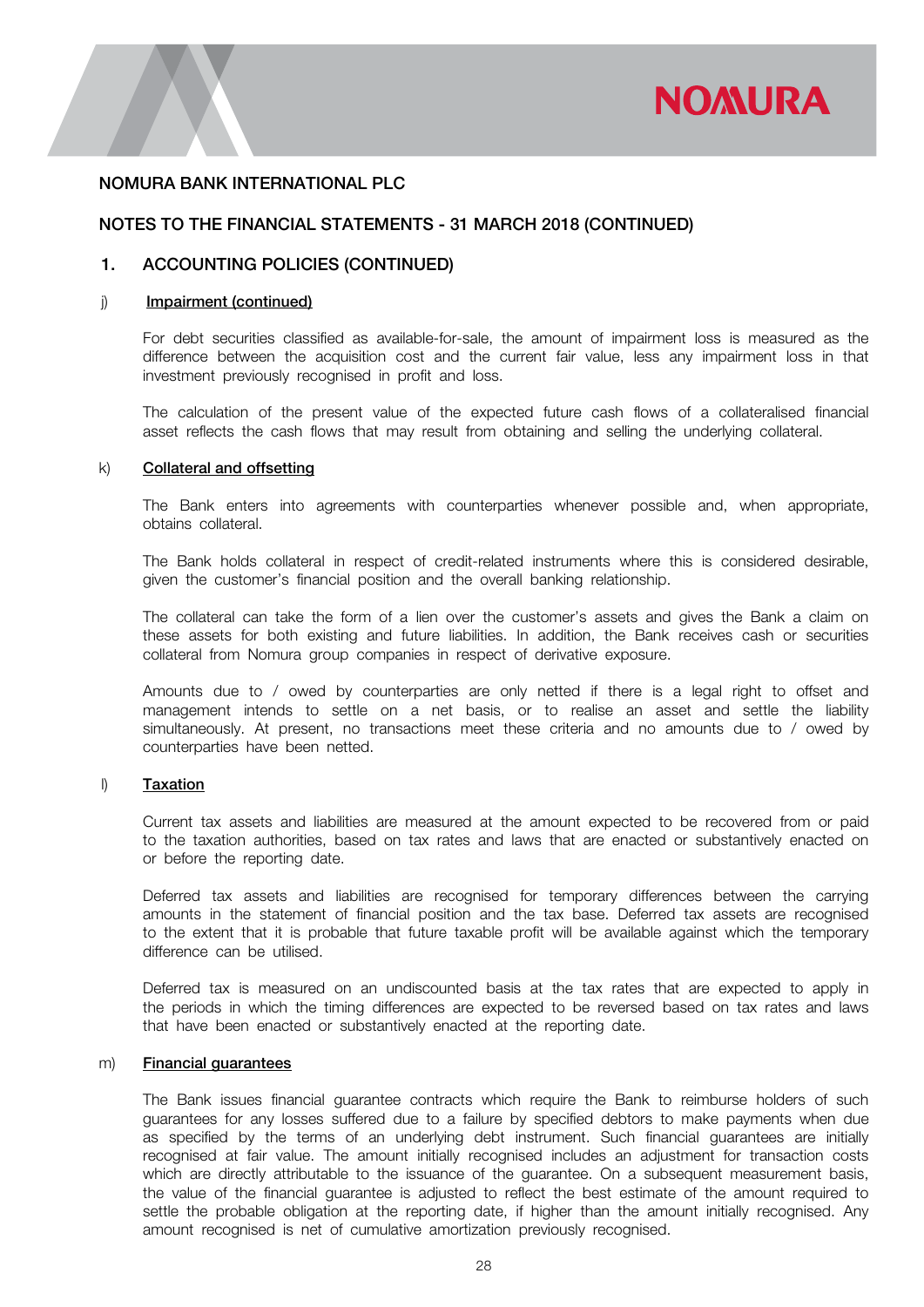

# NOTES TO THE FINANCIAL STATEMENTS - 31 MARCH 2018 (CONTINUED)

# 1. ACCOUNTING POLICIES (CONTINUED)

#### n) Retirement Benefits

The Bank is a member of a defined benefit scheme comprising certain U.K. Nomura companies administered by NIP. The defined benefit plan administered by NIP is a plan that shares risks between entities under common control and is run on a basis that does not allow the individual companies participating within the scheme to identify their shares of the underlying assets and liabilities. As a result, the Bank is not required to apply defined benefit accounting and therefore has applied defined contribution accounting to the scheme in accordance with IAS 19 "Employee Benefits". There is no contractual agreement or stated policy for charging the net defined benefit cost to the Bank.

#### o) Provisions for liabilities and charges and contingent liabilities

A provision is recognised when the Bank has a present obligation (legal or constructive) as a result of a past event, it is probable that a transfer of economic benefits will be required to settle the obligation, and a reliable estimate can be made of the amount of the obligation in accordance with IAS 37 "Provisions, Contingent Liabilities and Contingent Assets". A contingent liability is a possible obligation whose existence will only be confirmed in the future or it is a present obligation (legal or constructive) and either it is not probable that a transfer of economic benefits will be required to settle the obligation or a reliable estimate cannot be made of the amount of the obligation. A contingent liability is disclosed, unless the possibility of an outflow of resources embodying economic benefits is remote. Contingent liabilities may develop in a way not initially expected. Therefore, they are assessed continually to determine if a provision should be recognised.

#### p) Cash flow statement

The Bank uses the indirect method to produce a cash flow statement in accordance with IAS 7 "Statement of Cash flows".

# q) Cash and cash equivalents

Cash and cash equivalents includes cash in hand, deposits held at call with banks, other short-term highly liquid investments with original maturities of three months or less, and bank overdrafts. Bank overdrafts, if any, are shown within borrowings in current liabilities on the statement of financial position.

#### r) Segment reporting

For management purposes, the Bank has only one operating and reportable segment involving financing activities. Substantially all of the Bank's gross and net assets and profit before taxation reported in these financial statements has arisen from this segment.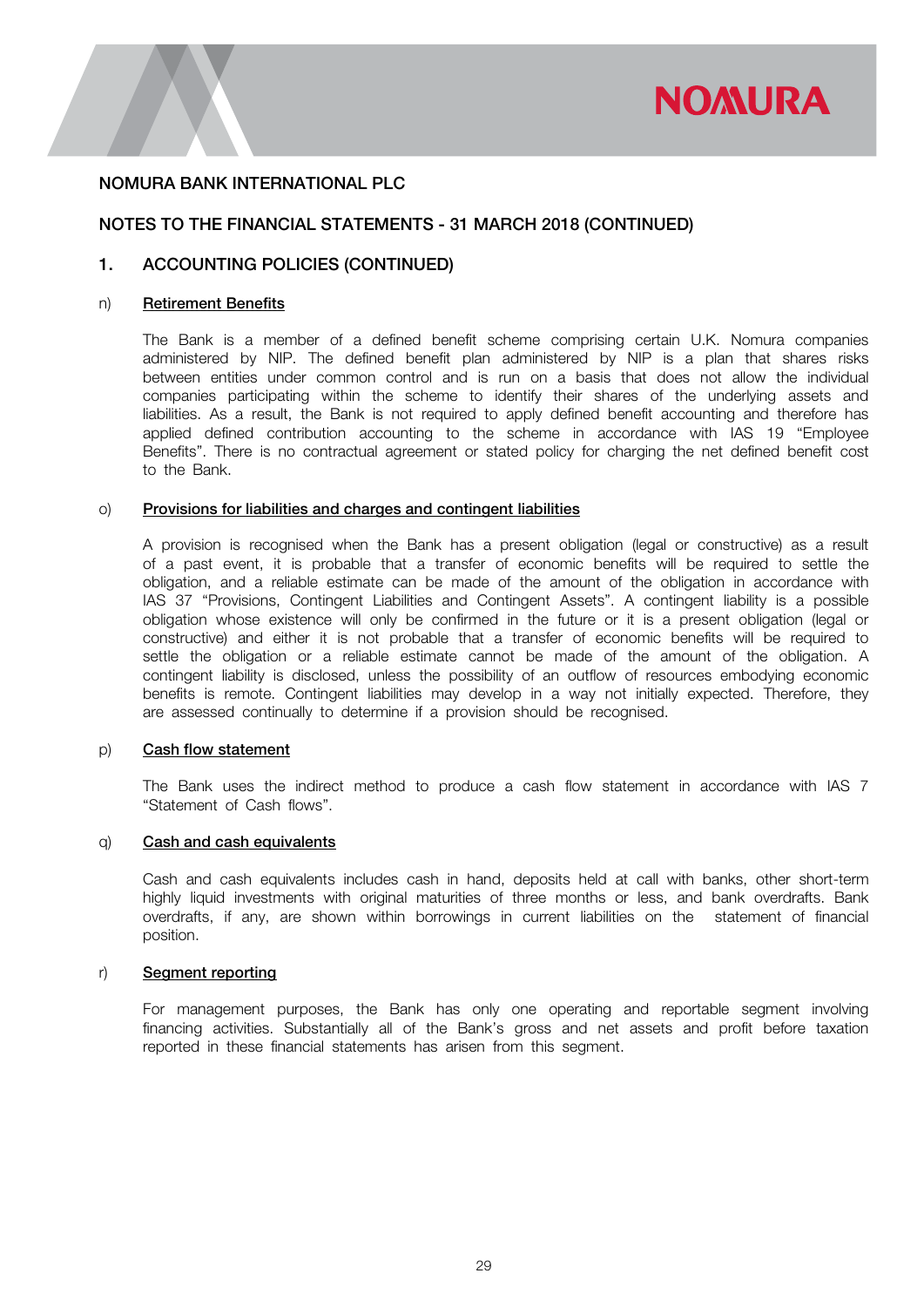

# NOTES TO THE FINANCIAL STATEMENTS - 31 MARCH 2018 (CONTINUED)

# 1. ACCOUNTING POLICIES (CONTINUED)

### s) Reserves

The Bank has the following reserve accounts:

- Retained Earnings: Represents the accumulated retained earnings of the Bank.
- Other Reserve: The reserve contains the foreign currency gains and losses arising from the translation of foreign operations.
- Own credit reserve: The reserve contains unrealised own credit adjustments net of tax in relation to financial liabilities designated at fair value through profit and loss.

#### t) Standards issued but not yet effective

### Accounting developments to be adopted during the following financial year

The following table presents a summary of authoritative accounting developments relevant to the Bank which will be adopted during the year ended 31 March 2019, together with an assessment of the expected effect of each development on these financial statements:

| Pronouncement<br>(Issuance date)                                                             | Summary of new requirements and status of<br>Implementation program                                                                                                                                                                                                                                                                                                                                                                                                                                                                                                                                                                                                                  | <b>Expected</b><br>adoption date<br>and method of<br>adoption             | Effect on<br>these<br>financial<br>statements |
|----------------------------------------------------------------------------------------------|--------------------------------------------------------------------------------------------------------------------------------------------------------------------------------------------------------------------------------------------------------------------------------------------------------------------------------------------------------------------------------------------------------------------------------------------------------------------------------------------------------------------------------------------------------------------------------------------------------------------------------------------------------------------------------------|---------------------------------------------------------------------------|-----------------------------------------------|
| IFRS 9<br>"Financial<br>Instruments:<br>Classification<br>and<br>Measurement"<br>(July 2014) | Summary of new requirements<br>• Replaced IAS 39 to provide a<br>comprehensive new classification and<br>measurement framework to be applied to<br>financial instruments, including business<br>model and cash flow characteristics tests.<br>• Provides a new expected model for<br>recognition of impairment charges against<br>financial assets at amortised cost.<br>• Retains existing guidance in IAS 39 for<br>derecognition of financial assets and<br>financial liabilities.<br>• Introduces a new hedge accounting model<br>which aims to provide a better link between<br>an entity's risk management strategy<br>• Amends certain disclosures requirements in<br>IFRS 7. | Modified<br>retrospective<br>adoption from<br>1 April 2018 <sup>(1)</sup> | No material<br>impact<br>expected             |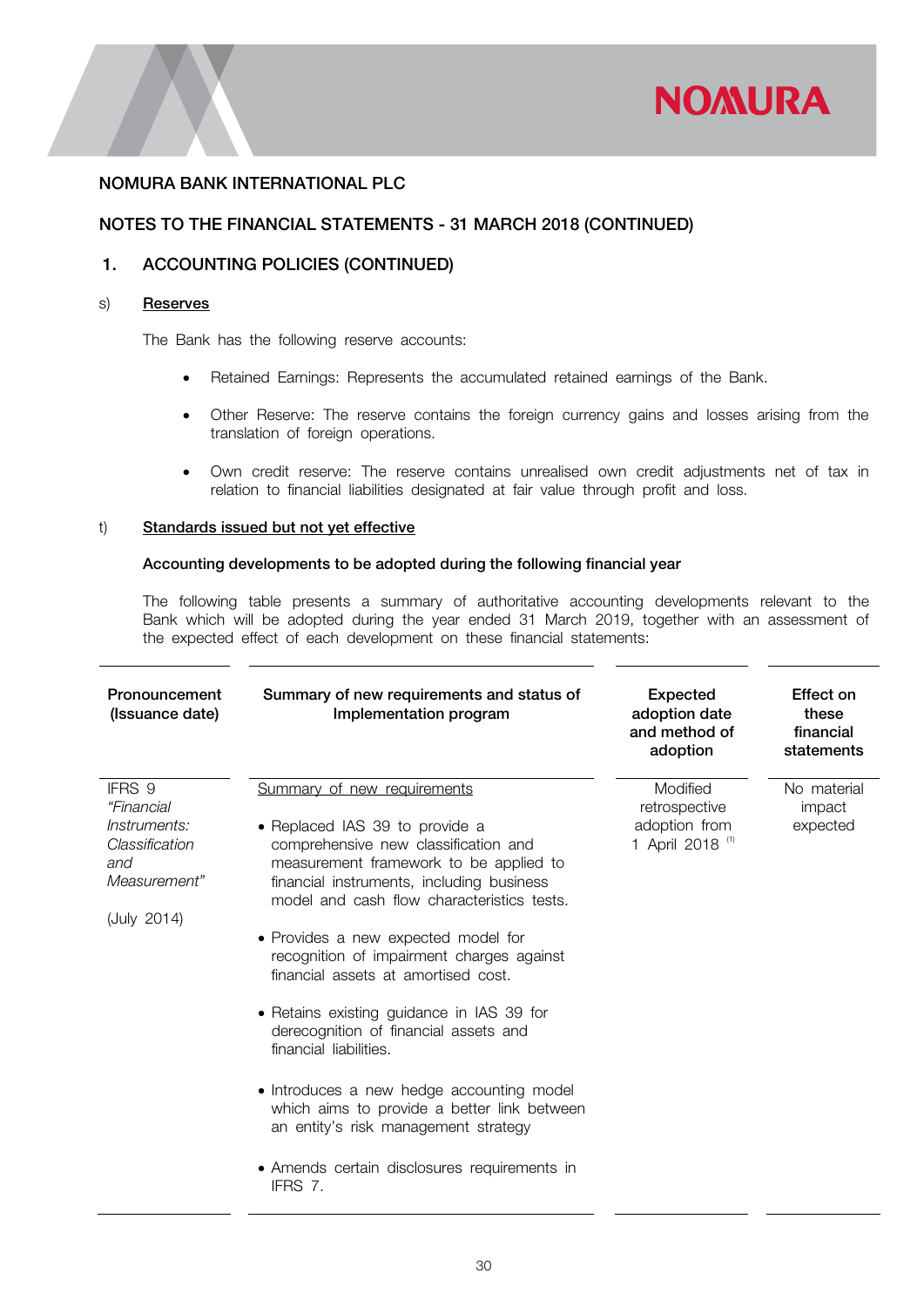

# NOTES TO THE FINANCIAL STATEMENTS - 31 MARCH 2018 (CONTINUED)

# 1. ACCOUNTING POLICIES (CONTINUED)

| Pronouncement<br>(Issuance date)                                                                            | Summary of new requirements and status of<br>Implementation program                                                                                                                                                                                                                                                                                                                                                                                                                                                                                                    | <b>Expected</b><br>adoption date<br>and method of<br>adoption | <b>Effect on</b><br>these<br>financial<br>statements |
|-------------------------------------------------------------------------------------------------------------|------------------------------------------------------------------------------------------------------------------------------------------------------------------------------------------------------------------------------------------------------------------------------------------------------------------------------------------------------------------------------------------------------------------------------------------------------------------------------------------------------------------------------------------------------------------------|---------------------------------------------------------------|------------------------------------------------------|
| IFRS 9<br>"Financial<br>Instruments:<br>Classification<br>and<br>Measurement"<br>(July 2014)<br>(continued) | Implementation program<br>The Nomura Group has a centrally<br>managed IFRS 9 program sponsored by<br>the Global Head of Accounting Policy,<br>Global Head of Risk and Global Financial<br>Accounting. Additional governance of the<br>program's local implementation is through<br>the EMEA IFRS 9 Steering Committee<br>and includes representation from Finance<br>and Risk.<br>The IFRS 9 implementation program<br>$\bullet$<br>concluded with processes and controls<br>embedded into the financial reporting<br>framework for implementation on 1 April<br>2018. |                                                               |                                                      |
|                                                                                                             | Impact analysis                                                                                                                                                                                                                                                                                                                                                                                                                                                                                                                                                        |                                                               |                                                      |
|                                                                                                             | All secured financing transactions are<br>$\bullet$<br>defined under IFRS 9 as a portfolio of<br>financial assets being managed through a<br>fair value management model and are<br>mandatorily measured at fair value<br>through profit and loss. The impact of<br>moving from an accruals basis of<br>accounting to fair value through profit and<br>loss under the IFRS 9 business model is<br>not expected to be material based on<br>the nature of the existing portfolio.                                                                                        |                                                               |                                                      |
|                                                                                                             | Secured financing transactions accounted<br>for at fair value through profit and loss<br>will therefore not be in scope of the IFRS<br>9 expected credit loss impairment model.<br>The remaining portfolio of assets carried<br>at amortized cost in scope of IFRS 9<br>expected credit losses is limited and due<br>to the fact that these assets are<br>predominantly short term in nature and<br>deemed to be subject to low credit risk,<br>there is no material impact.                                                                                           |                                                               |                                                      |
|                                                                                                             | NBI does not apply hedge accounting<br>and as such there is no impact of the                                                                                                                                                                                                                                                                                                                                                                                                                                                                                           |                                                               |                                                      |

new IFRS 9 hedge accounting model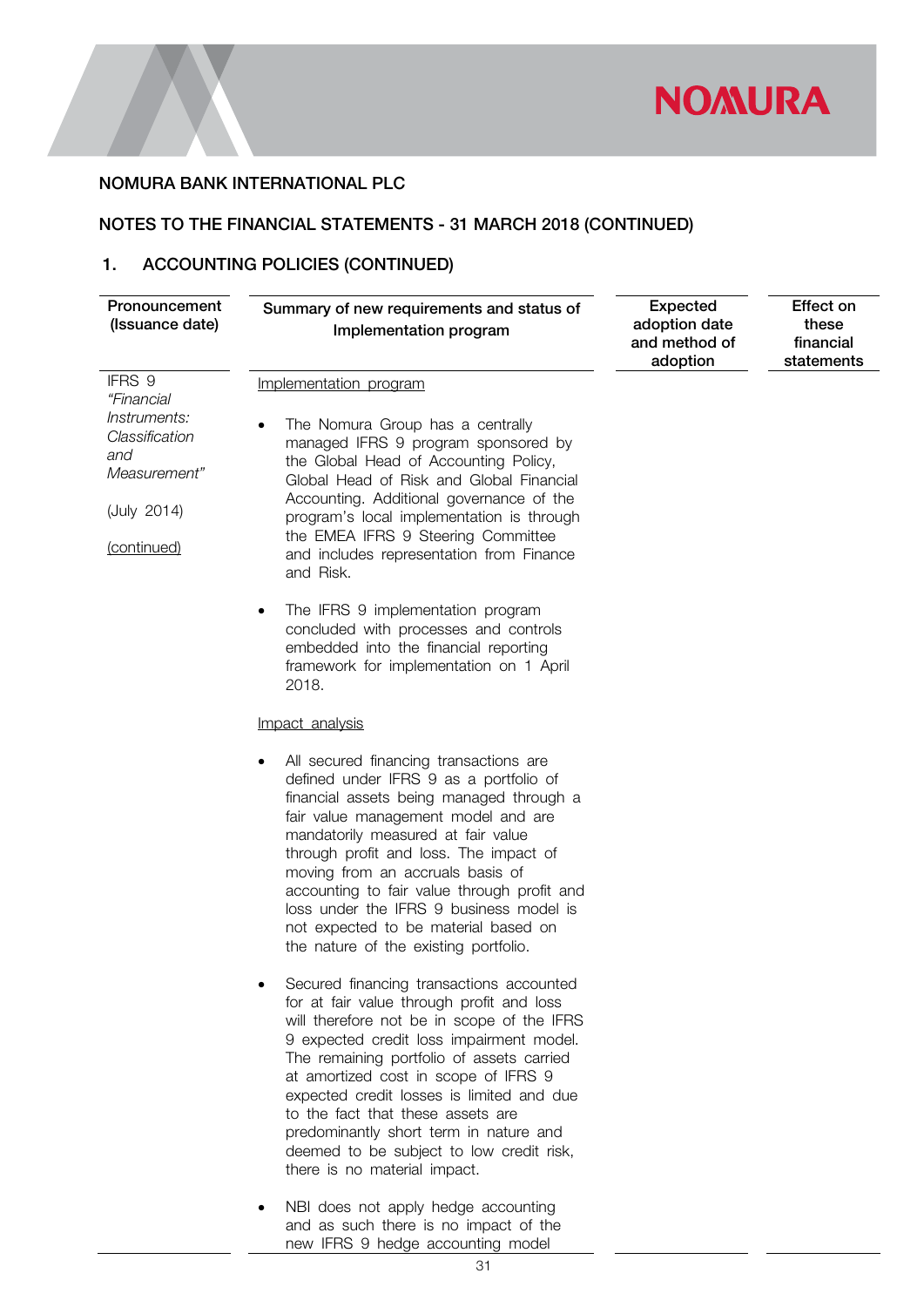

# NOTES TO THE FINANCIAL STATEMENTS - 31 MARCH 2018 (CONTINUED)

# 1. ACCOUNTING POLICIES (CONTINUED)

| Pronouncement<br>(Issuance date)                                                                       | Summary of new requirements and status of<br>Implementation program.                                                                                                                                                                                                                                                                                                                                                                                                                                                                                                                                                                                                                   | <b>Expected</b><br>adoption date<br>and method of<br>adoption                  | Effect on<br>these<br>financial<br>statements |
|--------------------------------------------------------------------------------------------------------|----------------------------------------------------------------------------------------------------------------------------------------------------------------------------------------------------------------------------------------------------------------------------------------------------------------------------------------------------------------------------------------------------------------------------------------------------------------------------------------------------------------------------------------------------------------------------------------------------------------------------------------------------------------------------------------|--------------------------------------------------------------------------------|-----------------------------------------------|
| Amendments to<br>IFRS 9<br>"Prepayment<br>Features with<br>Negative<br>Compensation"<br>(October 2017) | • A narrow-scope exception has been added<br>to IFRS 9 to allow instruments with<br>symmetric prepayment options that could<br>result in negative compensation payments<br>to qualify for amortised cost or fair value<br>through other comprehensive income<br>measurement because they would otherwise<br>fail the solely payments of principle and<br>interest (SPPI) condition.<br>• Effective from 1 January 2019, with early                                                                                                                                                                                                                                                     | Modified<br>retrospective<br>adoption<br>from 1 April<br>$2018$ <sup>(1)</sup> | No material<br>impact<br>expected             |
|                                                                                                        | application permitted.                                                                                                                                                                                                                                                                                                                                                                                                                                                                                                                                                                                                                                                                 |                                                                                |                                               |
| IFRS 15<br><i>"Revenue from</i><br>Contracts with<br>Customers"<br>(May 2014)                          | • Replaces existing revenue recognition<br>guidance in IAS 18 and various other<br>accounting developments for recognition of<br>revenue in connection with goods and<br>services provided to customers.<br>• Requires an entity to recognize the amount<br>of revenue to which it expects to be<br>entitled for the transfer of promised goods<br>or services to customers through<br>application of a five-step model.<br>• Specifies the accounting for costs to obtain<br>or fulfill a customer contract.<br>• Revises existing guidance for principal-<br>versus-agency determination.<br>• Changes the approach to accounting for<br>transfers of non-financial assets to buyers | Modified<br>retrospective<br>adoption from<br>1 April 2018 <sup>(1)</sup>      | No material<br>impact<br>expected             |
|                                                                                                        | other than customers.<br>• Requires extensive new footnote disclosures<br>around nature and type of revenue from<br>services provided to customers.                                                                                                                                                                                                                                                                                                                                                                                                                                                                                                                                    |                                                                                |                                               |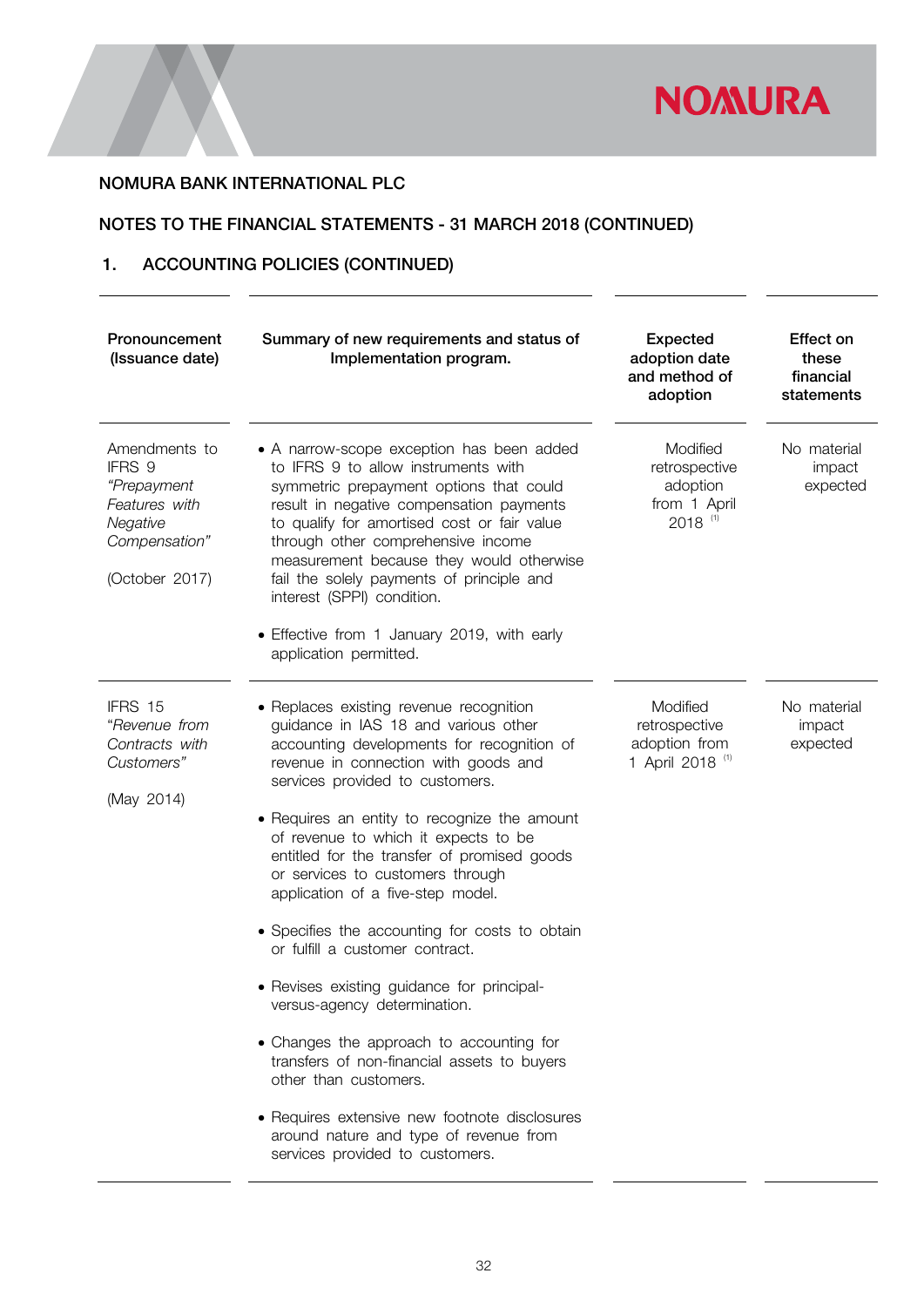

# NOTES TO THE FINANCIAL STATEMENTS - 31 MARCH 2018 (CONTINUED)

# 1. ACCOUNTING POLICIES (CONTINUED)

| Pronouncement<br>(Issuance date)                                                                                                | Summary of new requirements and status of<br>Implementation program.                                                                                                                                                                     | <b>Expected</b><br>adoption date<br>and method of<br>adoption | Effect on<br>these<br>financial<br>statements |
|---------------------------------------------------------------------------------------------------------------------------------|------------------------------------------------------------------------------------------------------------------------------------------------------------------------------------------------------------------------------------------|---------------------------------------------------------------|-----------------------------------------------|
| IFRS 2<br>Amendments<br>"Classification<br>and                                                                                  | Provide guidance on the classification of<br>share-based payment treatments which<br>have net settlement features.                                                                                                                       | Prospective<br>from 1 April<br>$2018$ <sup>(1)</sup>          | <b>No</b><br>impact<br>expected               |
| Measurement of<br>Share-based<br>Payment<br>Transactions                                                                        | Provides guidance on accounting for cash-<br>settled share-based payment conditions that<br>include performance conditions.                                                                                                              |                                                               |                                               |
| (Amendments to<br>IFRS 2"<br>(June 2016)                                                                                        | Provides new guidance on accounting for<br>$\bullet$<br>modifications of share-based payment<br>transactions from cash-settled to equity-<br>settled.                                                                                    |                                                               |                                               |
| <b>IAS 28</b><br>Amendments<br>"Annual<br><i><b>Improvements</b></i><br>to IFRS<br>Standards<br>2014-2016"<br>(December<br>2016 | Amends IAS 28 to clarify that the election<br>to measure associates that are venture<br>capital organisations or other qualifying<br>entity at fair value can be made on an<br>investment-by-investment basis on initial<br>recognition. | Prospective<br>from 1 April<br>2018                           | <b>No</b><br>impact<br>expected               |
| IFRIC 22<br>"Foreign<br>Currency<br><b>Transactions</b><br>and Advance<br>Consideration"                                        | Provides interpretation of IAS 21 to provide<br>clarification on accounting for transactions<br>that include the receipt or payment of<br>advance consideration in a foreign currency.                                                   | Prospective<br>from 1 April<br>2018 (1)                       | No.<br>material<br>impact<br>expected         |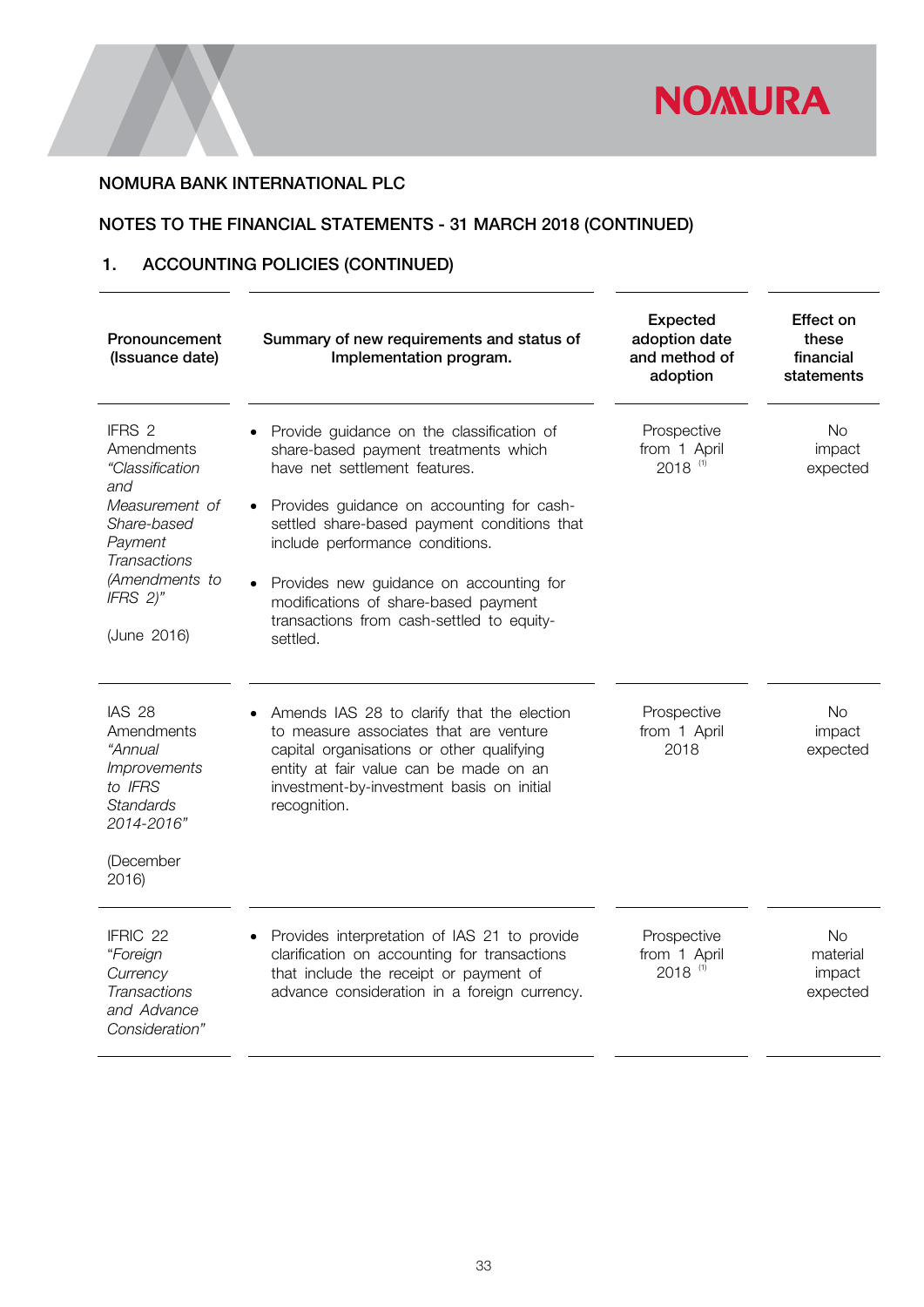

# NOTES TO THE FINANCIAL STATEMENTS - 31 MARCH 2018 (CONTINUED)

# 1. ACCOUNTING POLICIES (CONTINUED)

# t) Standards issued but not yet effective (continued)

### Accounting developments to be adopted in later years

The following table presents a summary of new accounting developments relevant to Nomura Bank International plc which will be adopted during the year ending 31 March 2020 together with an assessment of the expected effect of each development on these financial statements:

| Pronouncement<br>(Issuance date)                                                                                                        | Summary of new requirements                                                                                                                                                                                                                                                                                                                                                                                                                                                                                                                                                                         | Expected<br>adoption date<br>and method of<br>adoption                    | Effect on<br>these<br>financial<br>statements |
|-----------------------------------------------------------------------------------------------------------------------------------------|-----------------------------------------------------------------------------------------------------------------------------------------------------------------------------------------------------------------------------------------------------------------------------------------------------------------------------------------------------------------------------------------------------------------------------------------------------------------------------------------------------------------------------------------------------------------------------------------------------|---------------------------------------------------------------------------|-----------------------------------------------|
| IFRS 16<br>"Leases"<br>(January 2016)                                                                                                   | • Replaces IAS 17 as the primary guidance<br>for accounting for arrangements which<br>meet the definition of a lease or which<br>contain a lease.<br>• Provides a revised definition of a lease.<br>• Requires all lessees to recognize a right-of-<br>use asset and corresponding lease liability<br>in the statement of financial position.<br>• Lessor accounting largely unchanged from<br>existing guidance.<br>• Simplifies the accounting for sale and<br>leaseback transactions.<br>• Requires extensive new qualitative and<br>quantitative footnote disclosures on lease<br>arrangements. | Modified<br>retrospective<br>adoption from 1<br>April 2019 <sup>(1)</sup> | No impact<br>expected                         |
| <b>IAS 12</b><br>Amendments<br>"Annual<br><i><b>Improvements</b></i><br>to IFRS<br><b>Standards</b><br>2015-2017"<br>(December<br>2017) | • Clarifies that entities must recognise all<br>income tax consequences of dividends in<br>profit or loss, other comprehensive income<br>or equity, depending on where the<br>originating transaction or event that<br>generated the distributable profits giving<br>rise to the dividend originated.                                                                                                                                                                                                                                                                                               | Modified<br>retrospective<br>adoption from 1<br>April 2019                | No impact<br>expected                         |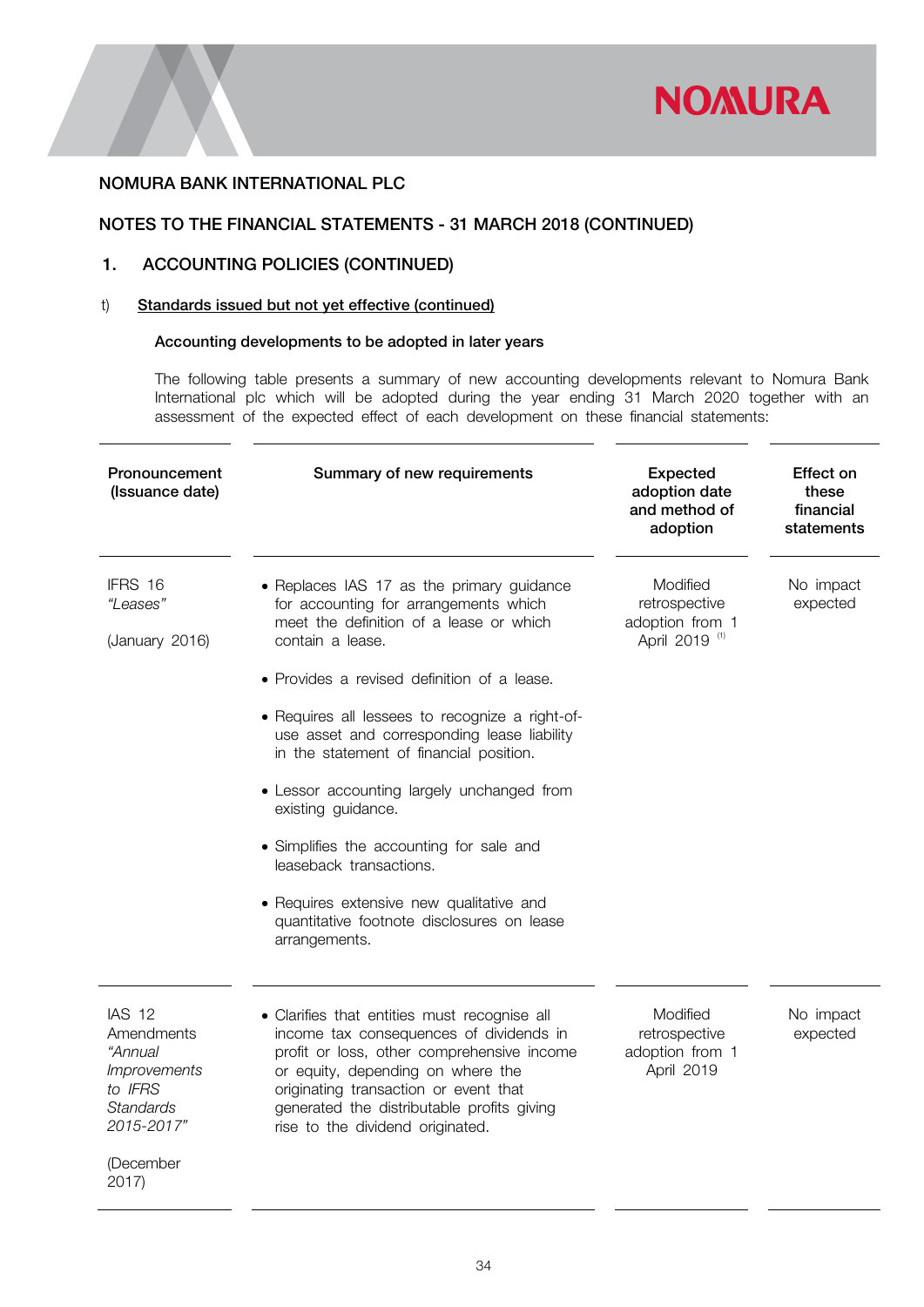

# NOTES TO THE FINANCIAL STATEMENTS - 31 MARCH 2018 (CONTINUED)

# 1. ACCOUNTING POLICIES (CONTINUED)

| Pronouncement<br>(Issuance date)                                                 | Summary of new requirements                                                                                                                                                                         | Expected<br>adoption date<br>and method of<br>adoption     | Effect on<br>these<br>financial<br>statements |
|----------------------------------------------------------------------------------|-----------------------------------------------------------------------------------------------------------------------------------------------------------------------------------------------------|------------------------------------------------------------|-----------------------------------------------|
| IFRIC 23,<br>"Uncertainty<br>over Income<br>Tax Treatments"                      | • Provides an interpretation of IAS 12 to<br>provide clarification over the accounting<br>treatment to be applied for uncertainties in<br>income taxes in scope of IAS 12.                          | Modified<br>retrospective<br>adoption from 1<br>April 2019 | No impact<br>expected                         |
| (June 2017)                                                                      | • Introduces a two-step model for recognition<br>and measurement of uncertain tax<br>treatments based on whether it is probable<br>a taxation authority would accept a<br>particular tax treatment. |                                                            |                                               |
| <b>IAS 28</b><br>"Long-term<br>Interests in<br>Associates and<br>Joint Ventures" | • Clarifies that companies account for long-<br>term interests in an associate or joint<br>venture to which the equity method is not<br>applied using IFRS 9.                                       | Retrospectively<br>from 1 April<br>2019                    | No impact<br>expected                         |
| (October 2017)                                                                   |                                                                                                                                                                                                     |                                                            |                                               |

(1) Endorsed by the EU

#### u) Changes in accounting policies and disclosures

#### Amendments to IAS 7 Statement of Cash Flows: Disclosure Initiative

The amendments require entities to provide disclosure of changes in their liabilities arising from financing activities, including both changes arising from cash flows and non-cash changes (such as foreign exchange gains or losses). This information for the current period has been provided on page 20 succeeding the statement of cash flows.

#### Amendments to IAS 12 Income Taxes: Recognition of Deferred Tax Assets for Unrealised Losses

The amendments clarify that an entity needs to consider whether tax law restricts the sources of taxable profits against which it may make deductions on the reversal of deductible temporary differences. Furthermore, the amendments provide guidance on how an entity should determine future taxable profits and explain the circumstances in which taxable profit may include the recovery of some assets for more than their carrying amount.

The entity has applied amendments retrospectively, however their application has no effect on the entitiy's financial position and performance.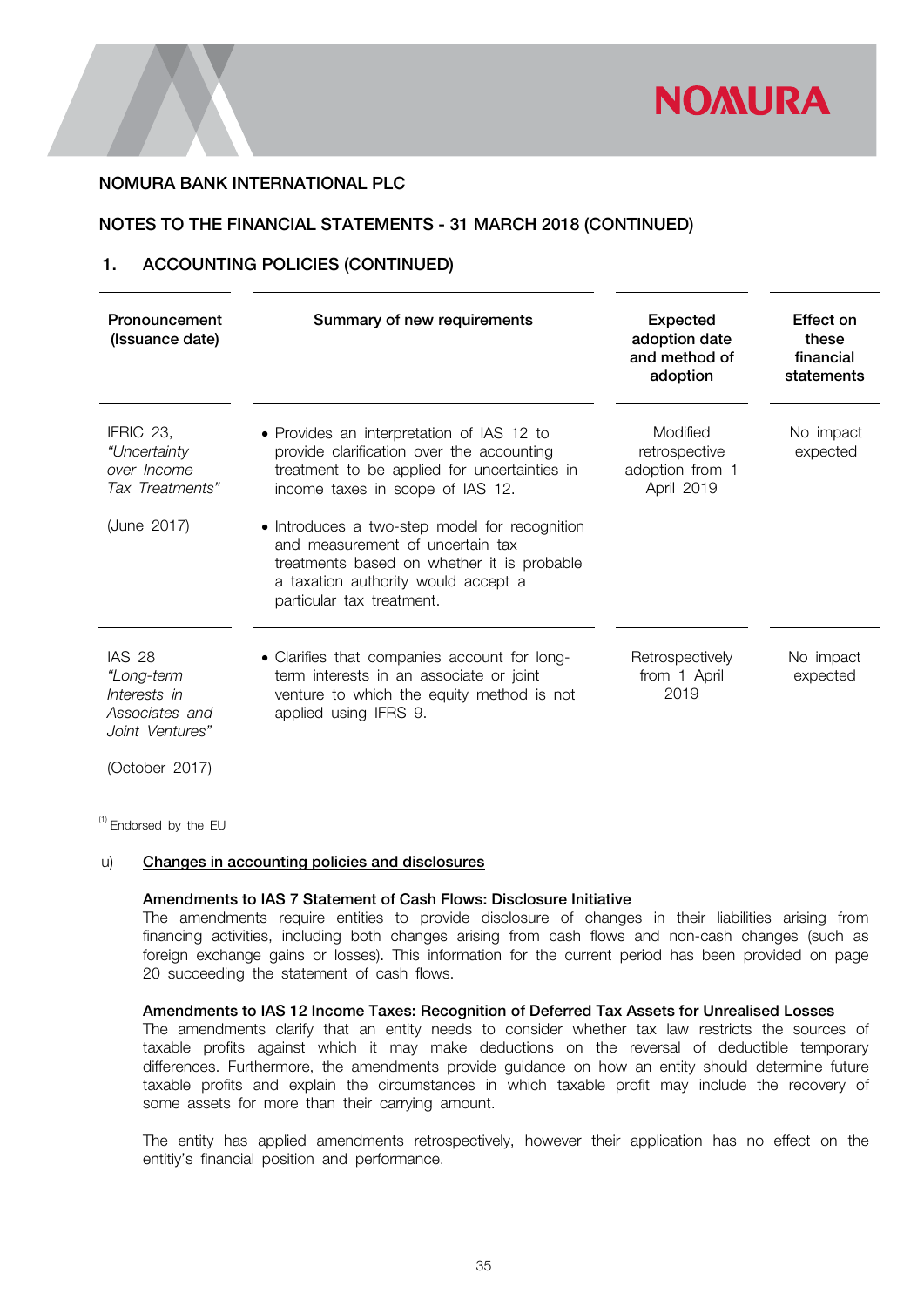

### NOTES TO THE FINANCIAL STATEMENTS - 31 MARCH 2018 (CONTINUED)

### 2. INTEREST INCOME AND EXPENSE

|                                             | Year ended    | Year ended    |
|---------------------------------------------|---------------|---------------|
|                                             | 31 March 2018 | 31 March 2017 |
|                                             | \$'000        | \$'000        |
| Interest Income                             |               |               |
| Interest on deposits                        | 17,653        | 17,756        |
| Interest on reverse repurchase transactions | 68,297        | 33,450        |
| Other interest income                       | 1,427         | 4             |
|                                             |               |               |
|                                             | 87,377        | 51,210        |
|                                             |               |               |
| Interest Expense                            |               |               |
| Interest to banks and customers             | 42            | 31            |
| Interest on funds borrowed                  | 821           | 1,621         |
| Interest on repo transactions               | 20,908        | 13,575        |
| Other interest expense                      | 544           | 782           |
|                                             |               |               |
|                                             | 22,315        | 16,009        |

Of the total interest income, amounts with respect to Nomura Group companies amounted to \$87,171,673 (2017: \$49,943,381). Of the total interest expenses, amounts with respect to Nomura Group companies amounted to \$1,448,091 (2017: \$2,138,523).

### 3. DEALING LOSS

|                                                                                                  | Year ended<br>31 March 2018<br>\$'000 | Year ended<br>31 March 2017<br>\$'000 |
|--------------------------------------------------------------------------------------------------|---------------------------------------|---------------------------------------|
| Financial instruments held for trading<br>Financial instruments designated at fair value through | (228, 633)                            | 170,646                               |
| profit and loss account                                                                          | 153.313                               | (224,744)                             |
|                                                                                                  | (75,320)                              | (54,098)                              |

Substantially all of the Bank's profit before taxation and gross and net assets are driven from one business segment involving financing activities. The majority of the notes are issued to European institutions. Certain receivables and derivatives are transacted with the Nomura Group. Consequently, a significant portion of the revenues are derived from within the Nomura Group.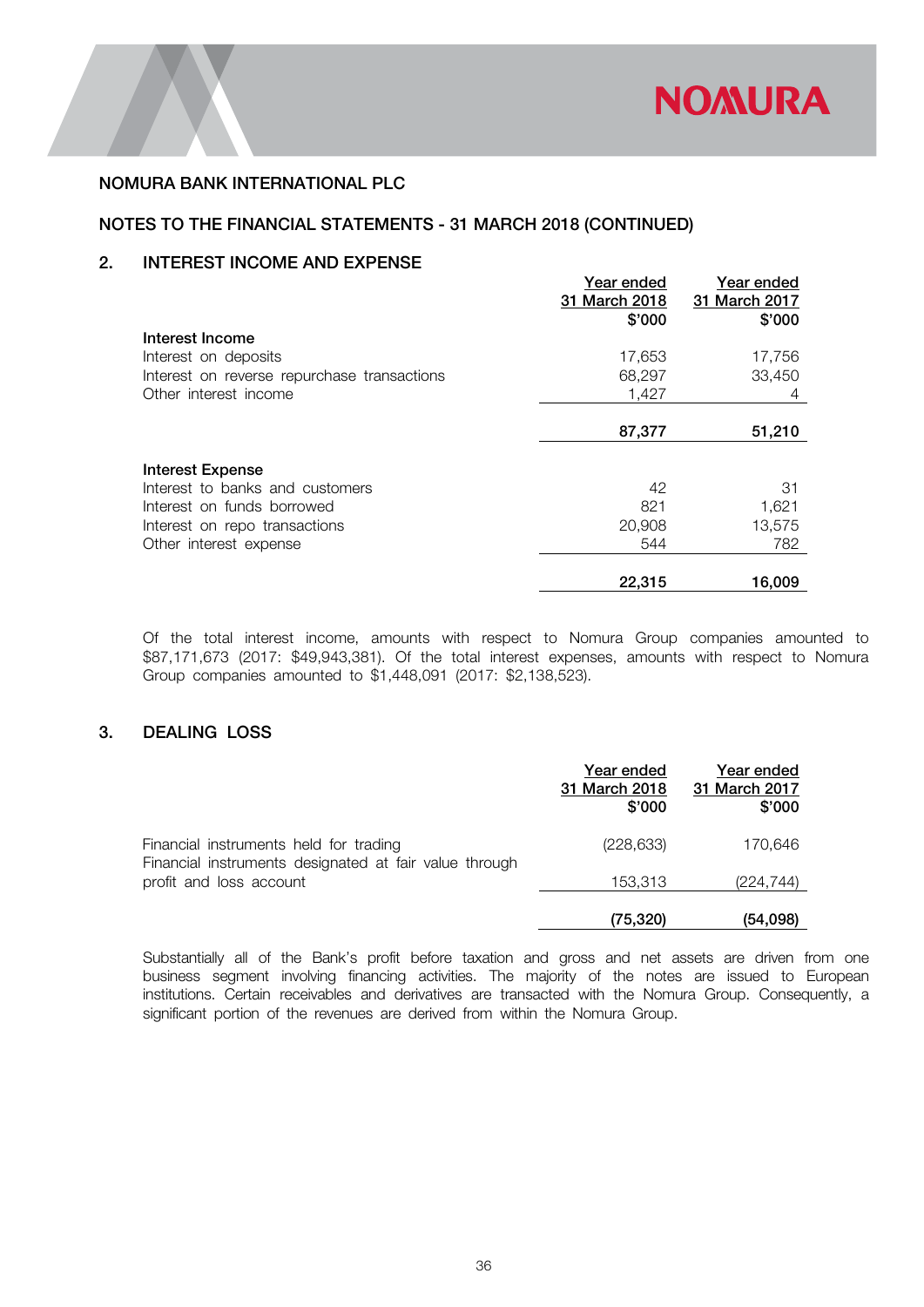

### NOTES TO THE FINANCIAL STATEMENTS - 31 MARCH 2018 (CONTINUED)

### 4. ADMINISTRATIVE EXPENSES

|                                                                       | Year ended<br>31 March 2018<br>\$'000 | Year ended<br>31 March 2017<br>\$'000 |
|-----------------------------------------------------------------------|---------------------------------------|---------------------------------------|
| Wages, salaries and other social security costs                       | 867                                   | 885                                   |
| Audit of the financial statements<br>Audit related assurance services | 501<br>178                            | 308<br>222                            |
| Support service charges<br>Depreciation and amortisation              | 11,356                                | 10,918<br>21                          |
|                                                                       | 12.902                                | 12.354                                |

The Bank utilises the services of a number of Executive and Non-Executive Directors. The Bank employs its own staff for certain administrative activities (the number of direct employees at the end of the current financial year totalled 2 (2017: 2)). In addition, the Bank uses the resources of NIP under a Service Level Agreement (SLA), for which a charge is paid.

In addition to the audit fees shown above, an amount of \$240,545 (2017: \$218,897) was borne by NHI.

### 5. DIRECTORS' EMOLUMENTS

The aggregate emoluments paid to the Directors were \$504,996 (2017: \$503,786).

The highest paid Director received emoluments of \$193,414 (2017: \$163,870). As at 31 March 2018 the accrued pension totalled \$5,393 per annum (2017: \$6,458) and no contributions were made to the Group Personal Pension plan.

The number of Directors who exercised share options during the year was 2 (2017: 5).

The number of Directors entitled to receive shares under a long-term incentive plan during the year was 2 (2017: 3).

The above amounts were borne by another Nomura group undertaking.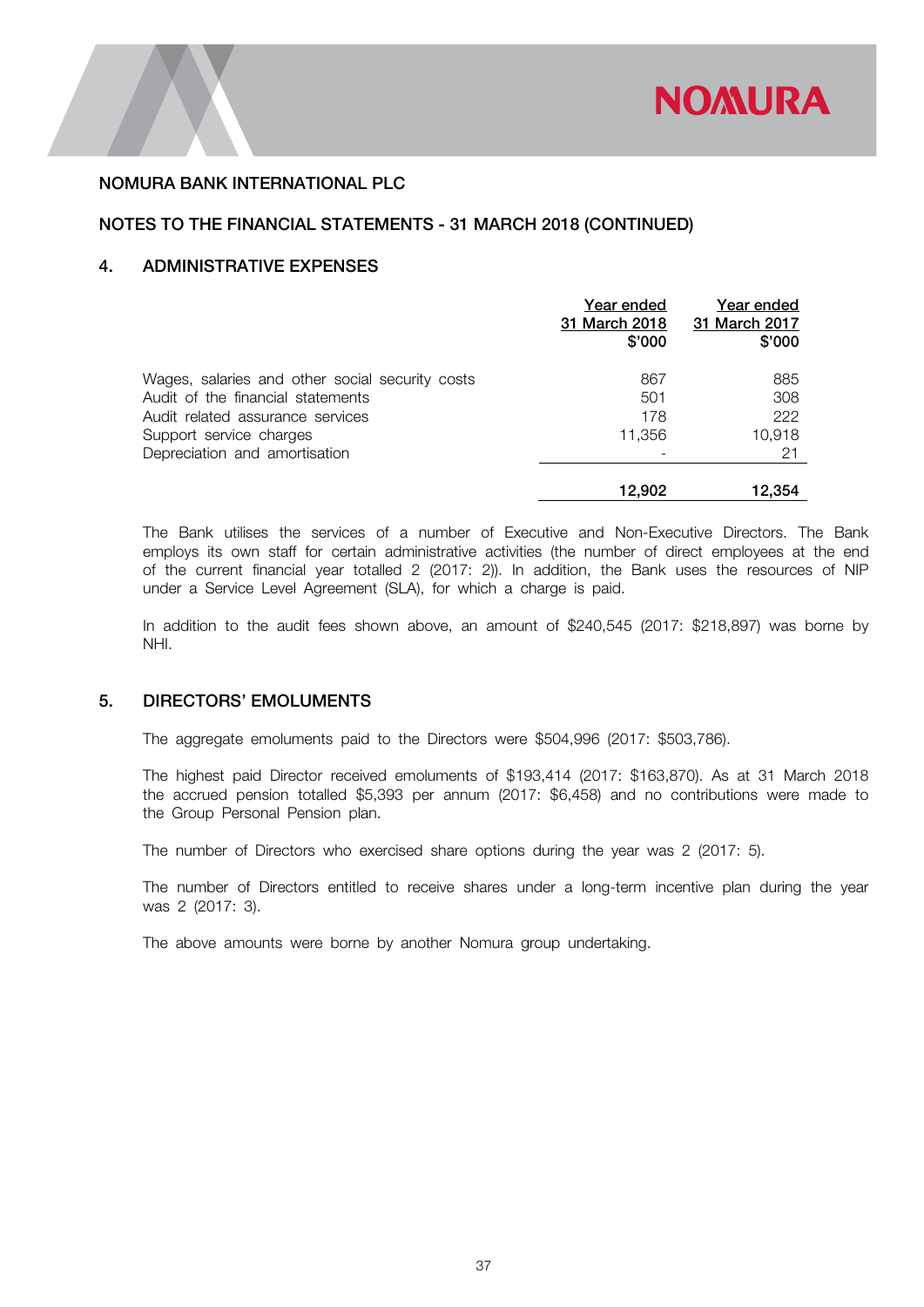

# NOTES TO THE FINANCIAL STATEMENTS - 31 MARCH 2018 (CONTINUED)

# 6. TAXATION ON PROFIT ON ORDINARY ACTIVITIES

# (a) TAX CHARGE / (CREDIT)

|                                                   | Year ended<br>31 March 2018<br>\$'000 | Year ended<br>31 March 2017<br>\$'000 |
|---------------------------------------------------|---------------------------------------|---------------------------------------|
| Current tax                                       |                                       |                                       |
| U.K. Corporation tax charge                       | 3,774                                 | 3,637                                 |
| Foreign tax charge                                | 9                                     | 105                                   |
| Adjustment in respect of prior years              | 43                                    | 9                                     |
| Current tax charge                                | 3,826                                 | 3,751                                 |
| Deferred tax                                      |                                       |                                       |
| Origination and reversal of temporary differences | (92)                                  |                                       |
| Effect of change in tax rate                      | 5                                     |                                       |
| Adjustment in respect of prior years              | (30)                                  |                                       |
| Deferred tax credit                               | (117)                                 |                                       |
| Tax charge in income statement                    | 3,709                                 | 3,751                                 |
| Tax credit in other comprehensive income:         |                                       |                                       |
| Own credit                                        | (13, 560)                             | (2, 421)                              |

# (b) RECONCILIATION OF CORPORATION TAX CHARGE

|                                                                                                                                                            | Year ended<br>31 March 2018<br>\$'000 | Year ended<br>31 March 2017<br>\$'000 |
|------------------------------------------------------------------------------------------------------------------------------------------------------------|---------------------------------------|---------------------------------------|
| Profit on ordinary activities before tax                                                                                                                   | 19,840                                | 18,366                                |
| U.K. Corporation tax charge at 19% (2017: 20%)                                                                                                             | 3,770                                 | 3,673                                 |
| Effects of<br>Expenses not deductible for tax purposes<br>Capital gain from group entities charged at a rate<br>different to the U.K. corporation tax rate | 11,247                                | 2,113                                 |
| Utilisation of unrecognised deferred tax asset<br>Recognition of previously unrecognised deferred tax<br>asset                                             | (11, 247)<br>(89)                     | (2, 113)<br>(18)                      |
| Effect of tax rate change<br>Foreign tax suffered                                                                                                          | 5<br>9                                | 105                                   |
| Foreign tax relief<br>Adjustments in respect of prior years                                                                                                | 13                                    | (18)<br>9                             |
| Tax charge on profit on ordinary activities                                                                                                                | 3,709                                 | 3,751                                 |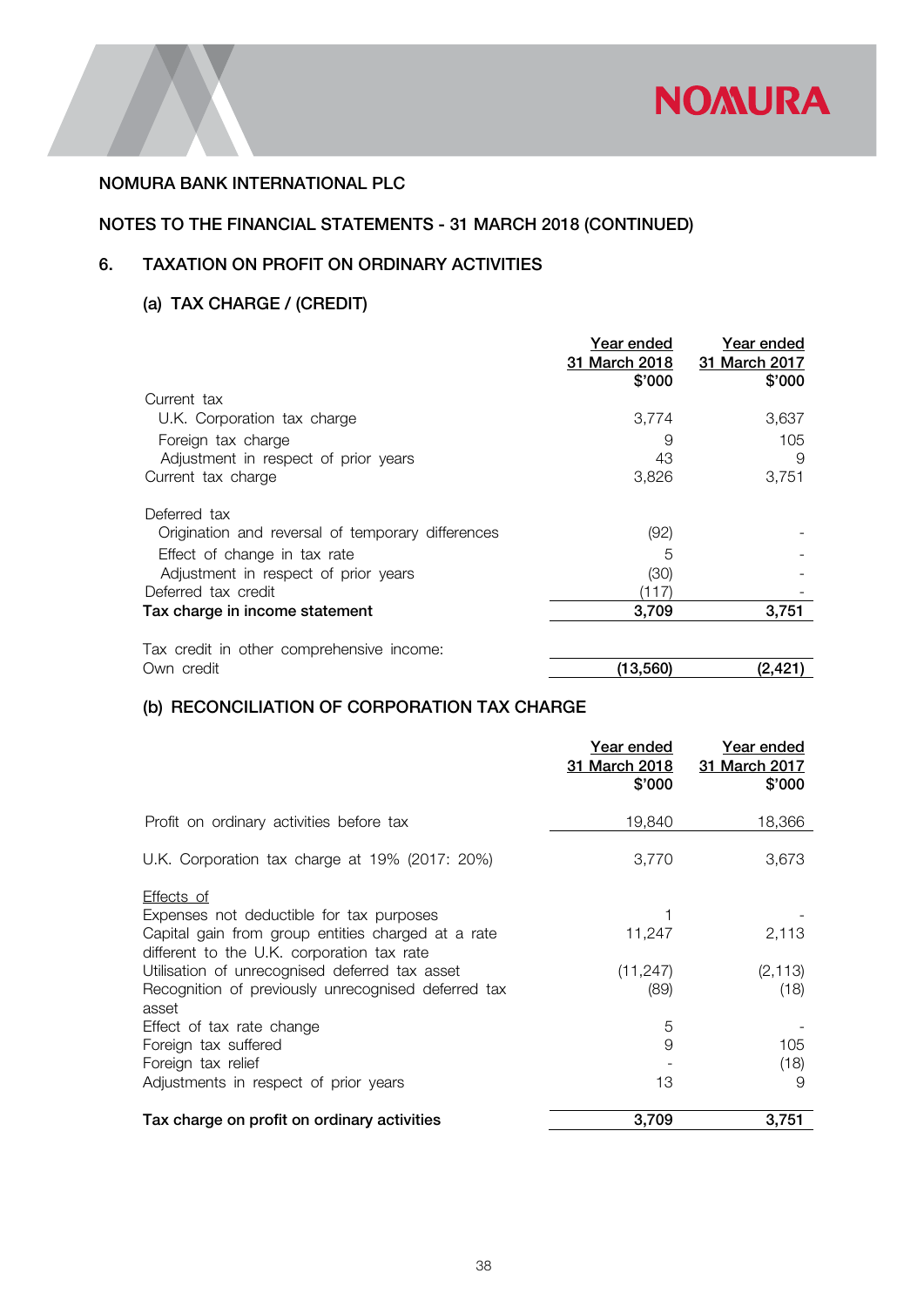

### NOTES TO THE FINANCIAL STATEMENTS - 31 MARCH 2018 (CONTINUED)

### 7. RETIREMENT BENEFIT

The Bank participates in a group scheme which is operated for the former employees of the Bank and certain of its fellow subsidiaries. The scheme is a defined benefit scheme, funded by the payment of contributions to a separately administered trust fund. The defined benefit plan administered by NIP is a plan that shares risks between entities under common control and is run on a basis that does not allow the individual company participating within the scheme to identify its share of the underlying assets and liabilities so that it is accounted for by the Bank as a defined contribution scheme. The contributions to the scheme are determined by a qualified actuary. A full actuarial valuation of the defined benefit pension scheme was undertaken at 31 March 2018 by qualified independent actuaries. The Trustee of the scheme is Premier Pensions Management Ltd., a qualified independent actuary.

The costs of the scheme are borne by NIP and full disclosure of the scheme is presented in NIP's financial statements.

At 31 March 2018 and 31 March 2017 the plan assets exceeded the value of the plan liabilities, i.e. there was a surplus. The amount that can be recovered through reduced contributions in the future is the present value of the liability expected to arise from future service by current and future scheme members less the present value of future employee contributions. The Bank does not recognise the pension surplus as an unconditional right to a refund does not exist. The right to a refund requires the approval of the third party plan trustees and as such is contingent upon factors beyond the Bank's control. To the extent the right is contingent, no asset is recognised.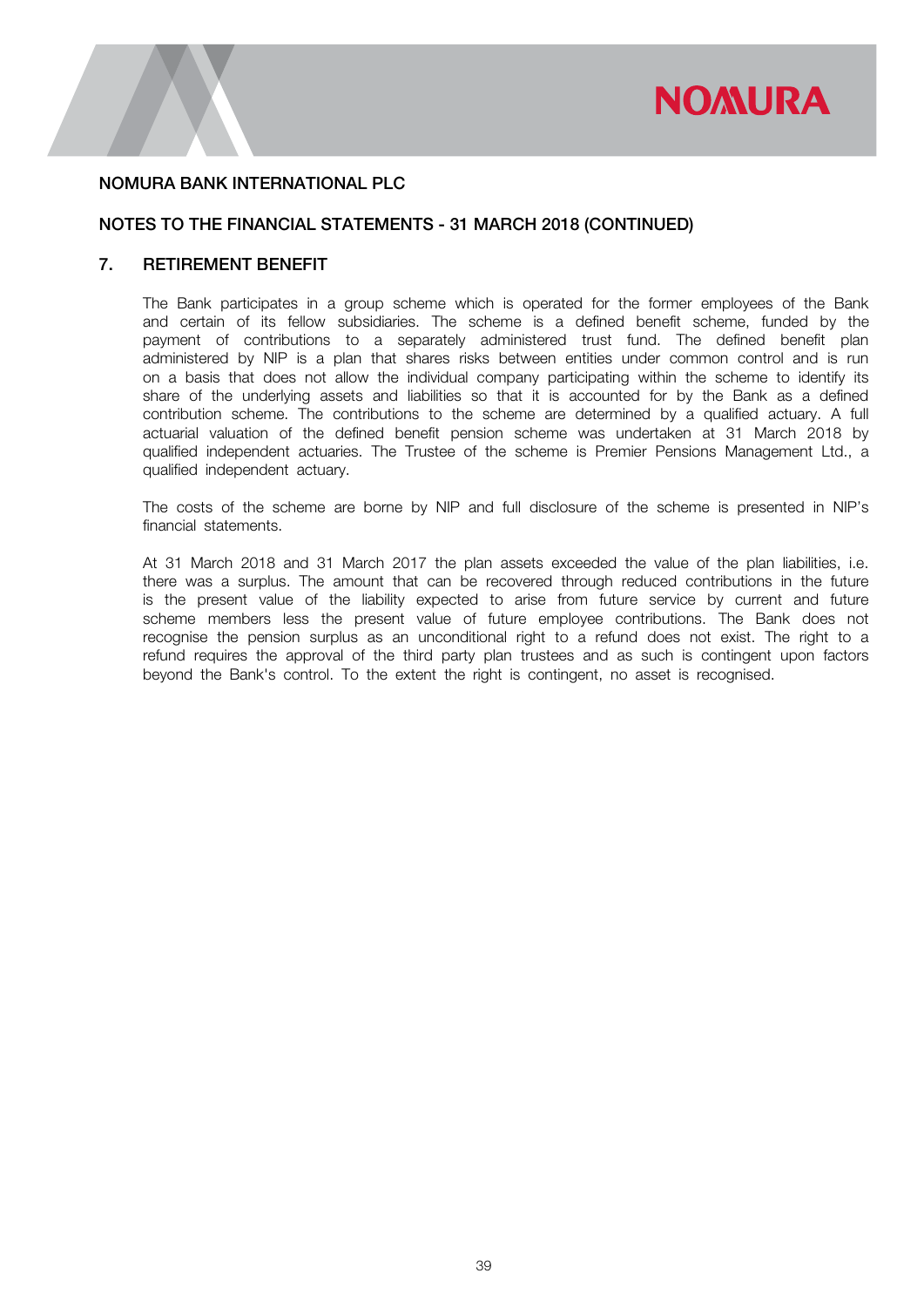

# NOTES TO THE FINANCIAL STATEMENTS - 31 MARCH 2018 (CONTINUED)

# 8. FINANCIAL INSTRUMENTS

Analysis of the Bank's financial assets and financial liabilities by IAS 39 classification

|                                                                       | 2018                                  | 2018                       | 2018                                                                   | 2018                                                      | 2018                                                    | 2018                 |
|-----------------------------------------------------------------------|---------------------------------------|----------------------------|------------------------------------------------------------------------|-----------------------------------------------------------|---------------------------------------------------------|----------------------|
|                                                                       | Available-<br>for-sale<br>investments | <b>Held for</b><br>trading | Designated<br>at fair<br>value<br>through<br>profit and<br><u>loss</u> | <b>Financial</b><br><b>Assets at</b><br>amortised<br>cost | <b>Financial</b><br>liabilities at<br>amortised<br>cost | Total                |
|                                                                       | \$'000                                | \$'000                     | \$'000                                                                 | \$'000                                                    | \$'000                                                  | \$'000               |
| <b>Financial Assets</b>                                               |                                       |                            |                                                                        |                                                           |                                                         |                      |
| Loans and advances<br>to banks                                        |                                       |                            |                                                                        | 6,635                                                     |                                                         | 6,635                |
| Derivative financial<br>instruments                                   |                                       | 504,352                    |                                                                        |                                                           |                                                         | 504,352              |
| Loans and advances<br>to affiliates<br>Securities purchased           |                                       |                            | 790,145                                                                | 236,028                                                   |                                                         | 1,026,173            |
| under agreements to<br>resell                                         |                                       |                            |                                                                        | 6,196,820                                                 |                                                         | 6,196,820            |
| Loans and advances<br>to others<br>Other assets<br>Available-for-sale |                                       |                            | 79,694                                                                 | 799<br>8,376                                              |                                                         | 80,493<br>8,376      |
| Investments                                                           | 12                                    |                            |                                                                        |                                                           |                                                         | 12                   |
| <b>Financial Liabilities</b>                                          |                                       |                            |                                                                        |                                                           |                                                         |                      |
| Customer accounts<br>Derivative financial                             |                                       |                            |                                                                        |                                                           | (200)                                                   | (200)                |
| instruments<br>Borrowing from                                         |                                       | (1, 107, 756)              |                                                                        |                                                           |                                                         | (1, 107, 756)        |
| affiliates                                                            |                                       |                            |                                                                        |                                                           | (246, 485)                                              | (246, 485)           |
| Borrowing from others<br>Securities sold under<br>agreements to       |                                       |                            | (43, 235)                                                              |                                                           |                                                         | (43, 235)            |
| repurchase<br>Bonds and medium                                        |                                       |                            |                                                                        |                                                           | (1,450,000)                                             | (1,450,000)          |
| term notes<br>Other liabilities                                       |                                       |                            | (4,460,415)                                                            |                                                           | (740)                                                   | (4,460,415)<br>(740) |
|                                                                       |                                       |                            |                                                                        |                                                           |                                                         |                      |
|                                                                       | 12                                    | (603, 404)                 | (3,633,811)                                                            | 6,448,658                                                 | (1,697,425)                                             | 514,030              |

The maximum credit exposure of the financial assets designated at fair value through profit and loss amounts to \$870m (2017: \$711m). The cumulative change in fair value of the assets attributable to changes in credit risk amounts to nil (2017: nil) and the change for the current year is nil (2017: nil). Included in financial assets designated at fair value through profit and loss is a loan which is guaranteed by NIP.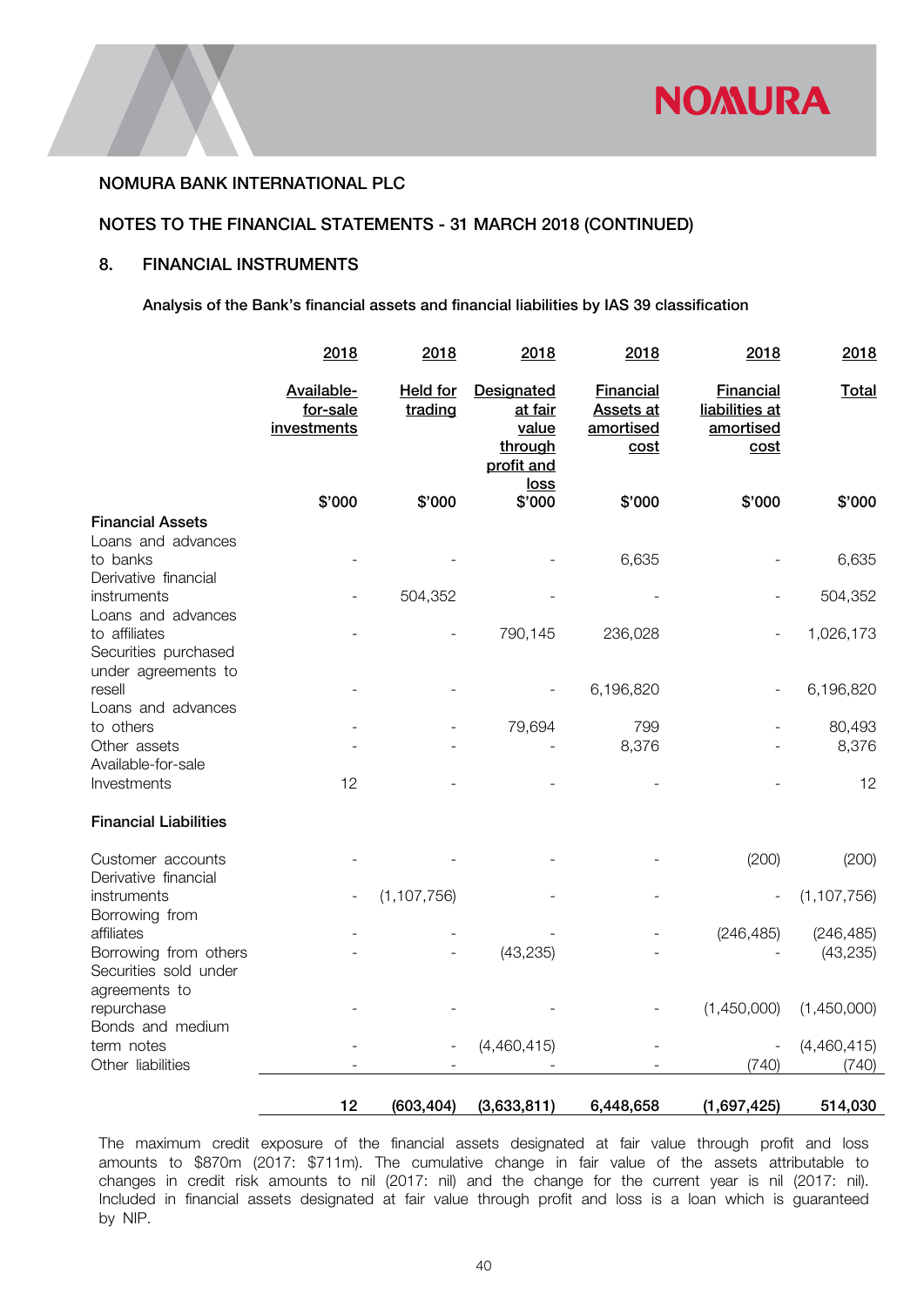

# NOTES TO THE FINANCIAL STATEMENTS - 31 MARCH 2018(CONTINUED)

# 8. FINANCIAL INSTRUMENTS (CONTINUED)

|                                                           | 2017                                                             | 2017                       | 2017                                                                | 2017                                               | 2017                                                    | 2017                    |
|-----------------------------------------------------------|------------------------------------------------------------------|----------------------------|---------------------------------------------------------------------|----------------------------------------------------|---------------------------------------------------------|-------------------------|
|                                                           | Available-<br>for-sale<br>investment<br>$\underline{\mathbf{S}}$ | <b>Held for</b><br>trading | Designated<br>at fair value<br>through<br>profit and<br><u>loss</u> | <b>Financial</b><br>Assets at<br>amortised<br>cost | <b>Financial</b><br>liabilities at<br>amortised<br>cost | Total                   |
|                                                           | \$'000                                                           | \$'000                     | \$'000                                                              | \$'000                                             | \$'000                                                  | \$'000                  |
| <b>Financial Assets</b><br>Loans and advances to<br>banks |                                                                  |                            |                                                                     | 6,559                                              |                                                         | 6,559                   |
| Derivative financial                                      |                                                                  |                            |                                                                     |                                                    |                                                         |                         |
| instruments<br>Loans and advances to                      |                                                                  | 386,428                    |                                                                     |                                                    |                                                         | 386,428                 |
| affiliates<br>Securities purchased<br>under agreements to |                                                                  |                            | 625,403                                                             | 890,336                                            |                                                         | 1,515,739               |
| resell                                                    |                                                                  |                            |                                                                     | 5,745,431                                          |                                                         | 5,745,431               |
| Loans and advances to<br>others                           |                                                                  |                            | 86,198                                                              |                                                    |                                                         | 86,198                  |
| Other assets<br>Available-for-sale                        |                                                                  |                            |                                                                     | 29,781                                             |                                                         | 29,781                  |
| Investments                                               | 11                                                               |                            |                                                                     |                                                    |                                                         | 11                      |
| <b>Financial Liabilities</b>                              |                                                                  |                            |                                                                     |                                                    |                                                         |                         |
| Customer accounts<br>Derivative financial                 |                                                                  |                            |                                                                     |                                                    | (176)                                                   | (176)                   |
| instruments                                               |                                                                  | (1,243,861)                |                                                                     |                                                    | $\overline{\phantom{a}}$                                | (1,243,861)             |
| Borrowing from affiliates<br>Borrowing from others        |                                                                  |                            | (47, 100)                                                           |                                                    | (395, 945)                                              | (395, 945)<br>(47, 100) |
| Securities sold under<br>agreements to                    |                                                                  |                            |                                                                     |                                                    |                                                         |                         |
| repurchase<br>Bonds and medium                            |                                                                  |                            |                                                                     |                                                    | (1,450,000)                                             | (1,450,000)             |
| term notes<br>Other liabilities                           |                                                                  |                            | (4, 104, 141)                                                       |                                                    | (129)                                                   | (4, 104, 141)<br>(129)  |
|                                                           | 11                                                               | (857, 433)                 | (3,439,640)                                                         | 6,672,107                                          | (1,846,250)                                             | 528,795                 |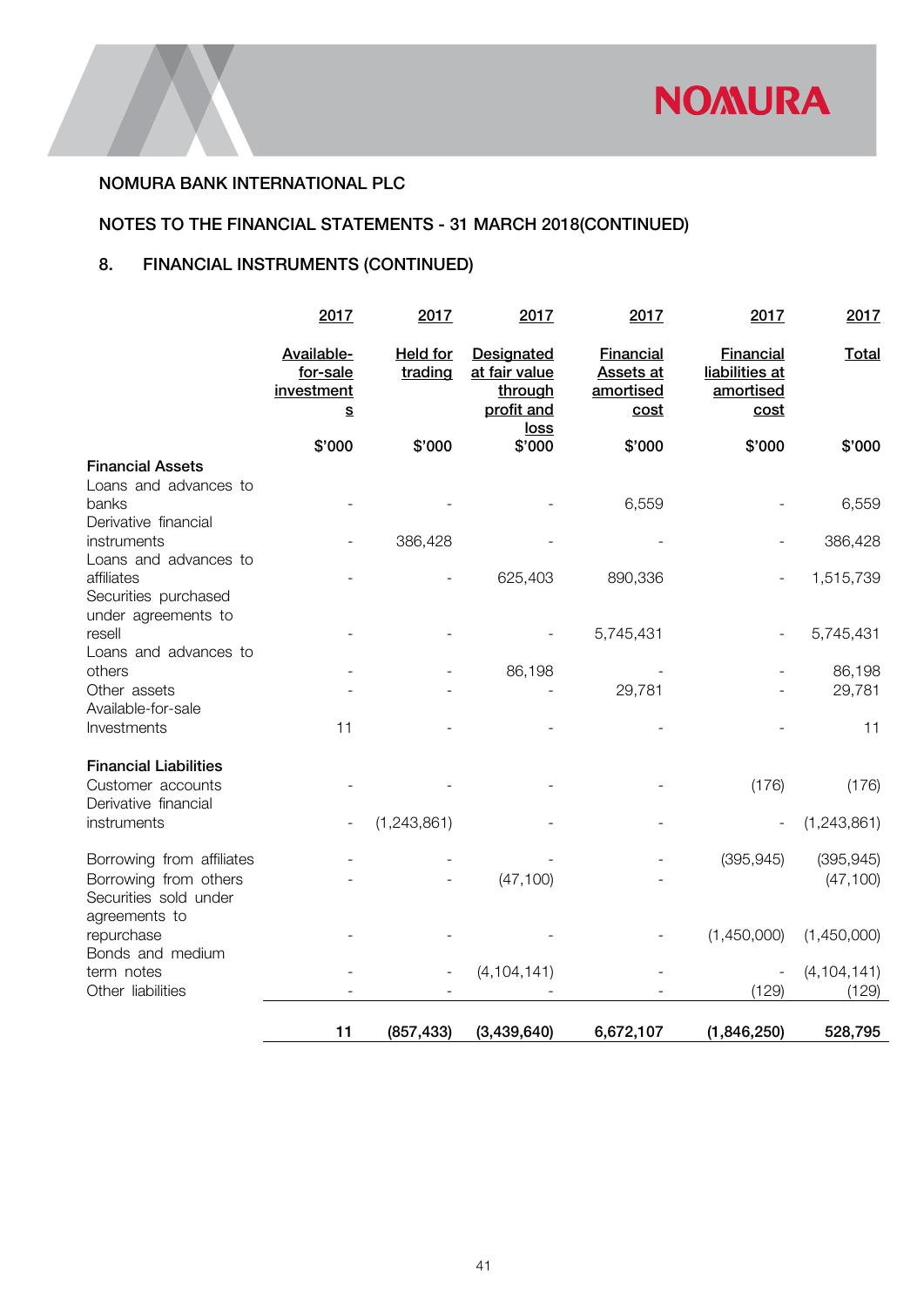

# NOTES TO THE FINANCIAL STATEMENTS - 31 MARCH 2018 (CONTINUED)

# 8. FINANCIAL INSTRUMENTS (CONTINUED)

### Analysis of the Bank's financial assets and financial liabilities by product type

Included within the financial assets and financial liabilities above are the following positions with fellow Nomura Group undertakings:

|                                                 | 2018<br>\$'000 | 2017<br>\$'000 |
|-------------------------------------------------|----------------|----------------|
| <b>Financial assets</b>                         |                |                |
| Derivative financial instruments                | 502,785        | 384,577        |
| Loans and advances to affiliates                | 1,026,173      | 1,515,739      |
| Securities purchased under agreements to resell | 6,196,820      | 5.745.431      |
| Other assets                                    | 7,911          | 29,254         |
|                                                 |                |                |
|                                                 | 7,733,689      | 7,675,001      |
|                                                 |                |                |
| <b>Financial liabilities</b>                    |                |                |
| Derivative financial instruments                | 911,232        | 1.013.061      |
| Borrowing from affiliates                       | 246,485        | 395.945        |
|                                                 |                |                |
|                                                 | 1,157,717      | 1,409,006      |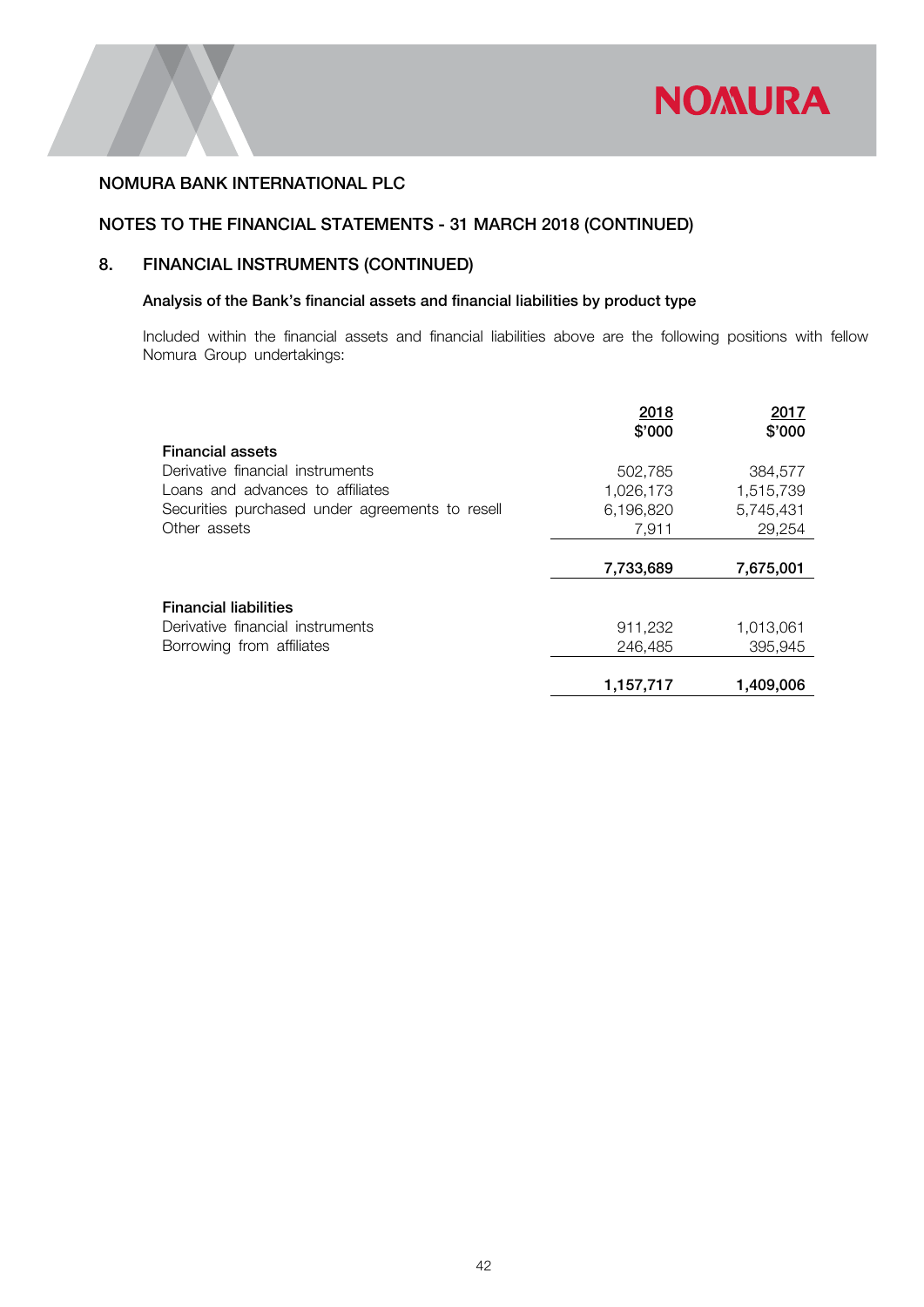

### NOTES TO THE FINANCIAL STATEMENTS - 31 MARCH 2018 (CONTINUED)

### 9. TRANSFERRED FINANCIAL ASSETS AND ASSETS HELD OR PLEDGED AS COLLATERAL

#### Transferred financial assets that are not derecognised in their entirety

The following table for the Bank provides a summary of financial assets that have been transferred in such a way that part or all of the transferred financial assets do not qualify for derecognition, together with the associated liabilities:

| <b>Transferred financial</b><br>asset   | Fair value of<br>transferred<br>assets<br>2018<br>\$'000 | Carrying value<br>of associated<br>liabilities<br>2018<br>\$'000 | Fair value of<br>transferred<br>assets<br>2017<br>\$'000 | Carrying value<br>of associated<br>liabilities<br>2017<br>\$'000 |
|-----------------------------------------|----------------------------------------------------------|------------------------------------------------------------------|----------------------------------------------------------|------------------------------------------------------------------|
| Relating to securities<br>agreements to |                                                          |                                                                  |                                                          |                                                                  |
| repurchase                              | 2,950,910                                                | (1,450,000)                                                      | 2,814,807                                                | (1,450,000)                                                      |
| <b>Total Assets transferred</b>         | 2,950,910                                                | (1,450,000)                                                      | 2,814,807                                                | (1,450,000)                                                      |

#### *Repurchase agreements*

The Bank has a program to sell securities under agreements to repurchase (repos) and to purchase securities under agreements to resell (reverse repos). All securities purchased in the table above have been obtained from NIP through reverse repo transactions.

The following table for the Bank provides a summary of financial assets obtained from NIP through reverse repo transactions:

| <b>Collateral Received</b>              | Fair value of<br>the collateral<br>received<br>2018<br>\$'000 | Carrying value<br>of associated<br>assets<br>2018<br>\$'000 | Fair value of<br>the collateral<br>received<br>2017<br>\$'000 | Carrying value<br>of associated<br>assets<br>2017<br>\$'000 |
|-----------------------------------------|---------------------------------------------------------------|-------------------------------------------------------------|---------------------------------------------------------------|-------------------------------------------------------------|
| Relating to securities<br>agreements to |                                                               |                                                             |                                                               |                                                             |
| repurchase                              | 8,733,419                                                     | 6,196,820                                                   | 7,967,315                                                     | 5,745,431                                                   |
| <b>Total Collateral</b><br>Received     | 8,733,419                                                     | 6,196,820                                                   | 7,967,315                                                     | 5,745,431                                                   |

The collateral received above has not been re-hypothecated and does not carry any rights of rehypothecation.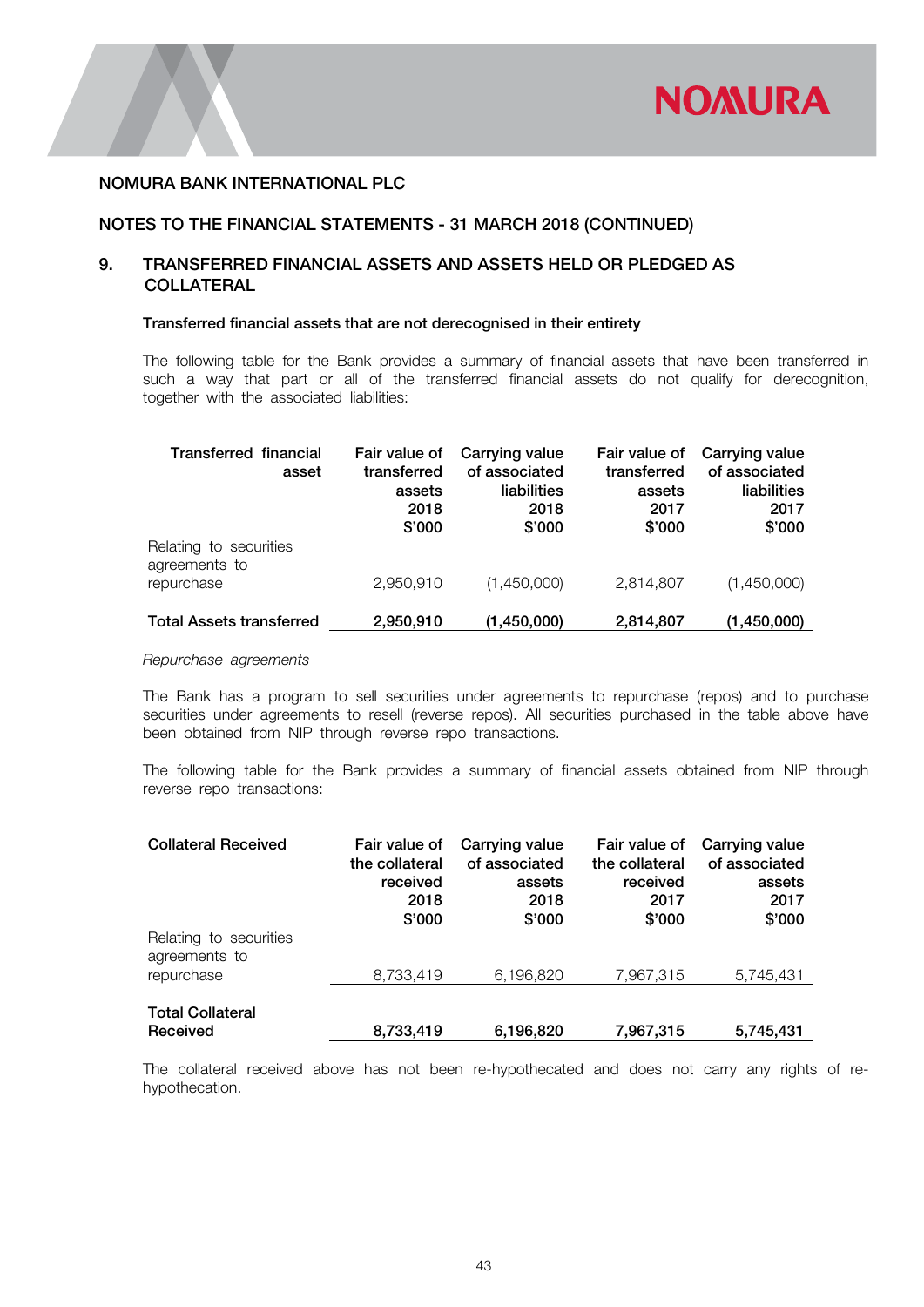

### NOTES TO THE FINANCIAL STATEMENTS - 31 MARCH 2018 (CONTINUED)

# 9. TRANSFERRED FINANCIAL ASSETS AND ASSETS HELD OR PLEDGED AS COLLATERAL (CONTINUED)

The securities lent or sold under agreements to repurchase are transferred to a third party and the Bank receives cash in exchange, or other financial assets. These transactions are conducted under terms based on the applicable repo master agreement. If the securities increase or decrease in value the Bank may, in certain circumstances, require, or be required, to pay additional cash collateral. The Bank has determined that it retains substantially all the risks and rewards of these securities, which include credit risk and market risk, and therefore it has not derecognised them. In addition, it recognises a financial liability for the cash received as collateral. Generally, the counterparty's recourse is not limited to the transferred assets. The carrying value and the fair value of securities under agreements to repurchase are the same. Transactions whereby financial assets are transferred, but continue to be recognised in their entirety on the Bank's balance sheet include repurchase agreements and securities transferred to collateralize derivative transactions as well as other financial asset transfers. The transferred financial assets include assets received in reverse repurchase arrangements in which case the associated recognised liability represents the amount to be repaid to counterparties.

#### *Collateral arrangements*

Additionally, the Bank has entered into various collateral arrangements with its derivative counterparties or other transactions whereby non cash collateral may be posted. These transactions are conducted under terms based on the applicable derivative agreement (e.g. ISDA Collateral Guidelines). The Bank has determined that it retains substantially all the risks and rewards of the posted non cash collateral, which include credit risk and market risk. The non cash collateral is not derecognised. Generally, the counterparty's recourse is not limited to the transferred assets.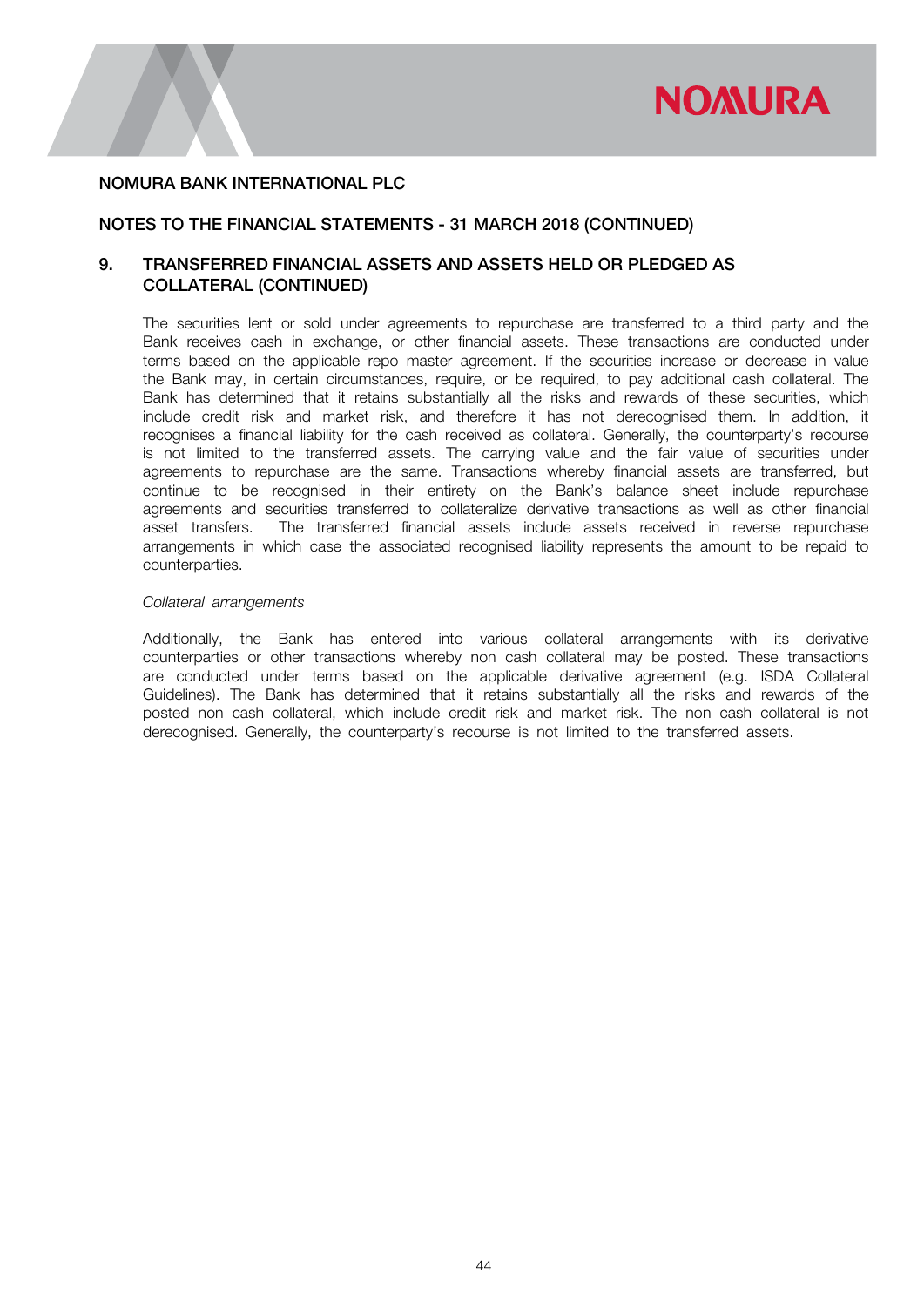

### NOTES TO THE FINANCIAL STATEMENTS - 31 MARCH 2018 (CONTINUED)

### 10. BONDS AND MEDIUM-TERM NOTES

|                                             | 31 March 2018<br>\$'000 | 31 March 2017<br>\$'000 |
|---------------------------------------------|-------------------------|-------------------------|
| Bonds and medium- term notes, by remaining  |                         |                         |
| maturity:                                   |                         |                         |
| - Less than 1 year                          | 613,721                 | 296,057                 |
| - Less than 5 years but greater than 1 year | 994.833                 | 1,395,805               |
| - Greater than 5 years                      | 2,851,861               | 2,412,279               |
|                                             |                         |                         |
|                                             | 4,460,415               | 4,104,141               |

As of 31 March 2018, the fair value of the aggregate unpaid principal balance (which is contractually principally protected) of long-term borrowings for which the fair value option was elected was \$88,464,301 (2017: \$179,353,877) more than the principal balance of such long-term borrowings.

The impact of changes in own credit risk during the year included in other comprehensive income on financial liabilities designated at fair value through profit and loss account was an unrealised loss of \$17,599,553 (2017:\$60,031,664) and realised loss of \$4,796,277 (2017: \$8,321,210), as well as a U.K. corporation tax credit of \$13,560,212 (2017: \$2,420,563) arising during the year. The cumulative valuation adjustment resulting from own credit, included in the fair values of bonds and medium notes in the statement of financial position, is a credit of \$68,179,698 at 31 March 2018 (2017: credit of \$50,580,145). The Bank calculates and applies an own credit adjustment based on movements in the credit spread of the Nomura Group.

#### Movement in bonds and medium term notes

The bank typically hedge the returns obliged to pay with derivatives and/or the underlying assets to obtain funding equivalent to unsecured long-term debt.

Structured notes are debt securities which contain embedded features that alter the return to the investor from simply receiving a fixed or floating rate of interest to a return that depends upon some other variable(s) such as an equity or equity index, commodity price, foreign exchange rate, credit rating of a third party or more complex interest rate calculation.

| \$'000                         | Balance as at<br>31 March 2017 | <b>Issuance</b> | Redemption  | <b>Others</b> | Balance as at 31<br><b>March 2018</b> |
|--------------------------------|--------------------------------|-----------------|-------------|---------------|---------------------------------------|
| Bonds and medium<br>term notes | 4.104.141                      | 1.401.363       | (1,074,414) | 29.325        | 4,460,415                             |
| \$'000                         | Balance as at<br>31 March 2016 | Issuance        | Redemption  | <b>Others</b> | Balance as at 31<br><b>March 2017</b> |
| Bonds and medium<br>term notes | 6,219,804                      | 494.643         | (2,516,264) | (94, 042)     | 4,104,141                             |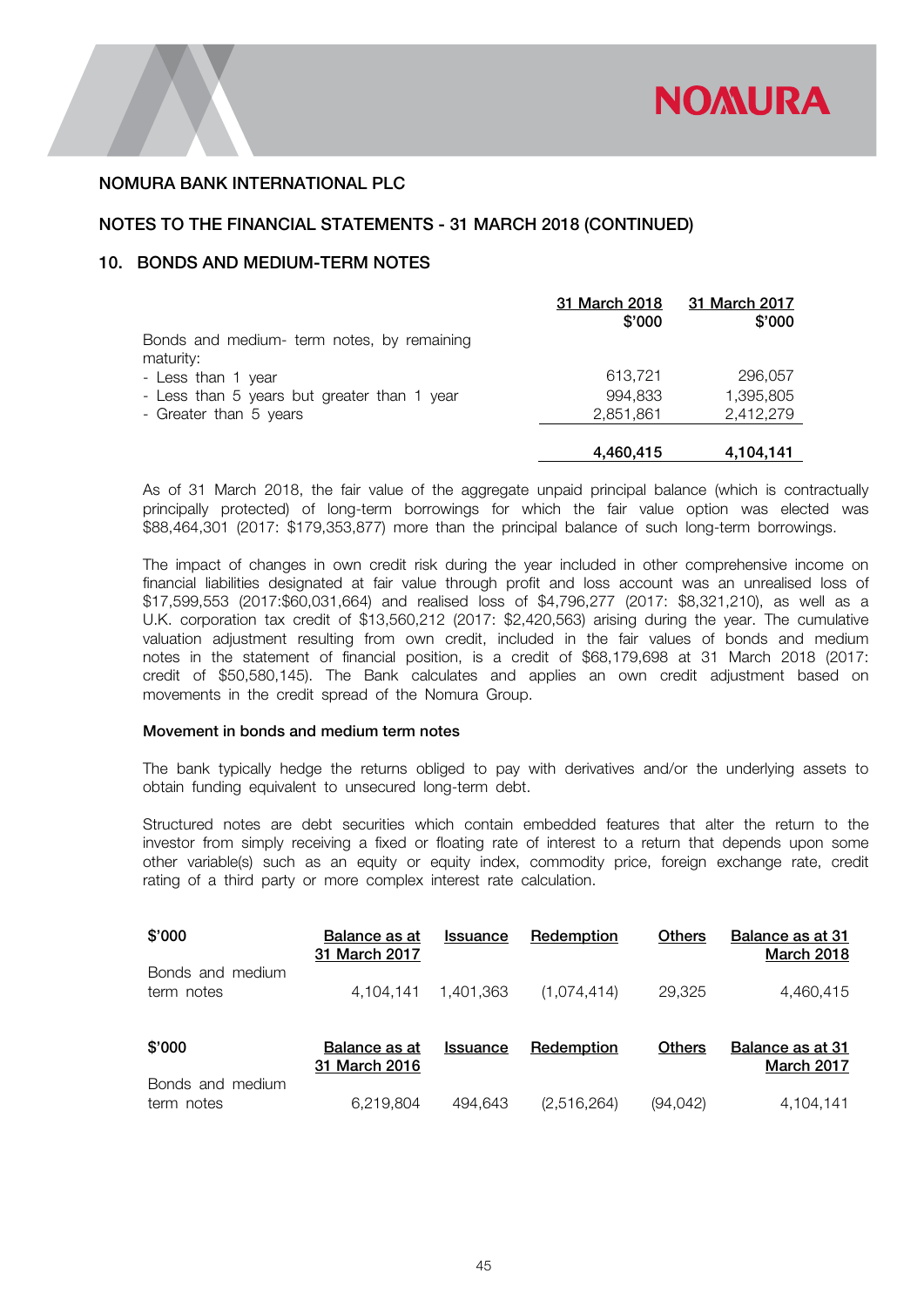

# NOTES TO THE FINANCIAL STATEMENTS - 31 MARCH 2018 (CONTINUED)

# 10. BONDS AND MEDIUM-TERM NOTES (CONTINUED)

| <b>Bonds and medium-term notes</b>                                                                                | 31 March 2018<br>\$'000 | 31 March 2017<br>\$'000 |
|-------------------------------------------------------------------------------------------------------------------|-------------------------|-------------------------|
| Carrying amount                                                                                                   | 4,460,415               | 4,104,141               |
| Amount the Bank is contractually obligated to pay to the<br>holders of bonds at maturity                          | 4.660.016               | 4,321,030               |
| Difference between carrying amount and the amount the<br>bank is contractually obligated to pay to the holders of |                         |                         |
| bonds at maturity                                                                                                 | 199.601                 | 216,889                 |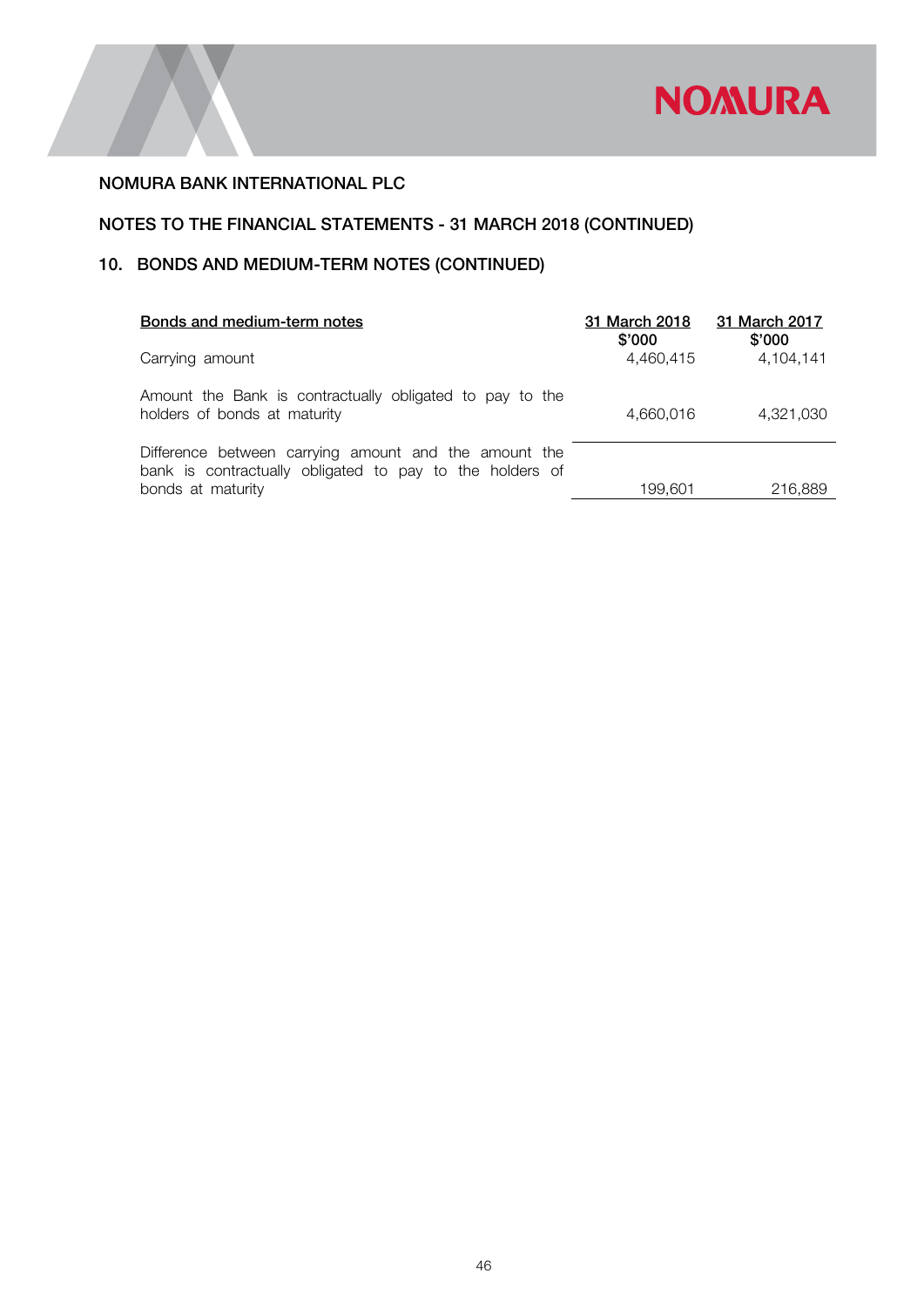

### NOTES TO THE FINANCIAL STATEMENTS - 31 MARCH 2018 (CONTINUED)

### 11. DEFERRED TAX

#### (a) Movement of recognised deferred tax assets

|                           | Asset at 1 April<br>2017 | Credit in<br>income<br>statement | Credit in OCI<br>\$'000 | Asset at 31<br><b>March 2018</b><br>\$'000 |
|---------------------------|--------------------------|----------------------------------|-------------------------|--------------------------------------------|
|                           | \$'000                   | \$'000                           |                         |                                            |
| Decelerated capital       |                          |                                  |                         |                                            |
| allowance                 |                          | 108                              |                         | 108                                        |
| Deferred emoluments       |                          | 9                                |                         | 9                                          |
| Own credit:               |                          |                                  |                         |                                            |
| - Unrealised losses       |                          |                                  | 11,591                  | 11,591                                     |
| - Transitional adjustment |                          |                                  | 609                     | 609                                        |
| Total                     |                          | 117                              | 12,200                  | 12,317                                     |

### (b) Unrecognised deferred tax assets

|                               | 31 March 2018 | 31 March 2017 |
|-------------------------------|---------------|---------------|
|                               | \$'000        | \$'000        |
| Unutilised trade loss         | 66,616        | 66,616        |
| Unused capital loss           |               | 8,267         |
| Decelerated capital allowance |               | 88            |
| Own credit:                   |               |               |
| - Unrealised losses           |               | 8.599         |
| - Transitional adjustment     |               | 964           |
| Total                         | 66,616        | 84.534        |

The U.K. government has reduced the U.K. corporation tax rate in recent years with the enacted rates at 19% from 1 April 2017 and at 17% from 1 April 2020. Deferred tax assets and liabilities as at the balance sheet date, when applicable, are calculated by reference to the most appropriate rates based on forecast.

From 1 April 2015, Finance Act 2015 restricts the amount of taxable profits that can be relieved by brought forward tax losses in existence at 31 March 2015 at 50% of such taxable profits. From 1 April 2016 the amount is further restricted to 25% by Finance Act 2016.

From 1 April 2017, the use of post 1 April 2015 brought forward tax losses against current year profits is restricted to 50% subject to an annual £5 million allowance. In addition to this, tax losses incurred after 1 April 2017 and carried forward to subsequent years can be surrendered as group relief subject to the 50% restriction and the annual £5 million allowance. These changes were legislated by Finance (No 2) Act 2017 which was enacted on 16 November 2017.

Under U.K. tax rules, tax losses can be carried forward indefinitely.

The Bank has recognised a deferred tax asset of \$12,317,099 (2017: nil) in respect of deductible temporary differences as it is probable that the reversal of such differences will result in deductions in determining taxable profits of future years.

The Bank has an unutilised trade loss of \$391,857,185 million (2017: \$391,857,185 million) that is available to set off against future taxable profits. A deferred tax asset of \$66,615,721 million (2017: \$66.6 million) is not recognised in respect of the trade loss due to uncertainty surrounding the availability of future taxable profits after taking into account the reversal of deductible temporary differences.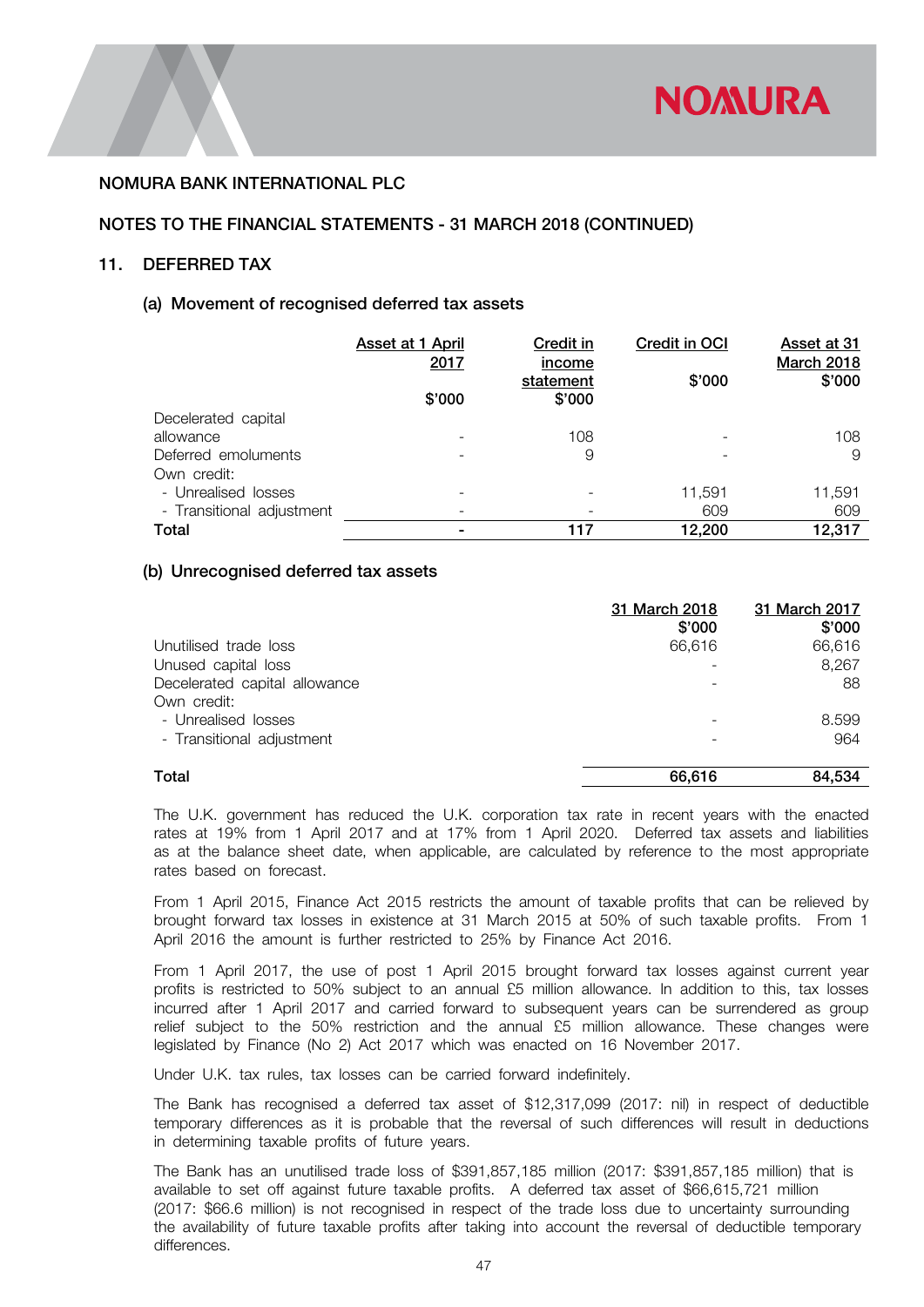

# NOTES TO THE FINANCIAL STATEMENTS - 31 MARCH 2018 (CONTINUED)

# 12. SHARE CAPITAL

| 31 March 2018                         | Authorised<br><b>Number</b><br>'000 | <b>Number</b><br>'000 | Allotted and fully paid<br>Consideration<br>\$'000 |
|---------------------------------------|-------------------------------------|-----------------------|----------------------------------------------------|
| US Dollar Ordinary shares of \$1 each | 555,000                             | 555,000               | 555,000                                            |
| 31 March 2017                         | Authorised<br><b>Number</b><br>'000 | <b>Number</b><br>'000 | Allotted and fully paid<br>Consideration<br>\$'000 |
| US Dollar Ordinary shares of \$1 each | 555,000                             | 555,000               | 555,000                                            |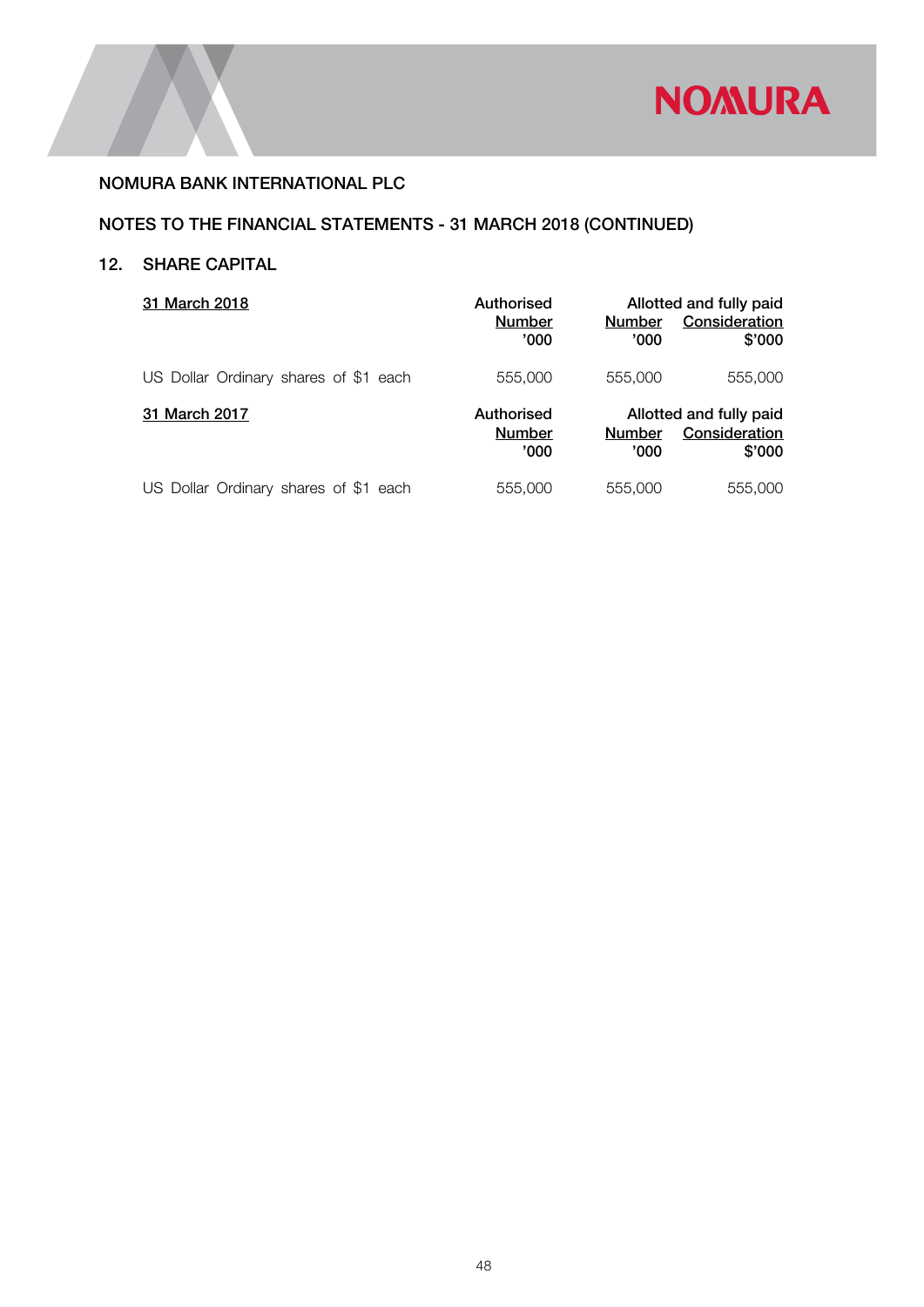

### NOTES TO THE FINANCIAL STATEMENTS - 31 MARCH 2018 (CONTINUED)

### 13. FINANCIAL RISK MANAGEMENT

The Bank's activities involve both the assumption and transfer of certain risks which must be managed. The most important types of risk are market risk, credit risk, operational risk, model risk and liquidity risk.

The Capital Requirements Directive IV (CRD IV), including the Capital Requirements Regulation (CRR), requires NEHS and its fellow subsidiary undertakings, including the Bank, to publish both Pillar 3 and country by country disclosures on a consolidated basis. The March 2018 reports will be published on the below website in the fourth quarter of 2018:

<https://www.nomuranow.com/portal/site/nnextranet/en/regulatory-disclosures/>

#### The Role of Financial Instruments

The Bank issues debt with returns linked to equity, credit instruments or other indices. The Bank actively manages the resultant risk on a fair value basis using a combination of derivative and nonderivative financial instruments with the express intention of eliminating significant market risk arising from such transactions.

The Bank also offers traditional banking products to facilitate customer business such as credit facilities, guarantees and letters of credit. In addition to debt issuances noted above, the Bank obtains financing from capital, bank and intercompany borrowings.

#### Risk Management Structure

The Directors are ultimately responsible for identifying and controlling risks through their overall risk management approach and approval of risk strategies and principles. Responsibility for risk reporting and control are undertaken by the following independent departments set up within the Bank or under service level agreements with affiliate companies.

#### **Departments**

#### *Capital Allocation*

The annual process for budgeting entity level capital needs is part of the ICAAP exercise which takes place in conjunction with the budget related processes. The setting of all current and budgeted capital requirements relating to U.K. regulated entities is coordinated and challenged by the Financial and Regulator Control functions within EMEA Finance. The Financial and Regulatory Control functions are also responsible for monitoring compliance with capital usage limits to ensure capital adequacy targets are met.

#### *Treasury Department*

The Treasury department monitors compliance with the Bank's liquidity, currency and cash flow policies.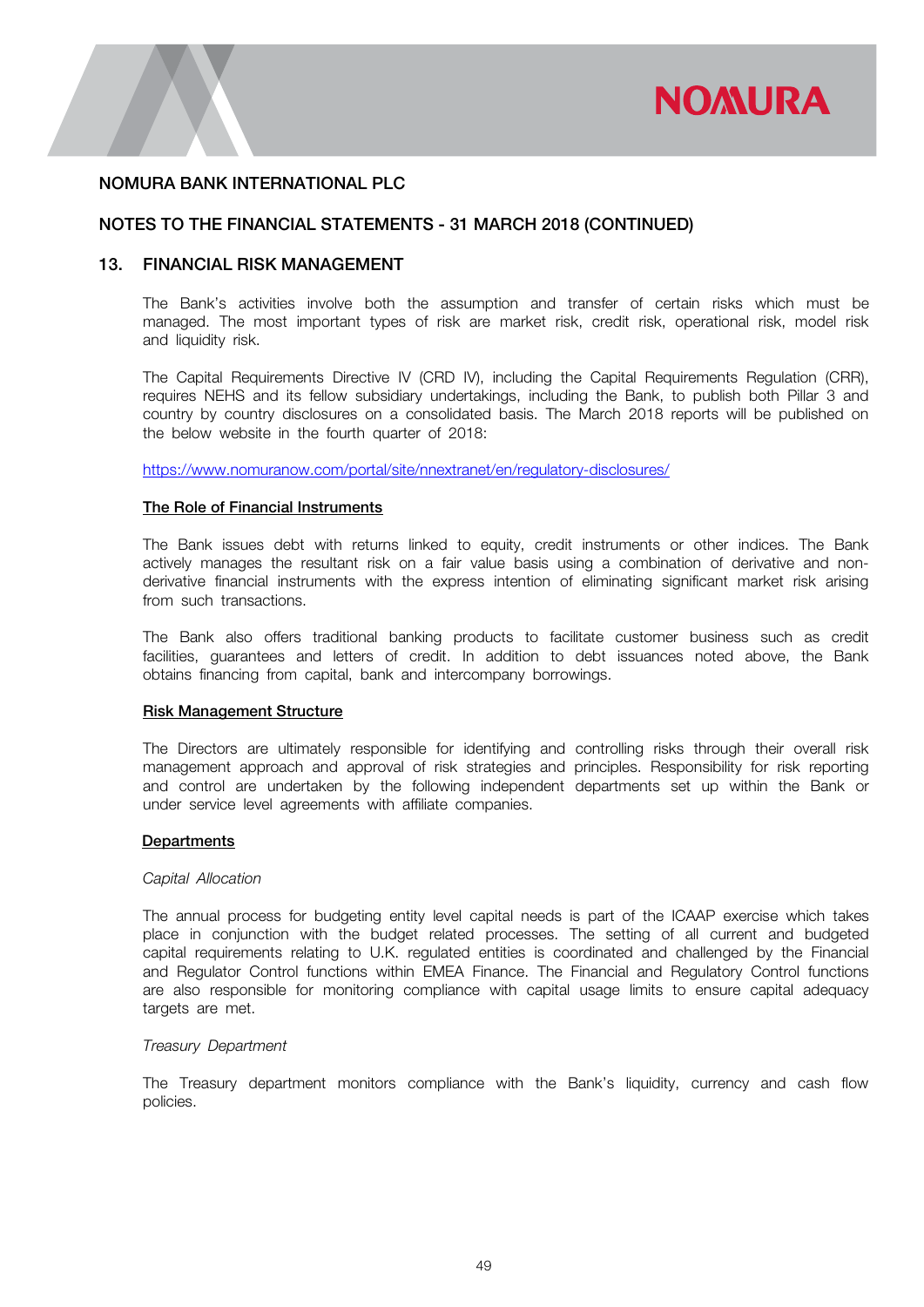

### NOTES TO THE FINANCIAL STATEMENTS - 31 MARCH 2018 (CONTINUED)

### 13. FINANCIAL RISK MANAGEMENT (CONTINUED)

#### *Risk Management*

The Risk Management Division comprises various departments in charge of risk management established independently from Nomura's business units. The Risk Management Division is responsible for establishing and operating risk management processes, establishing and enforcing risk management policies and regulations, verifying the effectiveness of risk management methods, as well as reporting to regulatory bodies where required, and handling regulatory applications concerning risk management methods and other items as necessary. Risks at the Bank's level are mainly managed through sub-committees of the Board of NEHS, the Bank's immediate parent.

#### *Finance Department*

The Finance Department monitors compliance with internally and externally set regulatory limits and guidelines.

#### *Internal Audit*

The Nomura Group Internal Audit Department has responsibility to examine, evaluate and make recommendations on the appropriateness and the effectiveness of the internal control of all business and operational activities.

The Global Head of Internal Audit has an independent reporting line to the Internal Controls Committee, the Chairman of the Nomura Holdings, Inc. Audit Committee and the Audit Mission Directors in Tokyo.

In EMEA, the Head of Internal Audit has an independent reporting line to the Chairman of the Audit Committee of NEHS. The EMEA Head of Internal Audit also reports to the Global Head of Internal Audit and locally to the Chief Executive Officer of EMEA.

Internal Audit adopts a risk-based audit approach. A risk assessment is formally carried out annually using a globally agreed methodology and, where necessary, this is updated throughout the year as a result of continuous monitoring, on completion of audits and in response to internal or external events or incidents.

The outcome of the Internal Audit risk assessment is used as a basis for determining the annual Audit Plan. Any regulatory or other required or expected audits are added to the Plan as well as any Management Requests or Special Projects initiated by Internal Audit, such as pre-implementation reviews, new business reviews or one-off assignments in response to significant changes in the regulatory or business environment. The annual Audit Plan is reviewed and approved by the NEHS Audit Committee.

Audit execution is also risk-based. Key controls are identified and a variety of techniques are used to evaluate the adequacy of the design and the effectiveness of the controls, including inquiry and observation, sample testing and, in some cases, substantive testing.

Internal Audit reports its findings and the agreed issues, target dates and responsible owners to the relevant Audit Committee(s), Senior Management and Line Management as appropriate.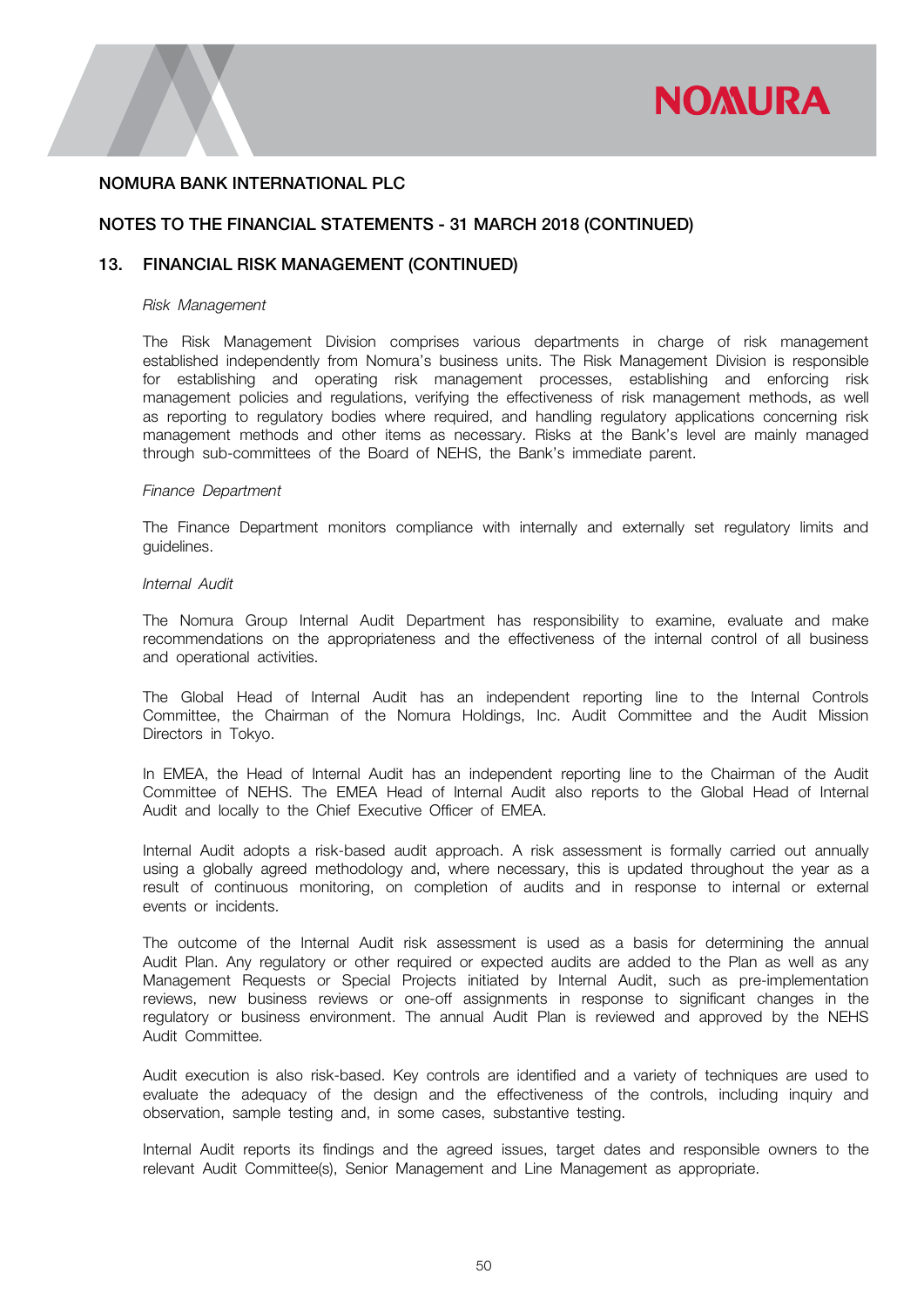

### NOTES TO THE FINANCIAL STATEMENTS - 31 MARCH 2018 (CONTINUED)

#### 13. FINANCIAL RISK MANAGEMENT (CONTINUED)

The status of outstanding action plans is reviewed regularly and reported to Management periodically. Internal Audit also performs validation work for issues which Management represents as having been completed.

The Board has satisfied itself as to the adequacy and sufficiency of Internal Audit resources.

A copy of the Internal Audit Charter is available upon request.

#### The Bank's Risk Committees

#### *Audit Committee*

The Audit Committee is responsible for ensuring that an effective internal control environment is maintained within the Bank, and for ensuring that corporate objectives are achieved and are consistent with those of the Nomura Group and the ultimate group holding Company, NHI.

#### Risk Measurement and Reporting Systems

#### a) Market Risk

Market risk is the risk of loss arising from fluctuations in values of financial assets and liabilities (including off-balance sheet items) due to fluctuations in market risk factors (interest rates, foreign exchange rates, prices of securities and others). The Bank uses the Nomura Group's Market Risk Management ("MRM") framework for managing market risk, with some specific criteria applied to the Bank where relevant.

Within the Nomura European Holdings Group, there is a formal process for the allocation and management of economic capital ("NCAT") which is facilitated through the capital allocation agenda discussed by the Capital Allocation Committee.

The Bank uses a variety of statistical risk measurement tools to assess and monitor market risk on an ongoing basis including, but not limited to, Value at Risk ("VaR"), Stressed VaR ("SVaR") and Incremental Risk Charge ("IRC"). The Risk Management Division calculates VaR and NCAT numbers daily for all businesses. These figures are included in weekly reporting to senior management.

The Bank transfers its risks to other Nomura Group companies using derivative products; therefore its market risk is immaterial. No additional VaR disclosures have been made.

#### i. Equity Price Risk and Issuer Credit Risk

The primary sources of equity price risk and issuer credit risk for the Bank arise from the issuance of debt with returns linked to equity, credit instruments or other indices.

The Bank mitigates such risks through the purchase of direct hedges or by transferring such risks to other Nomura Group companies using derivative products.

As described in note 1(e) (ii) management designates such debt instruments, together with related non-derivative hedges, as fair value through profit and loss. Related derivative hedges are accounted for as Held for Trading items.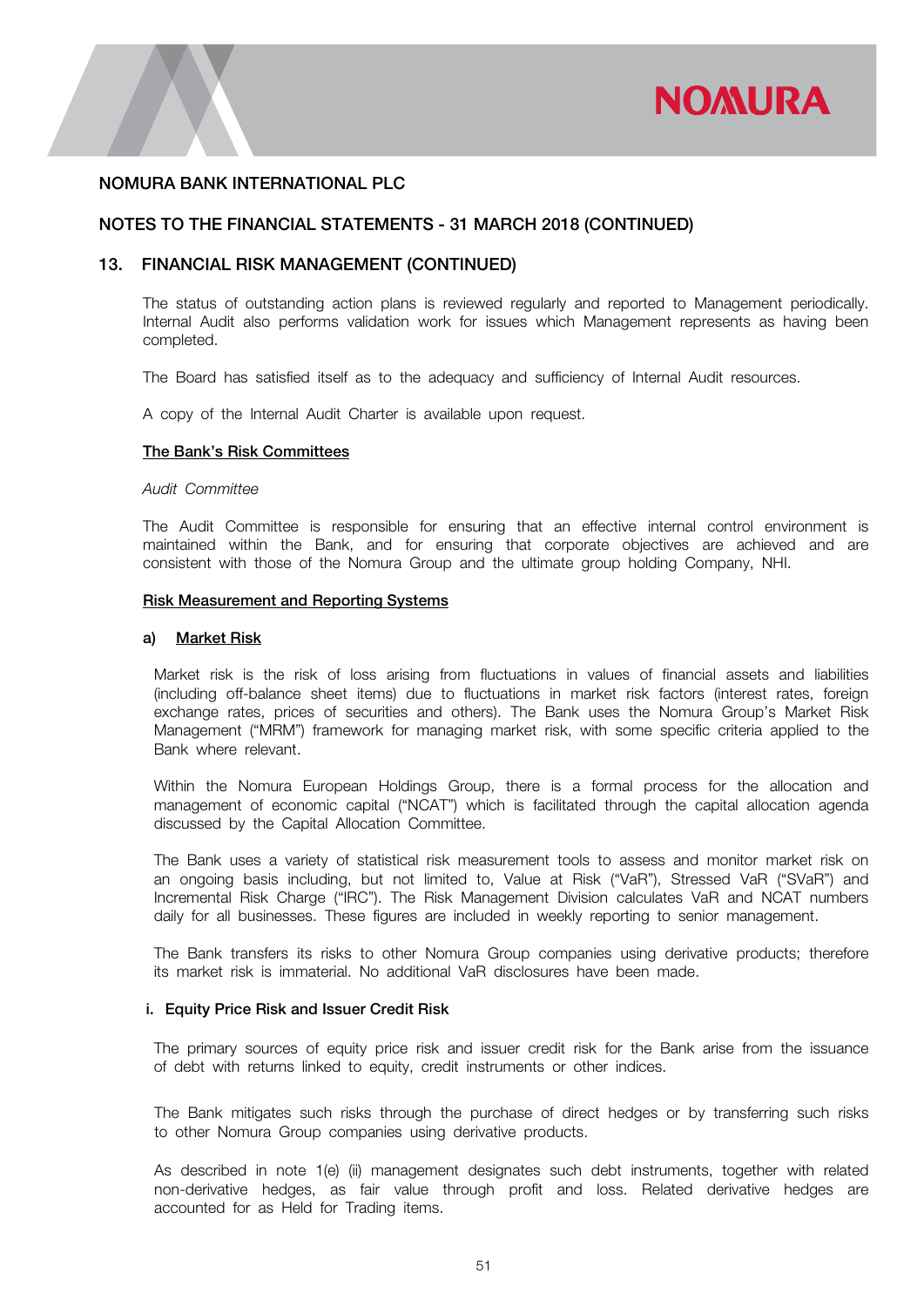

- - -

## NOMURA BANK INTERNATIONAL PLC

# NOTES TO THE FINANCIAL STATEMENTS - 31 MARCH 2018 (CONTINUED)

# 13. FINANCIAL RISK MANAGEMENT (CONTINUED)

The table below shows an analysis of the risks on a notional basis for non-trading items designated at fair value and those that are held for trading:

| 31 March 2018:                                                                                     | <b>Equity Risk</b><br>\$'000 | <b>Credit Risk</b><br>\$'000 | <b>Total</b><br>\$'000 |
|----------------------------------------------------------------------------------------------------|------------------------------|------------------------------|------------------------|
| Bonds and Medium-term notes                                                                        | (849, 726)                   | (3,810,290)                  | (4,660,016)            |
| Financial assets with embedded derivatives                                                         | 789,311                      |                              | 789,311                |
| Derivative Financial Instruments:<br>- Fixed income and credit derivatives<br>- Equity derivatives | 60,415                       | 3,810,290                    | 3,810,290<br>60,415    |
| 31 March 2017:                                                                                     | <b>Equity Risk</b><br>\$'000 | <b>Credit Risk</b><br>\$'000 | <b>Total</b><br>\$'000 |
| Bonds and Medium-term notes                                                                        | (604, 959)                   | (3,716,070)                  | (4,321,029)            |
| Financial assets with embedded derivatives                                                         | 604,959                      |                              | 604,959                |
| Derivative Financial Instruments:                                                                  |                              |                              |                        |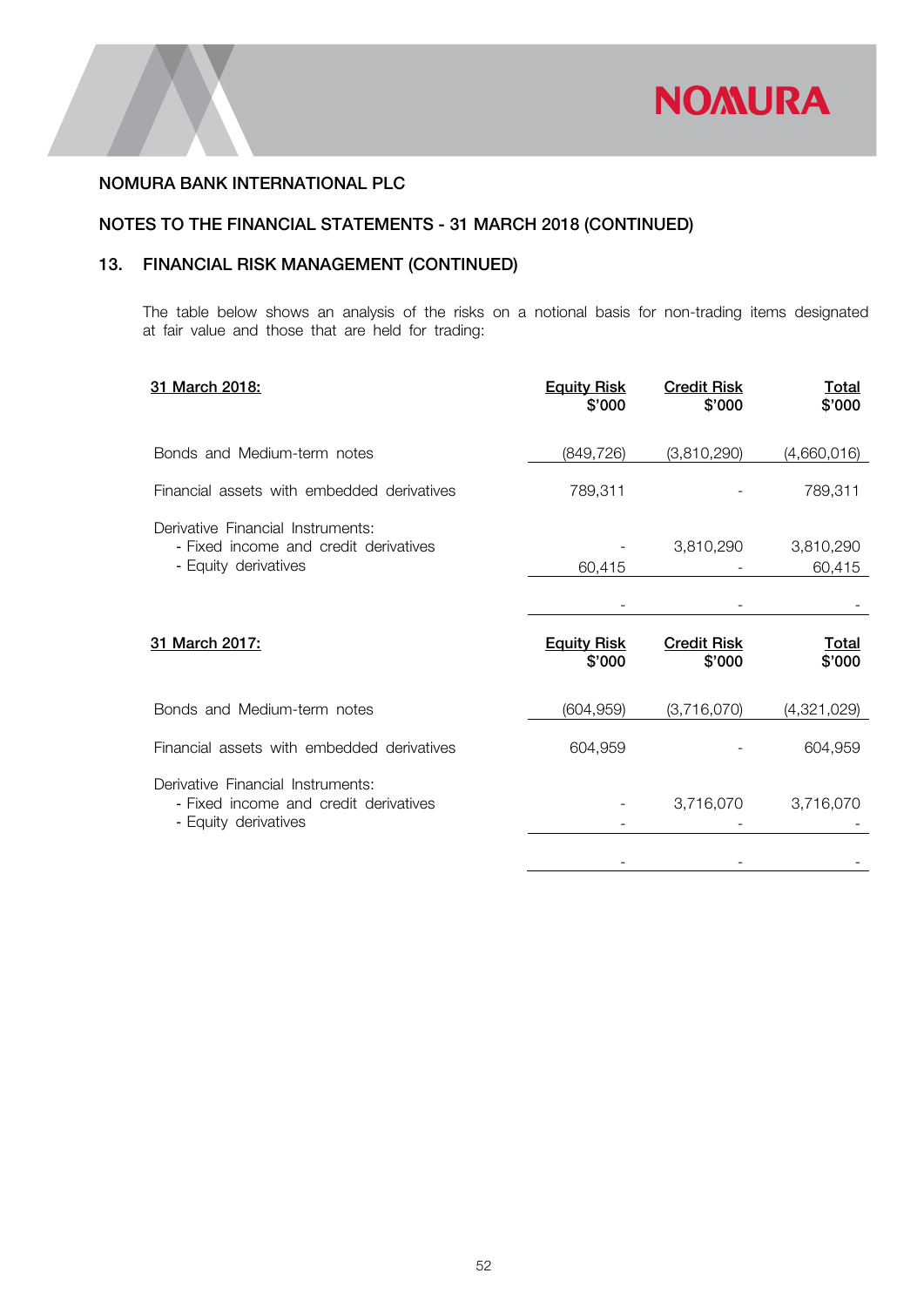

### NOTES TO THE FINANCIAL STATEMENTS - 31 MARCH 2018 (CONTINUED)

### 13. FINANCIAL RISK MANAGEMENT (CONTINUED)

#### ii. Currency Risk

Currency risk is the risk that the value of a financial instrument will fluctuate due to changes in foreign exchange rates. During the course of the Treasury department's financing and investment activities there is often a need to swap surplus flows in one currency into another currency, a process achieved using currency swap transactions in both outright and derivative forms.

Management will always attempt to minimise structural currency risk and Treasury does not take any views on definitive outright positions, but will always have a translational currency risk given the European nature of assets held on the statement of financial position.

#### iii. Interest Rate Risk

Interest rate risk arises from the possibility that changes in interest rates will affect future cash flows or the fair values of financial instruments. Fair value interest rate risk arises from mismatches between the future yield on financial assets and their associated funding costs as a result of interest rate changes.

It is the Bank's policy to mitigate such risk through minimising the mismatch of the dates on which interest receivable on financial assets and interest payable on liabilities are next reset to the market rates or, if earlier, the date on which the instruments mature. Where applicable, derivative transactions are used to reduce this interest rate gap. In accordance with the outsourcing contract, NIP's Treasury department monitors compliance with interest rate gap policies, which are subsequently monitored independently by the Market Risk department. Almost all exposure is hedged to a 3 month LIBOR (or equivalent) position or shorter.

At 31 March 2018, the Bank had no significant exposure to fair value interest rate risk.

#### b) Credit Risk

Credit risk is the risk of loss arising from an obligor's default, insolvency or administrative proceeding which results in the obligor's failure to meet its contractual obligations in accordance with agreed terms. This includes both on and off-balance sheet exposures. It is also the risk of loss arising through a credit valuation adjustment ("CVA") associated with deterioration in the creditworthiness of a counterparty. The Bank uses the Nomura Group's Credit Risk Management ("CRM") framework for managing credit risk, with some specific criteria applied to the Bank where relevant.

CRM operates as a credit risk control function within the Risk Management Division, reporting to the EMEA Chief Risk Officer ("CRO"). The process for managing credit risk at the Bank includes:

- Evaluation of likelihood that a counterparty defaults on its payments and obligations;
- Assignment of internal ratings to all active counterparties;
- Approval of extensions of credit and establishment of credit limits;
- Measurement, monitoring and management of Nomura's current and potential future credit exposures;
- Setting credit terms in legal documentation; and
- Use of appropriate credit risk mitigants including netting, collateral and hedging.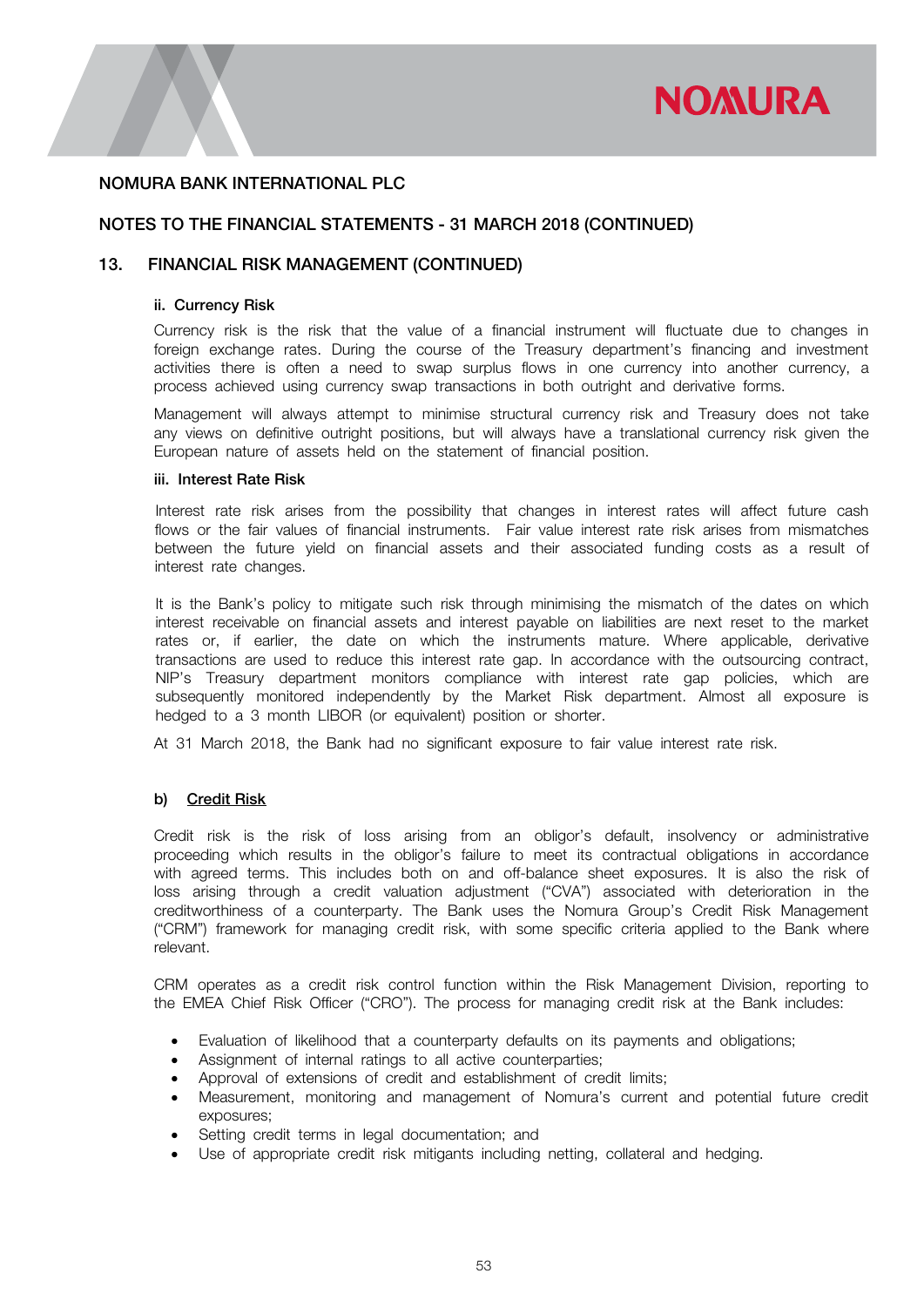

### NOTES TO THE FINANCIAL STATEMENTS - 31 MARCH 2018 (CONTINUED)

### 13. FINANCIAL RISK MANAGEMENT (CONTINUED)

Credit risk arising from derivative financial instruments is, at any time, limited to those with positive fair values, as recorded in the statement of financial position. Credit derivatives exposure is calculated taking into account the credit quality of the underlying issue and the counterparty. The Bank trades using market convention documentation and, where appropriate, credit enhancements will be added to the documentation.

The Bank is authorised by the Prudential Regulation Authority ("PRA") and regulated by the Financial Conduct Authority ("FCA") and the PRA. Counterparty exposure limits are set within the external Large Exposure limit requirements laid down by the Bank's regulator, the FCA and PRA.

As described in note 1(h), the Bank enters into netting agreements with certain counterparties to mitigate its exposure its credit exposure. Amounts are only netted if there is a legal right to offset and the entity intends to settle on a net basis, or to realise an asset and settle the liability simultaneously. The impact of offsetting financial assets and financial liabilities which are subject to master netting agreements is not reflected in the Statement of Financial Position. At 31 March 2018 no transactions meet these criteria.

The Bank mitigates its exposure to NIP requiring that cash lent is collateralised with securities (reverse repurchase transactions). At 31 March 2018 the fair value of securities pledged to the Bank by NIP was \$8.7 billion, and largely comprised highly rated European government bonds. None of this collateral was repledged or retransferred at the reporting date. The exercise of collateral will lead to a significant reduction in the potential loss in the value of the corresponding financial asset in the event of a counterparty failing to perform its contractual commitment.

### Credit Risk Exposure

Generally, the Bank's maximum exposure to credit risk at the balance sheet date approximates the financial instruments' carrying amount. However, the below discloses the maximum exposure to credit risk for financial instruments where their carrying amount differs to their maximum exposure to credit risk, without taking account of any collateral held or any other credit enhancements. Certain off balance sheet instruments which expose the Bank to a risk of loss due to default by the parties underlying these contracts are also disclosed.

|                               | <b>Maximum Exposure</b><br>to Credit Risk | <b>Maximum Exposure to</b><br><b>Credit Risk</b> |
|-------------------------------|-------------------------------------------|--------------------------------------------------|
|                               | 31 March 2018<br>\$'000                   | 31 March 2017<br>\$'000                          |
| Financial guarantee contracts | 184.439                                   | 186.743                                          |

The Bank receives a combination of cash and securities collateral from NIP with respect to its net derivative exposure with NIP. At 31 March 2018, cash received amounted to \$99,658,412 and as at 31 March 2017 the Bank received cash amounted to \$296,186,571. Taking into account collateral and other credit enhancements, the Bank's significant credit risk is to NIP. The Bank benefits from a written guarantee from its ultimate parent, NHI, over its exposure to NIP.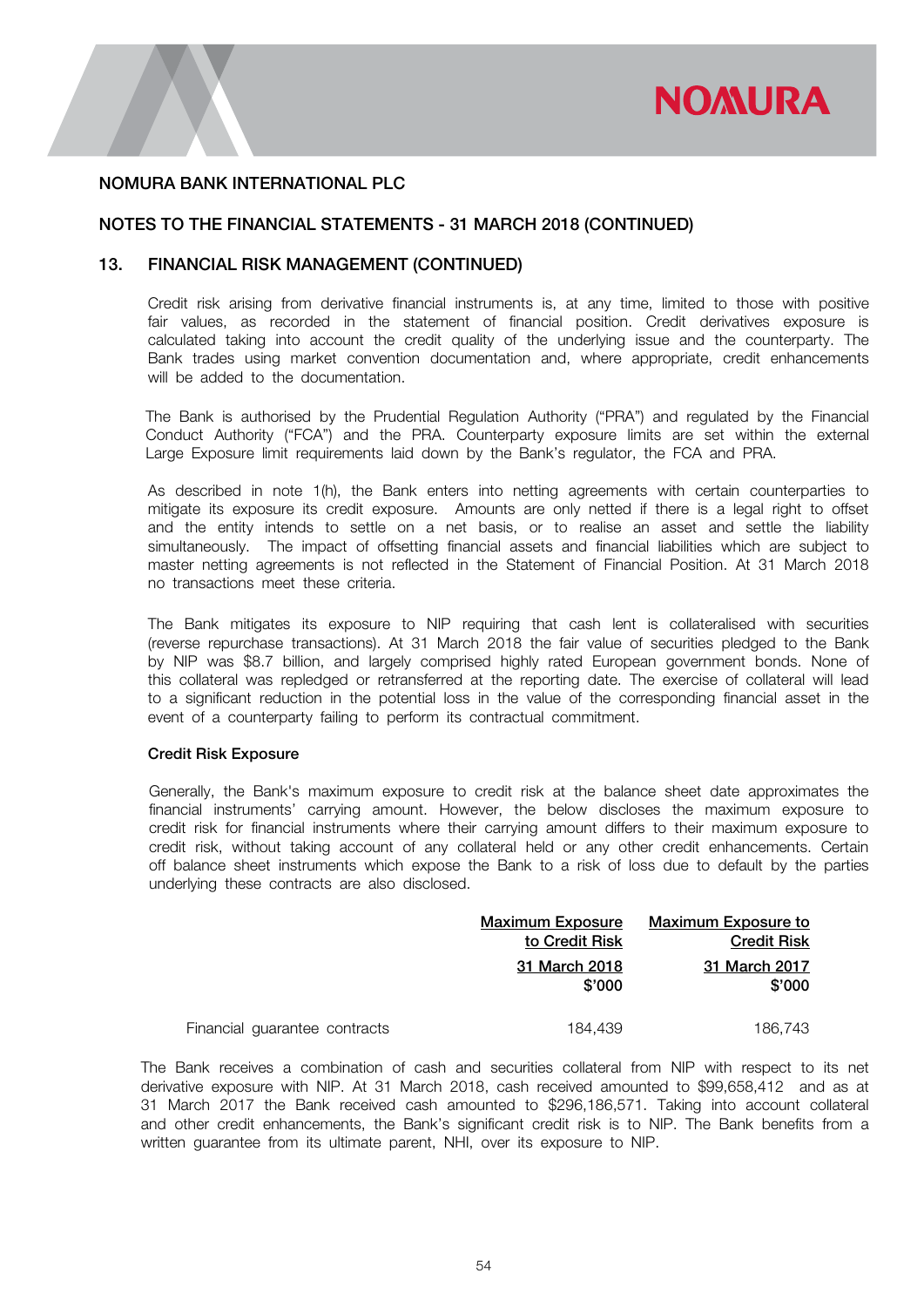

### NOTES TO THE FINANCIAL STATEMENTS - 31 MARCH 2018 (CONTINUED)

### 13. FINANCIAL RISK MANAGEMENT (CONTINUED)

#### Off balance sheet commitments

In the normal course of business, the Bank provides corporate counterparties with loan commitment facilities. The notional amount of undrawn commitments is held off balance sheet, until the point at which they become drawn. The fair value of the commitments and the drawn facility are carried at fair value on the Statement of Financial Position.

In addition, the Bank provides certain financial guarantees to third parties over their exposure to Nomura group companies.

#### Maximum Exposure to Credit Risk by Credit Rating

The credit quality of assets and off balance sheet commitments which are subject to credit risk is summarised below. The credit ratings are determined by the Bank's internally determined public rating agency equivalents.

|                         | <b>Maximum Exposure</b> | <b>Maximum Exposure</b> |
|-------------------------|-------------------------|-------------------------|
|                         | to Credit Risk          | to Credit Risk          |
|                         | 31 March 2018           | 31 March 2017           |
|                         | \$'000                  | \$'000                  |
| <b>Financial Assets</b> |                         |                         |
| AA                      | 4,083                   | 3,428                   |
| A                       | 7,821,386               | 7,680,119               |
| <b>BBB</b>              | 4,041                   | 2,497                   |
| <b>BB</b>               | 2,622                   |                         |
| Non-Investment          |                         | 86,204                  |
| Not Rated               | 477                     | 395                     |
|                         |                         |                         |
| Total                   | 7,832,609               | 7,772,643               |

#### Off balance sheet commitments and financial guarantee contracts

| Total exposure to credit risk by credit rating | 9,169,213 | 9,042,341 |
|------------------------------------------------|-----------|-----------|
|                                                | 1,336,604 | 1,269,698 |
| Total                                          |           |           |
| Not Rated                                      | 44.004    | 96,775    |
| B                                              | 171,187   | 129,753   |
| <b>BBB</b>                                     | 165.347   | 195,733   |
| A                                              | 862,592   | 847,437   |
| AA                                             | 93.474    |           |

Within "not rated" are balances representing the pool of counterparties which individually do not generate material credit risk for the Bank.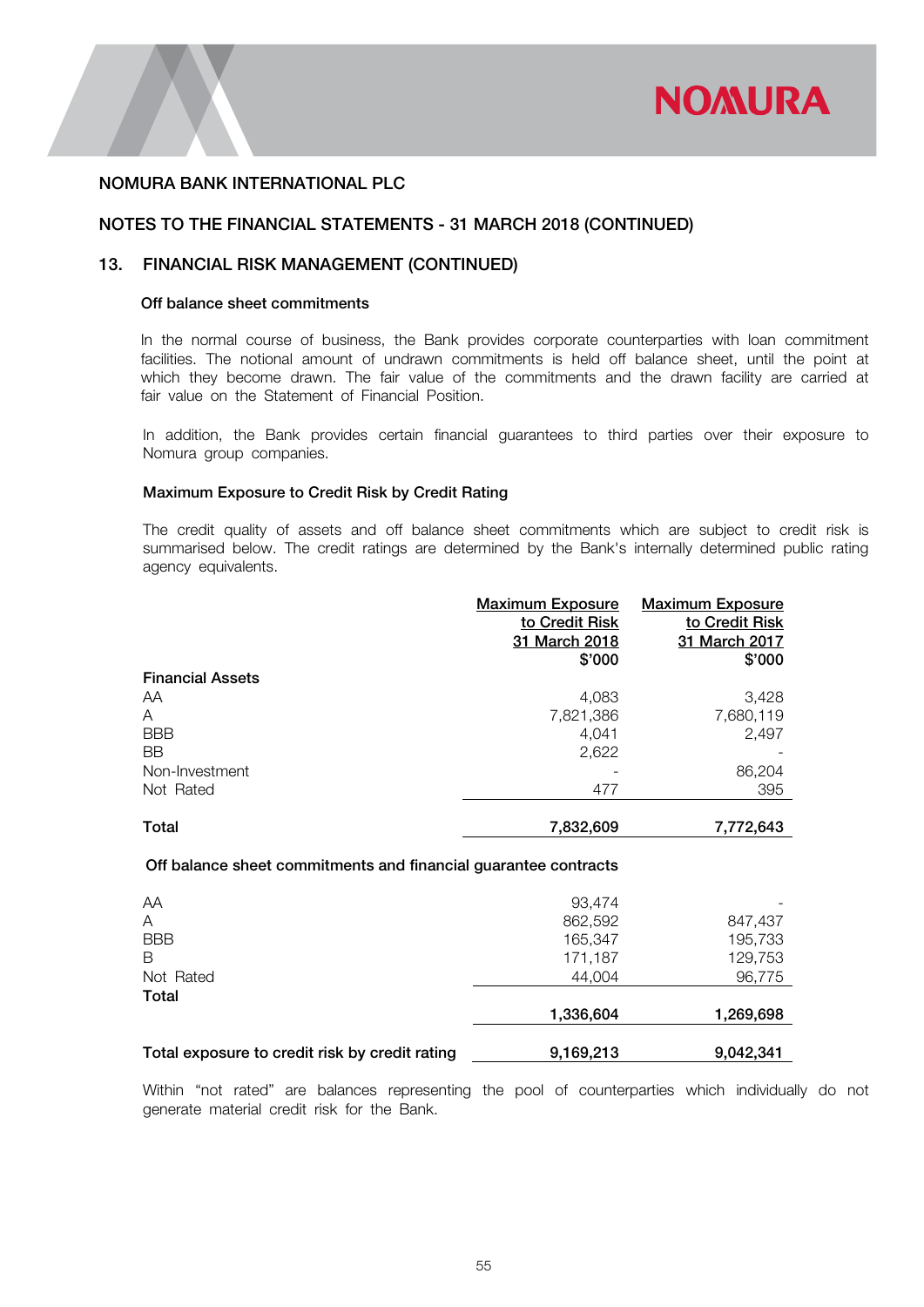

### NOTES TO THE FINANCIAL STATEMENTS - 31 MARCH 2018 (CONTINUED)

#### 13. FINANCIAL RISK MANAGEMENT (CONTINUED)

#### Maximum Exposure to Credit Risk by Credit Rating (Continued)

Substantially all the financial assets with exposures rated A are collateralised using a mixture of securities collateral, largely comprising highly rated European government bonds, or cash. In addition, the Bank benefits from a written guarantee from its ultimate parent, NHI, over its exposure to NIP. A significant proportion of the Bank's A exposure is with NIP.

All credit risk arising on these positions is hedged with NIP; therefore there is no net impact on the profit and loss account of the Bank.

There is no loan which is past due at the reporting date 31 March 2018 as well as 31 March 2017.

#### Concentrations of Credit Risk

Due to the Bank's approach to mitigating risk, it is not exposed to any significant concentration risk other than that from other Nomura Group companies.

#### c) Liquidity Risk

The Bank defines liquidity risk as the potential inability to meet financial obligations as they become due. This risk could arise from various scenarios and could be due both to Nomura-specific and market-wide events. Liquidity risk management policy is based on the Board approved liquidity risk appetite. Our primary objective for liquidity risk management objective is to ensure continuous liquidity across market cycles and periods of market stress, and to ensure that all funding requirements and unsecured debt obligations that fall due within Board-established survival horizons and risk tolerances can be met without any reliance on additional unsecured funding or forced liquidation of assets.

The firm's Maximum Cumulative outflow (MCO) model quantifies the amount of liquidity required to survive the approved stress scenarios. The Bank manages liquidity risk on a self-sufficiency basis and controls liquidity usage via an unsecured funding limit framework. To ensure a readily available source of liquidity to meet the modelled liquidity requirements, we maintain a liquidity portfolio in the form of highly liquid, unencumbered securities ensures that sufficient liquidity is held locally to meet the modelled requirements.

NBI as a U.K. regulated entity is fully compliant with the U.K. PRA prescribed liquidity requirements.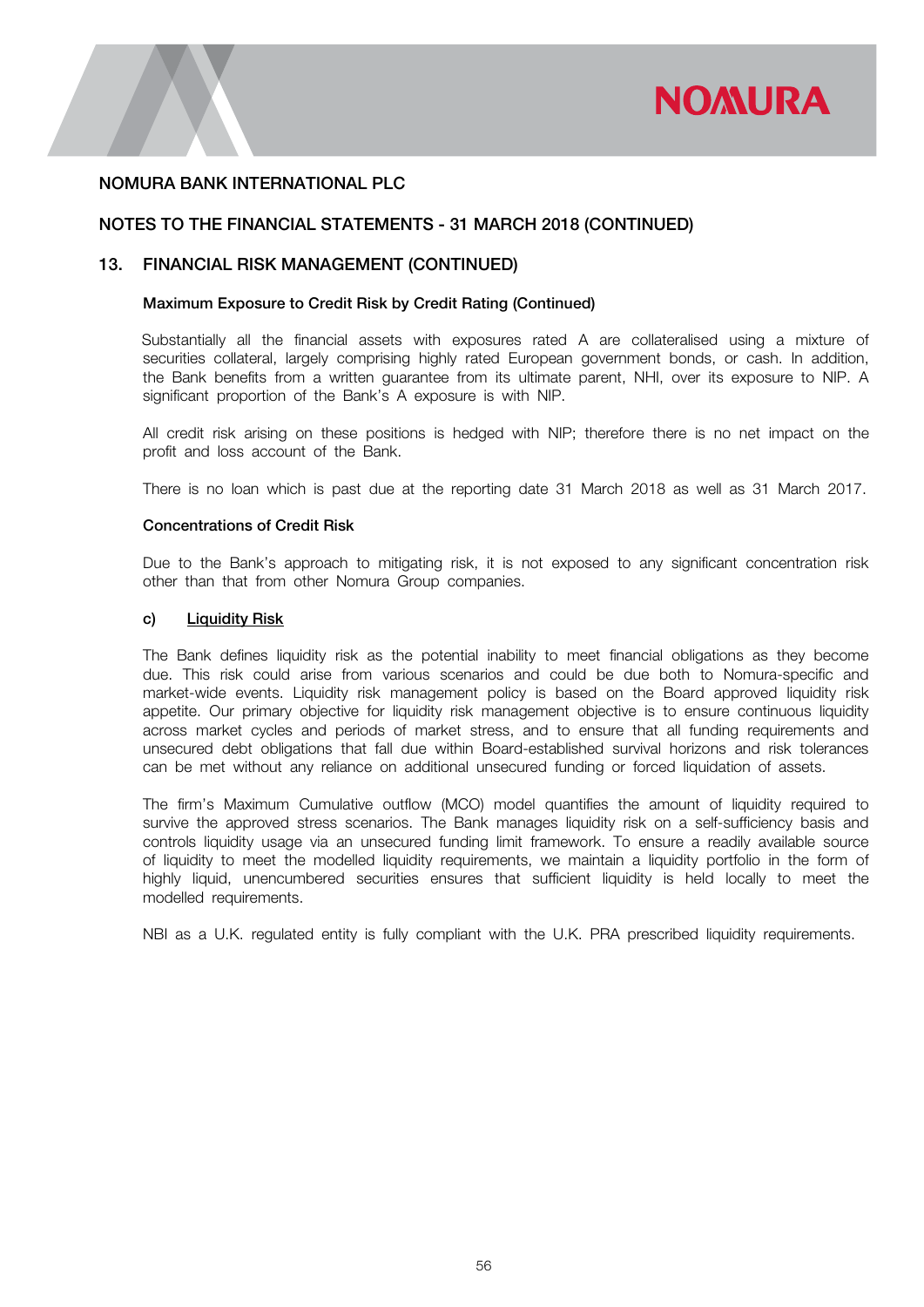

# NOTES TO THE FINANCIAL STATEMENTS - 31 MARCH 2018 (CONTINUED)

### 13. FINANCIAL RISK MANAGEMENT (CONTINUED)

### Contractual Maturity Table

The table below shows the maturity profile of the Bank's assets. The analysis into maturity groupings is based on the remaining period to the contractual maturity date or, if earlier, the expected date the assets will be realised. Derivatives are disclosed at fair value on demand with the exception of gross settled derivatives, which are shown by contractual maturity remaining. Loans advances to others and financial assets with embedded derivatives are presented at fair value. All the others assets are presented at carrying value.

| 31 March 2018:                   | On<br>demand | Less than<br>30 days | 31 days -<br><u>1 year</u> | $1-5$<br><b>years</b> | Later<br><u>than 5</u><br><b>years</b> | <b>Total</b> |
|----------------------------------|--------------|----------------------|----------------------------|-----------------------|----------------------------------------|--------------|
|                                  | \$'000       | \$'000               | \$'000                     | \$'000                | \$'000                                 | \$'000       |
| <b>Financial assets</b>          |              |                      |                            |                       |                                        |              |
| Loans and advances to banks      | 6.635        |                      |                            |                       |                                        | 6,635        |
| Derivative financial instruments | 499,852      | 2,327                | 2.173                      |                       |                                        | 504,352      |
| Loans and advances to affiliates | 60,670       | 396,475              | 502,105                    | 66,923                |                                        | 1,026,173    |
| Securities purchased under       | 1,143,694    | 376,680              | 4,112,139                  | 564,307               |                                        | 6,196,820    |
| agreements to resell             |              |                      |                            |                       |                                        |              |
| Loans and advances to others     | 799          |                      |                            | 1,935                 | 77.759                                 | 80,493       |
| Prepayments and accrued          | 9.748        |                      |                            |                       |                                        | 9,748        |
| income                           |              |                      |                            |                       |                                        |              |
| Other asset                      | 8,376        |                      |                            |                       |                                        | 8,376        |
| Available-for-sale financial     |              |                      |                            |                       | 12                                     | 12           |
| investments                      |              |                      |                            |                       |                                        |              |
| Deferred tax asset               | 12,317       |                      |                            |                       |                                        | 12,317       |
| <b>Total assets</b>              | 1,742,091    | 775,482              | 4,616,417                  | 633,165               | 77,771                                 | 7,844,926    |

| 31 March 2017:                   | On<br>Demand | Less than<br>30 days | 31 days -<br><u>1 year</u> | $1 - 5$<br>years | Later<br>than 5          | <b>Total</b> |
|----------------------------------|--------------|----------------------|----------------------------|------------------|--------------------------|--------------|
|                                  | \$'000       | \$'000               | \$'000                     | \$'000           | years<br>\$'000          | \$'000       |
| <b>Financial assets</b>          |              |                      |                            |                  |                          |              |
| Loans and advances to banks      | 6.559        |                      |                            |                  |                          | 6,559        |
| Derivative financial instrument  | 363,659      | 22.769               |                            |                  | $\overline{\phantom{a}}$ | 386,428      |
| Loans and advances to affiliates |              | 891,575              | 203,814                    | 420,350          | $\overline{\phantom{a}}$ | 1,515,739    |
| Securities purchased under       |              |                      |                            |                  |                          |              |
| agreements to resell             | 2,540,390    | 298,150              | 2,731,121                  | 175,770          |                          | 5,745,431    |
| Loans and advances to others     |              |                      |                            |                  | 86,198                   | 86,198       |
| Prepayments and accrued          | 2.496        |                      |                            |                  |                          | 2,496        |
| income                           |              |                      |                            |                  |                          |              |
| Other asset                      | 29,781       |                      |                            |                  |                          | 29,781       |
| Available-for-sale financial     |              |                      |                            |                  |                          |              |
| investments                      |              |                      |                            |                  | 11                       | 11           |
| Total assets                     | 2.942.885    | 1.212.494            | 2.934.935                  | 596.120          | 86,209                   | 7.772.643    |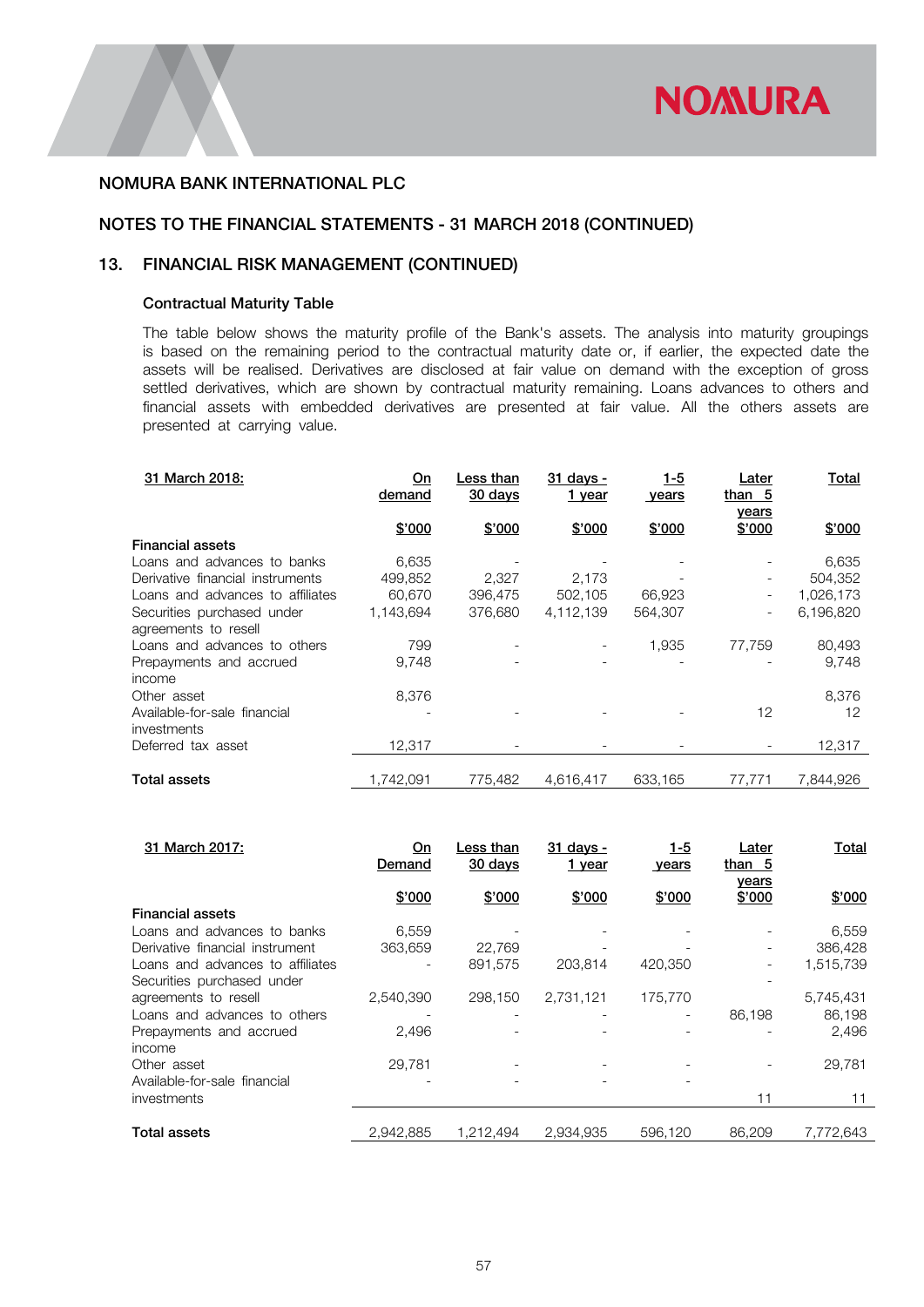

### NOTES TO THE FINANCIAL STATEMENTS - 31 MARCH 2018 (CONTINUED)

### 13. FINANCIAL RISK MANAGEMENT (CONTINUED)

### Contractual Maturity Table (continued)

The table below shows the Bank's liabilities by remaining contractual maturity, taking into account early redemption features. Derivatives, other instruments containing embedded derivatives and borrowing from others are presented at their fair values. Derivatives are disclosed at fair value on demand with the exception of gross settled derivatives, which are shown by contractual maturity remaining. Financial liabilities designated at fair value are disclosed based on their earliest redemption date. Structured note issuances are presented at their undiscounted cash flows and remaining liabilities are presented at carrying value.

| <u>31 March 2018:</u>                                                                                                                                                           | <u>On</u><br>demand                   | <b>Less</b><br>than 30<br>days | 31 days -<br><u>1 vear</u> | $1 - 5$<br>vear                    | Later<br>than $5$<br><b>years</b> | <b>Total</b>                                    |
|---------------------------------------------------------------------------------------------------------------------------------------------------------------------------------|---------------------------------------|--------------------------------|----------------------------|------------------------------------|-----------------------------------|-------------------------------------------------|
|                                                                                                                                                                                 | \$'000                                | \$'000                         | \$'000                     | \$'000                             | \$'000                            | \$'000                                          |
| <b>Financial liabilities</b>                                                                                                                                                    |                                       |                                |                            |                                    |                                   |                                                 |
| Customer accounts<br>Derivative financial instruments<br>Accruals and deferred income<br>Borrowing from affiliates<br>Borrowing from others<br>Securities sold under agreements | 200<br>1,102,672<br>25,931<br>161,157 | 2,877                          | 2,207<br>1,146             | 42,089                             | 85,328                            | 200<br>1,107,756<br>25,931<br>246,485<br>43,235 |
| to repurchase<br>Bonds and medium-term notes<br>Group Relief Payable<br>Other liabilities                                                                                       | 27,424<br>740                         | 445,923                        | 885,693<br>221,629         | 564,307<br>907,259                 | 3,085,205                         | 1,450,000<br>4,660,016<br>27,424<br>740         |
| <b>Total liabilities</b>                                                                                                                                                        | 1,318,124                             | 448,800                        | 1,110,675                  | 1,513,655                          | 3,170,533                         | 7,561,787                                       |
| Other Commitments<br>Standby letters of credit issued                                                                                                                           | 184,439                               | 125,000                        | $\overline{\phantom{a}}$   | 554,013<br>110,000                 | 84,152<br>279,000                 | 947,604<br>389,000                              |
| 31 March 2017:                                                                                                                                                                  | On<br>demand                          | Less<br>than 30<br>days        | 31 days -<br>1 year        | $1 - 5$<br>year                    | Later<br>than $5$<br>years        | Total                                           |
|                                                                                                                                                                                 | \$'000                                | \$'000                         | \$'000                     | \$'000                             | \$'000                            | \$'000                                          |
| <b>Financial liabilities</b>                                                                                                                                                    |                                       |                                |                            |                                    |                                   |                                                 |
| Customer accounts<br>Derivative financial instruments<br>Accruals and deferred income                                                                                           | 176<br>1,225,870<br>31,165            | 17,838                         |                            | 153<br>$\overline{\phantom{a}}$    |                                   | 176<br>1,243,861<br>31,165                      |
| Borrowing from affiliates<br>Borrowing from others<br>Securities sold under agreements                                                                                          | 296,187                               | 19,000                         | 13,634<br>2,130            | $\overline{\phantom{a}}$<br>44,970 | 67,124                            | 395,945<br>47,100                               |
| to repurchase<br>Bonds and medium-term notes<br>Group Relief payable                                                                                                            | 24,966                                | 3,747                          | 131,000<br>291,768         | 1,319,000<br>1,434,509             | 2,591,006                         | 1,450,000<br>4,321,030<br>24,966                |
| Other liabilities                                                                                                                                                               | 129                                   |                                |                            |                                    |                                   | 129                                             |
| <b>Total liabilities</b>                                                                                                                                                        | 1,578,493                             | 40,585                         | 438,532                    | 2,798,632                          | 2,658,130                         | 7,514,372                                       |
| Other Commitments                                                                                                                                                               | 186,743                               |                                |                            | 524,653                            | 94,199                            | 805,595                                         |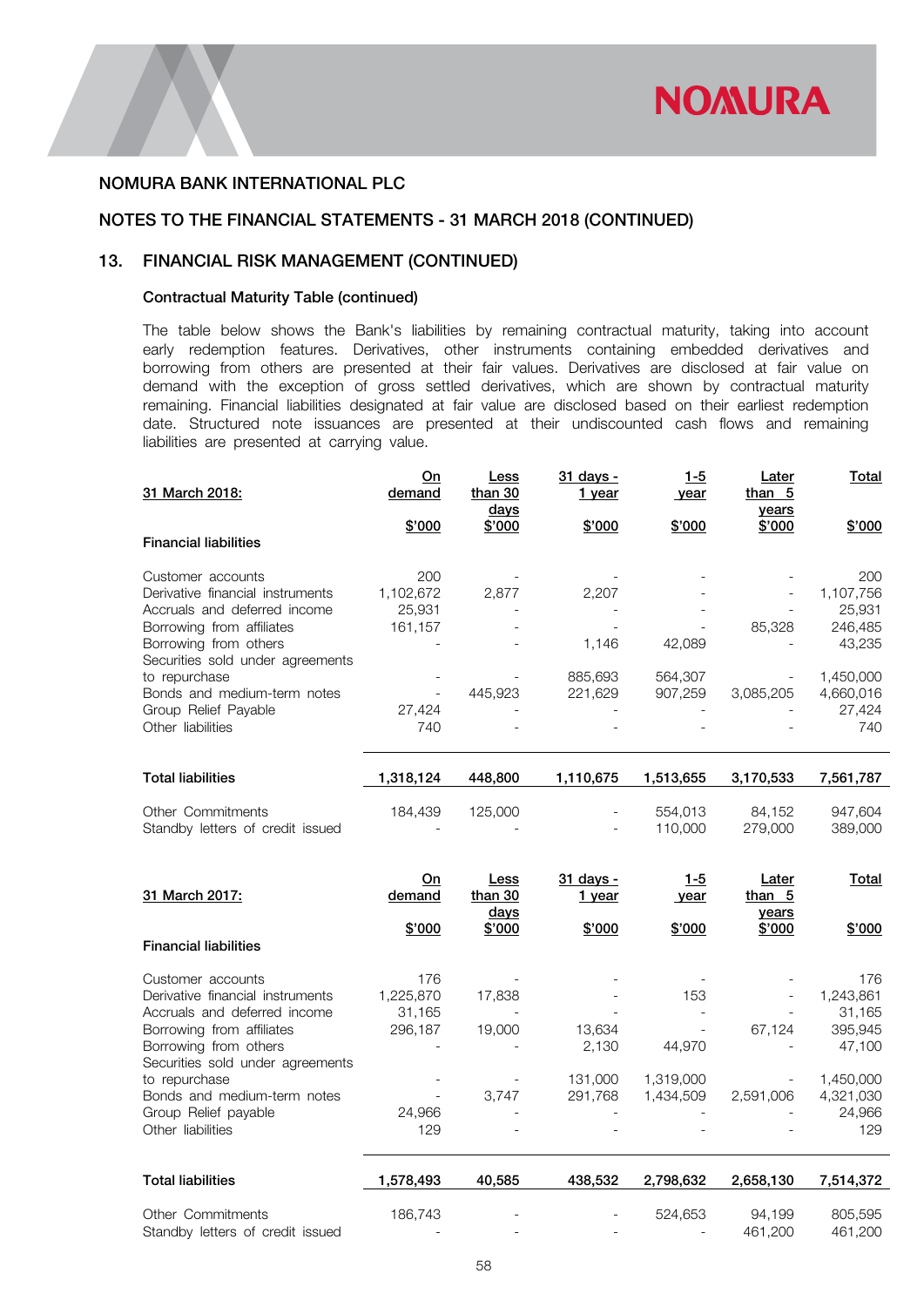

# NOTES TO THE FINANCIAL STATEMENTS - 31 MARCH 2018 (CONTINUED)

# 13. FINANCIAL RISK MANAGEMENT (CONTINUED)

### Maturity analysis of assets and liabilities

The table below shows an analysis of assets and liabilities analysed according to when they are expected to be recovered or settled.

|                                             | 2018<br>Within 12<br>months | 2018<br>After 12<br>months | 2018<br>Total | 2017<br>Within 12<br>months | 2017<br>After 12<br>months | 2017<br>Total |
|---------------------------------------------|-----------------------------|----------------------------|---------------|-----------------------------|----------------------------|---------------|
|                                             | \$'000                      | \$'000                     | \$'000        | \$'000                      | \$'000                     | \$'000        |
| <b>Financial assets</b>                     |                             |                            |               |                             |                            |               |
| Loans and advances                          |                             |                            |               |                             |                            |               |
| to banks                                    | 6,635                       |                            | 6,635         | 6,559                       |                            | 6,559         |
| Derivative financial                        |                             |                            |               |                             |                            |               |
| instruments                                 | 504,352                     |                            | 504,352       | 386,428                     |                            | 386,428       |
| Loans and advances                          |                             |                            |               |                             |                            |               |
| to affiliates                               | 959,250                     | 66,923                     | 1,026,173     | 1,095,389                   | 420,350                    | 1,515,739     |
| Securities purchased<br>under agreements to |                             |                            |               |                             |                            |               |
| resell                                      | 5,632,513                   | 564,307                    | 6,196,820     | 5,569,661                   | 175,770                    | 5,745,431     |
| Loans and advances                          |                             |                            |               |                             |                            |               |
| to others                                   | 799                         | 79,694                     | 80,493        |                             | 86,198                     | 86,198        |
| Prepayments and                             |                             |                            |               |                             |                            |               |
| accrued income                              | 9,748                       |                            | 9,748         | 2,496                       |                            | 2,496         |
| Other asset                                 | 8,376                       |                            | 8,376         | 29,781                      |                            | 29,781        |
| Available-for-sale                          |                             |                            |               |                             |                            |               |
| financial investments                       |                             | 12                         | 12            |                             | 11                         | 11            |
| Deferred tax asset                          | 12,317                      |                            | 12,317        |                             |                            |               |
| Total                                       | 7,133,990                   | 710,936                    | 7,844,926     | 7,090,314                   | 682,329                    | 7,772,643     |
|                                             |                             |                            |               |                             |                            |               |
| <b>Financial liabilities</b>                |                             |                            |               |                             |                            |               |
| Customer accounts                           | 200                         |                            | 200           | 176                         |                            | 176           |
| Derivative financial<br>instruments         | 1,107,756                   |                            | 1,107,756     | 1,243,708                   | 153                        | 1,243,861     |
| Accruals and deferred                       |                             |                            |               |                             |                            |               |
| income                                      | 25,931                      |                            | 25,931        | 31,165                      |                            | 31,165        |
| Borrowing from                              |                             |                            |               |                             |                            |               |
| affiliates                                  | 161,157                     | 85,328                     | 246,485       | 328,821                     | 67,124                     | 395,945       |
| Borrowing from others                       | 1,146                       | 42,089                     | 43,235        | 2,130                       | 44,970                     | 47,100        |
| Securities sold under                       |                             |                            |               |                             |                            |               |
| agreements to                               |                             |                            |               |                             |                            |               |
| repurchase                                  | 885,693                     | 564,307                    | 1,450,000     | 131,000                     | 1,319,000                  | 1,450,000     |
| Bonds and medium-                           |                             |                            |               |                             |                            |               |
| term notes                                  | 613,721                     | 3,846,694                  | 4,460,415     | 296,056                     | 3,808,085                  | 4,104,141     |
| Group Relief Payable                        | 27,424                      |                            | 27,424        | 24,966                      |                            | 24,966        |
| Other liabilities                           | 740                         |                            | 740           | 129                         |                            | 129           |
| Total                                       | 2,823,768                   | 4,538,418                  | 7,362,186     | 2,058,151                   | 5,239,332                  | 7,297,483     |
| Net                                         | 4,310,222                   | (3,827,482)                | 482,740       | 5,032,163                   | (4, 557, 003)              | 475,160       |
|                                             |                             |                            |               |                             |                            |               |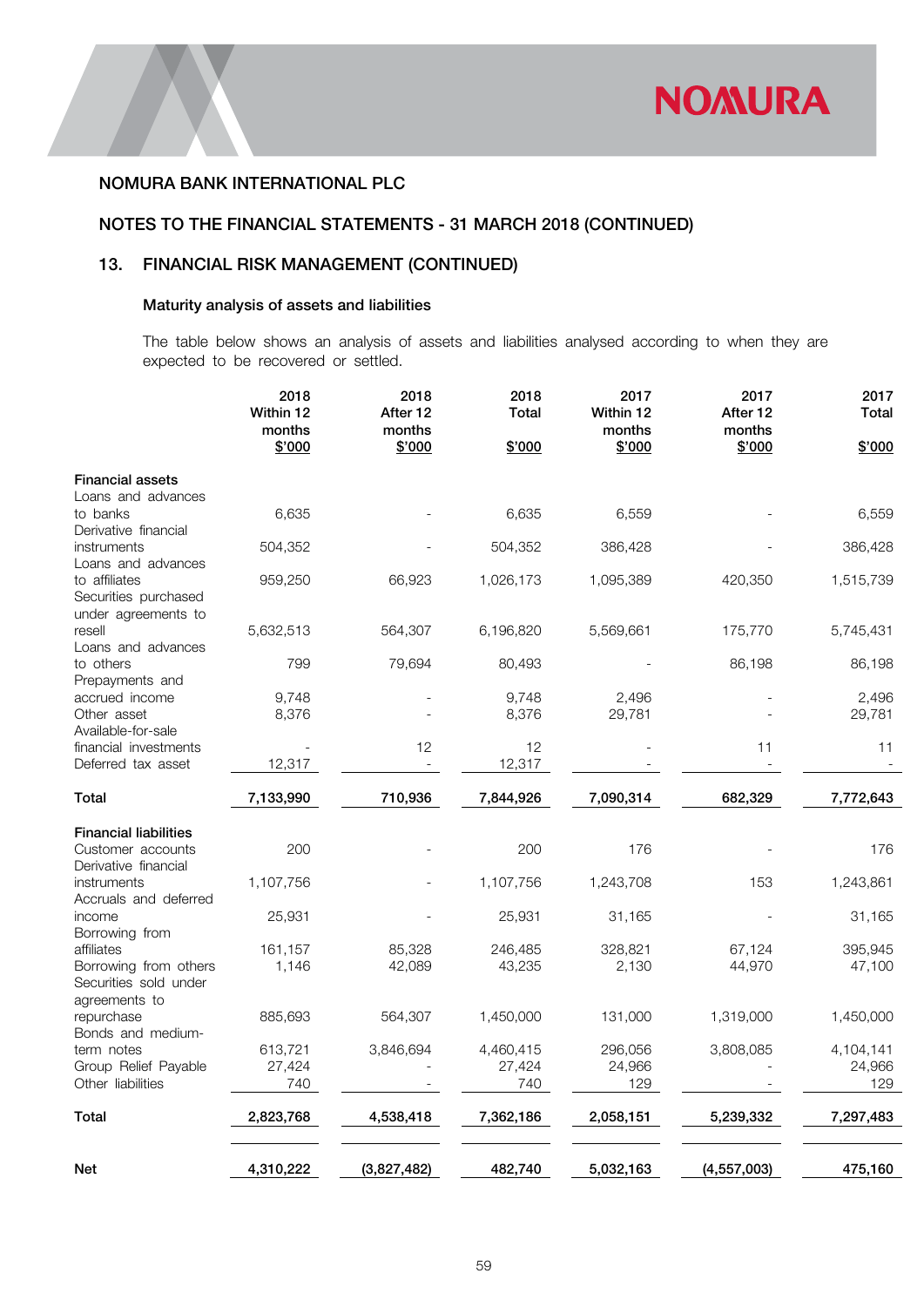

### NOTES TO THE FINANCIAL STATEMENTS - 31 MARCH 2018 (CONTINUED)

### 13. FINANCIAL RISK MANAGEMENT (CONTINUED)

#### d) Operational Risk

The Bank defines operational risk as the risk of loss arising from inadequate or failed internal processes, people and systems or from external events. It excludes strategic risk (the risk of loss as a result of poor strategic business decisions), but includes the risk of breach of legal and regulatory requirements, and the risk of damage to Nomura's reputation if caused by an operational risk. The Bank uses the Nomura Group's Operational Risk Management ("ORM") framework for the management of the Bank's operational risk.

### *The Three Lines of Defence*

Nomura Group adopts the industry standard "Three Lines of Defence" for the management of operational risk, comprising the following elements:

- 1) 1st Line of Defence: The business which owns and manages its risks
- 2) 2nd Line of Defence: The ORM function, which defines and co-ordinates Nomura Group's operational risk framework and its implementation provides challenge to the 1st Line of Defence
- 3) 3rd Line of Defence: Internal Audit, who provide independent assurance

The Nomura Group's ORM framework is set out below:

#### *Infrastructure of the framework*

- Policy framework: Sets standards for managing operational risk and details how to monitor adherence to these standards.
- Training and awareness: Action taken by ORM to improve business understanding of operational risk.

#### *Products and Services*

- Event Reporting: This process is used to identify and report any event which resulted in or had the potential to result in a loss or gain or other impact associated with inadequate or failed internal processes, people and systems, or from external events.
- Risk and Control Self-assessment ("RCSA"): This process is used to identify the inherent risks the business faces, the key controls associated with those risks and relevant actions to mitigate the residual risks. Global ORM are responsible for developing the RCSA process and supporting the business in its implementation.
- Key Risk Indicators ("KRI"): KRIs are the metrics used to monitor the business' exposure to operational risk and trigger aapropriate responses as thresholds are breached.
- Scenario Analysis: This process is used to assess and quantify potential high impact, low likelihood operational risk events. During the process, actions may be identified to enhance the control environment which are then tracked via the Operational Risk Management framework.

#### *Outputs*

- Analysis and reporting: A key aspect of ORM's role is to analyse, report, and challenge operational risk information provided by business units, and work with business units to develop action plans to mitigate risks.
- Operational risk capital calculation: Calculate operational risk capital as required under Basel standards and local regulatory requirements.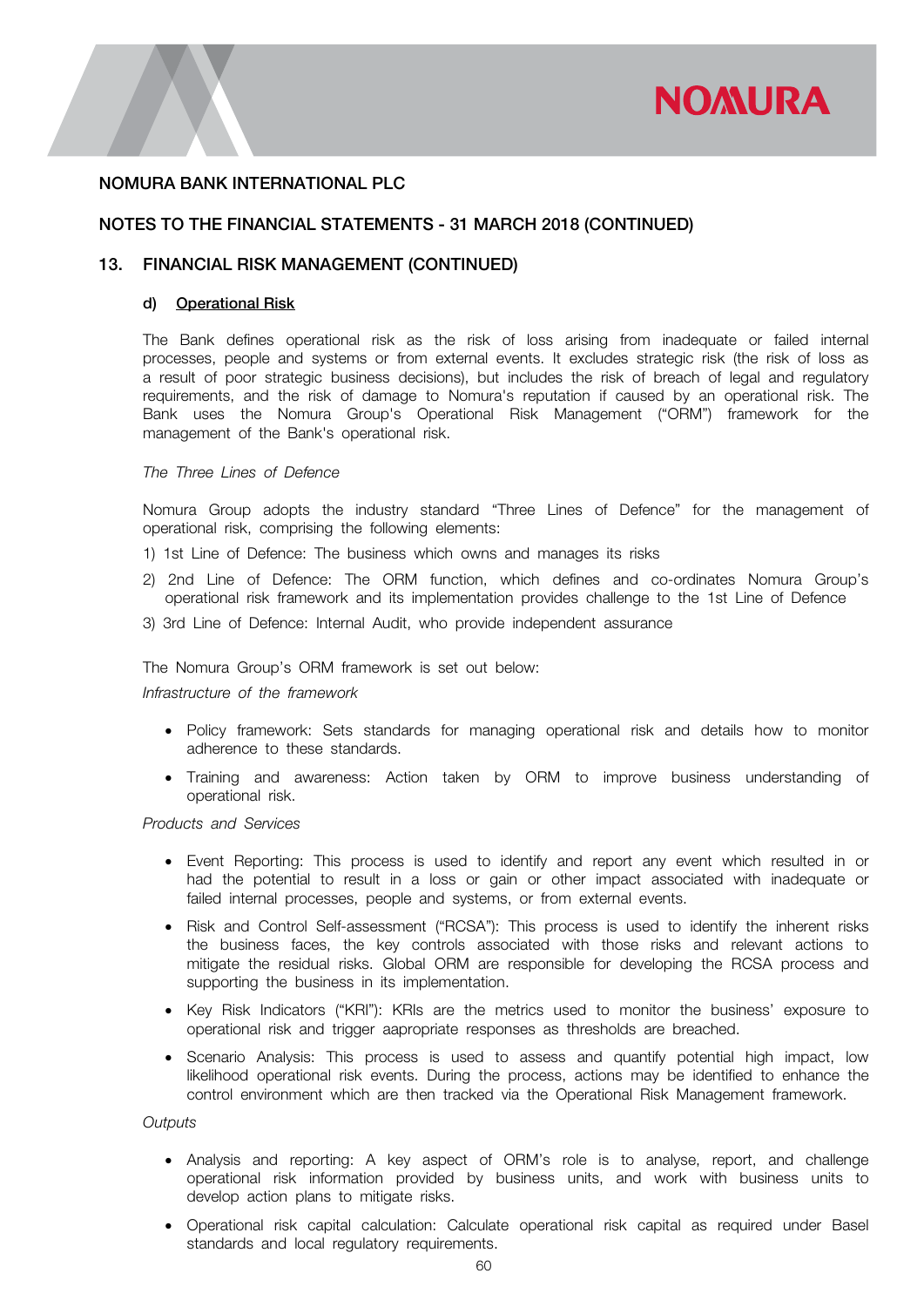

### NOTES TO THE FINANCIAL STATEMENTS - 31 MARCH 2018 (CONTINUED)

### 13. FINANCIAL RISK MANAGEMENT (CONTINUED)

#### e) Model Risk

Model Risk is the risk of loss arising from Model errors or incorrect or inappropriate Model application with regard to Valuation Models and Risk Models.

Errors can occur at any point from model assumptions through to implementation. In addition, the quality of model outputs depends on the quality of model parameters and any input data. Even a fundamentally sound model producing accurate outputs consistent with the design objective of the model may exhibit high model risk if it is misapplied or misused.

The Nomura Group has documented policies and procedures in place, approved by the Group Integrated Risk Management Committee ("GIRMC") and/or Global Risk Strategic Committee ("GRSC"), which define the process and validation requirements for implementing changes to valuation and risk models. In addition, a Model Performance Monitoring process has been established to identify and assess specific events, that can indicate that a model is not performing as it should or is potentially unsuitable and to determine what actions (for example, additional validation work) might be necessary. For changes with an impact above certain materiality thresholds, model approval is required. MVG defines these materiality thresholds in a formal procedure and operates a control process to identify where the procedure is not followed. For certain material changes to risk models, backtesting of the new model, parallel running of both models and stress-testing of the new model are required prior to the model being approved.

#### f) Business Risk

Business risk is the risk of failure of revenues to cover costs due to deterioration of the earnings environment or deterioration of the efficiency or effectiveness of Nomura's business operations. Business risk is managed by the senior management of the Bank, including the Board of Directors.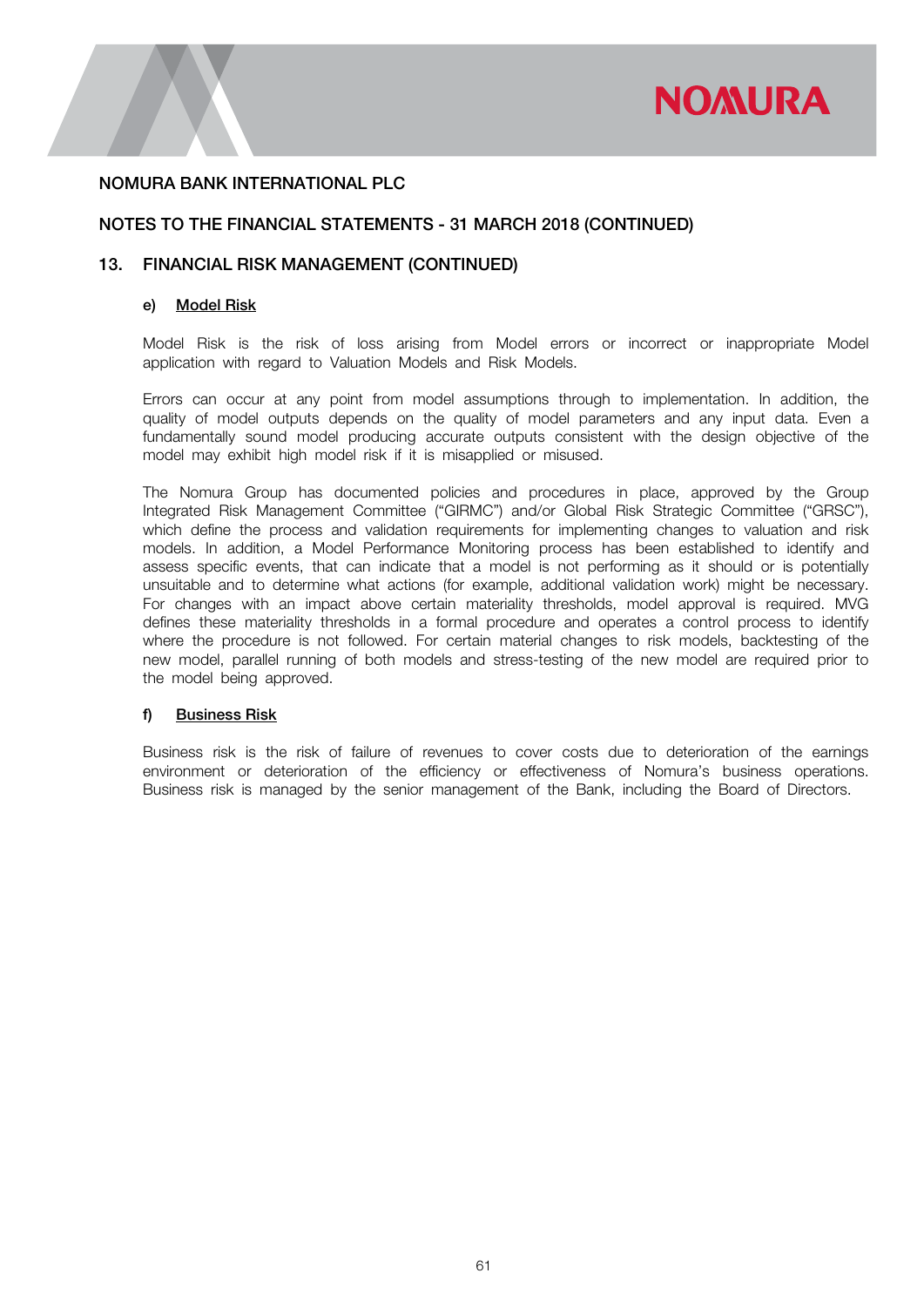

### NOTES TO THE FINANCIAL STATEMENTS - 31 MARCH 2018 (CONTINUED)

### 14. FAIR VALUE OF FINANCIAL INSTRUMENTS

The following methods and assumptions have been applied in determining the fair values of financial instruments:

- a) The fair value of loans and receivables and other liabilities due within 12 months are assumed to approximate to their carrying values.
- b) Financial assets classified as available-for-sale are measured at fair value by reference to quoted market prices when available. If quoted market prices are not available, then fair values are estimated using a valuation model.
- c) Financial assets and liabilities designated at fair value through profit and loss and derivatives are measured at fair value by reference to quoted market prices when available. If quoted market prices are not available, then fair values are estimated using a valuation model. Such models are based wherever possible on assumptions supported by observable market prices or rates. These valuation techniques are based on assumptions. As a result, the fair value calculated using these valuation techniques will change if the underlying assumptions change. The potential impact of using reasonably possible alternative assumptions to value these financial instruments has not been disclosed as, due to the Bank's transfer of risks to other Nomura Group companies, it is not deemed significant.

The carrying amounts of financial instruments that are not measured at fair value approximate to their fair values.

#### Fair value hierarchy

The Bank uses the following hierarchy for determining and disclosing the fair value of financial instruments by valuation techniques:

- Level 1 Unadjusted quoted prices in active markets for identical assets or liabilities accessible by the Bank at the measurement date.
- Level 2 Quoted prices in inactive markets or prices containing other inputs which are observable, either directly or indirectly. Valuation techniques using observable inputs reflect assumptions used by market participants in pricing financial instruments and are based on data obtained from independent market sources at the measurement date.
- Level 3 Unobservable inputs that are significant to the fair value measurement of the financial instrument. Valuation techniques using unobservable inputs reflect management's assumptions about the estimates used by other market participants in valuing similar financial instruments. These valuation techniques are developed based on the best available information at the measurement date.

The following tables presents information about the Bank's financial assets and financial liabilities measured at fair value within the fair value hierarchy, based on the transparency of inputs into the valuation techniques used by the Bank to determine such fair values. Financial assets and financial liabilities are classified in their entirety based on the lowest level of input that is significant to the fair value measurement of the financial instrument.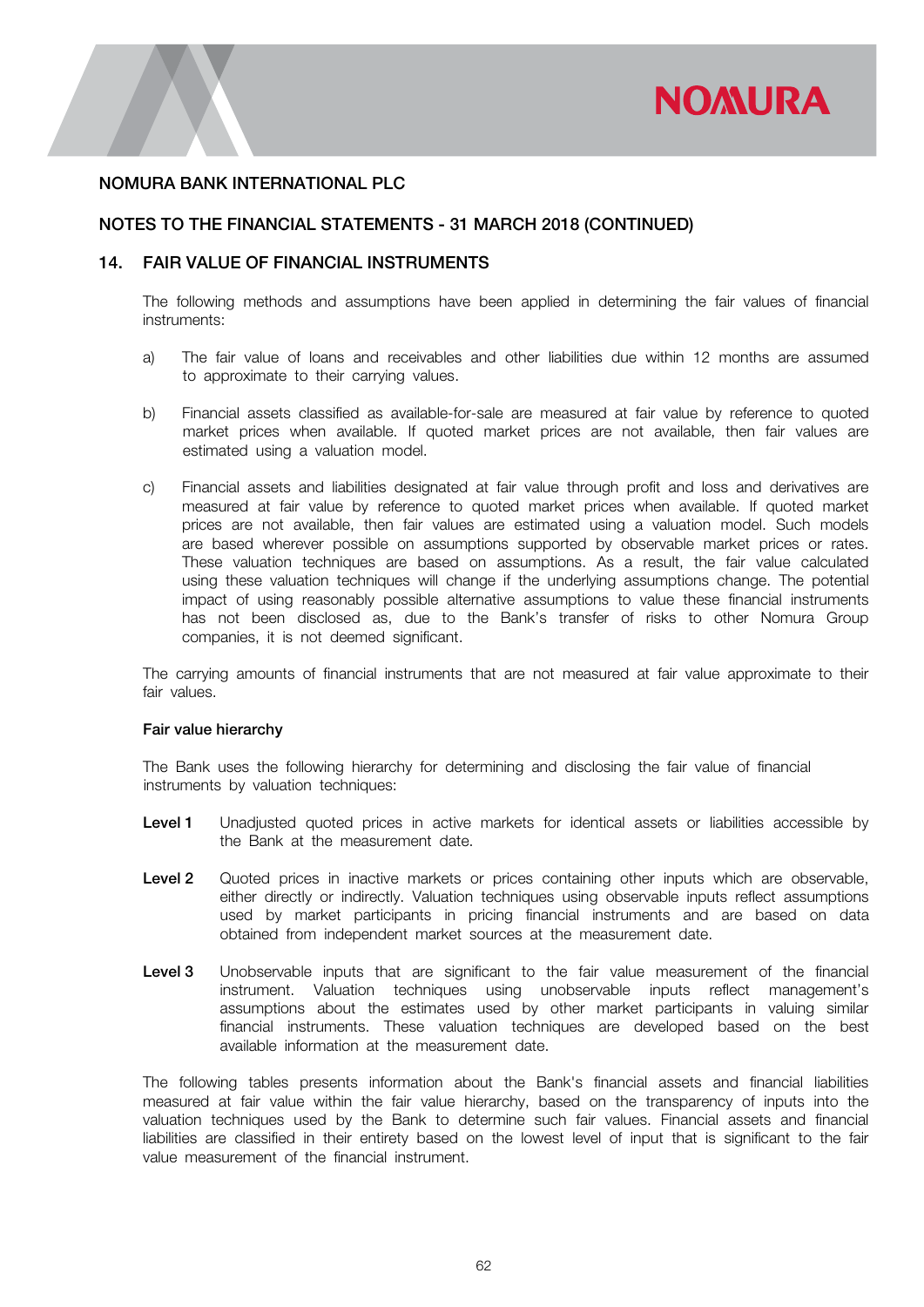

# NOTES TO THE FINANCIAL STATEMENTS - 31 MARCH 2018 (CONTINUED)

# 14. FAIR VALUE OF FINANCIAL INSTRUMENTS (CONTINUED)

### Fair value hierarchy – Assets

| 31 March 2018:                                                   | Level 1<br>\$'000 | Level <sub>2</sub><br>\$'000 | Level <sub>3</sub><br>\$'000 | Total<br>\$'000   |
|------------------------------------------------------------------|-------------------|------------------------------|------------------------------|-------------------|
| <b>Financial assets</b>                                          |                   |                              |                              |                   |
| Financial assets held for trading:                               |                   |                              |                              |                   |
| - Derivatives                                                    |                   | 239,558                      | 264,794                      | 504,352           |
| Loans and advances to affiliates                                 |                   | 790,145                      |                              | 790,145           |
| Loans and advances to others                                     |                   |                              | 79,694                       | 79,694            |
|                                                                  |                   | 1,029,703                    | 344,488                      | 1,374,191         |
| 31 March 2017:                                                   | Level 1           | Level <sub>2</sub>           | Level 3                      | Total             |
|                                                                  | \$'000            | \$'000                       | \$'000                       | \$'000            |
| <b>Financial assets</b>                                          |                   |                              |                              |                   |
| Financial assets held for trading:                               |                   |                              |                              |                   |
| - Derivatives                                                    |                   | 232,075                      | 154,353                      | 386,428           |
| Loans and advances to affiliates<br>Loans and advances to others |                   | 625,403<br>1,588             | 84,610                       | 625,403<br>86,198 |
|                                                                  |                   |                              |                              |                   |
|                                                                  |                   | 859,066                      | 238,963                      | 1,098,029         |
| Fair value hierarchy - Liabilities                               |                   |                              |                              |                   |
| 31 March 2018:                                                   | Level 1           | Level <sub>2</sub>           | Level 3                      | Total<br>\$'000   |
| <b>Financial liabilities</b>                                     | \$'000            | \$'000                       | \$'000                       |                   |
| Financial liabilities held for trading:                          |                   |                              |                              |                   |
| - Derivatives                                                    |                   | 557,988                      | 549,768                      | 1,107,756         |
| Bonds and medium-term notes                                      |                   | 4,460,415                    |                              | 4,460,415         |
| Borrowings from others                                           |                   | 43,235                       |                              | 43,235            |
|                                                                  | $\blacksquare$    | 5,061,638                    | 549,768                      | 5,611,406         |
|                                                                  |                   |                              |                              |                   |
| 31 March 2017:                                                   | Level 1<br>\$'000 | Level <sub>2</sub><br>\$'000 | Level <sub>3</sub><br>\$'000 | Total<br>\$'000   |
| <b>Financial liabilities</b>                                     |                   |                              |                              |                   |
| Financial liabilities held for trading:                          |                   |                              |                              |                   |
| - Derivatives                                                    |                   | 836,433                      | 407,428                      | 1,243,861         |
| Bonds and medium-term notes                                      |                   | 4,104,141                    |                              | 4,104,141         |
| Borrowings from others                                           |                   | 47,100                       |                              | 47,100            |
|                                                                  |                   |                              |                              |                   |
|                                                                  |                   | 4,987,674                    | 407,428                      | 5,395,102         |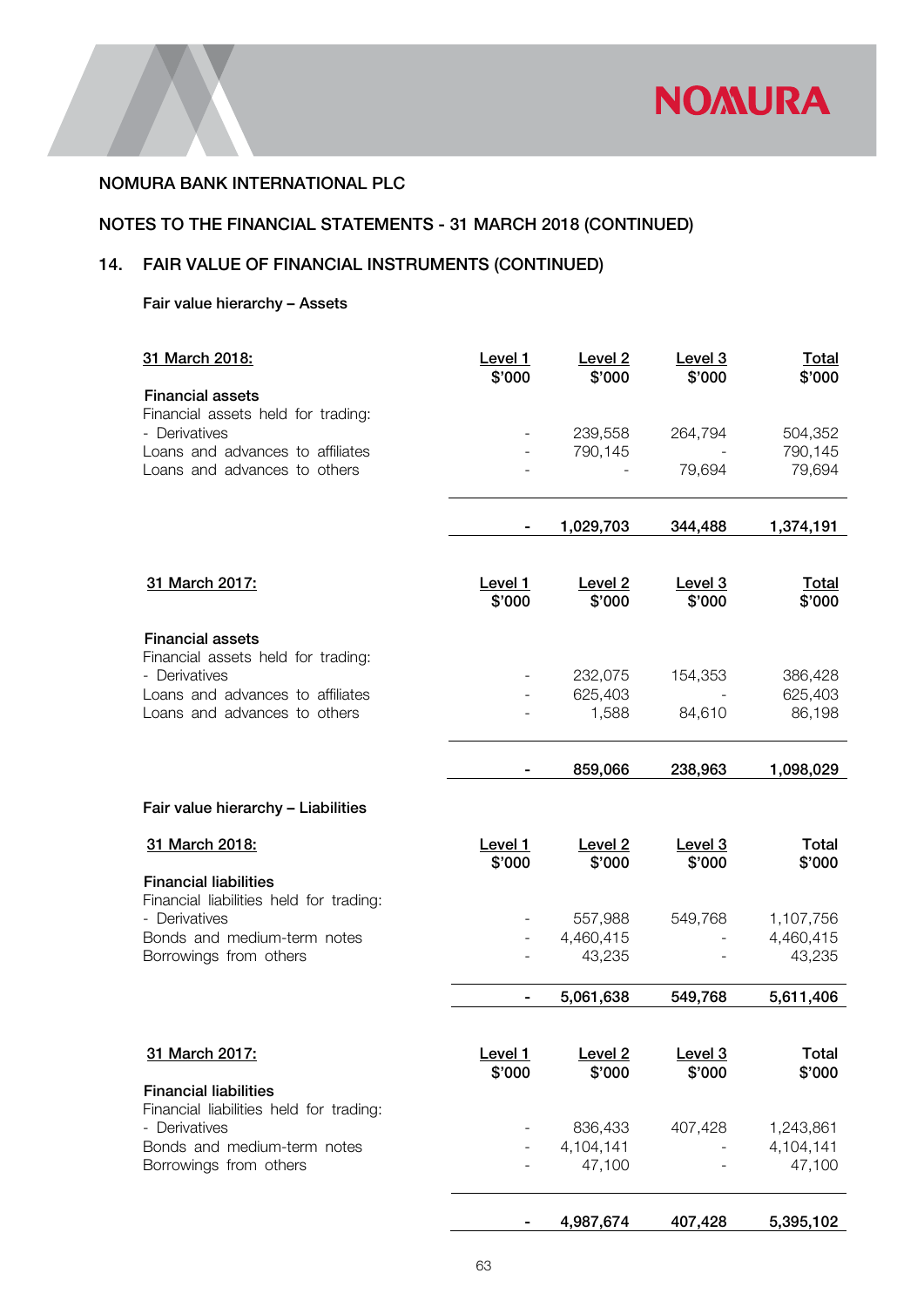

### NOTES TO THE FINANCIAL STATEMENTS - 31 MARCH 2018 (CONTINUED)

### 14. FAIR VALUE OF FINANCIAL INSTRUMENTS (CONTINUED)

#### Valuation techniques by major class of financial instrument

The valuation techniques used by Nomura to estimate fair value for major classes of financial instruments, together with the significant inputs which determine classification in the fair value hierarchy, are as follows.

#### Bank and corporate debt securities and loans carried at fair value

The fair value of bank and corporate debt securities and loans carried at fair value either as trading assets or through election of the fair value option is primarily determined using DCF valuation techniques but also using broker or dealer quotations and recent market transactions of identical or similar debt securities, if available. Consideration is given to the nature of the broker and dealer quotations, namely whether these are indicative or executable, the number of available quotations and how these quotations compare to any available recent market activity or alternative pricing sources. The significant valuation inputs used for DCF valuations are yield curves, asset swap spreads, recovery rates and credit spreads of the issuer. Bank and corporate debt securities are generally classified in Level 2 of the fair value hierarchy because these valuation inputs are usually observable or market-corroborated. Certain bank and corporate debt securities will be classified in Level 3 because they are traded infrequently and there is insufficient information from comparable securities to classify them in Level 2, or credit spreads or recovery rates of the issuer used in DCF valuations are unobservable.

#### **Derivatives**

Nomura enters into both exchange-traded and OTC equity, interest rate, credit and foreign exchange derivative transactions. Where these derivatives are traded in active markets and the exchange price is representative of fair value, the fair value of exchange-traded derivatives is determined using an unadjusted exchange price and classified in Level 1 of the fair value hierarchy. The fair value of exchange-traded equity derivatives which are traded in inactive markets or where the exchange price is not representative of fair value is determined using a model price and are classified in Level 2. The fair value of OTC equity derivatives is determined through option models such as Black-Scholes and Monte Carlo simulation. The significant valuation inputs used include equity prices, dividend yields, volatilities correlations, interest rates, credit spreads, recovery rates and foreign exchange rates. Valuation adjustments are also made to model valuations in order to reflect counterparty credit risk on derivative assets and Nomura's own creditworthiness on derivative liabilities. OTC derivatives are generally classified in Level 2 because all significant valuation inputs and adjustments are observable or market-corroborated. Certain less liquid vanilla or more complex equity derivatives are classified in Level 3 where dividend yield, interest rate, credit spread, recovery rate, volatility or correlation valuation inputs are significant and unobservable.

Nomura includes valuation adjustments in its estimation of fair value of certain OTC derivatives relating to funding costs associated with these transactions to be consistent with how market participants in the principal market for these derivatives would determine fair value.

#### Bonds and medium-term notes ("Structured notes")

Structured notes are debt securities issued by Nomura which contain embedded features that alter the return to the investor from simply receiving a fixed or floating rate of interest to a return that depends upon some other variables, such as an equity or equity index, commodity price, foreign exchange rate, credit rating of a third party or a more complex interest rate (i.e., an embedded derivative).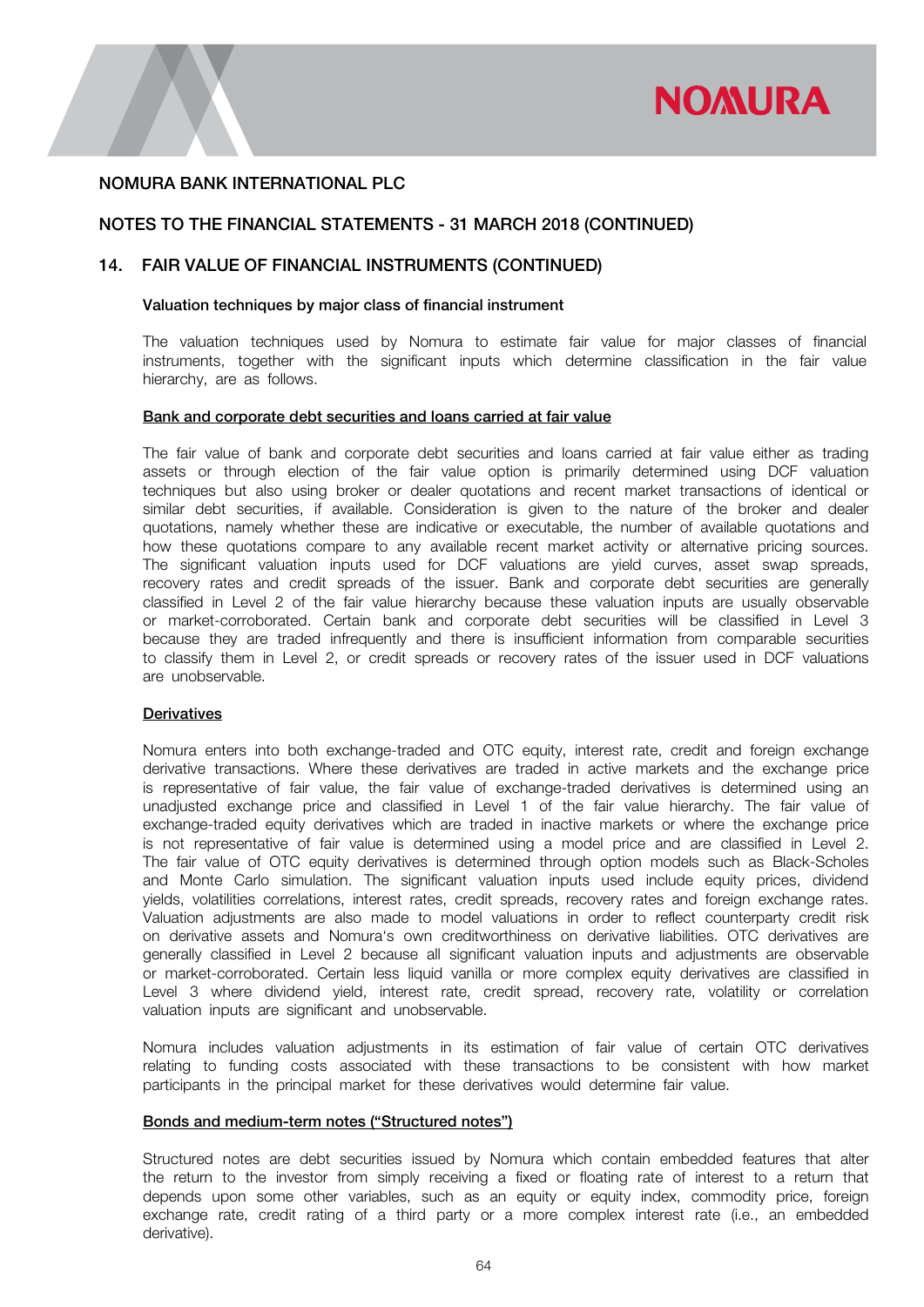

### NOTES TO THE FINANCIAL STATEMENTS - 31 MARCH 2018 (CONTINUED)

### 14. FAIR VALUE OF FINANCIAL INSTRUMENTS (CONTINUED)

#### Valuation techniques by major class of financial instrument (CONTINUED)

The fair value of structured notes is determined using a quoted price in an active market for the identical liability if available, and where not available, using a mixture of valuation techniques that use the quoted price of the identical liability when traded as an asset, quoted prices for similar liabilities, similar liabilities when traded as assets, or an internal model which combines DCF valuation techniques and option pricing models, depending on the nature of the embedded features within the structured note. Where an internal model is used, Nomura estimates the fair value of both the underlying debt instrument and the embedded derivative components. The significant valuation inputs used to estimate the fair value of the debt instrument component include yield curves, prepayment rates, default probabilities and loss severities. The significant valuation inputs used to estimate the fair value of the embedded derivative component are the same as those used for the relevant type of freestanding OTC derivative discussed above. A valuation adjustment is also made to the entire structured note in order to reflect Nomura's own creditworthiness. This adjustment is determined based on recent observable secondary market transactions and executable broker quotes involving Nomura debt instruments and is therefore typically treated as a Level 2 valuation input. Structured notes are generally classified in Level 2 of the fair value hierarchy as all significant valuation inputs and adjustments are observable.

#### VALUATION PROCESSES

In order to ensure the appropriateness of any fair value measurement of a financial instrument used within these financial statements including those classified as Level 3 within the fair value hierarchy, the Bank operates a governance framework which mandates determination or validation of a fair value measurement by control and support functions independent of the businesses assuming the risk of the financial instrument. Such functions within Nomura Group with direct responsibility for either defining, implementing or maintaining valuation policies and procedures are as follows:

- The Product Control Valuations Group ("PCVG") within Nomura's Finance Department has primary responsibility for determining and implementing valuation policies and procedures in connection with determination of fair value measurements. In particular, this group will ensure that valuation policies are documented for each type of financial instrument. While it is the responsibility of our businesses to price our financial instruments, the PCVG are responsible for independently verifying or validating these prices. In the event of a difference in opinion or where the estimate of fair value requires judgement, the valuation used within these financial statements is made by senior managers independent of the businesses. This group reports to the Global Head of Product Control and ultimately to the Chief Financial Officer ("CFO") of Nomura Group;
- The Accounting Policy Group ("APG") within Nomura's Finance Department defines the Group's accounting policies and procedures, including those associated with determination of fair value. This group reports to the Global Head of Accounting Policy and ultimately to the CFO of Nomura Group; and
- The Global Model Validation Group ("MVG") within Nomura's Risk Management Department validates the appropriateness and consistency of pricing models used to determine fair value measurements independently of those who design and build the models. The group reports to the Global Head of Market and Quantitative Risk of Nomura Group.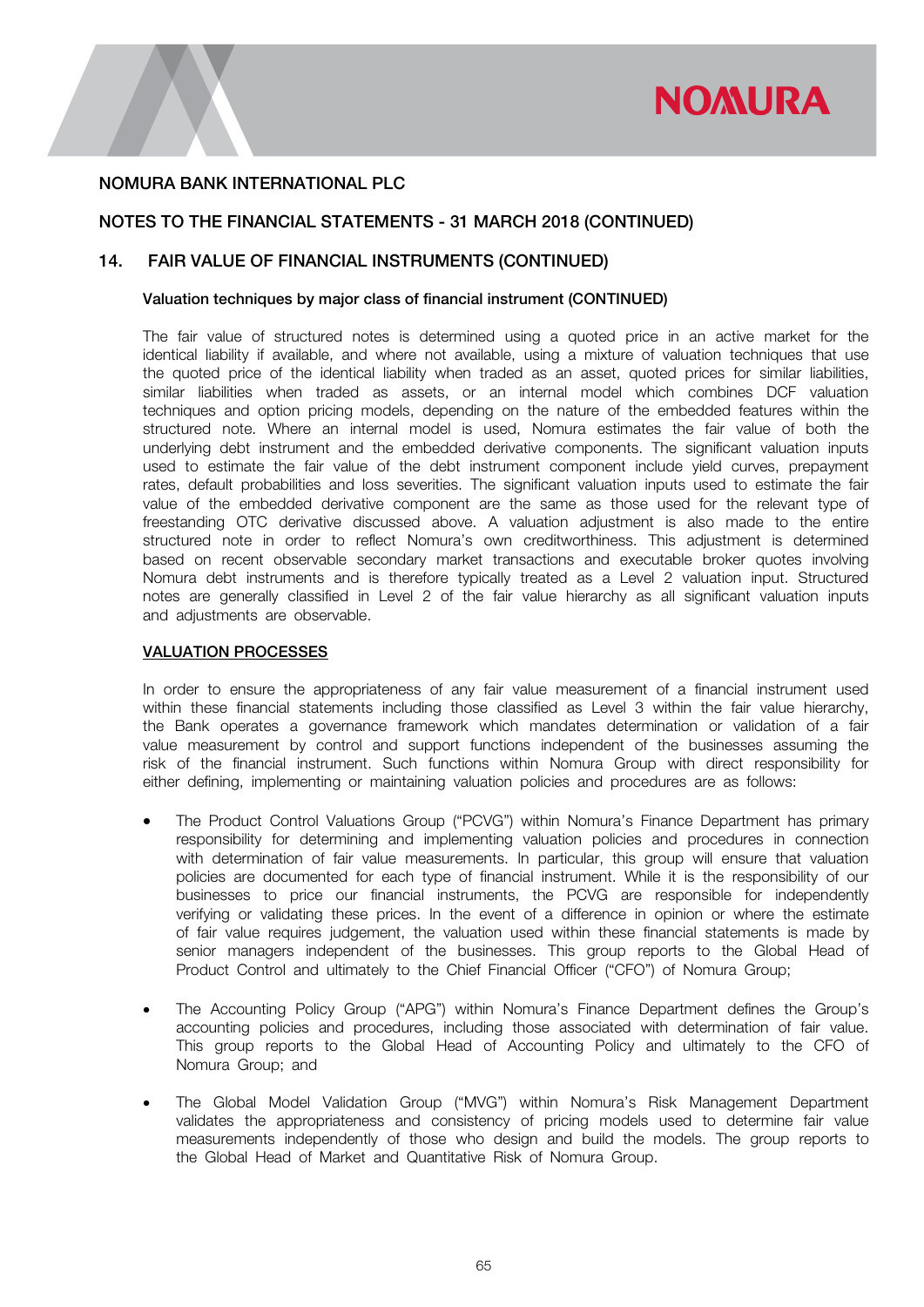

### NOTES TO THE FINANCIAL STATEMENTS - 31 MARCH 2018 (CONTINUED)

### 14. FAIR VALUE OF FINANCIAL INSTRUMENTS (CONTINUED)

#### *Sensitivity of fair value to changes in unobservable inputs*

Level 3 financial instruments are often hedged with instruments within Level 1 or Level 2 of the fair value hierarchy and the gains or losses below do not reflect the offsetting gains or losses for these hedging instruments. Additionally, due to these hedging arrangements no effect of reasonably possible alternative assumptions has been disclosed as a change in any assumption would cause a similar offsetting effect to the hedging instruments' fair value. Level 3 instruments are also measured using both observable and unobservable inputs. Fair value changes presented below, therefore, reflect realised and unrealised gains and losses resulting from movements in both observable and unobservable parameters.

#### *Movements in Level 3 financial instruments*

Level 3 financial assets and financial liabilities include instruments whose valuations are significantly dependent on parameters which are unobservable in the market. Financial instruments are categorised in accordance with their lowest level significant input. As a result, a derivative valued using a combination of Level 1, Level 2 and Level 3 parameters would be classified in Level 3 in its entirety, if its value is significantly affected by at least one significant unobservable parameter.

These financial instruments are often hedged with instruments within Level 1 or Level 2 of the fair value hierarchy and the gains or losses below do not reflect the offsetting gains or losses for these hedging instruments. Additionally, due to these hedging arrangements no effect of reasonably possible alternative assumptions has been disclosed as a change in any assumption would cause a similar offsetting effect to the hedging instruments' fair value. Level 3 instruments are also measured using both observable and unobservable inputs. Fair value changes presented below, therefore, reflect realised and unrealised gains and losses resulting from movements in both observable and unobservable parameters.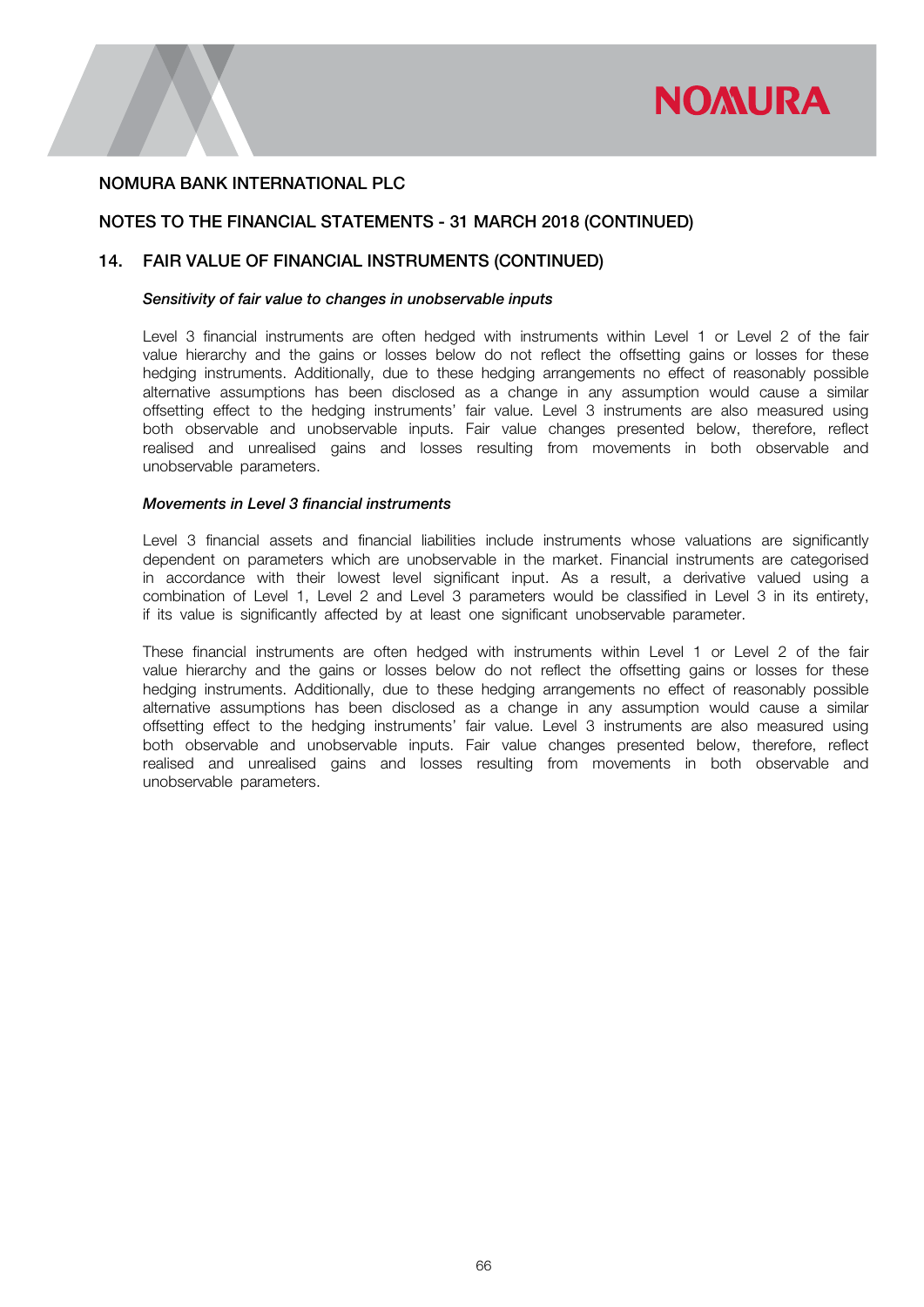

# NOTES TO THE FINANCIAL STATEMENTS - 31 MARCH 2018 (CONTINUED)

# 14. FAIR VALUE OF FINANCIAL INSTRUMENTS (CONTINUED)

The following table presents information about financial assets and liabilities measured at fair value on a recurring basis for which the Bank has utilised Level 3 inputs to determine fair value.

| 31 March 2018:                        | At 1 April<br>2017 | Total<br>gains/<br>(losses) in<br><b>P&amp;L</b>        | <b>Net</b><br>cash<br>(in)/out | Settle-<br>ments | <b>Net</b><br>transfers<br>in/(out) of<br>level 3 | <u>At</u><br>31 March<br>2018 | Unrealised<br>Total gains/<br>(losses)in<br><b>P&amp;L</b>        |
|---------------------------------------|--------------------|---------------------------------------------------------|--------------------------------|------------------|---------------------------------------------------|-------------------------------|-------------------------------------------------------------------|
| \$'000s                               |                    |                                                         |                                |                  |                                                   |                               |                                                                   |
| <b>Financial assets</b>               |                    |                                                         |                                |                  |                                                   |                               |                                                                   |
| Financial assets held<br>for trading: |                    |                                                         |                                |                  |                                                   |                               |                                                                   |
| - Derivatives<br>Loans and advances   | 154,353            | 137,998                                                 |                                | (22, 266)        | (5, 291)                                          | 264,794                       | 114,033                                                           |
| to others                             | 84,610             | (6, 851)                                                | 347                            |                  | 1,588                                             | 79,694                        | (6, 851)                                                          |
|                                       | 238,963            | 131,147                                                 | 347                            | (22, 266)        | (3,703)                                           | 344,488                       | 107,182                                                           |
| 31 March 2017:                        | At 1 April<br>2016 | <u>Total</u><br>gains/<br>(losses) in<br><b>P&amp;L</b> | <u>Net</u><br>cash<br>(in)/out | Settle-<br>ments | <u>Net</u><br>transfers<br>in/(out) of<br>level 3 | Δt<br>31 March<br>2017        | <b>Unrealised</b><br>Total gains/<br>(losses)in<br><b>P&amp;L</b> |
| \$'000s<br><b>Financial assets</b>    |                    |                                                         |                                |                  |                                                   |                               |                                                                   |
| Financial assets held<br>for trading: |                    |                                                         |                                |                  |                                                   |                               |                                                                   |
| - Derivatives<br>Loans and advances   | 182,790            | 19,104                                                  |                                | (50, 209)        | 2,668                                             | 154,353                       | 6,365                                                             |
| to others                             | 101,132            | (16, 522)                                               |                                |                  |                                                   | 84,610                        | (16, 522)                                                         |
|                                       |                    |                                                         |                                |                  |                                                   |                               |                                                                   |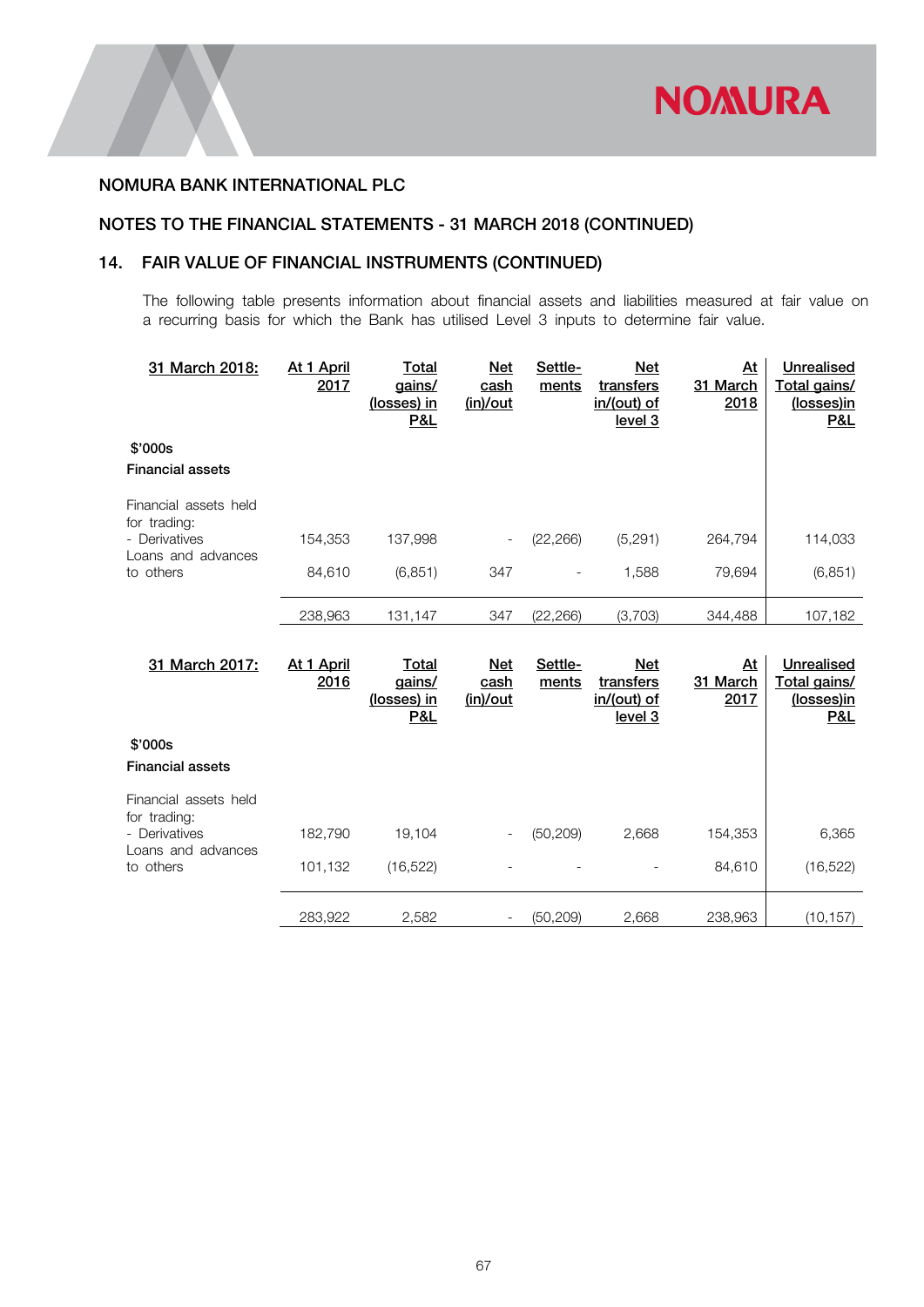

 $\overline{\phantom{a}}$ 

# NOMURA BANK INTERNATIONAL PLC

# NOTES TO THE FINANCIAL STATEMENTS - 31 MARCH 2018 (CONTINUED)

### 14. FAIR VALUE OF FINANCIAL INSTRUMENTS (CONTINUED)

| 31 March 2018:                                                             | At 1 April<br>2017 | <u>Total gains/</u><br>(losses) in<br><b>P&amp;L</b> | Net cash<br>(in)/out     | Settle-<br>ments | <u>Net</u><br>transfers<br>in/(out) of<br><u>level 3</u> | <u>At</u><br>31 March<br><u>2018</u> | Unrealised<br><u>Total gains</u><br>(losses)in<br><b>P&amp;L</b> |
|----------------------------------------------------------------------------|--------------------|------------------------------------------------------|--------------------------|------------------|----------------------------------------------------------|--------------------------------------|------------------------------------------------------------------|
| \$'000s                                                                    |                    |                                                      |                          |                  |                                                          |                                      |                                                                  |
| <b>Financial liabilities</b><br>Financial liabilities<br>held for trading: |                    |                                                      |                          |                  |                                                          |                                      |                                                                  |
| - Derivatives                                                              | 407.428            | 147.206                                              | $\overline{\phantom{a}}$ | (13,396)         | 8,530                                                    | 549.768                              | 153,518                                                          |
|                                                                            | 407,428            | 147,206                                              | $\overline{\phantom{a}}$ | (13,396)         | 8,530                                                    | 549,768                              | 153,518                                                          |
|                                                                            |                    |                                                      |                          |                  |                                                          |                                      |                                                                  |
| 31 March 2017:                                                             | At 1 April<br>2016 | Total gains/<br>(losses) in<br>P&L                   | Net cash<br>(in)/out     | Settle-<br>ments | <b>Net</b><br>transfers<br>in/(out) of                   | <u>At</u><br>31 March<br>2017        | Unrealised<br><b>Total gains</b><br>(losses)in                   |

|                                                                                             |         | <b>P&amp;L</b> | in/(out) of<br>level 3   |       |       |         | (losses)in<br><b>P&amp;L</b> |
|---------------------------------------------------------------------------------------------|---------|----------------|--------------------------|-------|-------|---------|------------------------------|
| \$'000s                                                                                     |         |                |                          |       |       |         |                              |
| <b>Financial liabilities</b><br>Financial liabilities<br>held for trading:<br>- Derivatives | 410,305 | (13, 385)      | -                        | 9,403 | 1,105 | 407,428 | 15,541                       |
|                                                                                             |         |                |                          |       |       |         |                              |
|                                                                                             | 410,305 | (13, 385)      | $\overline{\phantom{a}}$ | 9,403 | 1,105 | 407,428 | 15,541                       |

Total gains and losses on financial liabilities included in the above table are included in 'Dealing losses' in the profit and loss account.

The Bank assumes that all transfers of financial instruments from one level to another level within the fair value hierarchy occur at the beginning of the relevant quarter in which the transfer takes place.

During the year, financial assets were transferred into Level 3, as certain parameters became unobservable or more significant. There were no transfers out of Level 3.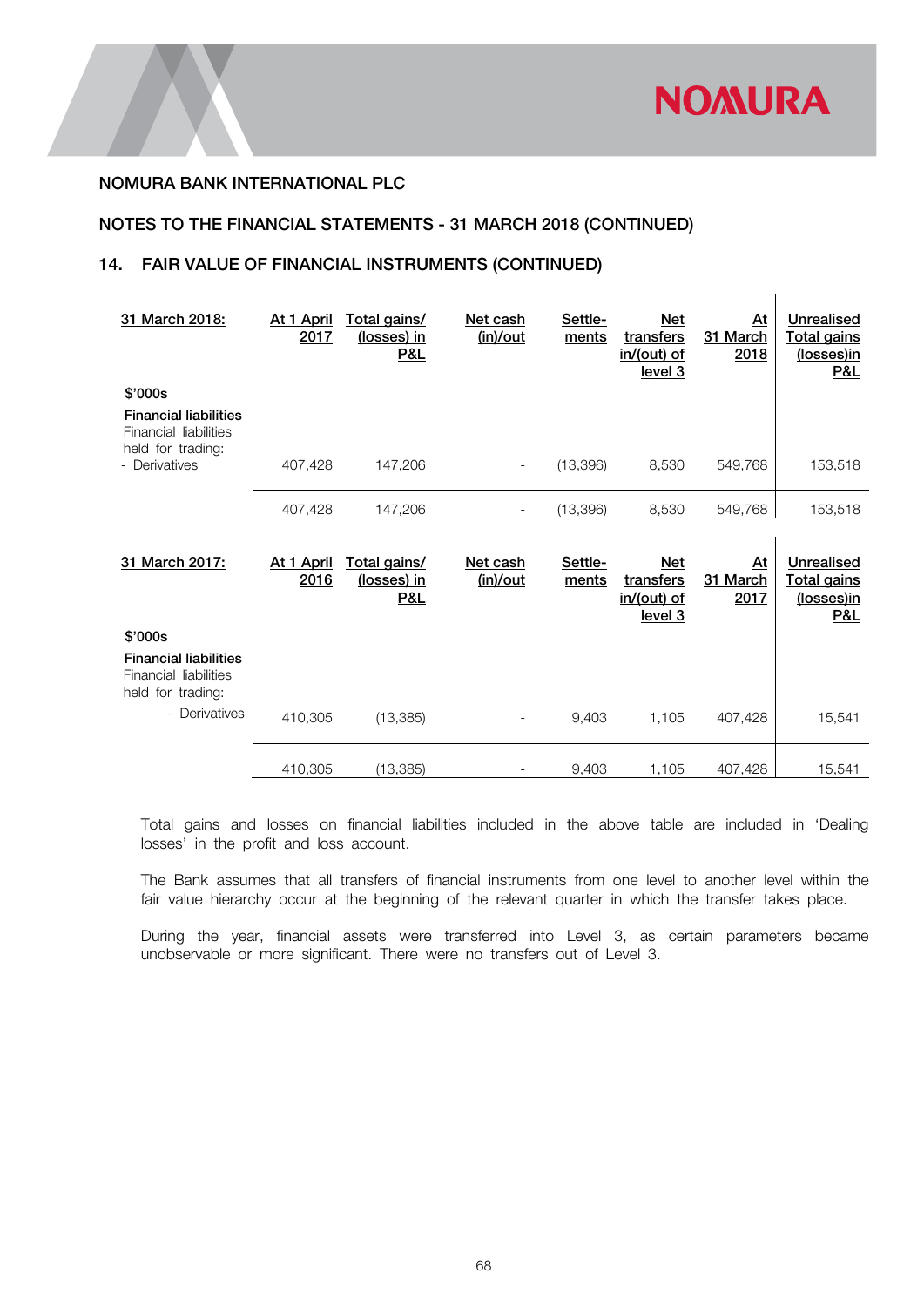

### NOTES TO THE FINANCIAL STATEMENTS - 31 MARCH 2018 (CONTINUED)

### 14. FAIR VALUE OF FINANCIAL INSTRUMENTS (CONTINUED)

#### *Level 3 quantitative disclosures on significant unobservable inputs*

The following table presents quantitative information about the significant unobservable inputs and assumptions used by the Bank for Level 3 financial instruments as of 31 March 2018 and 31 March 2017:

#### 31 March 2018

| <b>Class of financial instrument</b>      | Fair value<br>\$'000 | Valuation<br>techniques | Significant<br>Unobservable<br>inputs              | Range                             |
|-------------------------------------------|----------------------|-------------------------|----------------------------------------------------|-----------------------------------|
| Financial Instruments held for<br>trading |                      |                         |                                                    |                                   |
| - Derivative Assets                       | 264.794              | DCF/Option              | Dividend Yield<br>Volatilities                     | $1\% - 5.2\%$<br>$5.1\% - 33.2\%$ |
| - Derivative Liabilities                  | (549,768)            | Models                  | Correlations                                       | $(0.40) - 0.64$                   |
| - Loans and advances to others            | 79.694               |                         | No significant<br>unobservable inputs <sup>1</sup> |                                   |

#### 31 March 2017

| Fair value<br>\$'000 | Valuation<br>techniques | Significant<br>Unobservable<br>inputs | Range                            |
|----------------------|-------------------------|---------------------------------------|----------------------------------|
|                      |                         |                                       |                                  |
|                      |                         |                                       |                                  |
| 154,353              | DCF/Option              | Dividend Yield<br><b>Volatilities</b> | $0\% - 6.1\%$<br>13.5% - 49.2%   |
| (407, 428)           |                         | Correlations                          | $0.37 - 0.82$                    |
| 84.610               |                         | No significant                        |                                  |
|                      |                         | Models                                | unobservable inputs <sup>1</sup> |

<sup>1</sup>The position is valued with a significant adjustment to theoretical value to reflect likely exit level. Whilst this is significant to the valuation no individual input is seen as significant and unobservable.

Estimated fair value of financial instruments not carried at fair value

Certain financial instruments are not carried at fair value on a recurring basis in the Statement of Financial Position since they are neither held for trading purposes nor are elected for the fair value option. These are typically carried at contractual amounts due or amortised cost.

The carrying value of the majority of the financial instruments detailed below will approximate fair value since they are short-term in nature and contain minimal credit risk. These financial instruments include financial assets reported within Loans, Debtors, Cash at bank and in hand, Borrowings from fellow subsidiary undertakings, Cash collateral and other liabilities.

Cash at bank and in hand, Other debtors, Borrowings from fellow subsidiary undertakings and Cash Collateral, in the Statement of Financial Position would generally be classified in either Level 1 or Level 2 within the fair value hierarchy.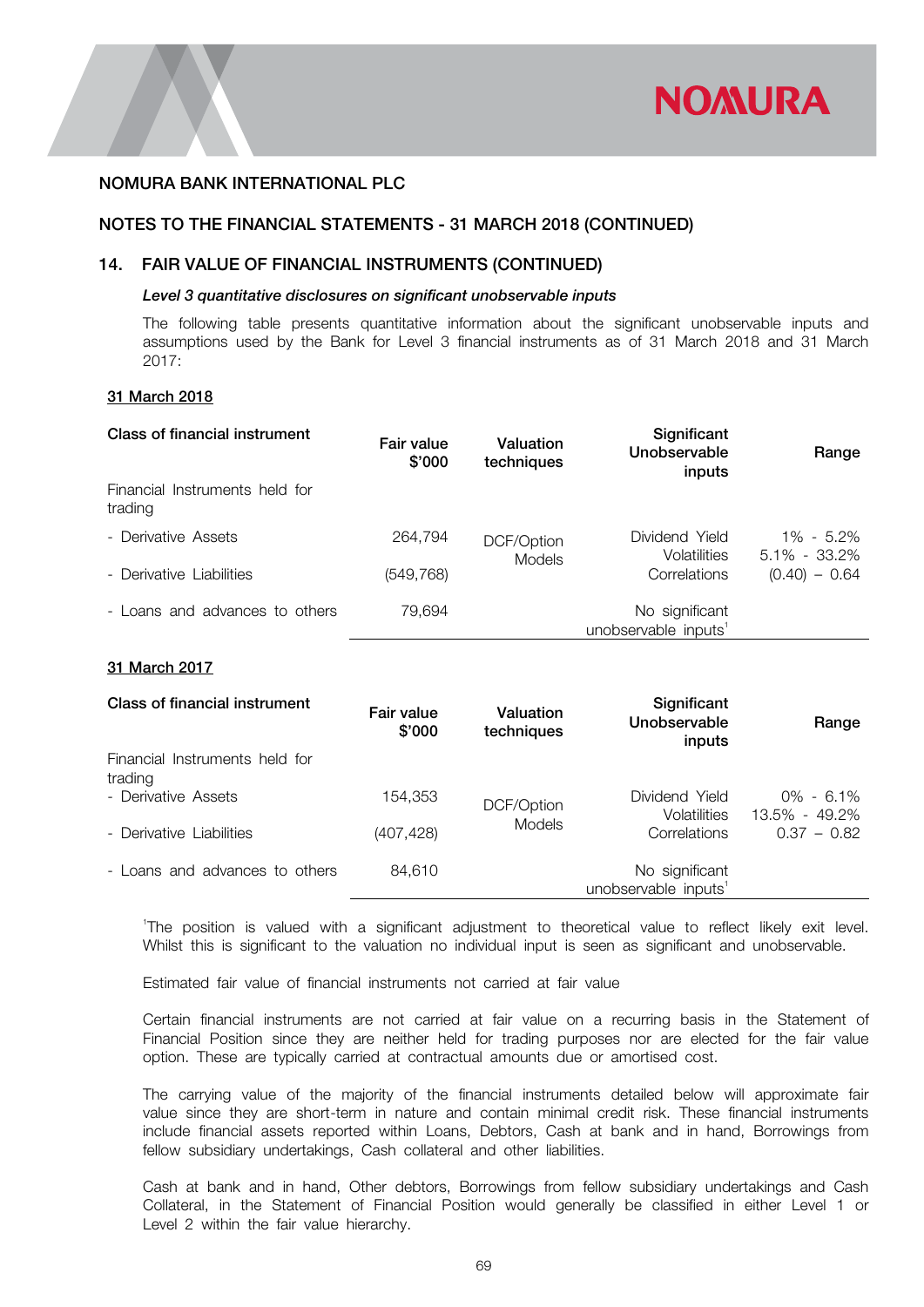

### NOTES TO THE FINANCIAL STATEMENTS - 31 MARCH 2018 (CONTINUED)

# 14. FAIR VALUE OF FINANCIAL INSTRUMENTS (CONTINUED)

The following tables present carrying values, fair values and classification within the fair value hierarchy for certain classes of financial instruments of which a portion of the ending balance was carried at fair value as of March 31, 2018 and 2017.

|                                                                                                 | <u>2018</u>                         | <u> 2018</u>                        | 2018              | <u>2018</u>                                                | <u>2018</u>       |
|-------------------------------------------------------------------------------------------------|-------------------------------------|-------------------------------------|-------------------|------------------------------------------------------------|-------------------|
|                                                                                                 | <b>Carrying amount</b><br>\$'000    | Fair value<br>\$'000                | Level 1<br>\$'000 | <b>Fair value by level</b><br>Level <sub>2</sub><br>\$'000 | Level 3<br>\$'000 |
| <b>Financial Assets:</b>                                                                        |                                     |                                     |                   |                                                            |                   |
| Loans and advances to banks<br>Loans and advances to affiliates<br>Loans and advances to others | 6,635<br>236,028<br>799             | 6,635<br>236,028<br>799             | 6.635             | 236,028<br>799                                             |                   |
| Securities purchased under agreements<br>to resell<br>Other Assets                              | 6,196,820<br>8,376<br>6,448,658     | 6,196,820<br>8,376<br>6,448,658     | 6.635             | 6,196,820<br>8,376<br>6,442,023                            |                   |
| <b>Financial Liabilities:</b>                                                                   |                                     |                                     |                   |                                                            |                   |
| Borrowing from affiliates<br>Securities sold under agreements to                                | (246, 485)                          | (246, 485)                          |                   | (246, 485)                                                 |                   |
| repurchase<br>Other liabilities                                                                 | (1,450,000)<br>(740)<br>(1,697,225) | (1,450,000)<br>(740)<br>(1,697,225) | $\mathbb{L}$      | (1,450,000)<br>(740)<br>(1,697,225)                        |                   |
|                                                                                                 | 2017                                | 2017                                | 2017              | 2017                                                       | 2017              |
|                                                                                                 | Carrying amount                     | Fair value                          | Level 1           | Fair value by level<br>Level <sub>2</sub>                  | Level 3           |
| <b>Financial Assets:</b><br>Loans and advances to banks                                         | \$'000<br>6,559                     | \$'000<br>6,559                     | \$'000<br>6,559   | \$'000                                                     | \$'000            |
| Loans and advances to affiliates                                                                | 890,336                             | 890,336                             |                   | 890,336                                                    |                   |
| Securities purchased under agreements<br>to resell<br>Other Assets                              | 5,745,431<br>29,781                 | 5,745,431<br>29,781                 |                   | 5,745,431<br>29,781                                        |                   |
|                                                                                                 | 6,672,107                           | 6,672,107                           | 6,559             | 6,665,548                                                  |                   |
| <b>Financial Liabilities:</b>                                                                   |                                     |                                     |                   |                                                            |                   |
| Borrowing from affiliates                                                                       | (395, 945)                          | (395, 945)                          |                   | (395, 945)                                                 |                   |
| Securities sold under agreements to<br>repurchase<br>Other liabilities                          | (1,450,000)<br>(129)                | (1,450,000)<br>(129)                |                   | (1,450,000)<br>(129)                                       |                   |
|                                                                                                 | (1,846,074)                         | (1,846,074)                         |                   | (1,846,074)                                                |                   |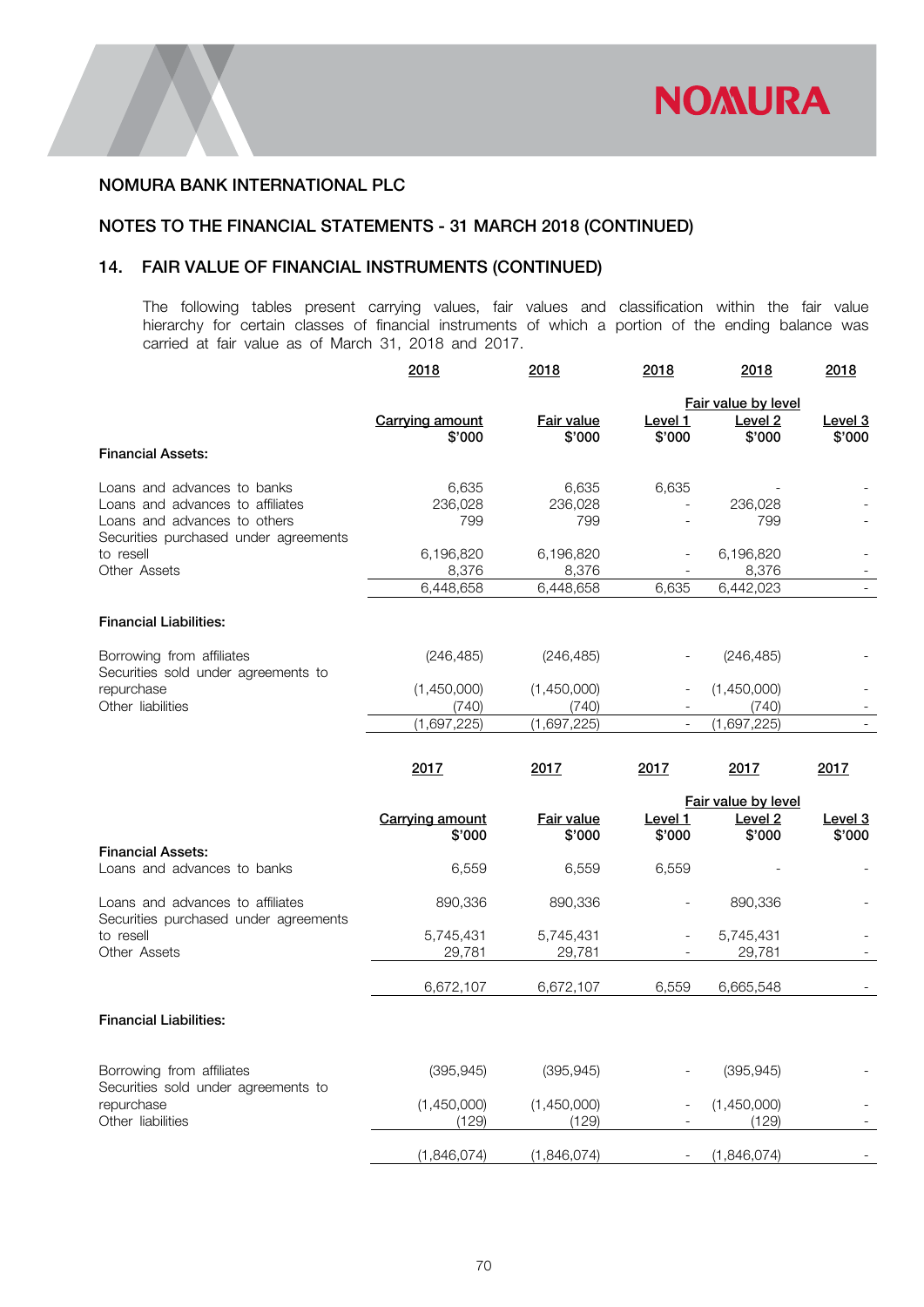

### NOTES TO THE FINANCIAL STATEMENTS - 31 MARCH 2018 (CONTINUED)

### 15. OFFSETTING DISCLOSURES

The Bank does not perform any balance sheet netting. The following tables provide a summary of financial assets and liabilities subject to enforceable master netting arrangements and similar agreements.

| 31 March 2018                  | <b>Securities</b><br>purchased under<br>agreements to<br><u>resell</u> | Loans and<br>advances to<br>affiliates | <b>Derivatives</b><br><b>Assets</b> | Securities sold<br>under<br>agreements to<br>repurchase | Derivatives<br>Liabilities |
|--------------------------------|------------------------------------------------------------------------|----------------------------------------|-------------------------------------|---------------------------------------------------------|----------------------------|
| \$'000s                        |                                                                        |                                        |                                     |                                                         |                            |
| Total gross                    |                                                                        |                                        |                                     |                                                         |                            |
| balance $(1)$                  | 6,196,820                                                              | 789,311                                | 504,352                             | (1,450,000)                                             | (1, 107, 756)              |
| Less: Additional               |                                                                        |                                        |                                     |                                                         |                            |
| amounts not offset             |                                                                        |                                        |                                     |                                                         |                            |
| in the bank                    |                                                                        |                                        |                                     |                                                         |                            |
| balance sheet <sup>(2)</sup>   |                                                                        |                                        | (504, 352)                          |                                                         | 504,352                    |
| Financial                      |                                                                        |                                        |                                     |                                                         |                            |
| instruments and                |                                                                        |                                        |                                     |                                                         |                            |
| non-cash collateral            | (6, 196, 820)                                                          | (789, 311)                             |                                     | 1,450,000                                               |                            |
| Cash collateral <sup>(3)</sup> |                                                                        |                                        |                                     |                                                         | 61,469                     |
| Net amount                     | -                                                                      |                                        |                                     |                                                         | (541,935)                  |

| 31 March 2017                  | <b>Securities</b><br>purchased under<br>agreements to<br><u>resell</u> | Loans and<br>advances to<br>affiliates | <b>Derivatives</b><br><u>Assets</u> | <b>Securities sold</b><br>under<br>agreements to<br>repurchase | <b>Derivatives</b><br><b>Liabilities</b> |
|--------------------------------|------------------------------------------------------------------------|----------------------------------------|-------------------------------------|----------------------------------------------------------------|------------------------------------------|
| \$'000s                        |                                                                        |                                        |                                     |                                                                |                                          |
| Total gross                    |                                                                        |                                        |                                     |                                                                |                                          |
| balance <sup>(1)</sup>         | 5,745,431                                                              | 622,569                                | 384,577                             |                                                                | (1,013,061)                              |
| Less: Additional               |                                                                        |                                        |                                     |                                                                |                                          |
| amounts not                    |                                                                        |                                        |                                     |                                                                |                                          |
| offset in the bank             |                                                                        |                                        |                                     |                                                                |                                          |
| balance sheet <sup>(2)</sup>   |                                                                        |                                        |                                     |                                                                |                                          |
| Financial                      |                                                                        |                                        |                                     |                                                                |                                          |
| instruments and                |                                                                        |                                        |                                     |                                                                |                                          |
| non-cash                       |                                                                        |                                        |                                     |                                                                |                                          |
| collateral                     | (5,745,431)                                                            | (622, 569)                             | (88, 390)                           |                                                                | 710,960                                  |
| Cash collateral <sup>(3)</sup> |                                                                        |                                        | (296, 187)                          |                                                                |                                          |
| Net amount                     |                                                                        |                                        |                                     |                                                                |                                          |
|                                |                                                                        |                                        |                                     |                                                                | (302, 101)                               |

- (1) Includes all recognised balances irrespective of whether they are transacted under legally enforceable master netting agreements. Amounts include transactions carried at fair value through election of the fair value option and amounts carried at amortized cost.
- (2) Represents amounts which are not permitted to be offset on the face of the balance sheet but which provide the Bank with the right of offset in the event of counterparty default.
- (3) Cash collateral payable of \$161,127,863 received from NIP is not utilised due to nil derivative asset exposure after counterparty netting.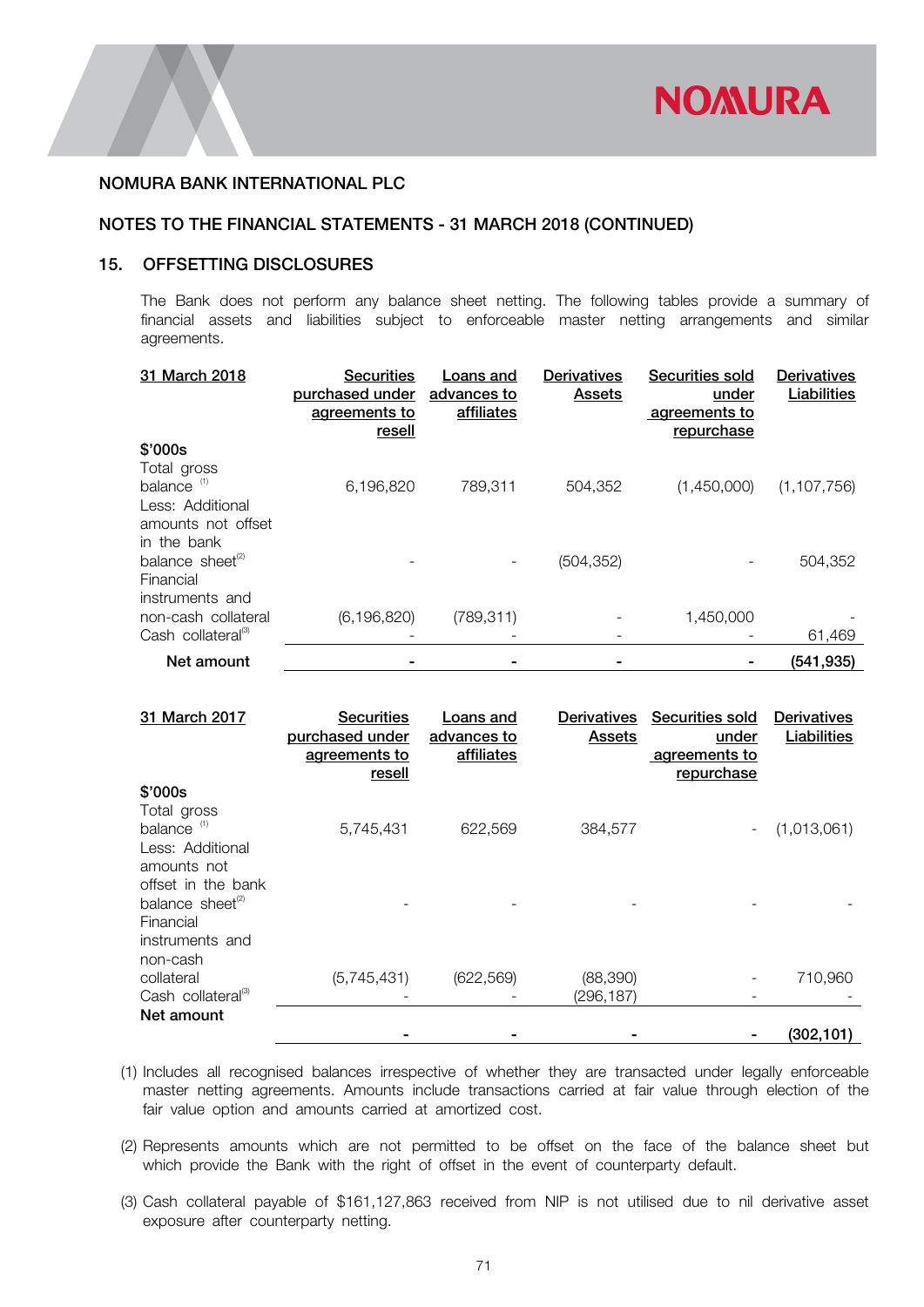

# NOMURA BANK INTERNATIONAL PLC

## NOTES TO THE FINANCIAL STATEMENTS - 31 MARCH 2018 (CONTINUED)

# 16. CAPITAL MANAGEMENT POLICY

### U.K. Capital Management

The primary objectives of the Bank's capital management are to ensure that the Bank complies with externally imposed capital requirements and that the Bank is able to withstand losses due to extreme market movements. To achieve these goals, sufficient capital is maintained to support the Bank's business. The Bank looks to mitigate risk through the use of derivative arrangements with other Nomura Europe group companies.

The Bank reviews the appropriate level of capital sufficiency, with senior management responsible for implementing and enforcing capital policies. The determination of asset size and level of capital take into consideration regulatory requirements, economic risks inherent in the business and maintenance of a desirable debt rating appropriate to a global financial institution. The allocation of available capital resource across the business is then based upon factors such as return on capital and regulatory requirements.

The Bank is subject to and has complied with the regulatory requirements of the FCA and PRA under CRDIV framework.

No changes were made in the objectives, policies or processes for managing capital in the year.

#### U.K. Regulatory Capital

Regulatory guidelines developed by the Basel Committee and European Union Directives, as implemented by the FCA and PRA for supervisory purposes define two 'Tiers' of capital resources. Tier 1 capital is the highest tier and mainly consists of ordinary share capital and audited retained earnings. The Bank does not currently maintain Tier 2 capital. Capital can be used to support nontrading activity and all market and counterparty risks

| <b>Total capital resources</b> | 587,107         | 585,982         |
|--------------------------------|-----------------|-----------------|
| Tier 1 capital                 | 587,107         | 585,982         |
|                                | 2018<br>\$'000s | 2017<br>\$'000s |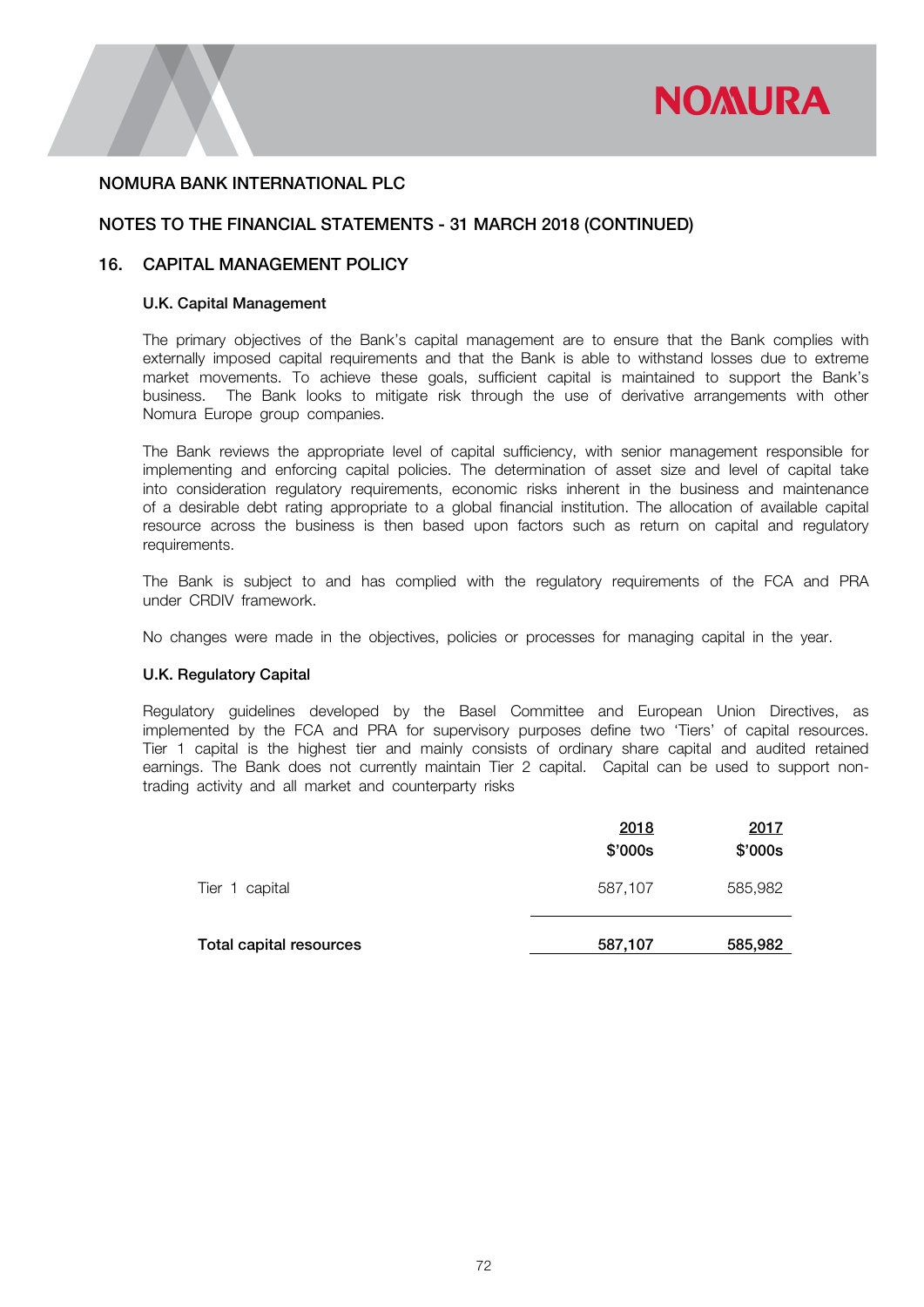

## NOMURA BANK INTERNATIONAL PLC

## NOTES TO THE FINANCIAL STATEMENTS - 31 MARCH 2018 (CONTINUED)

## 17. CONTINGENT LIABILITIES AND COMMITMENTS

#### Contingent Liabilities

*Financial guarantee contracts*

The Bank provides certain financial guarantees to third parties over their exposure to Nomura Group companies. At 31 March 2018 the exposure on these financial guarantee contracts amounted to \$184,439,319 (2017: \$186,743,481).

#### **Commitments**

The Bank had commitments as at 31 March 2018 amounting to \$1,151,832,572 (2017: \$1,080,355,543) in respect of undrawn note issuance facilities and loan commitments. The loan commitments are sub-participated to NIP on commitment date.

### 18. RELATED PARTY TRANSACTIONS

The Bank enters into various transactions with other companies under common control within the Nomura Group which are at an arm's length basis.

### **a.** Transactions with NIP

- i. The Bank has secured financing and collateralised lending receivables owing from NIP to the amount of \$6,595,720,997 as of 31 March 2018 (2017: \$6,386,000,123). Prepayments including interest receivables owed from NIP amounted to \$9,738,752 as at March 2018 (2017: \$2,480,407).
- ii. The Bank enters into derivative agreements with NIP to hedge the market risk on medium term notes issued. The fair value of the derivatives assets with NIP is \$502,784,762 as of 31 March 2018 (2017: \$384,577,291) and fair value of derivative liabilities with NIP is \$911,231,436 (2017: \$1,013,061,258). The Bank receives a combination of cash and securities collateral from NIP with respect to its net derivative exposure with NIP.
- iii. The Bank has other receivables due from NIP of \$9,780,228 (2017: \$6,387,572) as of 31 March 2018 and other payables due to NIP of \$90,324,426 (2017: \$86,292,528).
- iv. The Bank advanced loans to NIP to the amount of \$634,929,982 (2017: \$890,335,991) and has received a cash collateral \$161,127,863 (2017: \$295,748,128).
- v. Interest income includes Interest on Reverse repo and deposits with NIP \$87,171,673 (2017: \$49,943,381).
- vi. Interest expense includes Interest on Loan and Collateral with NIP \$1,448,091 (2017: \$2,138,523).